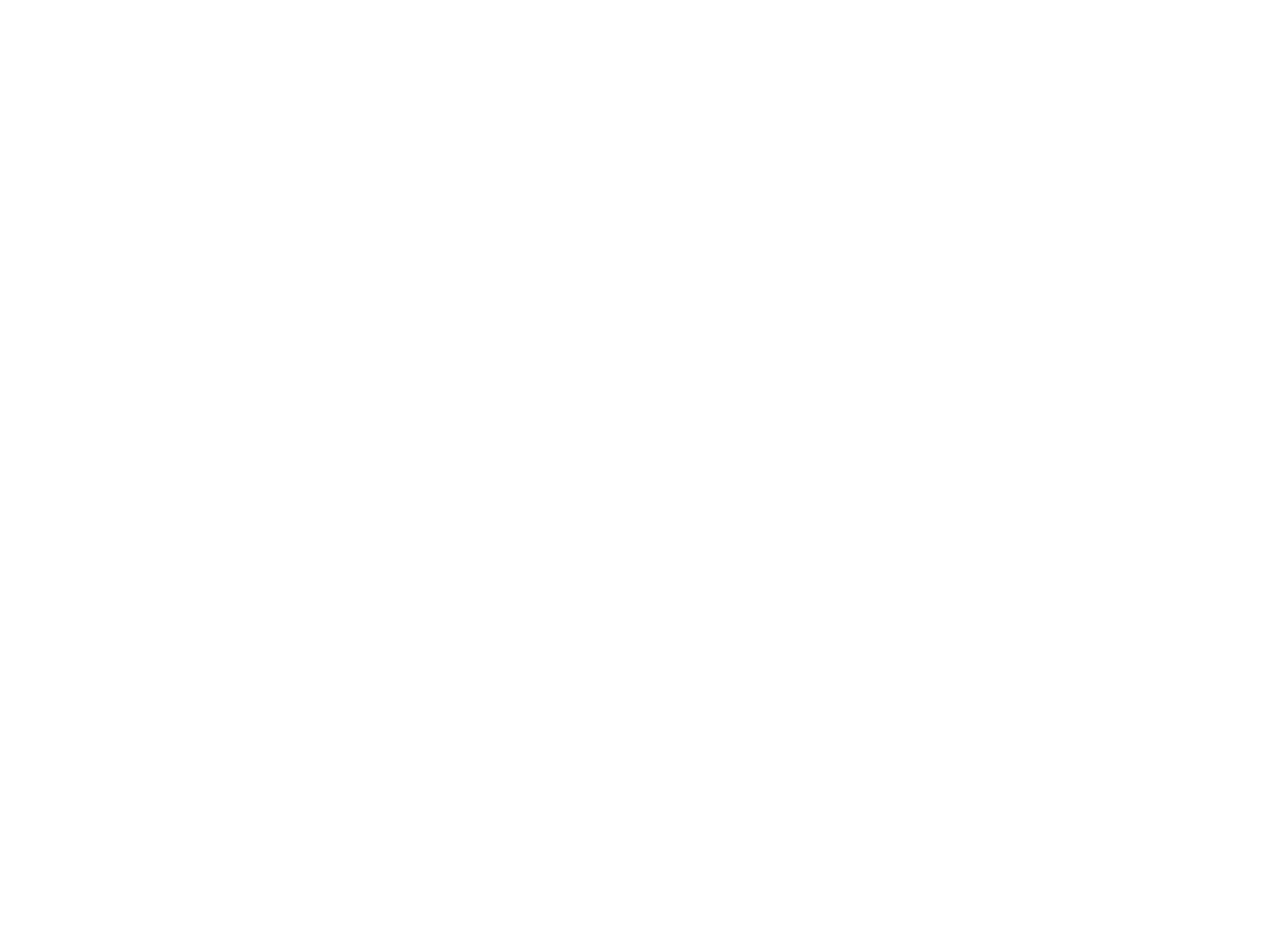#### **ACKNOWLEDGMENTS**

Mr. Gary Lewis, Representative, UNODC, Regional Office for South Asia

**The Working Group of Project IND/ S16:** Dr. P. M. Nair, Project Coordinator Dr. Geeta Sekhon, Project Officer Ms. Swasti Rana, Consultant Mr. Varghese John, Admin/ Finance Assistant

**UNODC is grateful to Apne Aap Women Worldwide, New Delhi for developing this document:** Ms. Ruchira Gupta Ms. Aparna Bhat Mr. Saurav Dutta Ms. Vinita Saraf Ms. Anjali Pathak Ms. Tinku Khanna Ms. Reecha Upadhyay Ms. Rajni B. Arora

#### **UNODC acknowledges the support of:**

Mr. Syed Raji Ahmed Rosedar, Directorate of Prosecution, Andhra Pradesh Mr. M. Bhaskar, Directorate of Prosecution, Andhra Pradesh Dr. Gopi Natha Reddy, IPS, Hyderabad Ms. Shobha Dhumaskar, Director of Prosecution, Goa Mr. Taj Mohammed, Deputy Director of Prosecution, West Bengal Mr. Sarfaraz Ahmed Khan, National University of Juridical Sciences, West Bengal Prof. D. Banerjea, National University of Juridical Sciences, West Bengal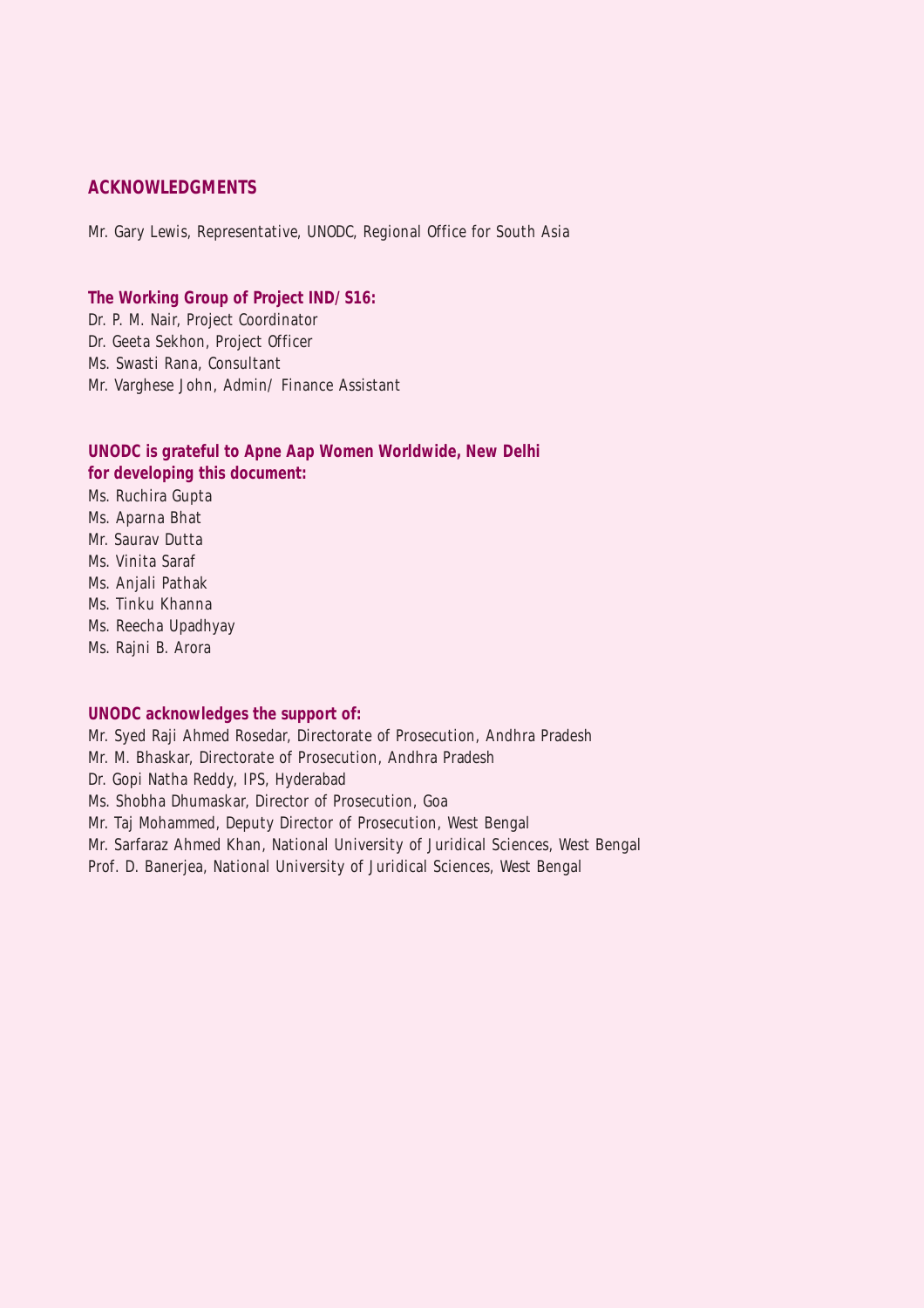

UNITED NATIONS<br>Office on Drugs and Crime Government of India



# Training Manual for Prosecutors

# on Confronting Human Trafficking

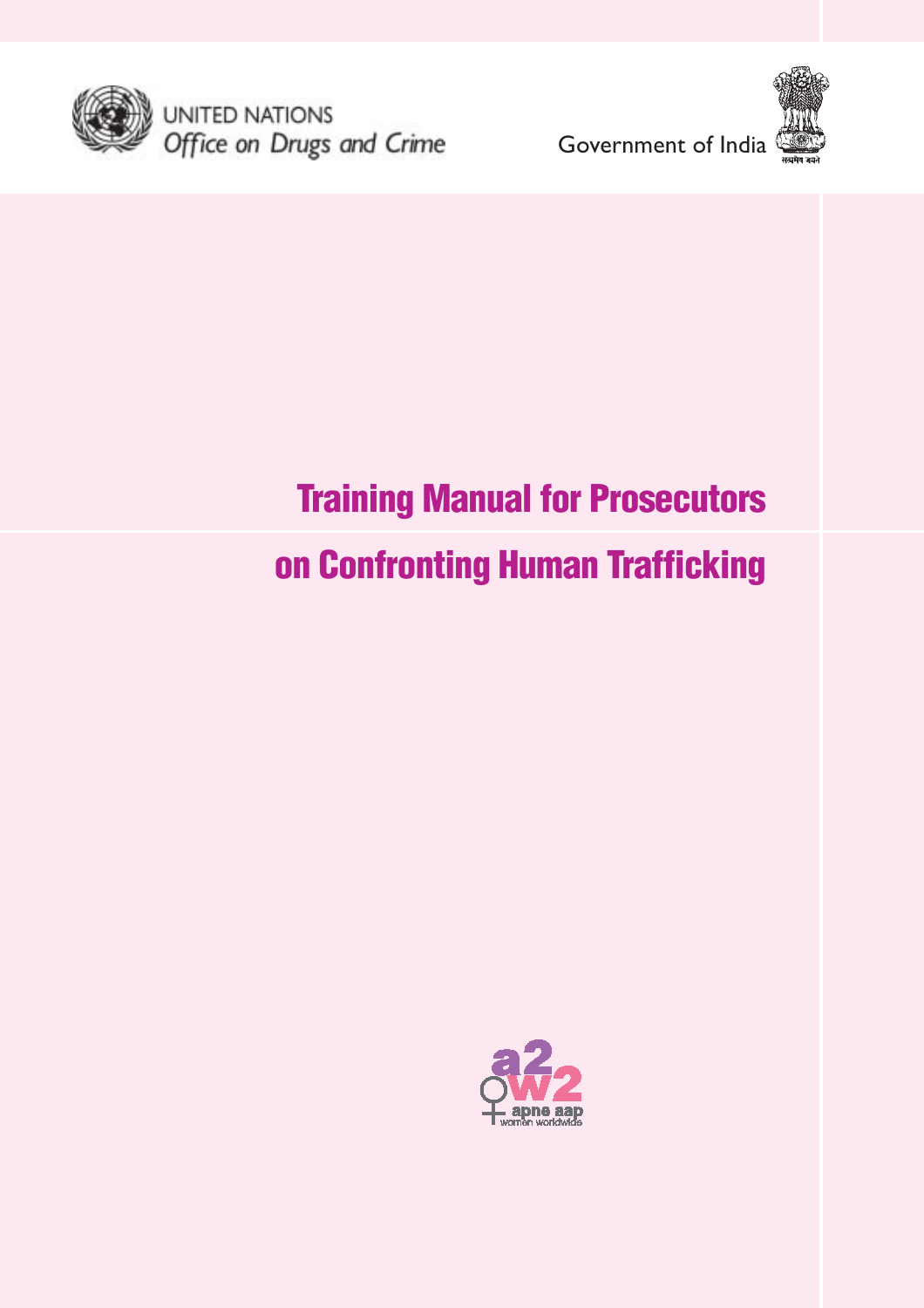© UNODC, 2008

Year of Publication: 2008

A publication of United Nations Office on Drugs and Crime Regional Office for South Asia

EP 16/17, Chandragupta Marg Chanakyapuri New Delhi - 110 021 www.unodc.org/india

Disclaimer

This document has been developed by Apne Aap Women Worldwide for Project IND/S16 of United Nations Office on Drugs and Crime, Regional Office for South Asia. The opinions expressed in this document do not necessarily represent the official policy of the United Nations Office on Drugs and Crime or the Government of India. The designations used do not imply the expression of any opinion whatsoever on the part of the United Nations concerning the legal status of any country, territory or area or of its authorities, frontiers or boundaries.

Poster developed by: Prajwala, Hyderabad

Designed and printed by: ISHTIHAAR Tel: 91-11-23733100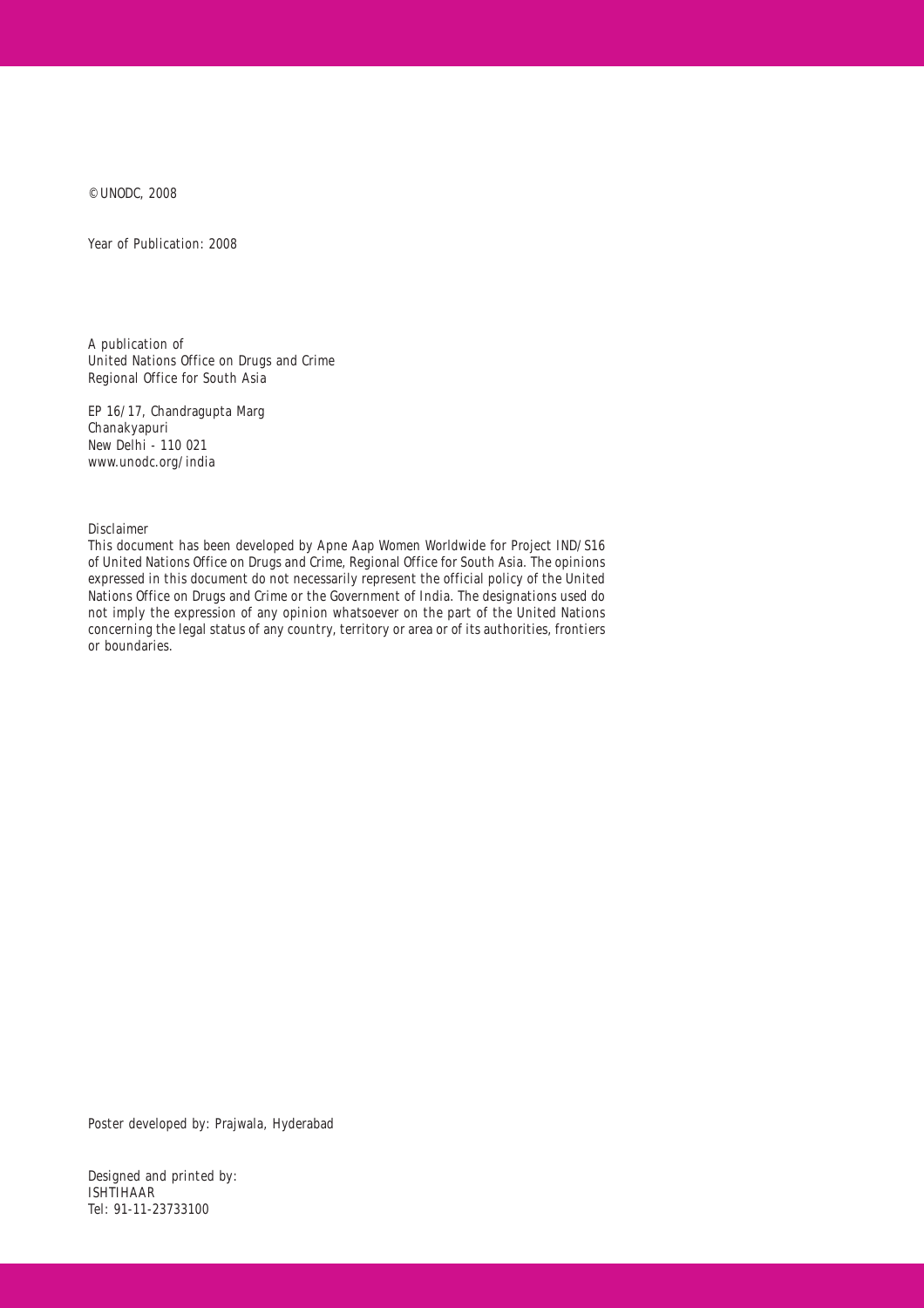# **CONTENTS**

| <b>Author's Note</b> |  |
|----------------------|--|
| Preface              |  |
| <b>Introduction</b>  |  |

### **PART ONE**

#### **Activities**

### **Day One:**

| 9. Activity Nine: Discussing Legal and Procedural Issues / Wrap-up  26 |  |
|------------------------------------------------------------------------|--|
|                                                                        |  |

### **Day Two:**

| 1. Activity Ten: Warm-up and feed-back /                         |  |
|------------------------------------------------------------------|--|
|                                                                  |  |
|                                                                  |  |
| 3. Activity Twelve: To Understnd Causes and consequences of good |  |
|                                                                  |  |
|                                                                  |  |
|                                                                  |  |
|                                                                  |  |
|                                                                  |  |

#### **PART TWO**

#### **PART THREE**

#### **HANDOUTS**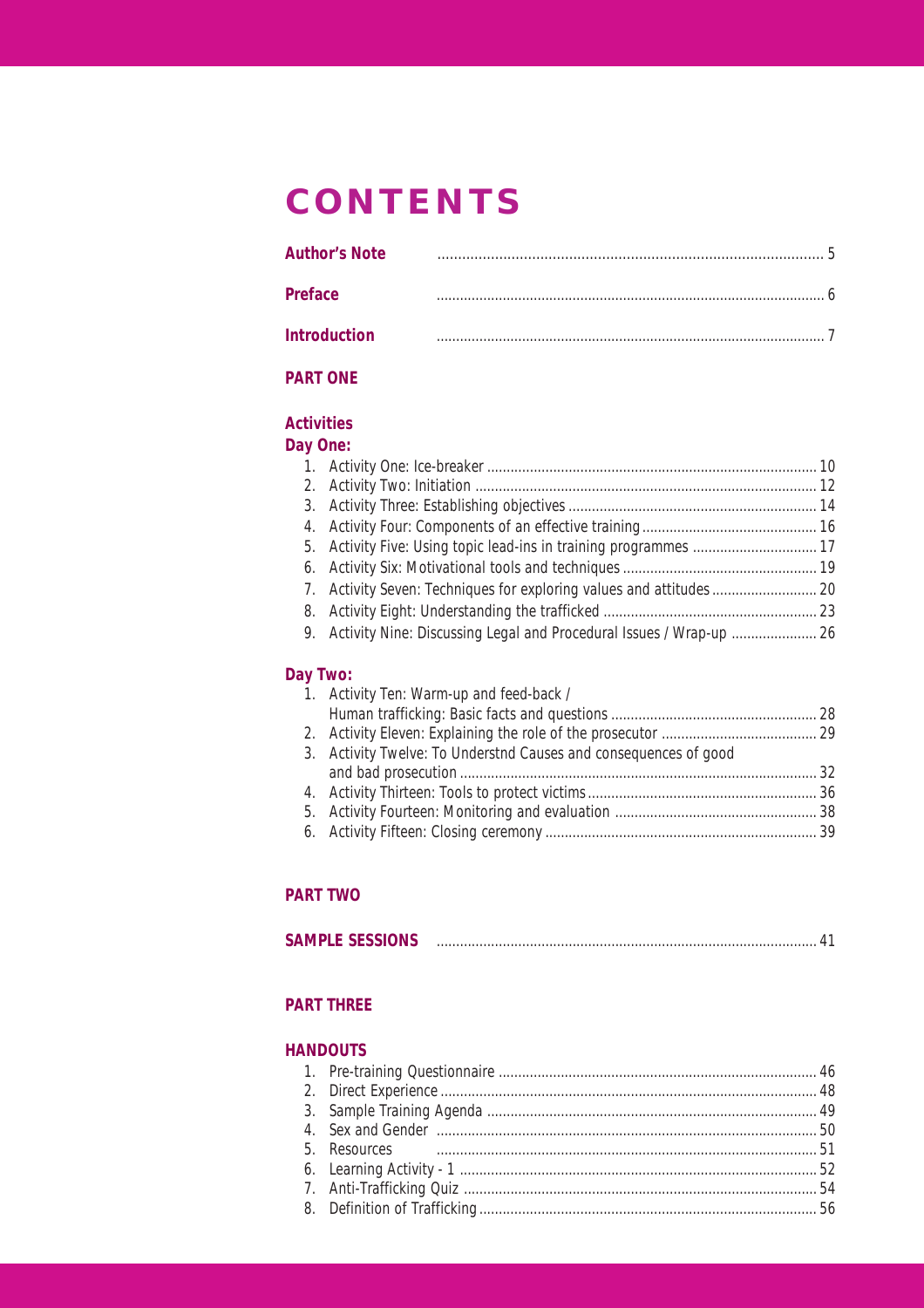| 10 <sub>1</sub> |              |  |
|-----------------|--------------|--|
| 11.             | Problem Tree |  |
| 12.             |              |  |
| 13.             |              |  |
|                 |              |  |
|                 |              |  |
|                 |              |  |
|                 |              |  |
|                 |              |  |
| 19.             |              |  |
|                 |              |  |
| 21.             |              |  |
|                 |              |  |
|                 |              |  |
| 24.             |              |  |

### **PART FOUR**

#### **Resources**

|                 |                   | 94 |
|-----------------|-------------------|----|
|                 | <b>Annexure 1</b> |    |
| <b>Acronyms</b> |                   | QQ |
|                 |                   |    |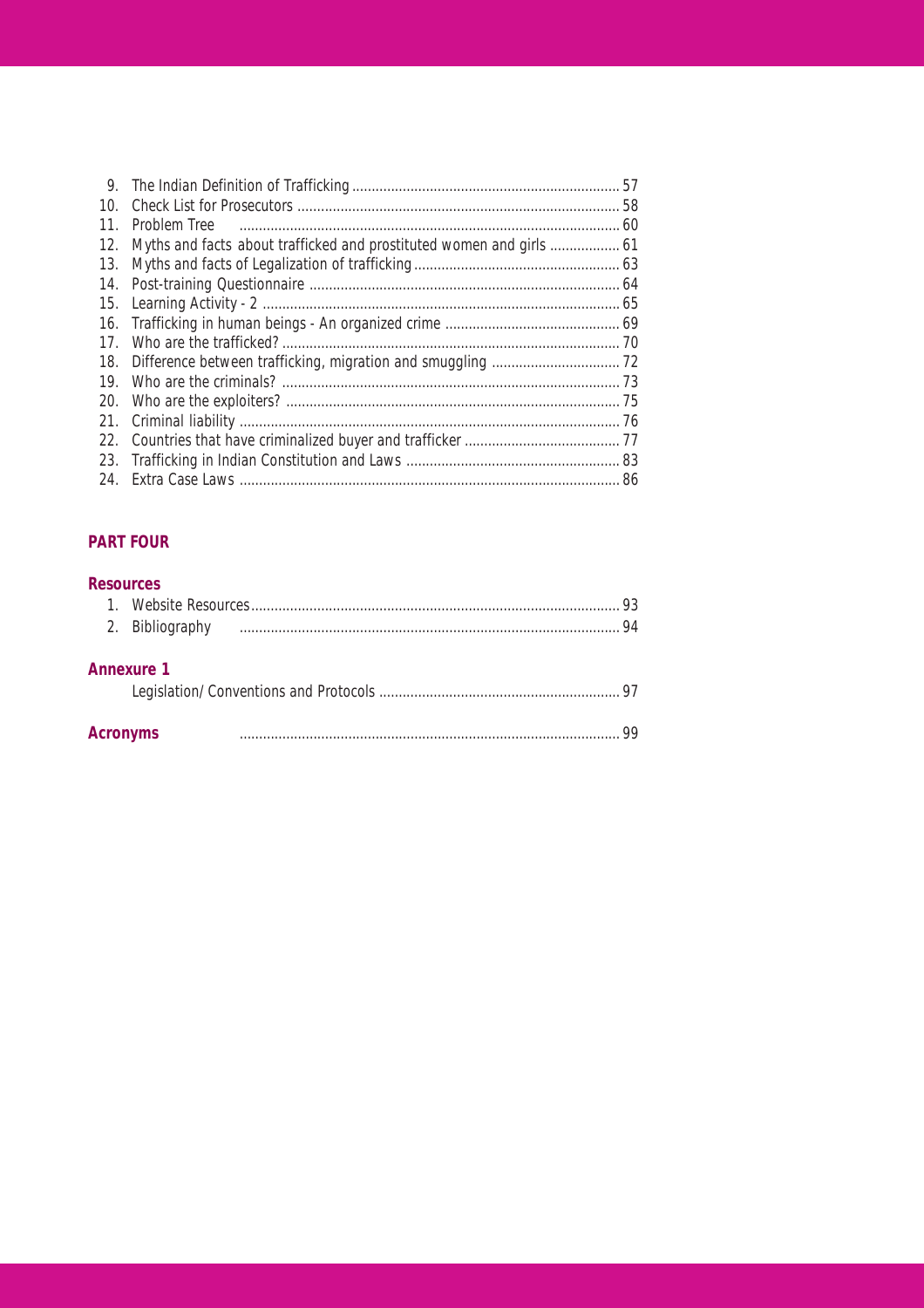

#### Apne Aap Women Worldwide

D - 56 Anand Niketan New Delhi 110 021 Phone: +91-11-24110056 www.apneaap.org

### **Author's Note**

With great pleasure I would like to present the Training Manual for Prosecutors on Confronting Human Trafficking. The Manual will enable prosecutors to treat trafficked persons as victims rather than criminals and confront the demand for human trafficking by providing the tools to prosecute and convict traffickers, and end exploitation.

Victims and survivors of trafficking, international and national experts, activists, lawyers, prosecutors and members of the judiciary have supported the development of this Manual with ideas, advice and case studies. I acknowledge their contribution and support, even if I cannot name them all.

I would also like to thank UNODC for their financial and technical support especially Mr. Gary Lewis, Representative UNODC ROSA and Dr. P. M. Nair, Project Coordinator, UNODC.

I hope that this Manual will empower prosecutors and others in the anti-trafficking movement to confront the epidemic of human trafficking.

**Ruchira Gupta** Executive Director Apne Aap Women Worldwide ruchiragupta@gmail.com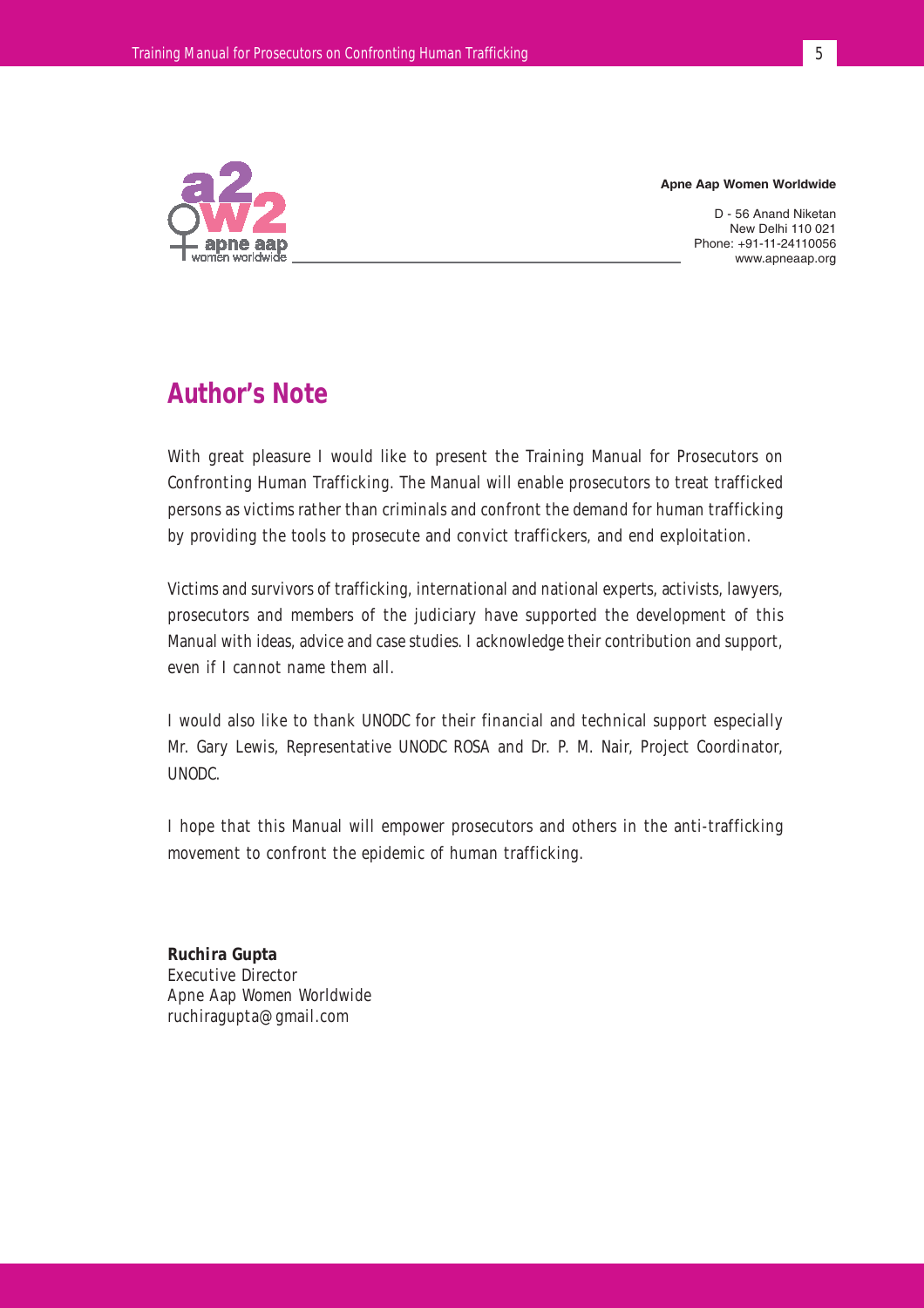### **Preface**

Trafficking of women and children is one of the gravest organized crimes and human rights violations, extending beyond boundaries and jurisdictions. Combating and preventing human trafficking requires holistic approach by all stakeholders with integrated action on prosecution, prevention and protection. Keeping this philosophy in mind, Project IND/S16 of the United Nations Office on Drugs and Crime, which is a joint initiative of UNODC and the Government of India, funded by the US Government, has undertaken several initiatives ever since its launch in April 2006 in India. This project is focused on "Strengthening the law enforcement response in India against trafficking in persons, through training and capacity building". The major activities in the project are training of police officials and prosecutors, setting up Integrated Anti Human Trafficking Units, establishing networks among law enforcement agencies and civil society partners as well as developing appropriate tools including Protocols, Manuals, Standard Operating Procedures (SOP), Compendiums and other resource materials.

As the trainings conducted by UNODC progressed, with the support of various stake holders in the field, it was felt essential to develop this training manual, especially in the context of institutionalizing and systematizing the training schedule and programmes. The Manual is a guide-book for the Trainers on conducting training programmes for prosecutors. The aim of the manual is to provide the best training, empowerment and capacity building for the prosecutors in addressing the issues of human trafficking in all its dimensions. This should help in empowering the prosecutors in attending to their duties with a high degree of professionalism. This would facilitate them to ensure conviction of traffickers with celerity, surety and certainty, empower them in taking all effective pre-conviction and post-conviction steps, sensitize them to undertake the required steps in ensuring the best care and attention to the victims and also orient them to help prevent trafficking.

This Manual developed by UNODC, with the support of Apne Aap Women Worldwide, is the first of its kind. Effort has been made to make it a user friendly resource material for not only the trainers but also other stake holders concerned with the issues of prosecution of crimes of human trafficking.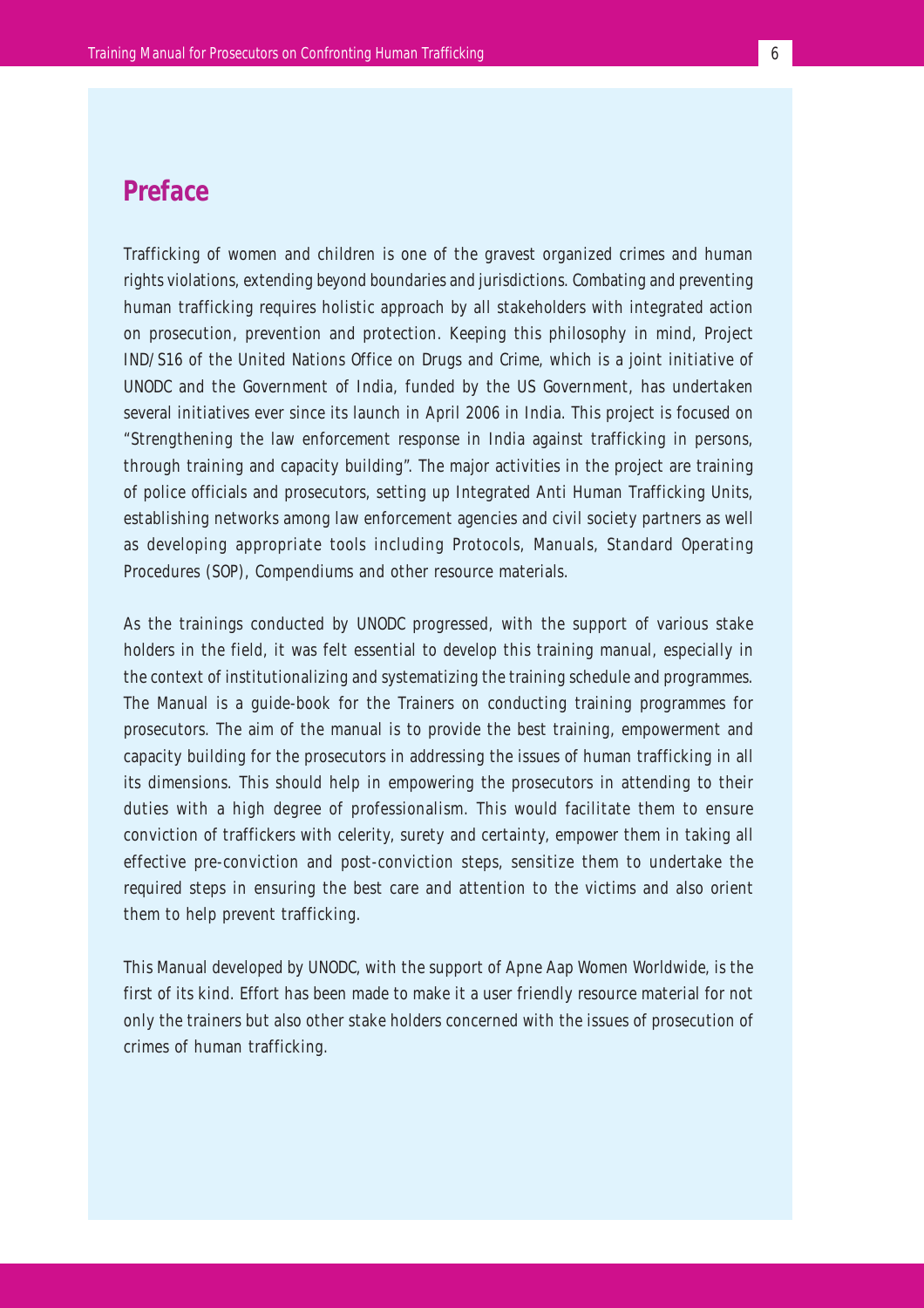### **Introduction**

#### **What's this Manual about?**

This manual has been designed to provide the best training, empowerment and capacity building for trainers who will train prosecutors in addressing the issues of human trafficking in all its dimensions. This manual should empower trainers to equip and motivate prosecutors towards pro-active conviction of traffickers with celerity, surety, and certainty, from pre-trial to post-trial and to take all steps in ensuring the best care and attention to victims and survivors.

This manual provides a train-the-trainer workshop format. The activities outlined in this manual explore the concepts and information contained in Indian laws and international conventions related to confronting human trafficking. It uses an active learning approach and legal techniques.

This approach focuses on:

- involving participants in identifying learning goals;
- relating the subject matter so that it is relevant to participants;
- structuring activities so that participants brainstorm solutions to problems identified;
- engaging participants in high levels of thinking such as analyzing, critiquing and assessing;
- using a variety of training approaches, such as small group process, case studies, lecture and experiential activities;
- meeting the participants' needs by remaining flexible;
- providing ways of linking familiar and new information approaches;
- reiterating and reinforcing information throughout the workshop.

#### **Goals of the Training**

The overall goal of the training outlined in this manual is to equip trainers with different training approaches, strategies, skills and knowledge to motivate, empower and equip prosecutors on confronting human trafficking. This manual explores all the interconnections between trafficking, gender violence, organised crime, and strategies of addressing the same. The focus is on the interface between the prosecutor and the issue. The need is, to understand the victim, to analyse the crime and crime motivation, and to explore what more can be done within the ambit of the existing criminal justice system so that successful prosecution, crime prevention and protection of victim's rights is ensured. This manual attempts to communicate the legal process in an interesting and user-friendly way.

To accomplish this goal, the training provides an opportunity for participants to focus on the process of facilitating the activities while exploring the actual content of the activities.

During the training participants will be supplied with relevant selected case laws to work with as examples. These issues will provide a common focus for participants as they explore the planning steps to deal with a human trafficking case. The process of exploring these issues and leading the activities will help participants develop their expertise in group facilitation.

#### **Who is the Training for?**

This training is for trainers who will train prosecutors, their staff and individuals who are active in antitrafficking work and want to explore certain topics in greater depth. This manual can be used by anyone seeking to provide higher level training even to experienced prosecutors on issues related to human trafficking. The manual can also be used by training academies, training institutions and other trainers, including individuals, NGOs etc.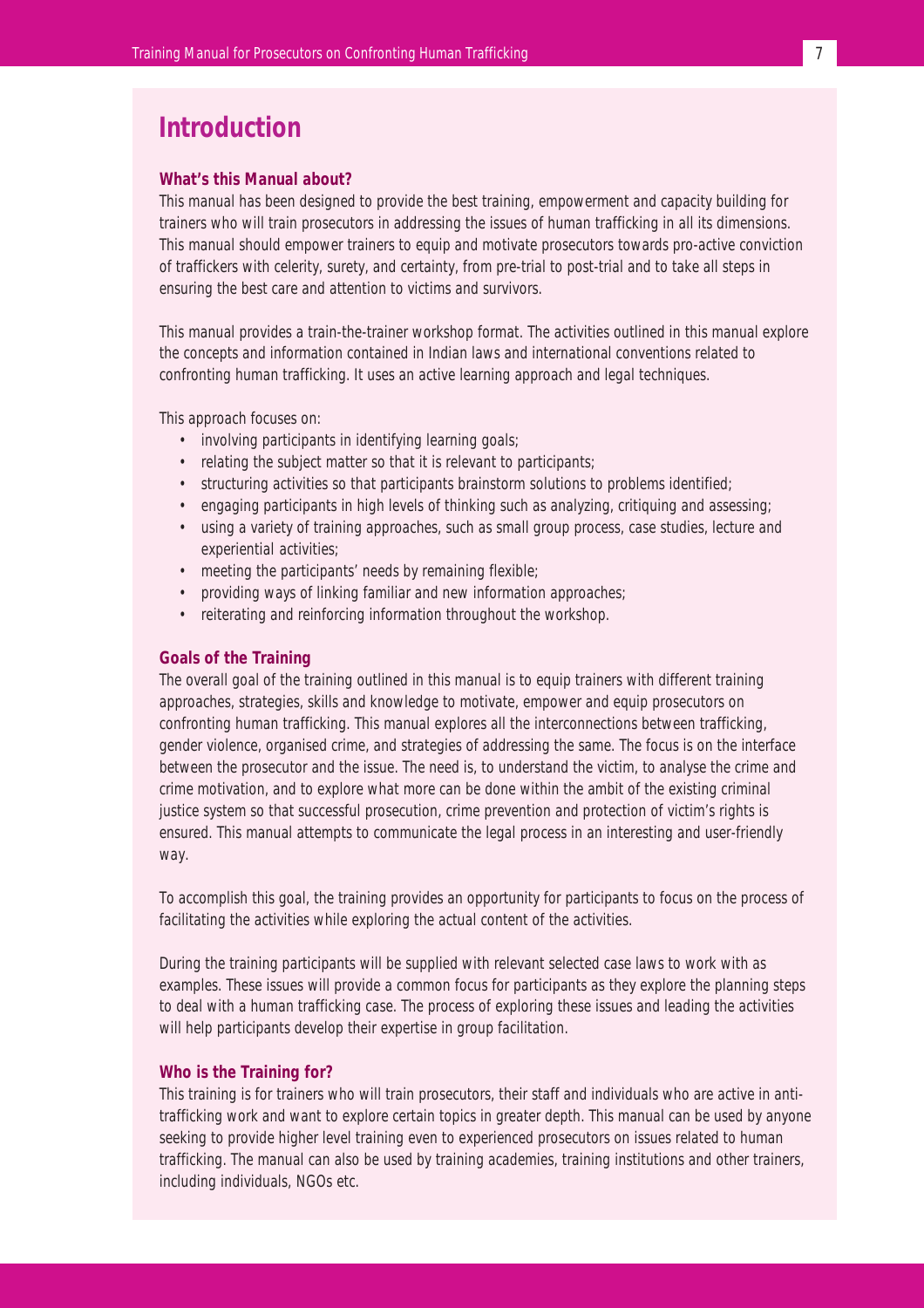#### **Contents of the manual**

The manual is composed of four main parts:

Part One: This part contains fifteen activities that puts forward the rationale for anti-trafficking work and equips trainers with technical information and techniques of imparting that information. Each exercise is described in detail so that they can be reproduced easily in future trainings. They review the definitions and concepts around trafficking and suggest methods for prosecutors to counter trafficking through case laws, fact sheets and handouts.

**Part Two:** This part contains a sample session that trainees can use when training prosecutors in the field. It describes a four-hour session that can be presented to a group of prosecutors.

**Part Three:** This part contains 24 participant handouts that can be used in the two day training. These handouts include case laws, check-lists, laws related to trafficking, quizzes and questionnaires on the trafficked and the process of trafficking and ideas for court-craft.

Part Four: This part contains a catalogue of selected resources containing bare acts, guidelines for TOTs, research resources, guides, training manuals and useful websites. The annexes use samples of additional training exercises.

#### **Notes to Trainers:**

**Members of training team should include:**

- a) Men and women to demonstrate equal participation
- b) Experts in relevant areas
- c) Drama teachers, actors, theatre artistes or experienced trainers.

#### **Training Note:**

Trainers play several roles:

- a) Trainer transmits knowledge and skills, answers questions ( or promises to obtain information) and clarifies misconceptions.
- b) Trainer strives to share values and ideals-for examples that adults should treat women and men as equals.
- c) Trainer leads the sessions in such a way that participants are encouraged to participate fully and interactively in acquiring new knowledge and skills.

#### **Trainers can facilitate different types of learning:**

- Learning about subject matter-for example, what is the difference between trafficking, smuggling and migration?
- Learning about the relationship between the subject matter and real life situations-for example, understanding that a woman rescued from a brothel might be a farmer's daughter tricked with the promise of a Bombay job.
- Learning how to apply knowledge required-for example, how can a prosecutor ensure victim protection<sup>1</sup>?
- Learning about training techniques required to empower prosecutors to achieve best results in prosecuting offenders.

#### **Overview of Training**

Part One contains exercises/ activities for the training. These exercises are to be conducted over two days. Each exercise/ activity in Part One provides the Trainer with the objectives, materials, preparation and suggested process for the Trainer to follow. Related Handouts/Worksheets are attached in Part Three.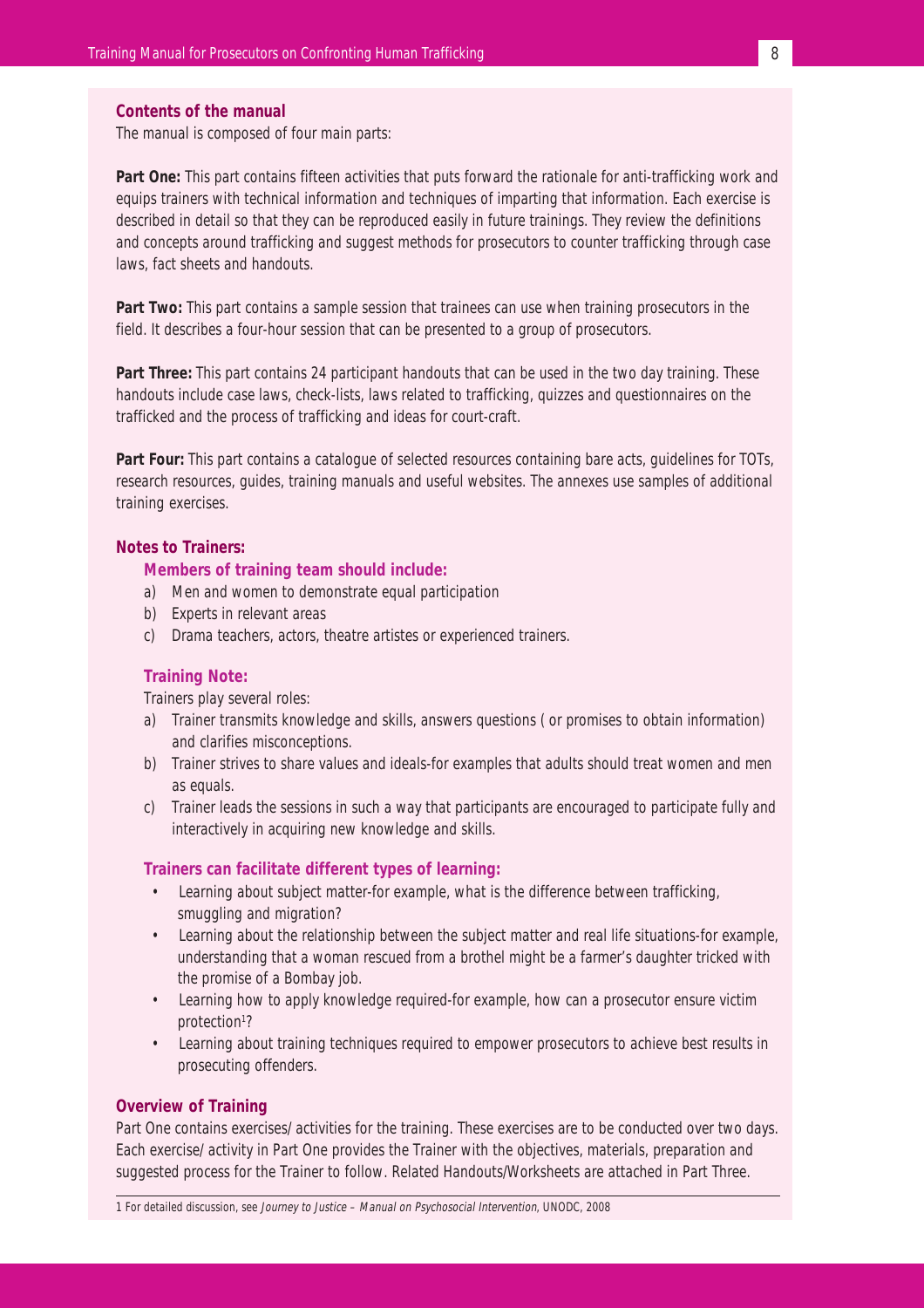## **Part One**

# **Actvities Day One**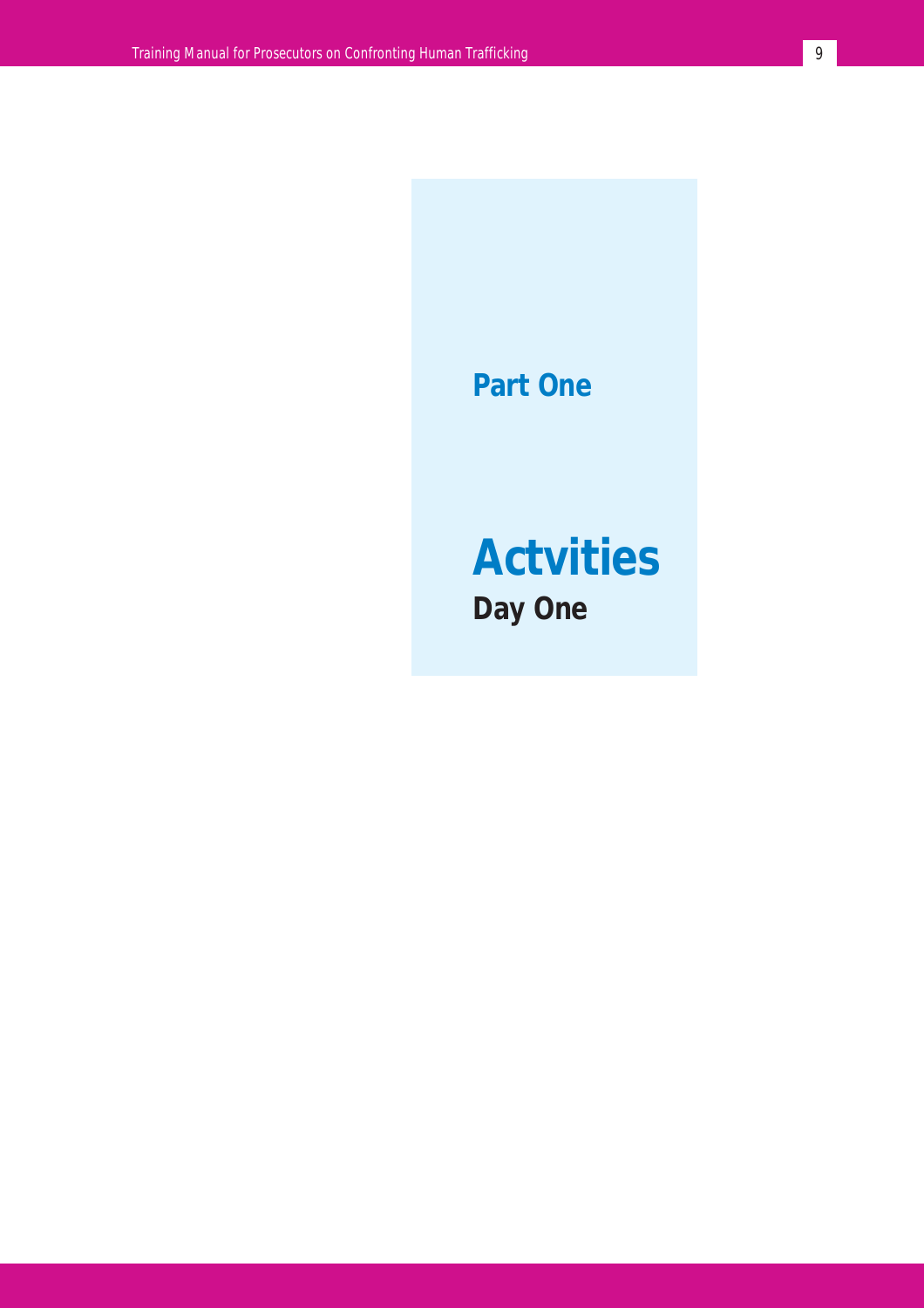### **Ice-breaker**

#### **Introduction**

The "Give and Get" icebreaker is a useful way to begin the training for several reasons. First, it sets a friendly and open mood for the training and helps to put the participants at ease. Secondly, it gives the trainers and the participants a chance to get to know each other a little, particularly in terms of the strengths and capacities they can offer the group, as well as their learning expectations for the training.

#### **Materials**

• Flip chart paper & pens

#### **Preparation**

Before the meeting, prepare a flip chart with three headings:

- Who I am (what I would like the group to know about me).
- What I want to give (what I can offer the group, my strengths as they relate to the training, and to experiences I have had dealing with human trafficking).
- What I want to get (what I hope to gain by participating in the training).

The Trainers can demonstrate the activity themselves by asking each other the questions in advance and recording their answers on the flip chart, then introducing each other to the group. Make sure the sheet is within easy viewing distance of all participants.

#### **Suggested Process**

#### **Step 1 (5 min)**

Ask the participants to pick a partner. Give each pair a piece of flip chart paper (they can each use half) and 5 minutes to ask each other the three questions. Tell the participants to try to come up with 1-2 points for each question.

#### **Step 2 (3 min. for each pair)**

After 15 minutes are up, ask the participants to volunteer to introduce their partners, bringing their flip chart paper to the front so all can see. Ask both members of the pair to remain in front of the group until both people have been introduced. After they are finished with their introductions, the participants can post their paper so that all can see. Wall space permitting leave the papers up throughout the day, and even throughout the duration of the training.

#### **Closure (10 minutes):**

Briefly ask if participants enjoyed the exercise. Lead a group discussion on what is an ice-breaker, the purpose of the ice-breaker and its outcome. Introduce concept of energizers and warm-up activities during this session.

Remind participants that they must set ground rules for their session at this stage for their training sessions.

#### **Common grounds rules:**

- Respecting each other, even when you disagree
- Agreeing to participate actively
- Not passing judgment, or demoralizing participants by commenting on attitude or lack of knowledge or behavior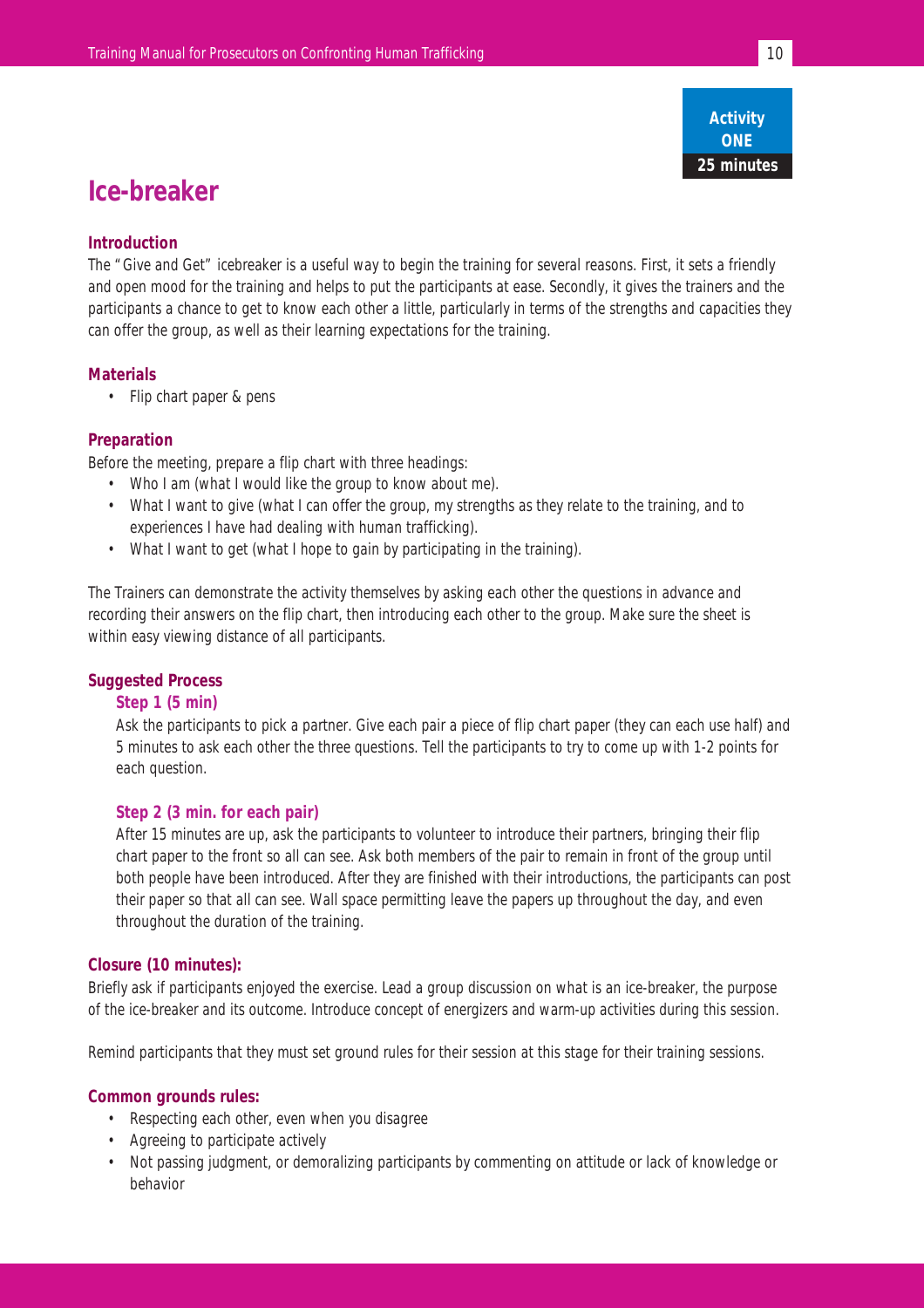- Having the right not to participate in any exercize that makes you uncomfortable
- Listening to what other people say without interrupting them
- Using sentences that begin with I when sharing values ad feelings
- Not using 'put-downs' or humiliating people
- Respecting confidentiality
- Being on time
- Turning cell phones off

#### **Notes to Trainer:**

- Remember to welcome each participant to the group after they've been introduced.
- Members of the training team should introduce themselves and briefly tell participants about their background and training, emphasizing their enthusiasm for the opportunity to work with the group.
- Ice-breakers are activities that are undertaken at the start of an exercise to help people feel at ease.
- Energizers/warm ups are activities used to stimulate and motivate participants during training sessions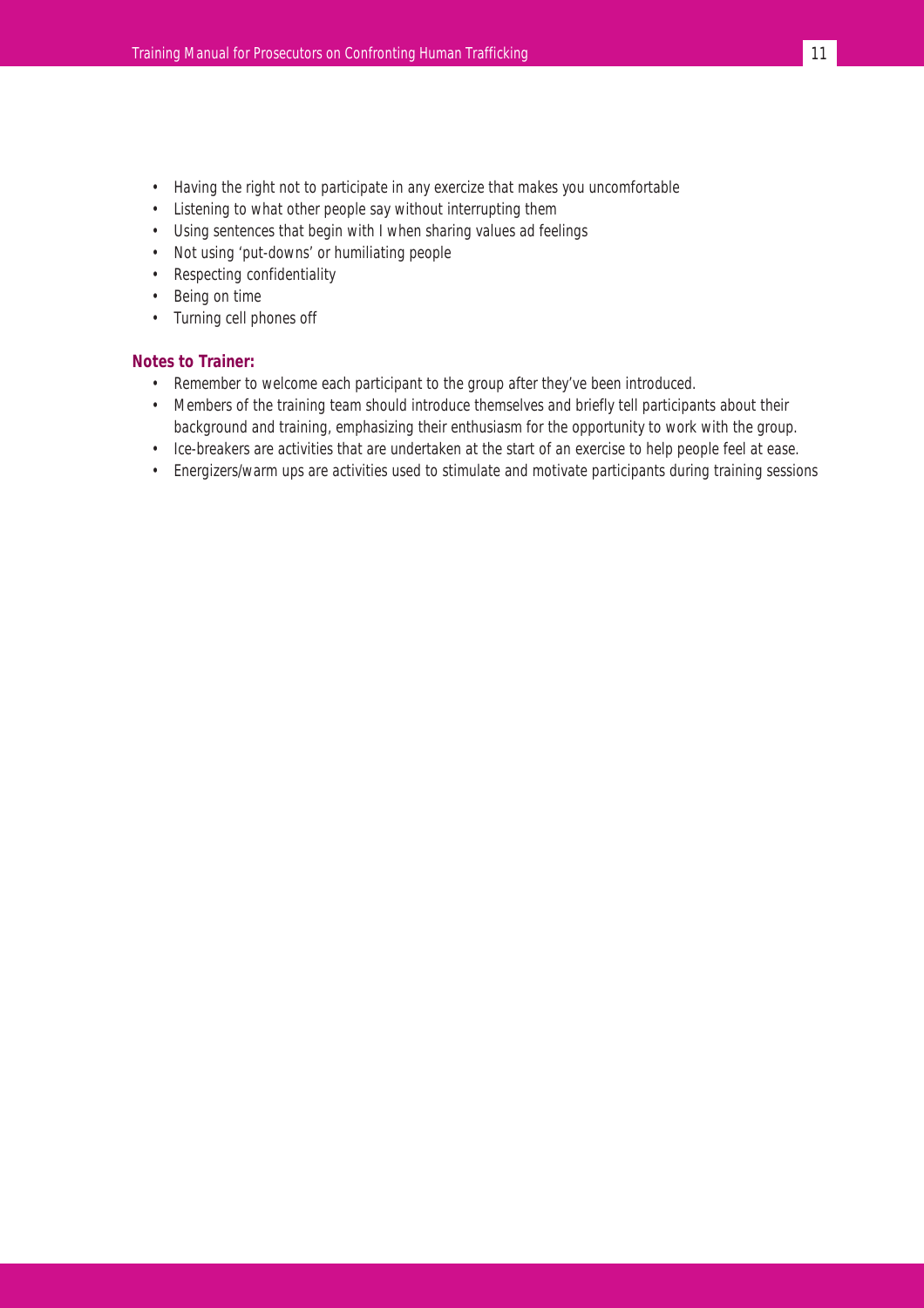

## **Initiation**

#### **Introduction**

It is important at this stage to help participants understand the nature and purpose of a training of trainers and to gain insight into the mechanisms of behavior change of trainers and how these will facilitate them to better train prosecutors against trafficking.

At this stage the course material should be introduced and discussed with participants. All the course material has been presented as handouts and is available in Part Three of the document. Part Four contains useful websites and resources including links to bare acts that the trainer can use if required.

#### **Materials**

- Flipchart paper & pens
- List of handouts of course material
- Copies of all handouts for all participants

#### **Preparation**

Trainers should write out the workshop questions on a flip chart paper before the session. The participants will most likely come up with the same or similar questions in the course of this activity, but you should have the official questions on hand to refer to.

Suggested questions that you write out on the flip chart beforehand could be:

- What is a training of trainers?
- What are the possible advantages that a trained trainer will take to a prosecutors training?
- What are the possible problems that a trainer may face during a prosecutors training?

#### **Suggested Process**

Conduct three consecutive group 'call-outs' (an activity similar to brainstorming, in which participants call out their responses) on the above questions.

Record all responses on flip charts.

When working on a clear definition of a training of trainers, it is important to come as close as possible to the following description:

The **overall objective** of the training of trainers workshop described here is to build the capacity of trainers to design and deliver an anti-trafficking training programme for prosecutors.

#### **Closure:**

Lead discussion among participants on challenges they anticipate on training prosecutors and how they can be overcome. Have the following table on hand to add essential points:

#### **# Challenges Strategies**

- 1 May not show up for training
- 2 May not accept authority of trainer
- 3 May not pay attention
- 4 May blame police for not collecting full evidence or sharing information
- 5 May have gender bias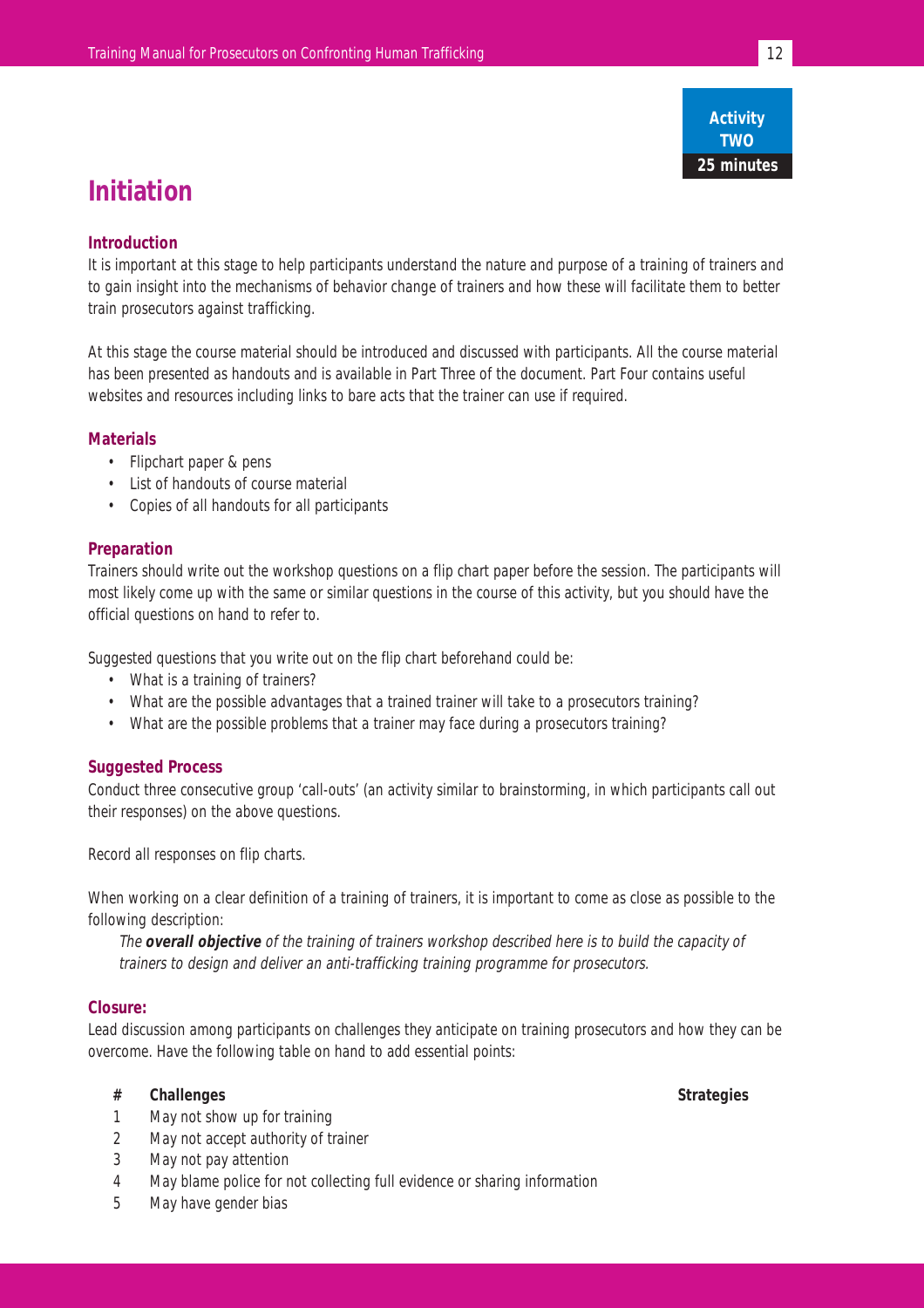- 6 May not see countering trafficking as a priority issue
- 7 May not understand full dimensions of role of prosecutor
- 8 May challenge trainer with more detailed knowledge
- 9 Loss of faith in judiciary
- 10 May have bias against victim (for example, the mindset that the victim is a 'prostitute' and therefore an accomplice, or that nothing can help her now)
- 11 Apathy to criminal justice system

#### **Notes to Trainer:**

Your role as a Trainer is to help the group understand that they may be trainers, but their knowledge level on the issue may be equal to their trainees. They should not pass judgments, or humiliate their participants but simply act as facilitators. They should rely on the experiential learning of participating prosecutors and use interactive methodologies, including role play and drama.

**Distribute handouts of course materials and resources that will be made available during the workshop. At this point explain what each handout is about. Keep a list of handouts ready for discussion.**

#### **Overhead slide/ LCD Projector**



Tell me…I forget, show me…I remember, involve me…I understand Ancient Proverb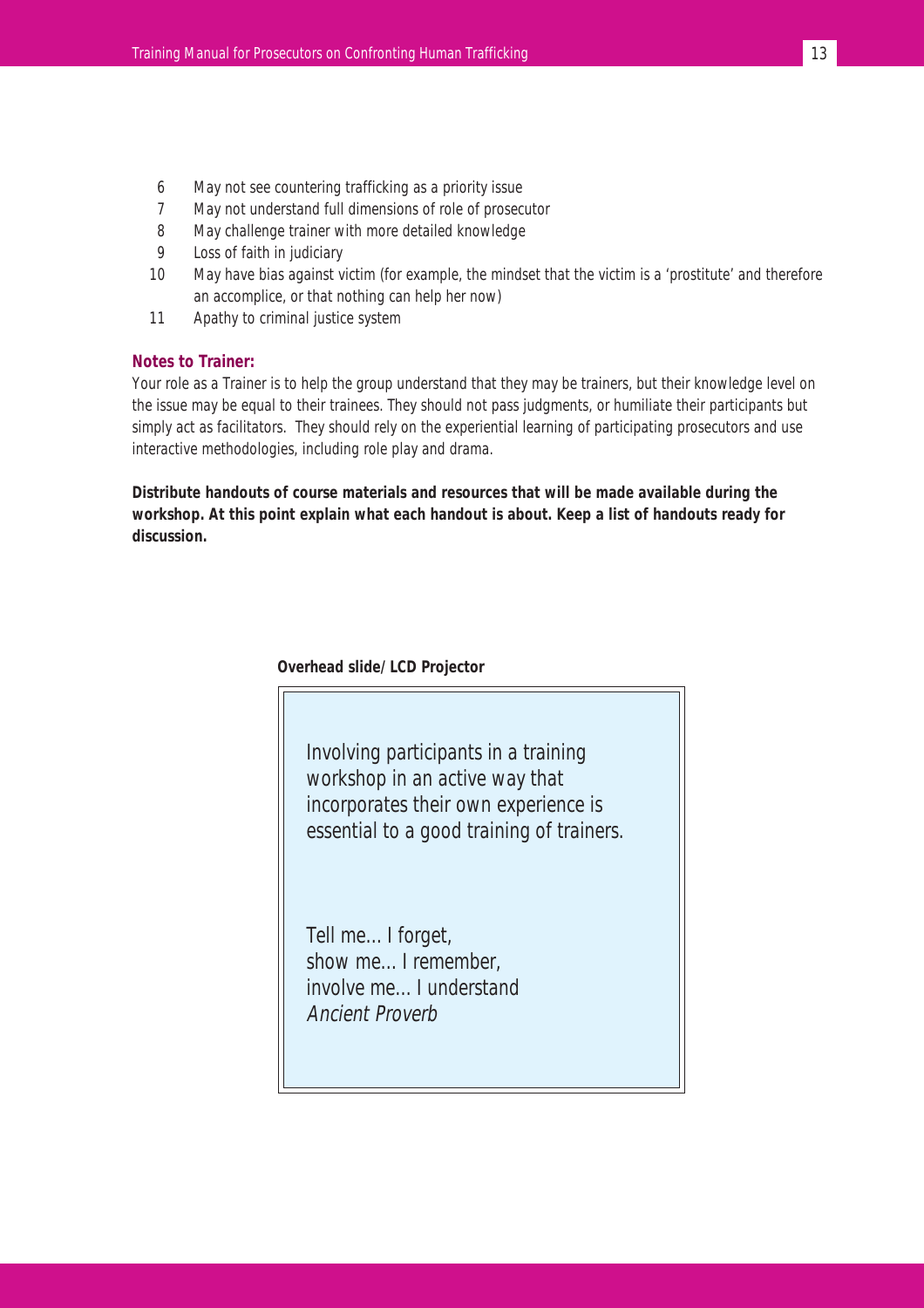

## **Establishing Objectives**

#### **Introduction**

It is important to establish the objectives of the workshop right at the outset, and to keep them posted throughout the training to help the group stay focused, and to ensure that the learning expectations that you established as a group will be met.

#### **Materials**

- Flipchart paper & pens
- Overhead slide on workshop objectives
- Sample training schedule

#### **Preparation**

Before the meeting, prepare a flip chart with the six headings:

- What do I need to know?
- What resource material do I need?
- How do I plan the schedule for training?
- How do I motivate participants?
- How do I help trainees plan a successful prosecution?
- How do I evaluate the outcome of the training?

The participants will most likely come up with answers to the six questions in the course of this activity, but you should have the official objectives on hand to refer to. These objectives could be as per Table on next page.

#### **Suggested Process**

Working with the participants' input from avtivity #1, in which they stated what they hoped to get from the workshop, the facilitators can help the participants to brainstorm their own list of workshop objectives. Try to have participants describe the objectives as "To…" statements

#### For example:

The objective of the workshop is:

• To build capacity of trainers to design and deliver a training programme against human trafficking for prosecutors

#### **Notes to facilitator:**

Your role as a facilitator is to help the group maintain its focus and ensure that the workshop's objectives are met. Participants may bring up many interesting and relevant issues in this exercise, but it might not be possible to address them all within the limited time frame of the workshop. Record these ideas and issues on a separate flip chart, and ask the group about how they would like to see these issues followed up.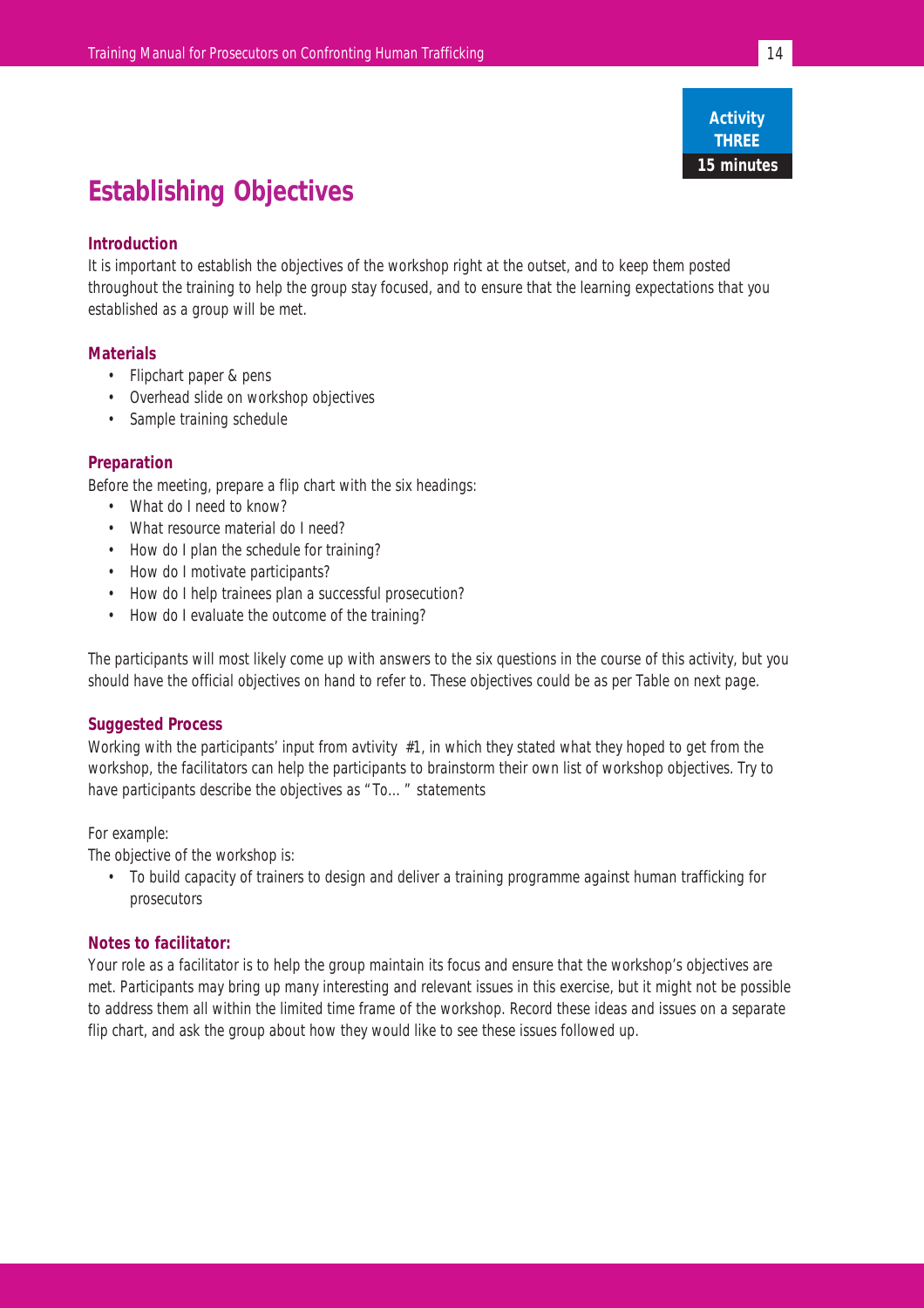| Plan                                                                                                                                                     | Need<br>to know                              | Resource<br>material                                                                                                                                                                                                                                                                     | Motivate/<br>Changing<br>attitude                                                                                                                                                         | Providing<br>information                                                                                                                                                                                            | Evaluate                                             |                       |
|----------------------------------------------------------------------------------------------------------------------------------------------------------|----------------------------------------------|------------------------------------------------------------------------------------------------------------------------------------------------------------------------------------------------------------------------------------------------------------------------------------------|-------------------------------------------------------------------------------------------------------------------------------------------------------------------------------------------|---------------------------------------------------------------------------------------------------------------------------------------------------------------------------------------------------------------------|------------------------------------------------------|-----------------------|
| Plan training<br>schedule with topics<br>and time schedule,<br>resources material<br>or people as<br>required, equipment<br>and infrastructure<br>needed | Knowledge and<br>attitude of<br>participants | Flip charts, markers,<br>overhead slides, games<br>and exercise, training<br>videos like One Life, No<br>Price or Selling of<br>Innocents and other<br><b>UNODC</b> training material<br>listed in annexes, as well<br>as judgments of Supreme<br>Court, High Courts and<br>trial courts | Present slides.<br>handouts and videos<br>to illustrate that<br>trafficking is:<br>a) Organized crime<br>b) Not victimless<br>crime<br>c) Impact on society<br>and security of<br>country | Training sessions must<br>include the following:<br>a) Introduction<br>b) Motivation<br>c) Introduction to laws<br>and conventions<br>d) Ingredients and<br>steps of successful<br>prosecution<br>e) Victim-centred | Design and<br>distribute learning<br>of each session | activities at the end |
|                                                                                                                                                          | Laws and<br>Conventions on<br>trafficking    | Relevant bare acts like<br>ITPA, JJ Act, UN protocol,<br>National Integrated Plan<br>of Action, UNODC<br>documents listed in<br>annexure and relevant<br>High Court and Supreme<br>Court Judgments                                                                                       | Present slides.<br>handouts and videos<br>to illustrate:<br>a) Trafficker liability<br>b) Trafficker can be<br>convicted<br>c) Role of prosecutor                                         | approach<br>f) Addressing the<br>demand and<br>successful convictions<br>q) Evaluation                                                                                                                              |                                                      |                       |
|                                                                                                                                                          | Best practices                               | Handouts of International<br>and national best<br>practices including<br><b>UNODC</b> documents listed<br>in annexures                                                                                                                                                                   |                                                                                                                                                                                           |                                                                                                                                                                                                                     |                                                      |                       |
|                                                                                                                                                          | Case studies                                 | Typed sheets of case laws<br>to illustrate points - refer<br>to UNODC documents<br>listed in annexures                                                                                                                                                                                   |                                                                                                                                                                                           |                                                                                                                                                                                                                     |                                                      |                       |
|                                                                                                                                                          | Crime in India<br>statistics                 | Typed sheets and analysis<br>of crime data from Crime<br>in India, UNODC<br>documents, NHRC<br>publications and other<br>documents                                                                                                                                                       |                                                                                                                                                                                           |                                                                                                                                                                                                                     |                                                      |                       |
|                                                                                                                                                          | Trafficking                                  | Chart on latest trends                                                                                                                                                                                                                                                                   |                                                                                                                                                                                           |                                                                                                                                                                                                                     |                                                      |                       |

#### **Given below is a sample table of objectives that can be used as a guideline:**

Overhead slide/ LCD Projector

trends

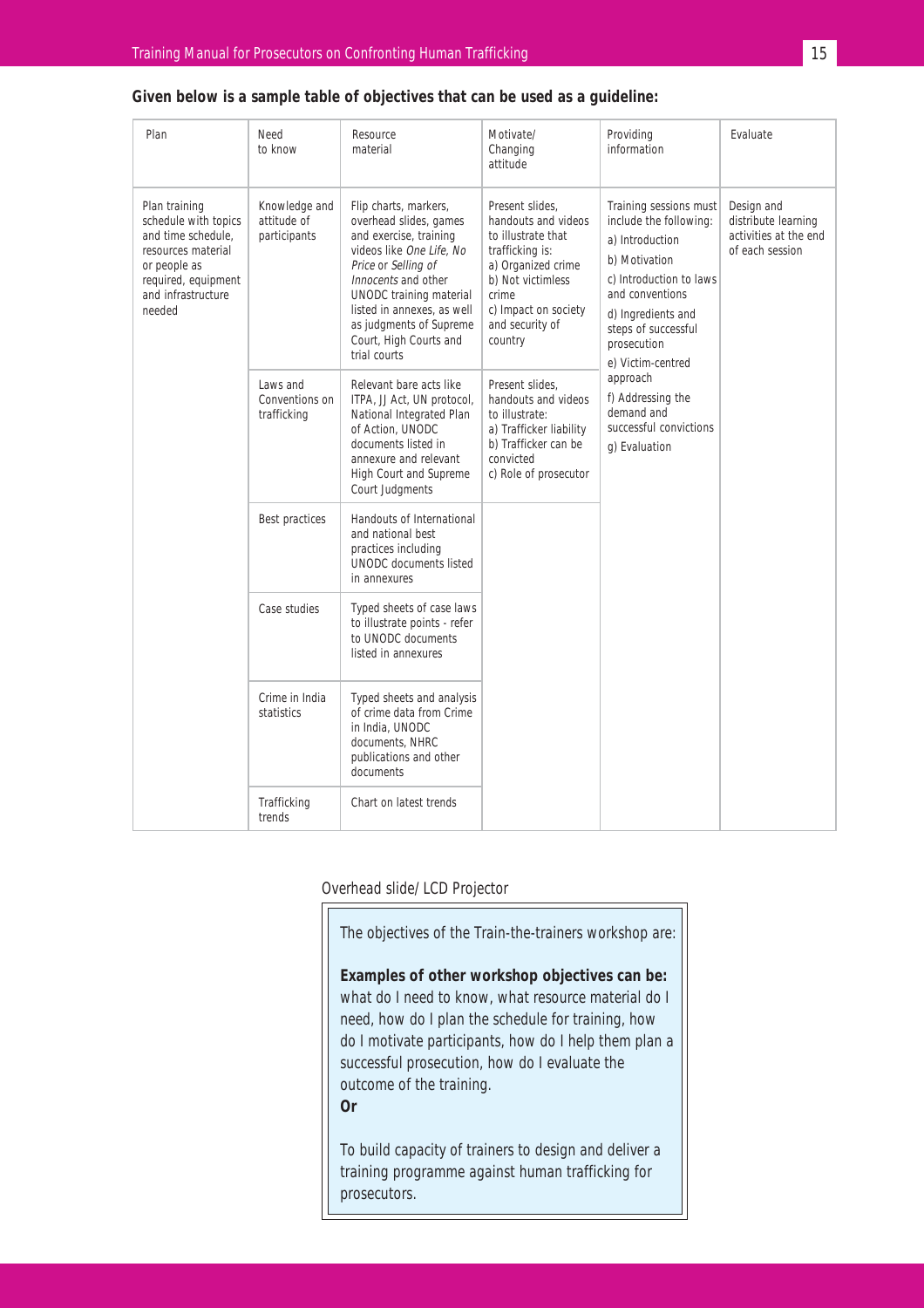

## **Components of an effective training**

#### **Introduction**

It is important for trainers to identify information, motivation, behavioral skills, and resources as the four primary components of successful training.

#### **Materials**

Flip chart and markers

#### **Process**

Distribute handout one. Draw four columns (untitled at this stage) on the flip chart and lead a group call-in, asking participants what they consider to be essential components of a successful training.

The participants are still not aware of the identification of the columns, but you should record their response on the flip chart according to where they belong in the following four categories;

- 1. Providing information
- 2. Creating motivation
- 3. Building skills
- 4. Referring to resources

It is best not to name the categories beforehand, but to list the participants' suggestions in the untitled columns. Once all the responses have been included, the four categories can be identified and the trainers' responses discussed within that context.

#### **Closure**

Point out that these are four complementary components.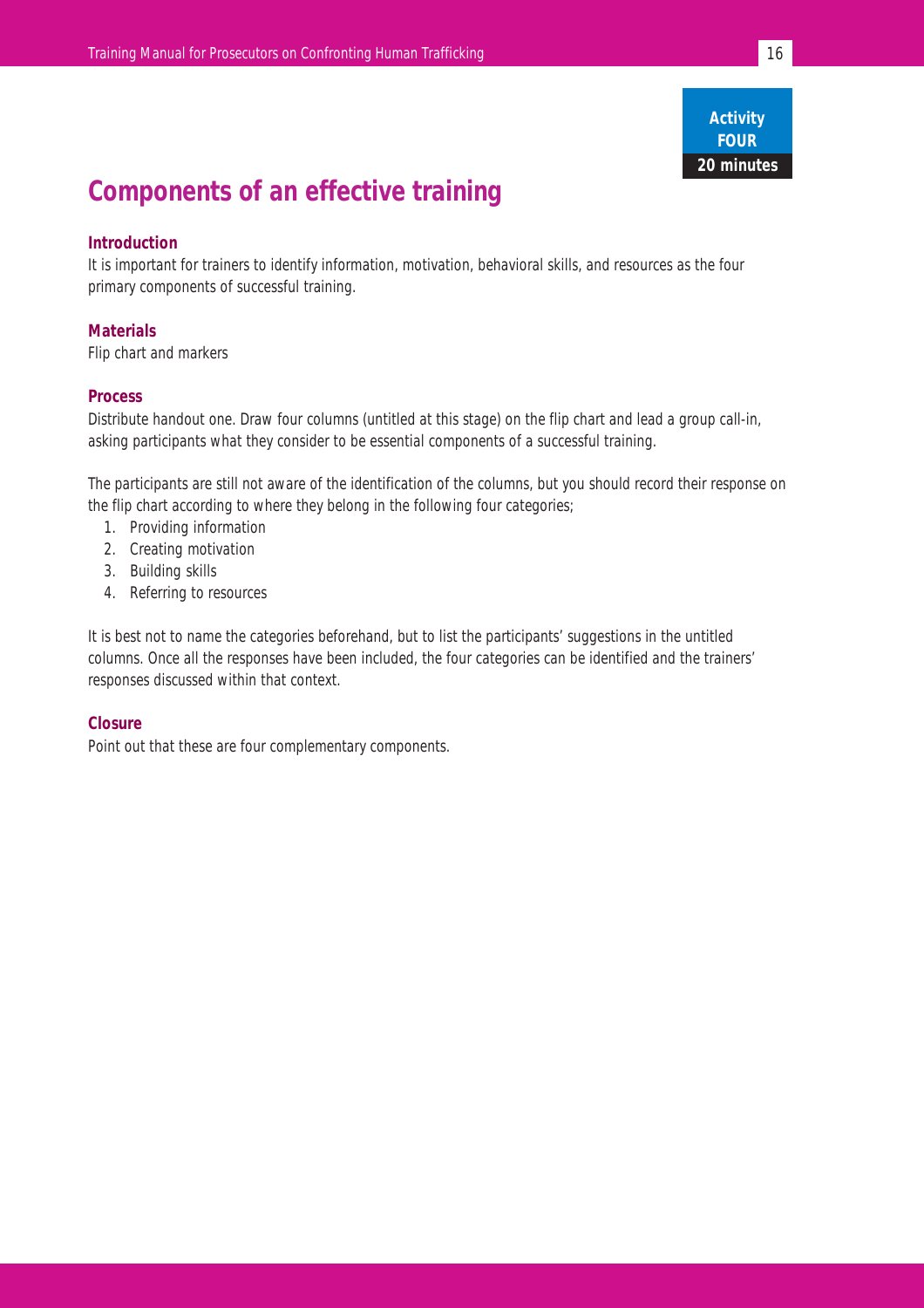

## **Using topic lead-ins in training programmes**

#### **Introduction**

It is important to know how to lead into a topic related to human trafficking. There are several ways to introduce a new theme or topic to a group of trainers. A topic lead-in can play a number of functions. It can:

- 1. Generate interest in the topic;
- 2. Activate participants' prior knowledge of the subject;
- 3. Encourage the sharing of information and resources;
- 4. Reserve resistance to discussion or learning.

#### **Materials**

- Chairs for all participants
- Flip charts and markers
- Scotch-Tape
- Handout Four: Sex and Gender

#### **Process**

The exercise below on Sex and Gender can be used as a topic lead-in to anti-trafficking training. Another example of a topic lead-in is the use of 'buzzwords.' The trainer writes a key word on a flip chart and gets the participants to call out words or ideas that they associate with the buzzwords, which are also written on the flip chart ( if they are appropriate).

Another way to introduce a topic could be to get participants to fill in a brief questionnaire on the subject. Sometimes a trainer may choose to use some improvisational role play as an introduction to a topic.

#### **Sample exercise:**

Draw three columns on the paper. Label the first column "woman" and leave the other two blank. Ask participants to identify personality traits, abilities and roles ('attributes') that are often associated with women; these may include stereotypes prevalent in the participants' communities. Write down their suggestions in the woman's column.

Next label the third column "man" and ask participants to make a list of personality traits, abilities, and roles that are often associated with men. These may include stereotypes prevalent in the participants' communities. Write down their suggestions in the 'man' column.

Ensure that participants provide examples related to anti-human trafficking cases. Here is an example.

#### **Girls and young women:**

- Want to buy good clothes
- Experience higher rates of sexual violence and coercion
- Are expected to take care of children
- Are unable to negotiate unprotected or unwanted sex
- Are at greater risk of school drop out

#### **Boys and young men:**

- Succumb to the lures of seductive women and girls unknowingly
- Experience peer pressure to be sexually active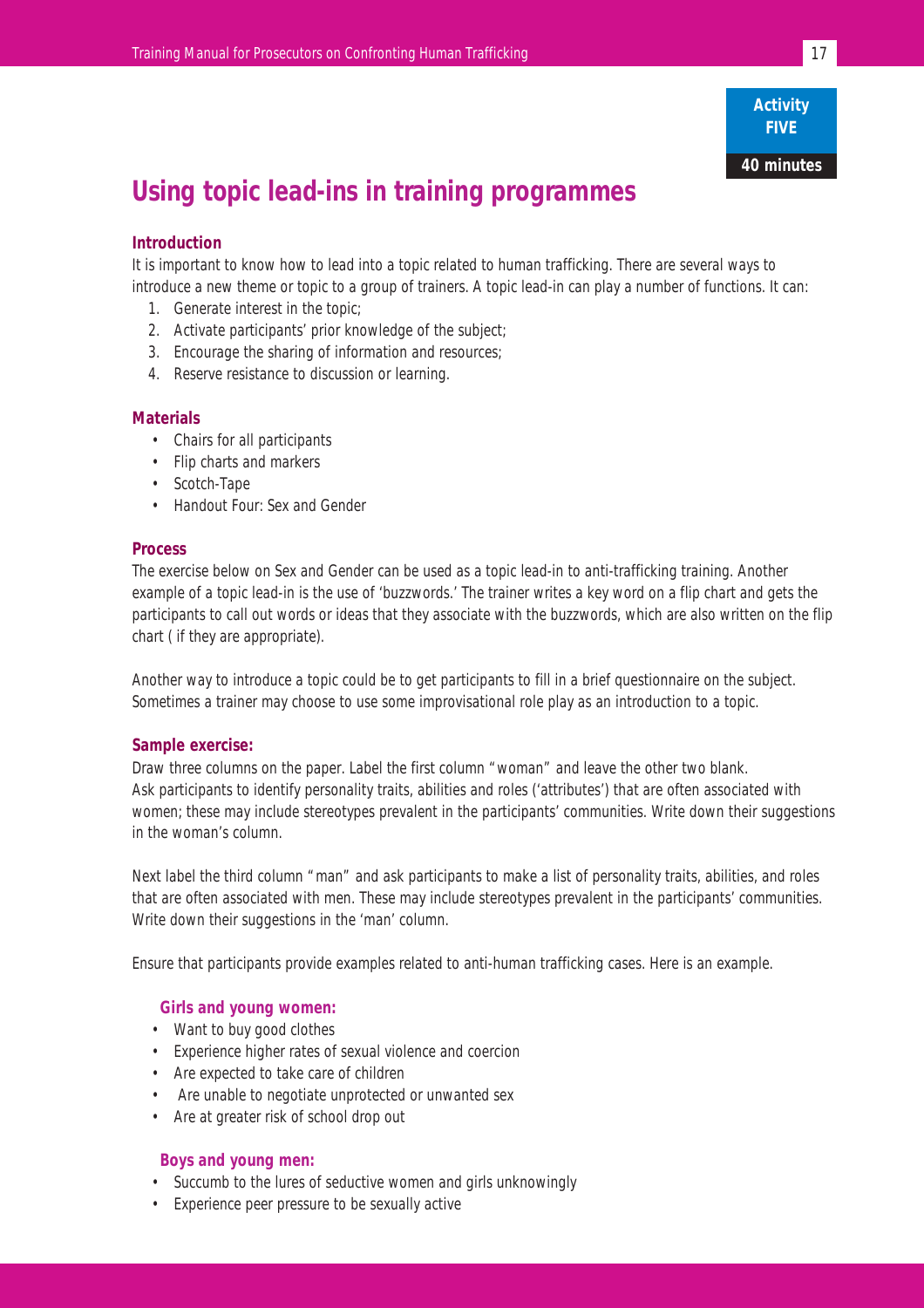- Are taught to dominate and control
- Do not feel comfortable using condoms
- Prefer to buy younger girls

#### **Closure**

Ensure that both columns include positive and negative words or phrases. Also, add biological characteristics (such as women can breastfeed, men can grow beards) if none are suggested by participants.

Now reverse the headings of the first and third columns by writing 'man' above the first column and 'woman' above the third column. Working down the list ask the participants if men can exhibit the characteristics attributed to women and vice versa. Place those attributes which are not inter-changeable and label this column 'sex.'

To save time, it is not necessary to discuss each term separately. However, make sure that all the words in the 'sex' column are discussed.

Expect participants to debate the meanings of some words-one of the goals of this exercise is to demonstrate that people assign different meanings to most characteristic which is gender based.

Be prepared to handle discussions on sex and gender. Explain that sex has to do with biological and genetic matters, whereas gender refers to socially constructed roles, responsibilities and expectations of males and females in a given culture or society. These roles, responsibilities and expectations are learned from family, friends, communities, opinion leaders, religious institutions, schools, the workplace, advertising and the media. They are also influenced by custom, law, class, ethnicity and individual or institutional bias. The definitions of what it means to be male or female are learned, vary among cultures and change over time.

Point out that many people confuse sex with gender and vice versa. The word gender is often used inappropriately instead of 'sex' ( for example, when people are asked their gender instead of sex on application forms).

Stress that the stereotyped ideas about female and male qualities can be damaging, because they limit our potential to develop the full range of possible human capacities. By accepting these stereotypes, we restrict our own actions and lose the ability to determine our own behavior, interest or skills. For example, as a result of gender stereotyping, it is considered 'natural' for men to buy sex or not participate in childcare, while women are dissuaded from higher education or most jobs, entrenching the vulnerability to trafficking and reducing their options of dignified livelihoods.

Emphasize that in our work when dealing with victims and traffickers we must look for stereotypes that have influenced our actions and led to a bias and that it is important for all of us to understand victims and traffickers from that perspective.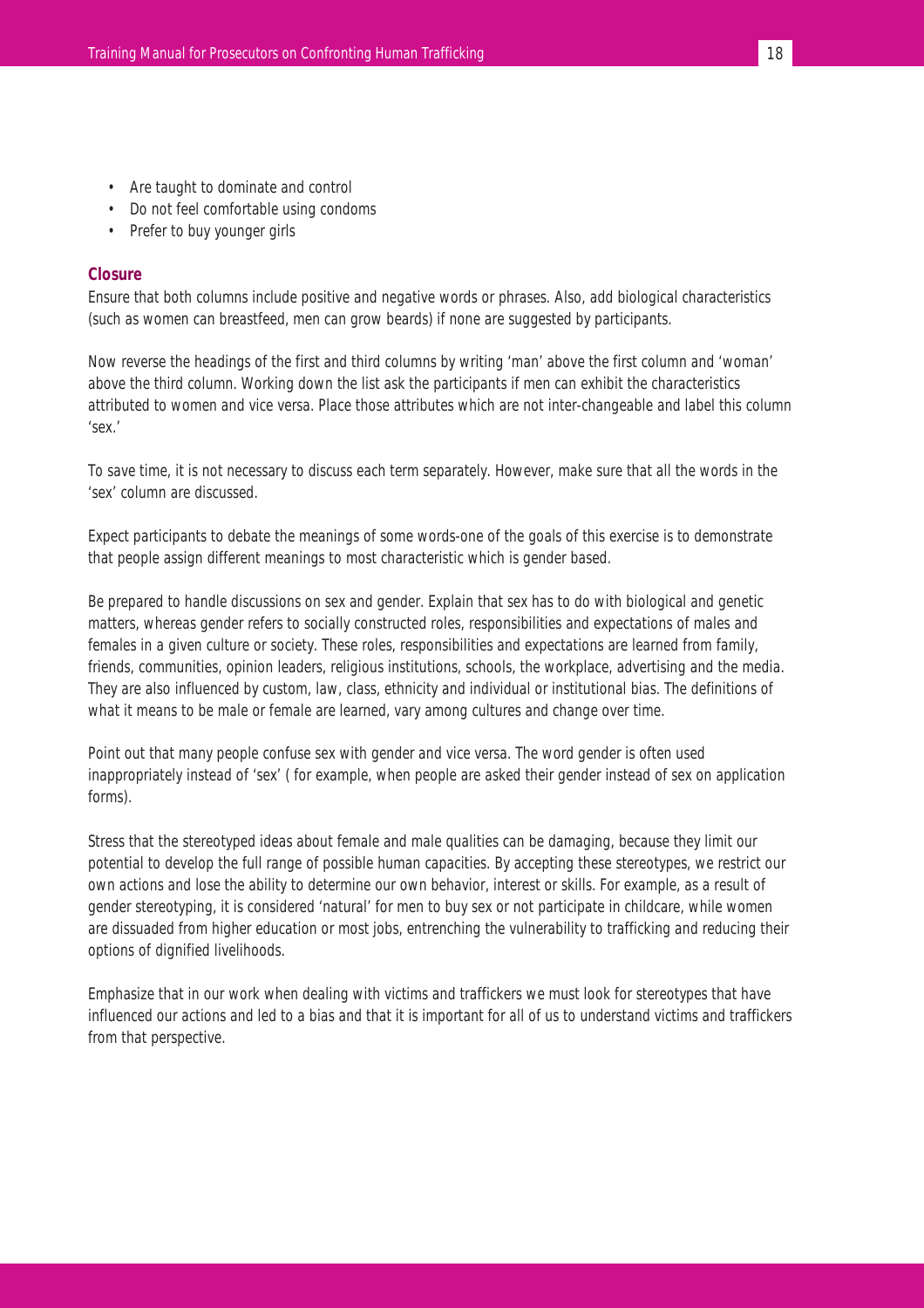

### **Motivational tools and techniques**

**Guest Speaker or anti-trafficking film, One Life, No Price (UNODC)1 be shown. Besides this, other films, like The Selling of Innocents<sup>2</sup> be shown provxided they clarify the concepts and are motivational, giving a positive orientation and hope in the process.**

#### **Introduction**

If time allows, a guest speaker, a victim-survivor or an expert in the field, should be invited to share his or her experience. It is best if the trainer knows the speaker well and knows that s/he is a good speaker and well prepared. The presentation is most effective when the speaker talks about personal experiences to which the audience might relate. An emotionally engaging film like One Life, No Price about human trafficking and its impact on the victim is another way to get people motivated.

In this session participants must be given an opportunity to talk about the meaning of training in their lives, in order to explore and increase trainee's motivations for working on human trafficking and also to be trainers of trainers on the subject.

The session can continue with discussion on tools and techniques than can encourage prosecutors to take antitrafficking work seriously. Examples of useful techniques and tools can include inviting a guest speaker or showing a film as mentioned above.

#### **Materials**

• Anti-trafficking video or film • Screen • Player • Flip chart and markers

#### **Preparation**

If the guest speaker is a victim or a survivor, it is important to brief her/him and the audience beforehand separately. The audience should be briefed to listen to the speaker with respect and not ask her personal questions which may insult or traumatize him/her. The speaker should be told to be precise and speak firmly and about her rights of privacy and confidentiality. The audience must also be briefed about confidentiality.

#### **Process**

Lead a discussion after the presentation on the trafficking process and its physical and mental impact on the victim. Ask questions about who the culprits were and how they should be tackled.

Put answers and questions up on a flip chart. Leave it up throughout the workshop.

Remind people about the ground rules on confidentiality and privacy. Share some personal experience of why the anti-trafficking work is important to you. Some participants will follow your example.

Note: If the guest speaker is a victim or survivor, please ensure that the victim is fully willing and does so with informed consent.

#### **Closure**

Thank the trainers for participating so openly. Explain that trainers can use the same method with prosecutors to motivate them.

<sup>1</sup> This film has been developed by UNODC and can be made available on request.

<sup>2</sup> This documentary can be made available on request from www.apneaap.org. It is available in Hindi, English, Nepali and Bengali.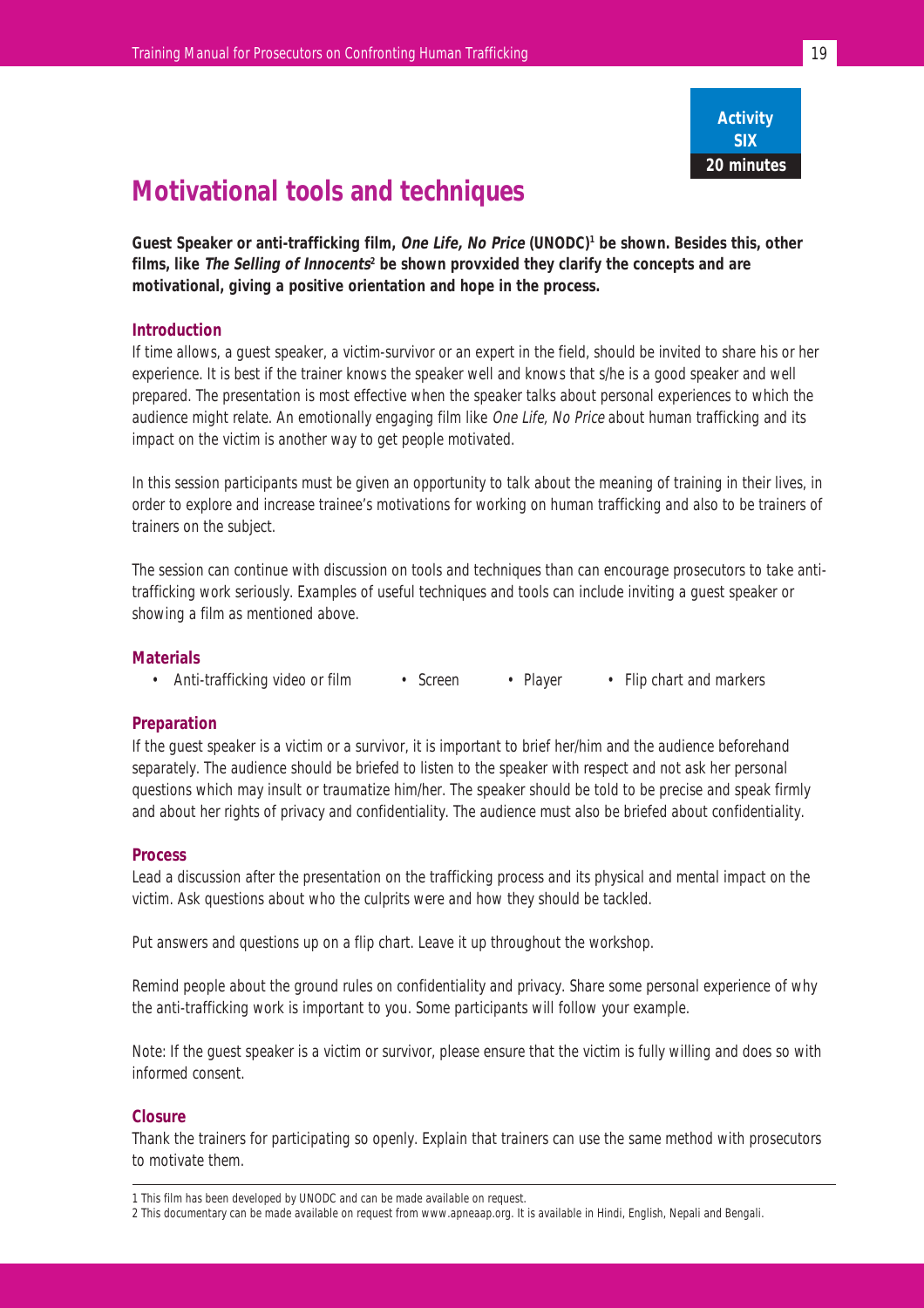### **Activity SEVEN 75 minutes**

## **Techniques for exploring values and attitudes**

**Since this is a post lunch session, start the activity with stretching and warm up exercizes to get participants in the mood for the training. (10 minutes)**

#### **Introduction**

This session enables participants to experience techniques that explore values and attitudes and to create awareness of how difficult it is to discuss human trafficking and its outcomes like prostitution, child labor, and bonded labour and sexual exploitation.

The trainer explains that participants will be exploring their own values and attitudes about prostitution, sexual exploitation, trafficking perception of victims and exploiters through discussion and activities.

The trainer points out that although teaching may cover sensitive issues in some detail; it is in no way intended to be judgmental about existing attitudes or values. It just offers a different way of thinking. The sessions are meant to give people information with which to make educated decisions and to build their capacity to help and protect victims and identify and prosecute exploiters and traffickers on the road to countering human trafficking.

Most of our notions about human trafficking and prostitution are influenced by sexual and gender norms, as well as by family and cultural messages that we received while growing up. It is important to recognize that our religious or non-religious upbringing may also play a significant role in our personal attitudes towards how we think about issues related to trafficking and about the victim and the traffickers. All trainers must therefore, examine their own attitudes.

#### **Overhead slide/LCD Projector**

**Values** represent what a person appreciates and esteems. If young men have learned to value their friendships and relationships with women, for example, they will more likely not buy sex.

**Attitudes** are a person's feelings towards something or someone. In the context of human trafficking, tolerance of victim's behaviour, understanding the root causes and vulnerabilities of victims to the lure of traffickers, rejection of discrimination and prejudice, as well as compassion and care, are very important attitudes.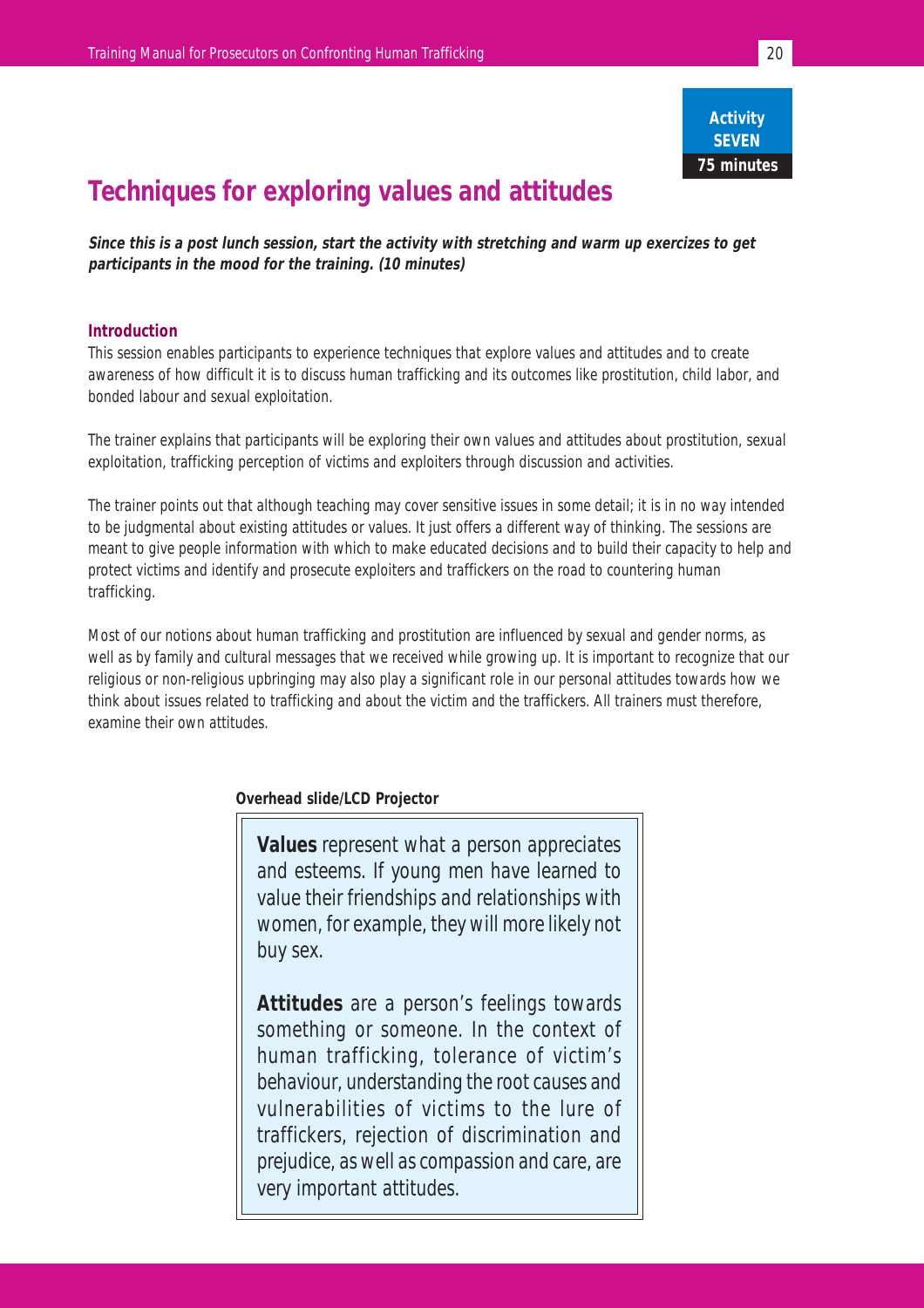Attitudes and values are not easy to teach or measure. However, there are techniques, such as group discussion, case studies, or 'value-voting', which can help explore and influence people's attitudes and values. Another technique is personal example-trainers can act as role models. If for example one of the aims is to make trainers tolerant and sensitive, the trainers' personal behaviour should reflect their attitude.

#### **Materials**

Flip charts, markers, pens/pencils and paper.

#### **Preparation**

Prepare an appropriate case study for a role play. A sample is given below.

#### **Process** (55 minutes)

Tape four flip chart sheets on the wall, each with one of the following questions written at the top of each:

- 1. Why do men buy sex?
- 2. What could be the reasons for men not buying sex?
- 3. Why do girls end up in prostitution?
- 4. What could be their reasons for saying yes to their sexual exploitation?

Split the group into four teams, give each group a marker, and tell each group to choose one of the question sheets. Tell them they will have five minutes to write down as many items or ideas as they can on each sheet. Give them a one minute warning when time is nearly up.

After the first sheet ask the group to move on to the next sheet. Tell them to read the other group's responses to avoid repetition before they write down their own ideas. Repeat until each group has written down responses to each of the topics ad then ask the participants to reassemble as a group.

Ask them to evaluate the lists. Are some reasons better than others? How do they know? How do the reasons affect the ways in which trainers try to influence their decisions and the decisions that their trainees make?

If you think the participants have overlooked an important reason, tell them your idea now and add it to the list.

At this point, start a discussion with the participants. Using their response to the questions about men's behaviour and women's vulnerability ask them to suggest ways to confront human trafficking, get victimwitness cooperation and protection and nail the trafficker. As a group decide, which strategies would be most effective and positive in getting prosecutors to identify the victim and the perpetrator, and deal with empathy for the victim and elicit information on linking the crime. Put this up on a flip chart.

#### **Role Play: 25 minutes**

If you have enough time, ask the participants to split into a group of five and an audience and role play the character of the victim-survivor; the Chief Judicial Magistrate; the Mother-complainant, the NGO representative and the Prosecutor as provided in the Case Study.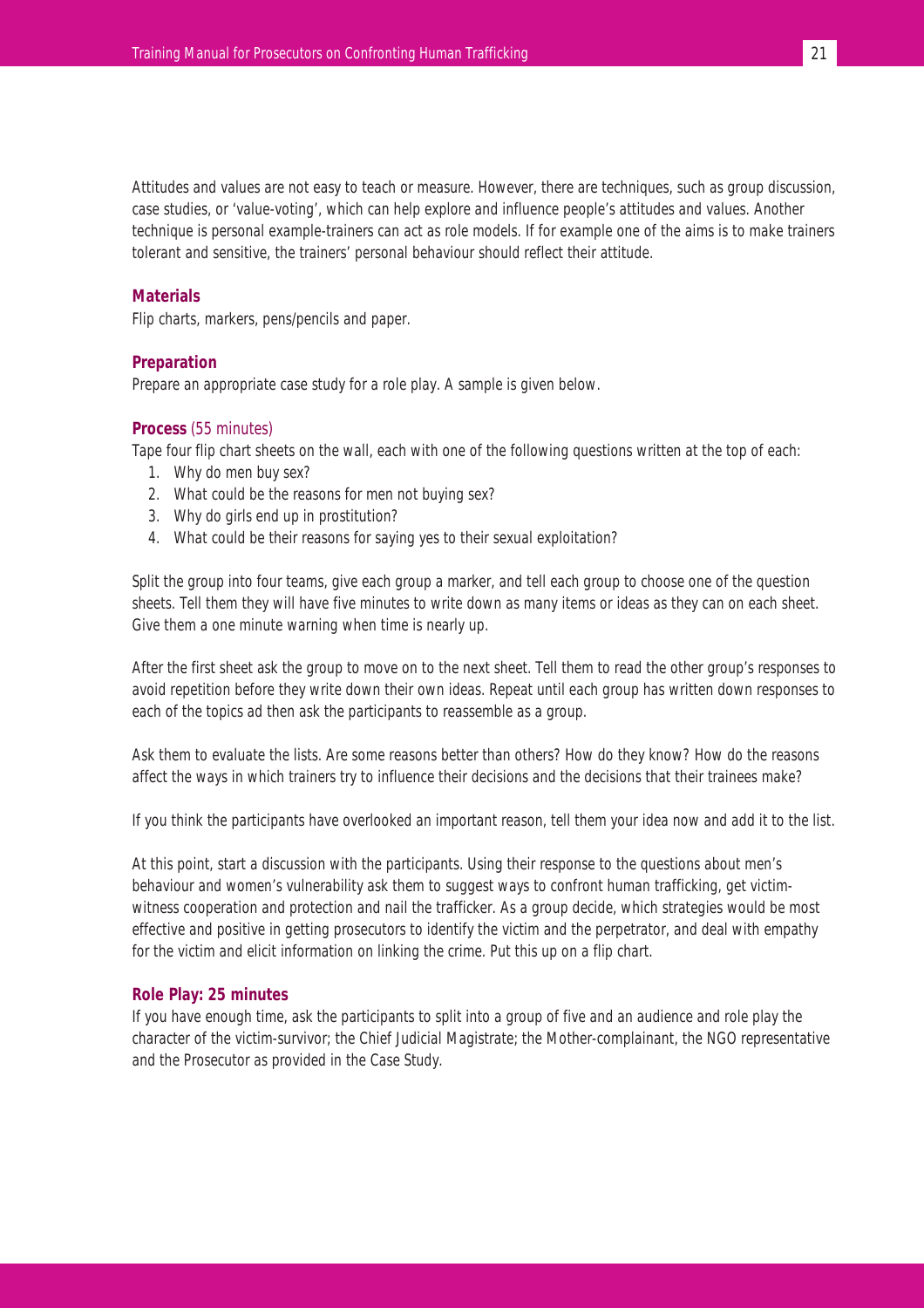#### **Case study**

The Chief Judicial Magistrate (CJM) of a court in an order passed on 14 March 2007 remanded a girl, NK, rescued from a brothel on 12 March, 2007 to a government correctional home. In the process he named VK, exploiter-accused as the father of the victim and refused the custody application of the victim's mother, MK, the main complainant in the case and a worker in an NGO, Apne Aap Women Worldwide The girl was rescued after her mother MK lodged a complaint on 12 March 2007. First Information Report was registered in police station as case no. 122/07 dtd. 12.3.07 u/s 366/366A/376/349 Indian Penal Code and sec. 2, 3, 4, 5, 7 Immoral Traffic (Prevention) Act, 1956. MK named four persons as the accused in her complaint. The age verification of the victim revealed that she could be between 14 to 16 years of age.

The magistrate had refused custody to the mother purportedly based on the victim's statement u/s 164 Criminal Procedure Code (Cr. PC). The victim, however, told NGO workers that she had said very clearly in her statement that the accused VK, used to sell her for prostitution to different buyers every day and would beat her if she refused and that the accused used to ask her to call him, 'Papa,' and his wife, 'Ma'. Further, the victim later said that the Magistrate, who recorded her statement asked her who her father was and when she kept quiet, he asked her if she called anyone Papa and then she stated that she used to call the owner of the brothel VK, her father. Accordingly VK was presumed to be her father.

#### **Closure**

The discussion after the role-play should focus on the issues and questions as below and seek answers from the audience:

- Why did the CJM refuse custody to the mother? Was there a gender bias?
- Why did the victim get sent to a correctional home? Was that appropriate?
- Why did the accused get listed as the father in the order?
- What order would have been in the best interest of the victim?
- What role could the prosecutor have played in the interest of the victim?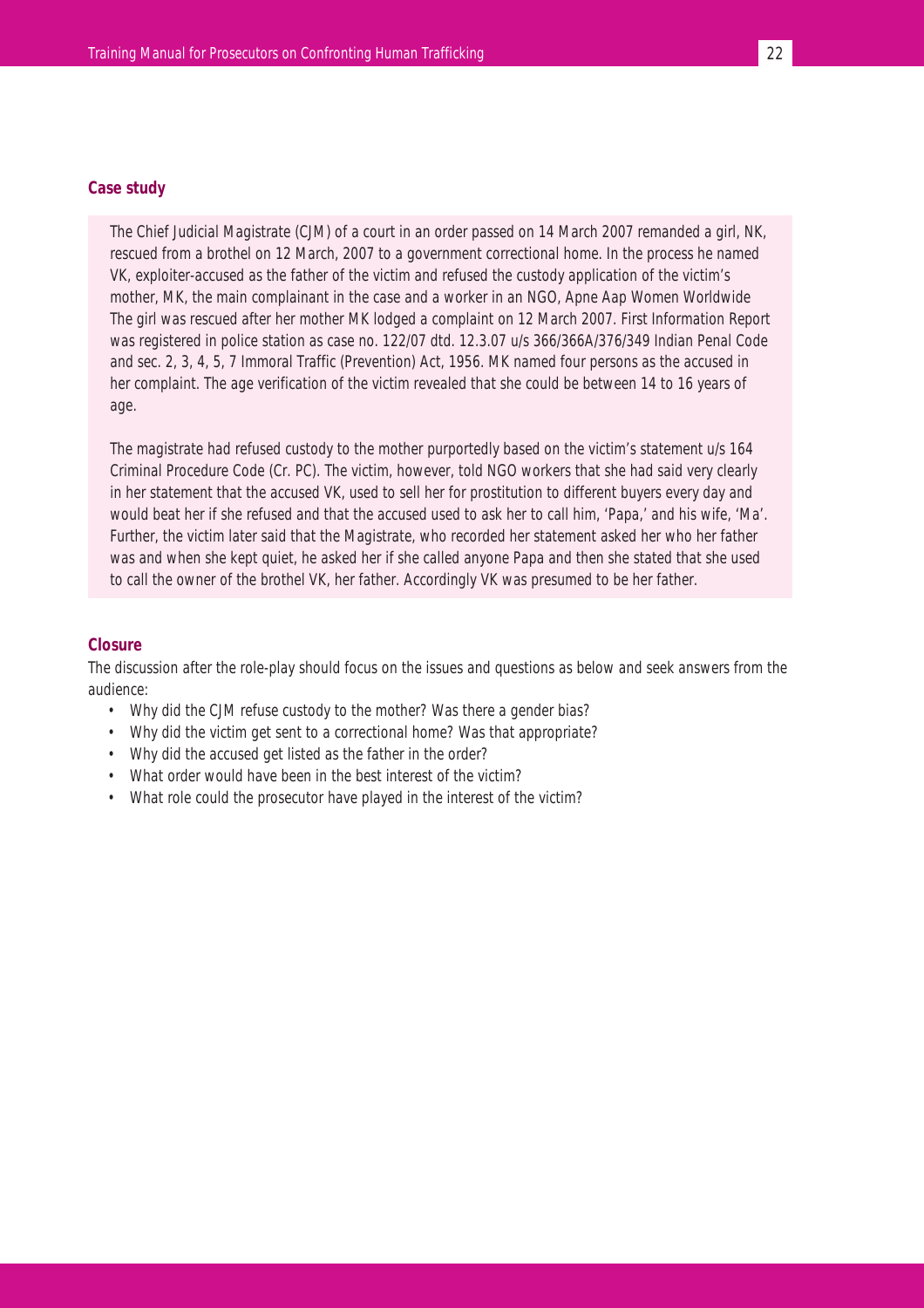#### **Activity EIGHT 90 minutes**

## **Understanding the trafficked**

#### **Introduction**

It is important at this stage for participants to understand how stigma, discrimination, and other risk factors increase the vulnerability of children, women and men to trafficking and to suggest effective ways to work with prosecutors to make them understand victims and survivors.

This session will create awareness about the inequalities of opportunities in society, among women, caste groups, rural citizens and help participants identify vulnerable and marginalized groups and to promote empathy with those who are different from oneself.

#### **Materials**

One index card for each participant with a character from a typical high risk community in India, written on each (see the list of characters below), tape or CD player and soft/relaxing music (if available), a list of statements (see below), flip charts and markers.

#### **Process**

Write each of the characters listed below on an index card or piece of paper. (Adapt these as necessary for your context).

- Prosecutor
- Police officer, male
- Male judge in sessions court
- District Magistrate
- Mukhiya/ Pradhan of the panchayat
- District Education Officer
- Social Welfare Officer
- Member of district Child Welfare Committee
- School-teacher ( female)
- Boy in correctional home, age 14
- Girl with disability, age ten
- Girl, daughter of parents who belong to Nat community, age 13
- School principal, male
- Health worker in NGO, female
- Prostituted girl child, age 14
- HIV-infected pregnant mother, age 23
- Primary school girl, age 13
- Primary school boy, age 14
- Teenage girl, looking for a job
- Victim of cross-border trafficking, girl, age 17
- High caste violent father
- Alcoholic father
- Low-caste migrant worker with family of five

Prepare a flip chart with the list of characters. Do not display the sheet till you start Part 3 of the exercise.

This exercise requires a big space, so if room is not available indoors, you might want to keep the group outside.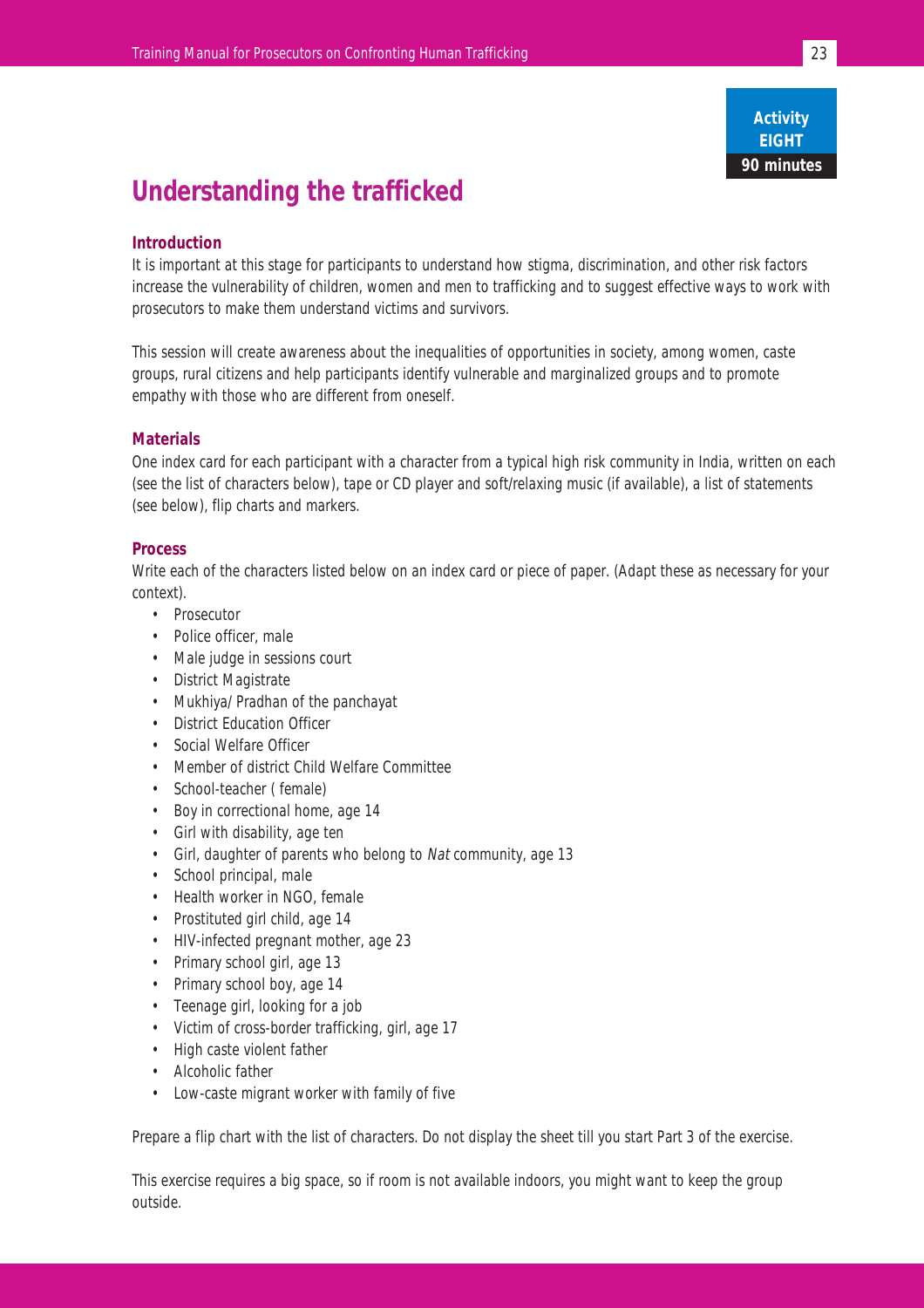#### **Training Note**

- Make the exercise relevant by adapting the characters and questions to your local context.
- When doing this activity outdoors, make sure participants can hear you.
- In the imagining phase, some participants may say that they know little about the life of the person they have to role play. Tell them this does not matter and they should do their best.
- The impact of this activity lies in seeing the distance emerge between the participants, especially at the end when there should be a big distance between those who have stepped forward often and those who did not.
- If you have fewer participants than roles, shorten the list of characters. Be sure there is a balance in the characters who can take steps forward (i.e., can agree on the statements) and those who cannot. This also applies if you have a larger group.

#### **Part 1**

Create a calm atmosphere by playing soft background music or by asking participants to remain silent. Hand out the role cards at random, one to each participant. Tell them to read their card but not show it to anyone. Invite them to sit down.

Now ask them to begin to get into the role. To help read some of the following questions out loud, pausing after each one to give them time to reflect and develop a picture of themselves in the person:

- What was your childhood like? What sort of house did you live in? What kind of games did you play? What sort of work did your parents do?
- What is your everyday life like now? Where do you socialize? What do you do in the morning, afternoon, evening?
- What sort of lifestyle do you have? Where do you live? How much money do you earn every month? What do you do in your leisure time? What do you do in your holidays?
- What excites you? What are you afraid of?

Now stop the music.

#### **Part 2**

Ask participants to remain absolutely silent as they line up beside each other (as if on a starting line). Tell them you are going to read a list of statements. Every time their character can agree to a statement, they should take a step forward. Otherwise they should stay where they are. Ask participants to remember the number of steps they take until the end of the exercise. Now read aloud the statements below one at a time. (Adapt these as necessary to your context).

- I can influence decision making at the Panchayat level.
- I get to meet visiting officials from ministries.
- I get new clothes when I want.
- I have time and access to watch TV, go to the movies, spend time with my friends.
- I am not in danger of being sexually abused or exploited.
- I get to see and talk to my parents.
- I can speak at town meetings.
- I can pay for treatment at a private hospital if necessary.
- I went to or expect to go to Higher Secondary school.
- I will be consulted on issues related to children, young people
- I am not in danger of being physically abused.
- I sometimes attend workshops or seminars.
- I have access to plenty of information about human trafficking.
- I can provide a child what he/she needs.
- I have access to social assistance if necessary.
- I can talk to an adult I trust when I have a problem.
- I am not isolated.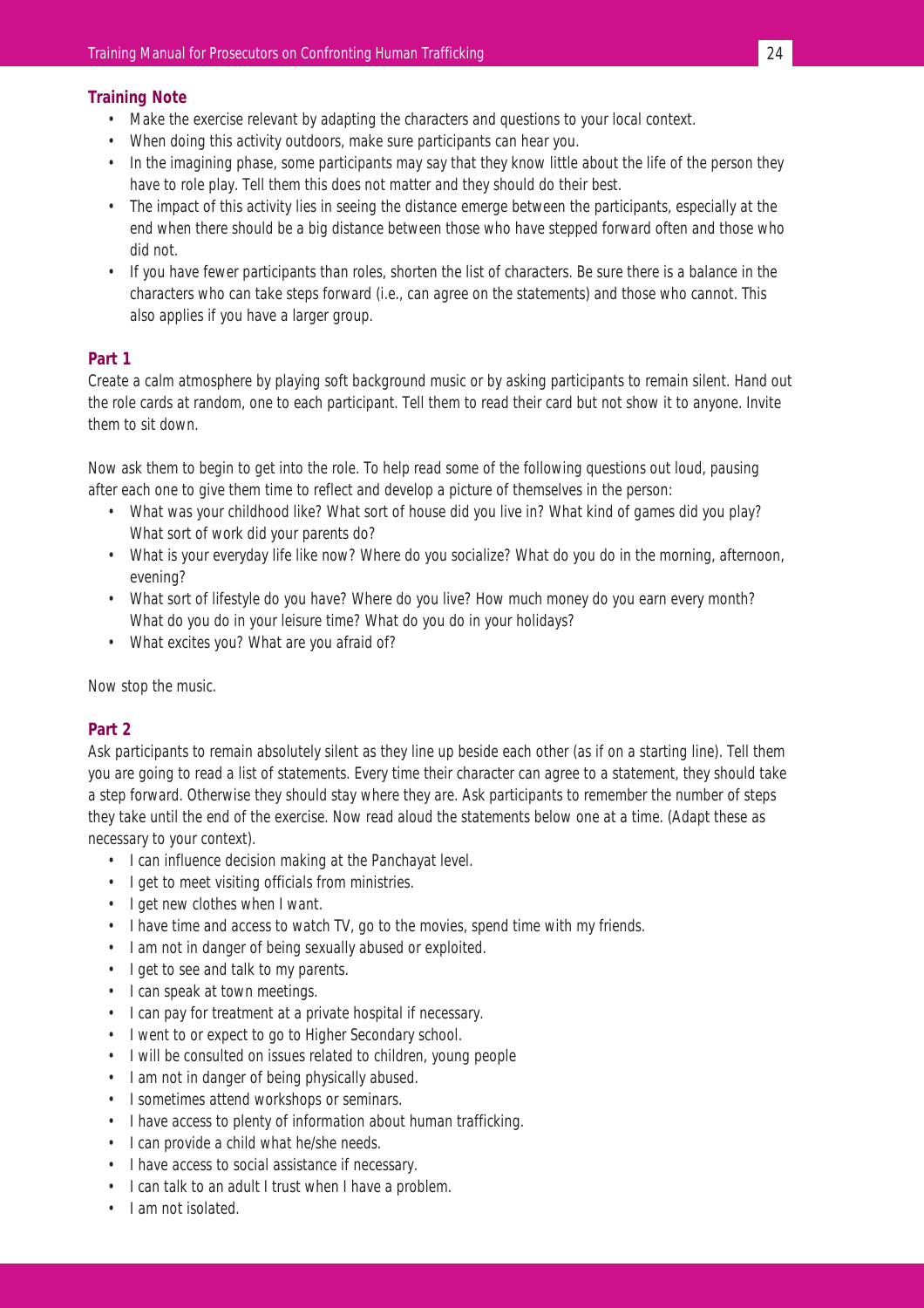- I can report cases of violence, abuse and neglect of children when I identify them.
- I can provide for and protect my children.

After reading all statements, invite everyone to take note of their final positions; some participants will have moved a long way forward, while others will be way behind. Ask the 'power walkers' those at front to reveal what roles they are playing. Then ask the ones at the back to reveal their roles.

#### **Part 3**

Bring the group back together for the debriefing. Before they take their seats, ask each participant to record the number of steps each took on a table on the flip chart. When everyone is seated, ask how they felt about the activity. Then lead a group discussion about the following questions:

- How easy or difficult was it to play the different roles? How did they imagine what their character was like?
- How did people feel stepping forward? Not stepping forward? How did those who made few or no steps feel as they watched others moving forward? For those who stepped forward often, at what point did they begin to notice that others were not moving as fast as they were?
- Why are some people at the front and some people at the back? Does this exercise mirror society? How?
- What factors might account for these disparities?
- Which human rights are at stake? Could someone say that their human rights were not being respected or that they did not have access to them?
- How does gender account for the different end positions?
- How does caste account for the different end position?

#### **Part 4**

Present the fictitious cases given below to participants where a victim has been made an accused and the proactive role of the prosecutor in treating victim as survivor.

**Case One**: The police raided a brothel in May, 2007. There they found four persons-three men and one underage girl. They took all four to the police station and released the three men and registered a case against the underage girl u/ s. 8 of ITPA as the brothel was near a public place. Police asked for remand of the girl for further investigations in the ensuing court proceedings.

**Case Two**: The police raided another brothel and found five men and two girls. They registered a case against the five men on the basis of the statement of the girls and released the girls. They did not send the girls for medical examination as the hospital was 50 km away from police station. Later they did not make a prayer in the court for recording the victim statement u/ s. 164, Cr. PC. They prayed for remanding the accused person to judicial custody. Even after the relapse of a year, no progress was made in investigation.

#### **Closure**

Discuss the following questions in connection with the cases above.

- 1. What is the role to be played by prosecutor in Case One on the prayer of remand to protect victim-rights?
- 2. What role to be played by prosecutor in recording statement u/s. 164, Cr. PC?
- 3. What role to be played by prosecutor for medical examination of victim?
- 4. How to identify victim?

Trainers can handout the learning activity *Understanding the Trafficked* for participants to fill out and bring the next day.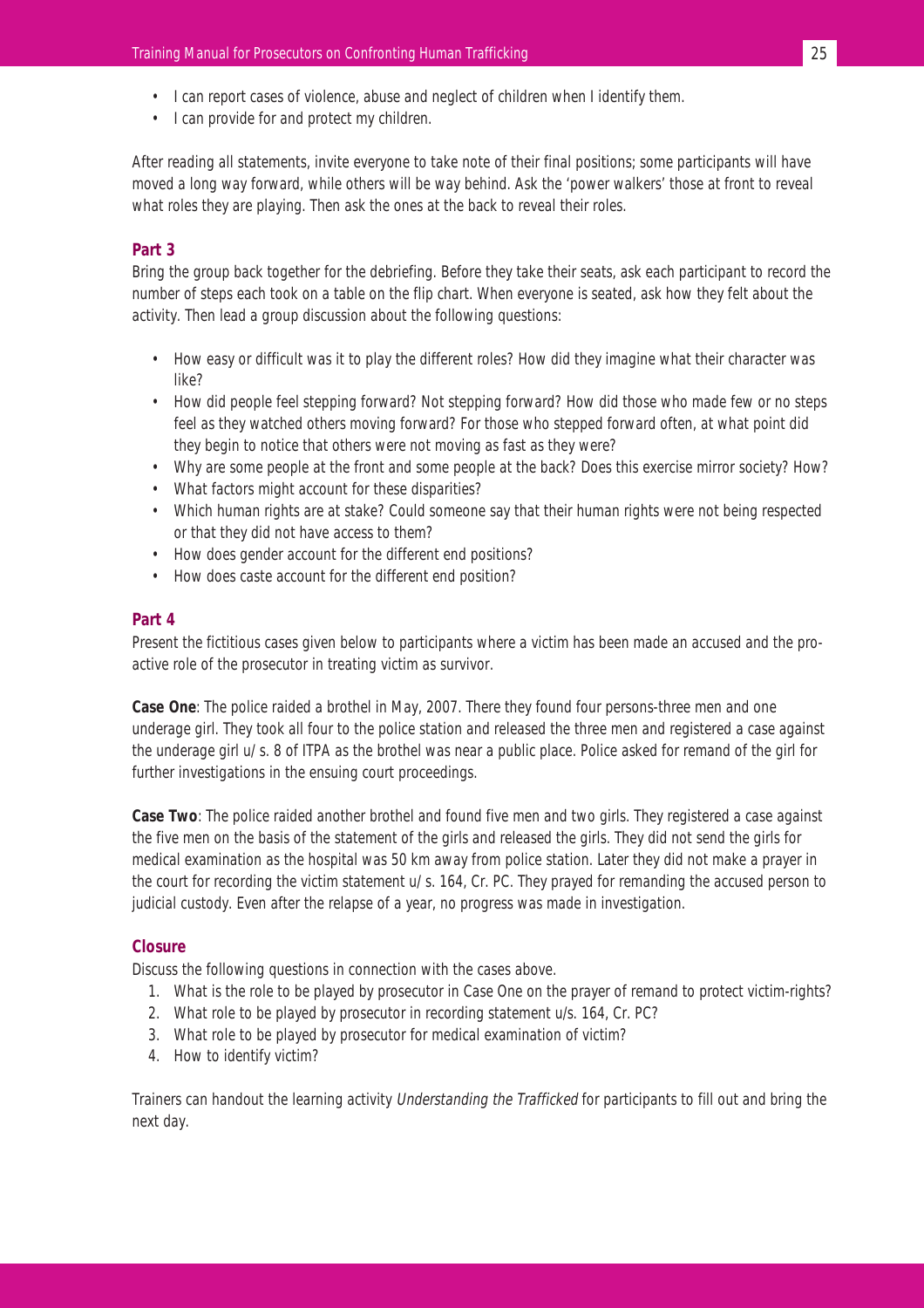## **Discussing Legal and Procedural Issues**

#### **Introduction**

It is imperative that participants discuss the legal and procedural issues/ challenges faced by the prosecutors in prosecuting crimes of human trafficking. This session will help the trainers to empower the participants to effectively comprehend the issues, challenges and the way ahead with respect to the procedural aspects. The trainers are encouraged to extensively refer to the Standard Operating Procedures on Prosecuting Crimes of Trafficking developed by UNODC in this regard.

#### **Materials**

Relevant law books, flip charts, markers, pens/ pencils and paper

#### **Points for discussion**

- **•** Court craft presentation skills, techniques, support from other professionals (private lawyer representing victim, child counselors, etc.)
- **•** Issues relating to bail, anticipatory bail, interlocutory petitions, etc.
- **•** Appreciation of the evidence oral, documentary, material objects, forensic and medical reports, expert opinions, etc. and presentation of the same to the court.
- **•** Post conviction steps that a prosecutor can initiate/ be associated with, including (a) If the sentence awarded is not commensurate with the gravity of the offence, or if the accused is acquitted, filing of appeals before appropriate court; (b) Post conviction steps as mentioned in Sections 7 and 18 of the ITPA, etc.

#### **Closure**

Ask the participants to narrate the problems/ obstacles/ challenges faced by them during prosecution of trafficking cases and how were solutions found to deal with them. Invite other stakeholders like police officers, counselors, victims (if they are willing,) etc. to offer different and innovative solutions.

### **Wrap-up**

The trainer provides a brief overview of the activities covered in the day. Participants are asked to think back on the day and discuss some of the central themes. They can give feedback on how they feel the training is going.

Trainers can handout the learning activity "Understanding the Trafficked" for participants to fill out and bring the next day.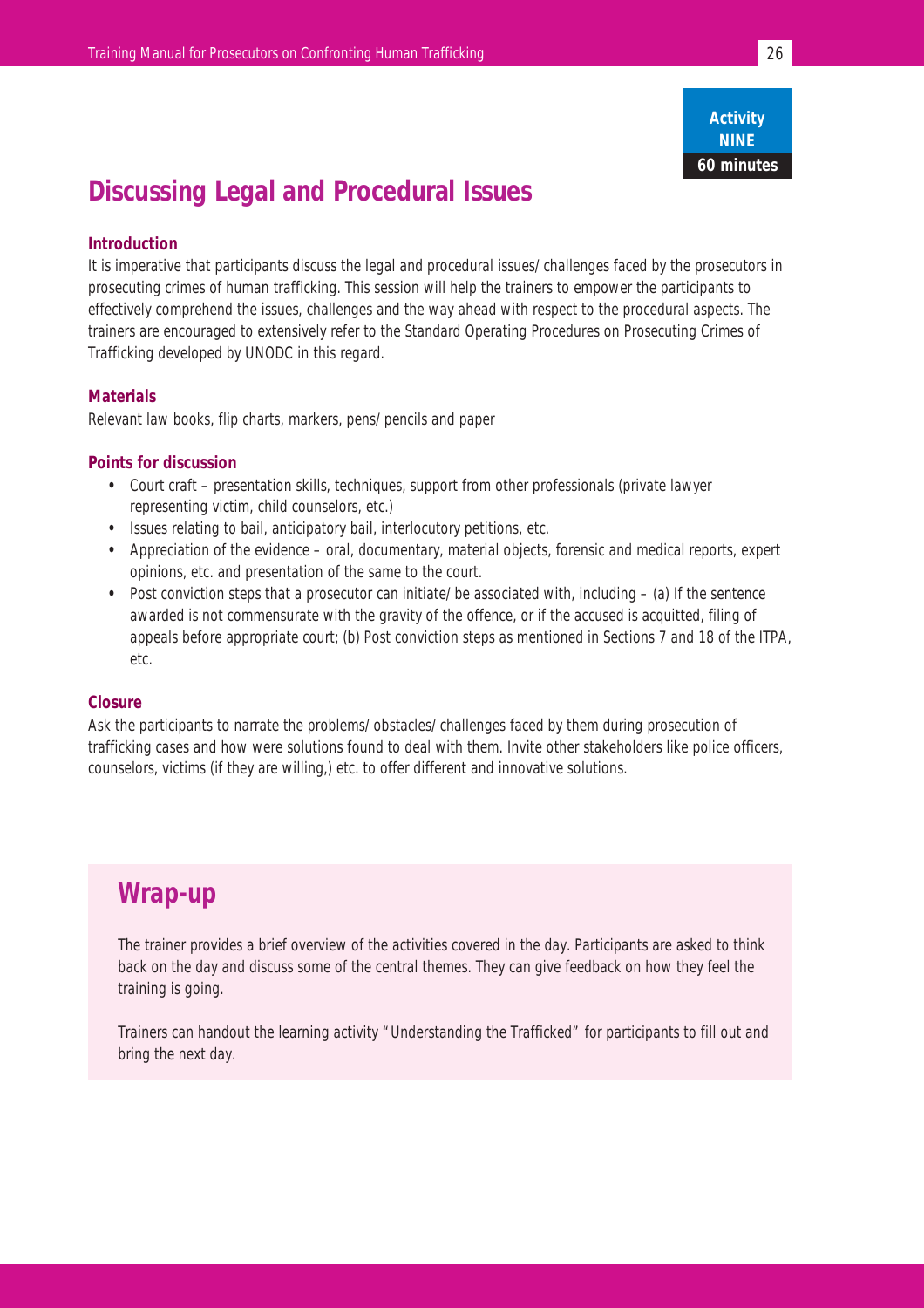## **Part One**

# **Actvities Day Two**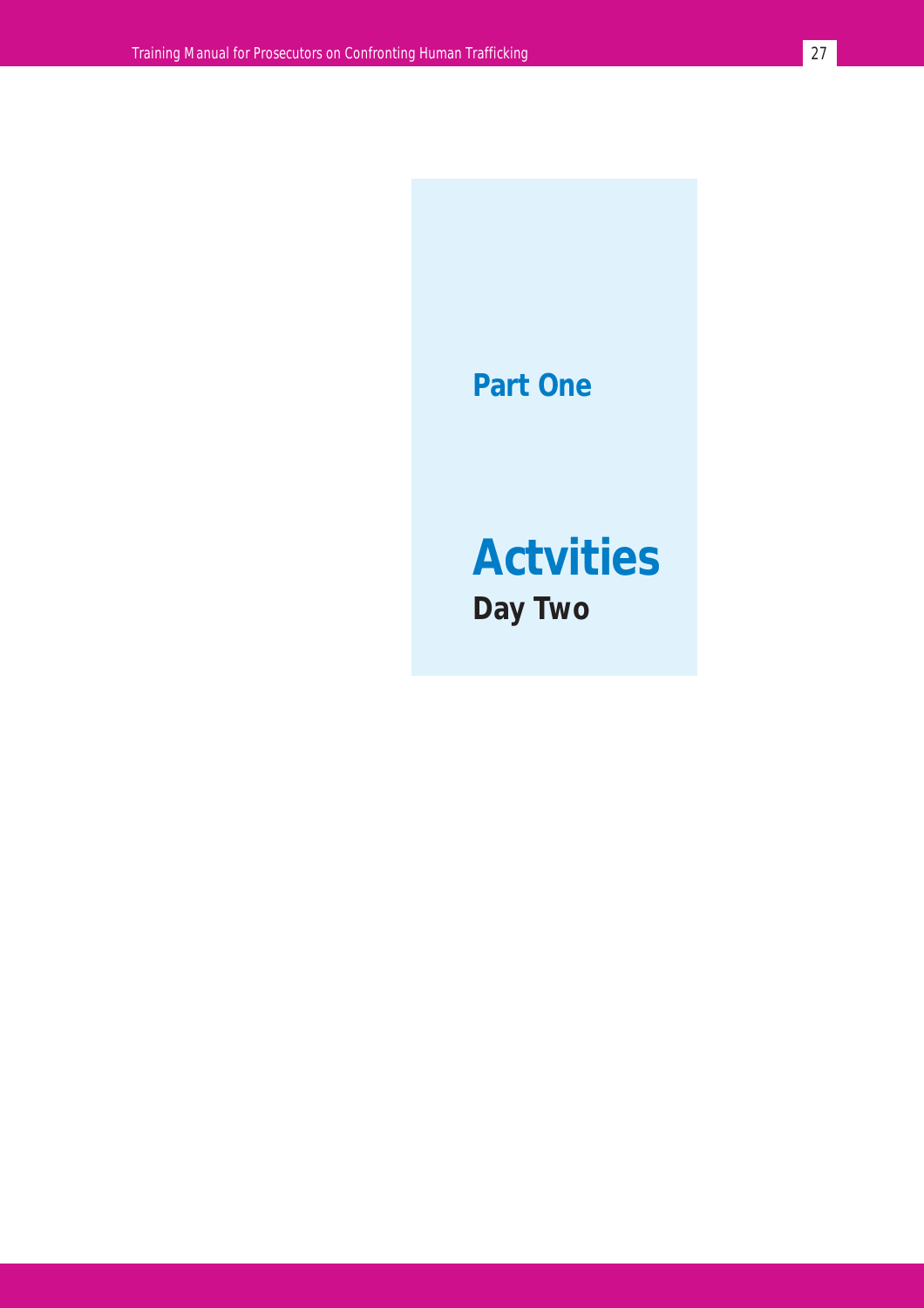

### **Warm-up and Feedback (5 minutes)**

Two participants can be asked to summarize the earlier sessions and collect the learning activity handed out at the end of Day One.

## **Human Trafficking: Basic facts and questions**

#### **Introduction**

A trainer of trainers needs knowledge about anti-trafficking issues, laws and conventions that the programme addresses. The trainer of trainers may feel he knows the subject thoroughly but it is important he goes through this session as a refresher and also use this session when training prosecutors for the purposes of orientation.

#### **Materials**

- Handout for each and every participant an anti-trafficking quiz (handout seven) and the Indian laws on anti-trafficking (handout nine) and UN conventions (handout eight);
- Pens/ pencils for all participants;
- Flip charts on which to keep score and markers;
- Overhead slide/ LCD projector with computer

#### **Preparation**

Prepare a list of question and answers as an anti-trafficking quiz and a fact sheet on anti-trafficking laws and conventions. Sample handouts are given in Part Three.

#### **Process**

A quiz can be used as an entry point to discuss the basic facts and questions about human trafficking. Hand out the sample quiz and the key information on trafficking fact sheet.

Divide the participants into two, three or more teams (depending on the total number of participants) and tell each group to select a name and a speaker for their team. All team members should work together to find an answer, but only one person should say the answer out loud. Explain that you will be asking questions to each team. If the first team does not know or does not give the correct answer within three minutes, the next team will get a chance to answer it. A point is awarded for each correct answer.

Begin asking the questions. After each correct answer, ask or explain why it is correct. Also address the incorrect answers to clear misconceptions.

#### **Closure**

After the game ask participants if they have questions about the questions or answers, if so answer them immediately.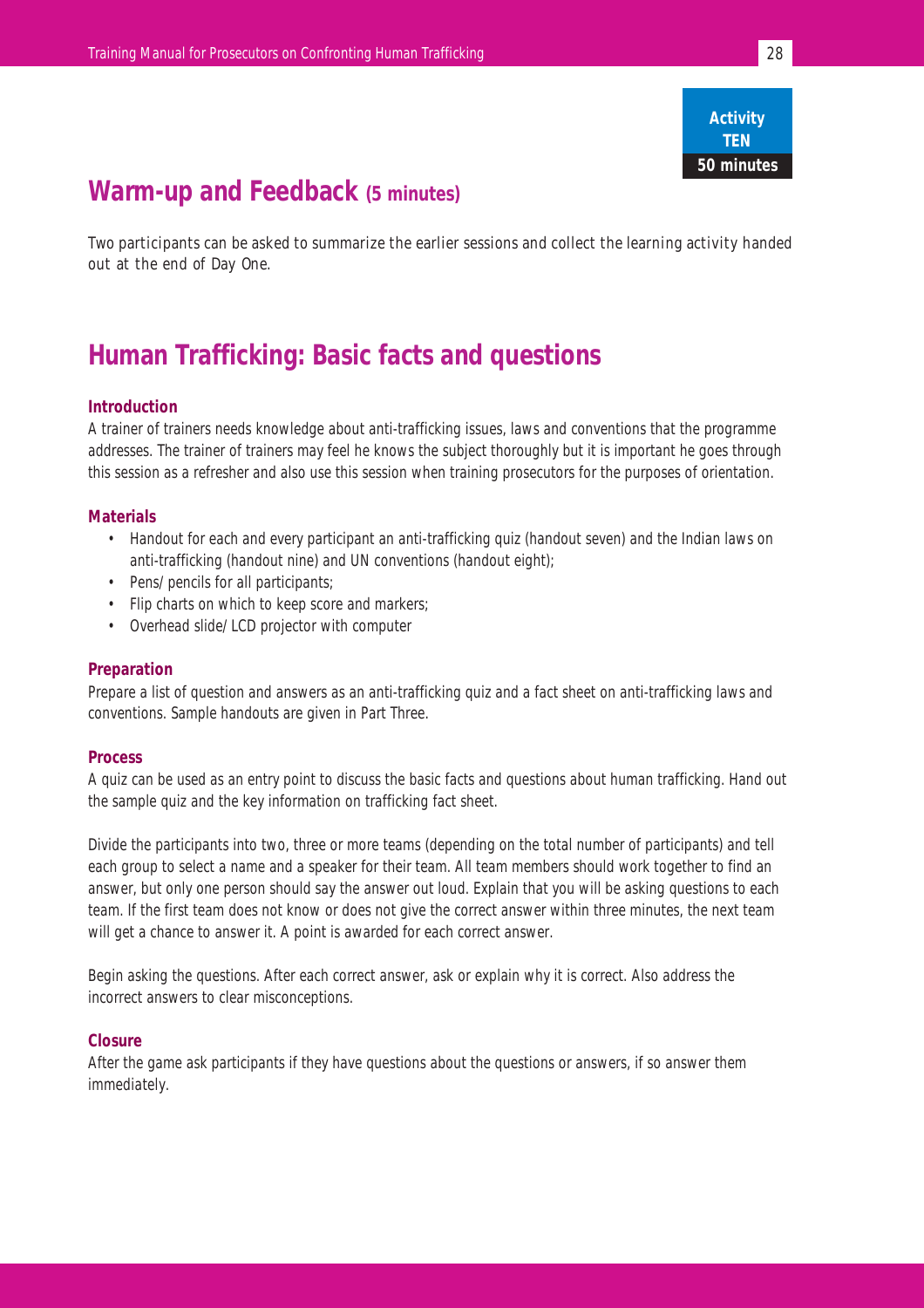**Activity ELEVEN 60 minutes**

## **Explaining the role of the prosecutor**

#### **Introduction**

This session will enable trainers to develop an understanding of the core characteristics of the role of a prosecutor in confronting human trafficking. This understanding in turn will enable trainers to develop skills required to explain what the role of a prosecutor should be.

#### **Materials**

- Flip chart and markers
- Handout on check list for prosecutors
- 4 Case laws
- Standard Operating Procedures for Prosecution of Crimes of Trafficking, UNODC

#### **Preparation**

Prepare a handout for each and every participant which is a check list for prosecutors on anti-trafficking cases. Prepare four case laws to distribute.

#### **Process**

On a sheet of flip chart paper, prepare the following columns:

- Role of Prosecutor
- Suggested Argument
- Relevant Section

Split the participants into four groups.

Give each group one case law.

Ask each group to read the case and based on the case call out then answers to the columns on the flip chart.

#### **Closure**

Lead a discussion on the answers to each case and fill in gaps in suggested action of prosecutors.

#### **Discussion points**

Prosecutor plays a pivotal role in confronting human trafficking. Use UNODC SOP for Prosecution of Crimes of Human Trafficking during this discussion. S/he can play a pro-active role in anti-trafficking cases by:

- Opposing the anticipatory and remand bail of the accused, thereby protecting the victim from intimidation.
- Asking for gaps in investigation to be filled, thereby strengthening the case against the accused.<sup>1</sup>
- Ensuring that the victim statement is comprehensive, thereby getting information on all aspects of the crime.
- Opposing or supporting custody application of the victim in the best interest of the victim, thereby ensuring the safety and appearance of the victim/witness in court, as and when required.
- Using multiple sections of the law to frame arguments on charges against the accused taking antitrafficking cases beyond victim protection to increased convictions and closure of brothels, thereby dismantling the trafficking chain itself.

1 For further discussion see, Standard Operating Procedures on Investigating Crimes of Trafficking for Commercial Sexual Exploitation, UNODC, 2007 and Standard Operating Procedures on Investigating Crimes of Trafficking for Forced Labour, UNODC, 2008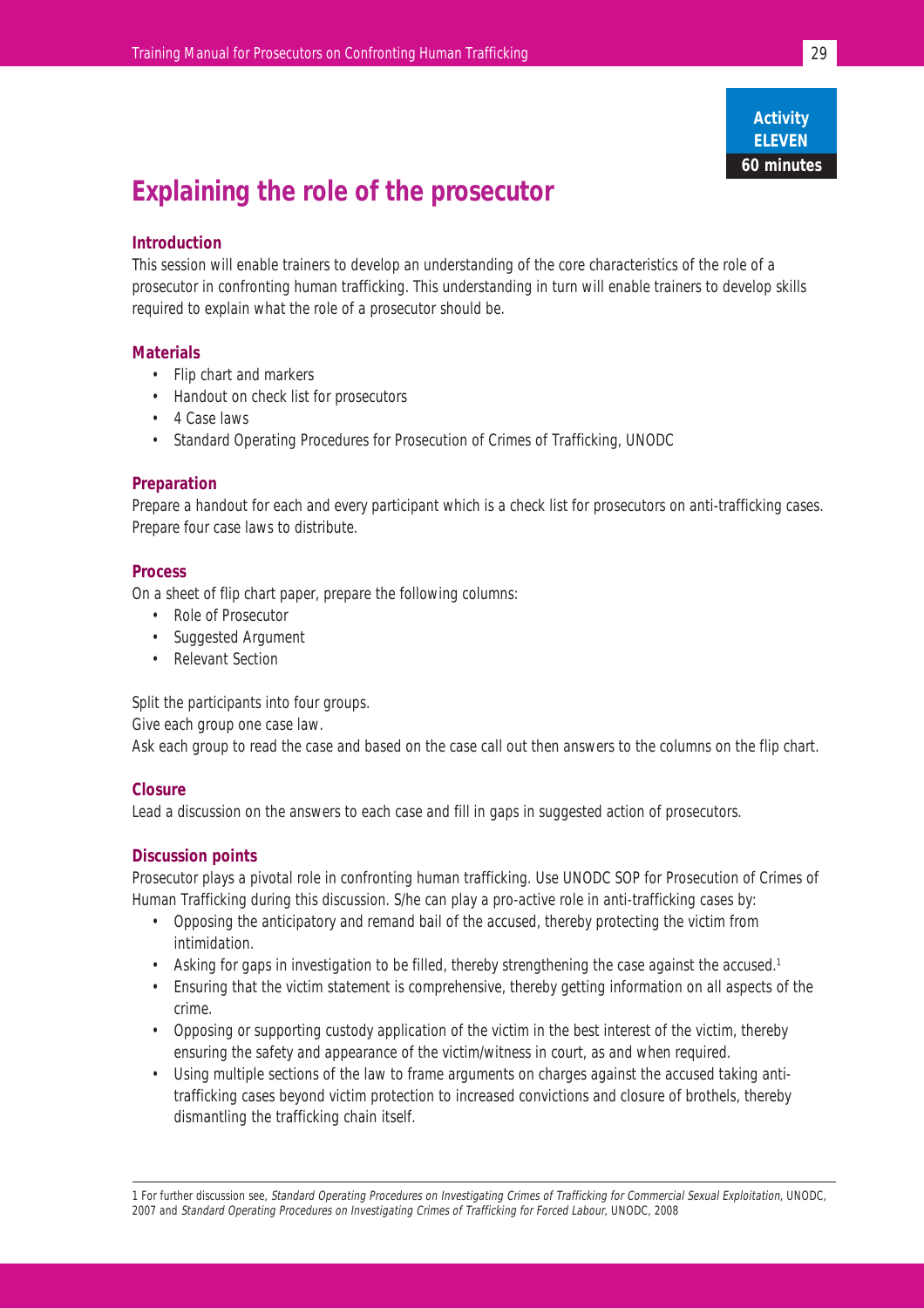- Presenting evidence in a comprehensive manner with adequate research, citing case laws, profiling the traffickers, highlighting the gravity of the crime of trafficking, mapping the harm to the victim and demonstrating the organized nature of the crime, thereby bringing the case to justice in the manner it deserves.
- Ensuring that the rights of the victim are protected through the trial process, thereby preventing re-victimization.
- Linking evidence adduced with the charges framed and the allegation, thereby ensuring conviction of the exploiter and trafficker.
- Demanding enhanced punishment against the accused, thereby deterring all criminals from the crime of trafficking.

#### **Below are sample case studies that can be passed around and discussed:**

#### **Case Law One**

#### **Sanjay Sharma vs. State (MANU/DE.0595/1995)**

In this case the accused/petitioner filed for anticipatory bail, which was vehemently opposed by the Public Prosecutor.

The counsel for the petitioner stated that the accused/petitioner, a lawyer by profession, had been wrongly implicated in this case. If the bail application were rejected, the petitioner would suffer huge losses at his work. The accused/petitioner contended that the Prosecutrix stated under sec 164 CrPC that she had voluntarily consented to sexual intercourse with the accused.

The prosecution's case was that the Prosecutrix had consented to sexual intercourse with the accused under threat, as described in the F.I.R. The Prosecutrix was a tenant of the accused/petitioner. He had given her sweets with intoxicating material. After having consumed these, the Prosecutrix fell unconscious; it was then that the petitioner raped her. While she was raped, she was also photographed. These photographs were used subsequently for blackmailing the Prosecutrix to compel her into having sexual intercourse with the accused/petitioner. These photographs were produced as evidence, which clearly showed that the Prosecutrix had in no way consented to sexual intercourse with the accused/ petitioner. The Prosecutrix and her family had been continuously threatened over the telephone. She had been told that her son and husband would be killed if they did not reach a compromise.

Finally the application for the anticipatory bail was rightfully rejected and it was held that the statement of the Prosecutrix under sec 164 CrPC had been given under threat and fear.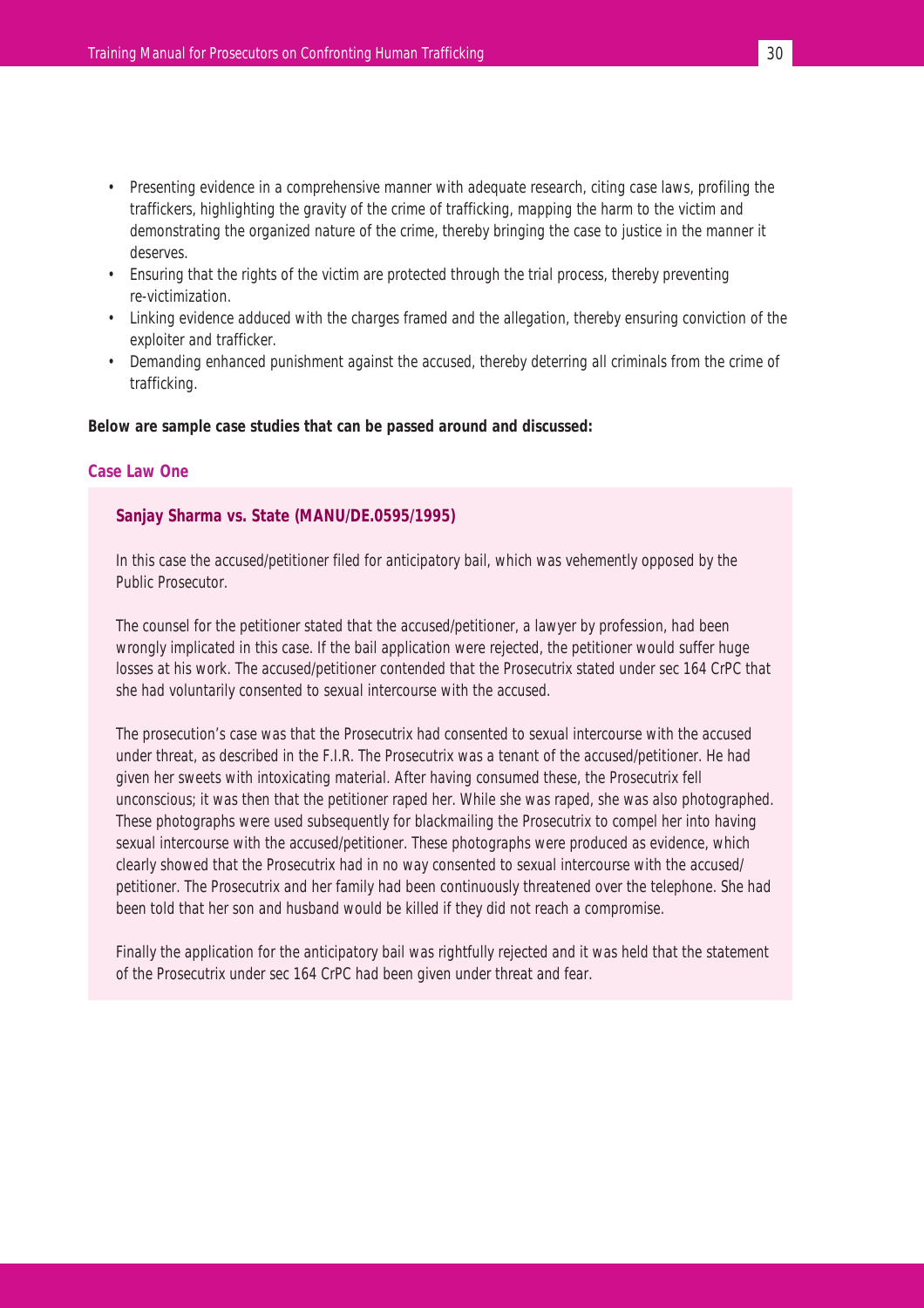#### **Case Law Two**

T was a 17-year-old girl who was trafficked to Delhi from Nepal. She was rescued by an organization working on the issue of trafficking and was sent to Nari Niketen to be placed under safe custody. As the trial was about to begin, the traffickers hatched a plan and tried to access T so that she could be intimidated or induced for not deposing against the traffickers.

They fixed a lady who approached the Court, claimed to be the mother of T and after putting in papers about her identity claimed the custody of the minor T. The Court allowed the claim of the fraudulent mother order to release T on Superdari after furnishing superdarinama of Rs. 10,000.00 and after due verification of the parentage and address of the prosecutrix .

On this the organization who had rescued the minor and was the complainant in the case opposed the custody application, appraised the Court that the custody application was moved by a fake person and they should be handed over the custody of T who would be repatriated to Nepal by its partner organization in Nepal. The Court allowed the plea of the application but required the organization to furnish a Superdarinama of Rs. 50000.00, which was a substantial amount.

Later the investigating officer with respect to custody application of the fake parent submitted a report stating that the given address could not be verified and that it could only be done in cooperation of a Nepal based organization.

The Court without getting done the appropriate verification of the parentage of the fake parent granted the custody of T to the fake parent.

The complainant filed an appeal against the said order of custody on the grounds that it was against the interest of justice. In the appeal further documentary evidence was placed before the Court which proved that the person who were granted the custody of T was a fraud.

It was on this intervention that the custody of T was ultimately granted to the Delhi based organization who along with its partner organization in Nepal handed over the rightful custody to her rightful parents.

#### **Case Law Three:**

The judgment in Pondicherry (Reddiarpalayam) crime No. 70/98 from the Court of the Additional Assistant Sessions Judge speaks about evidence to show that one of the girl victims was 15 years old. The court awarded seven years imprisonment to both the accused (and also fined them) after convicting them u/s. 5 ITPA as well as 363, 372, 373, 368, 109 IPC. The court observed, "The police could have invoked Section 367 IPC instead of 363 IPC against A-1, because 367 incorporates within itself 363 IPC." It is to be noted here that the charge-sheet filed by the police was only under IPC and not under ITPA. However, while framing charges, the trial court invoked Section 5 ITPA too. The judgment shows a high level of sensitivity towards the plight of girl children. The court was categorical that the victim child was 15 years old and since she was subjected to sexual assault for several months, charges should have been framed under Section 376 IPC.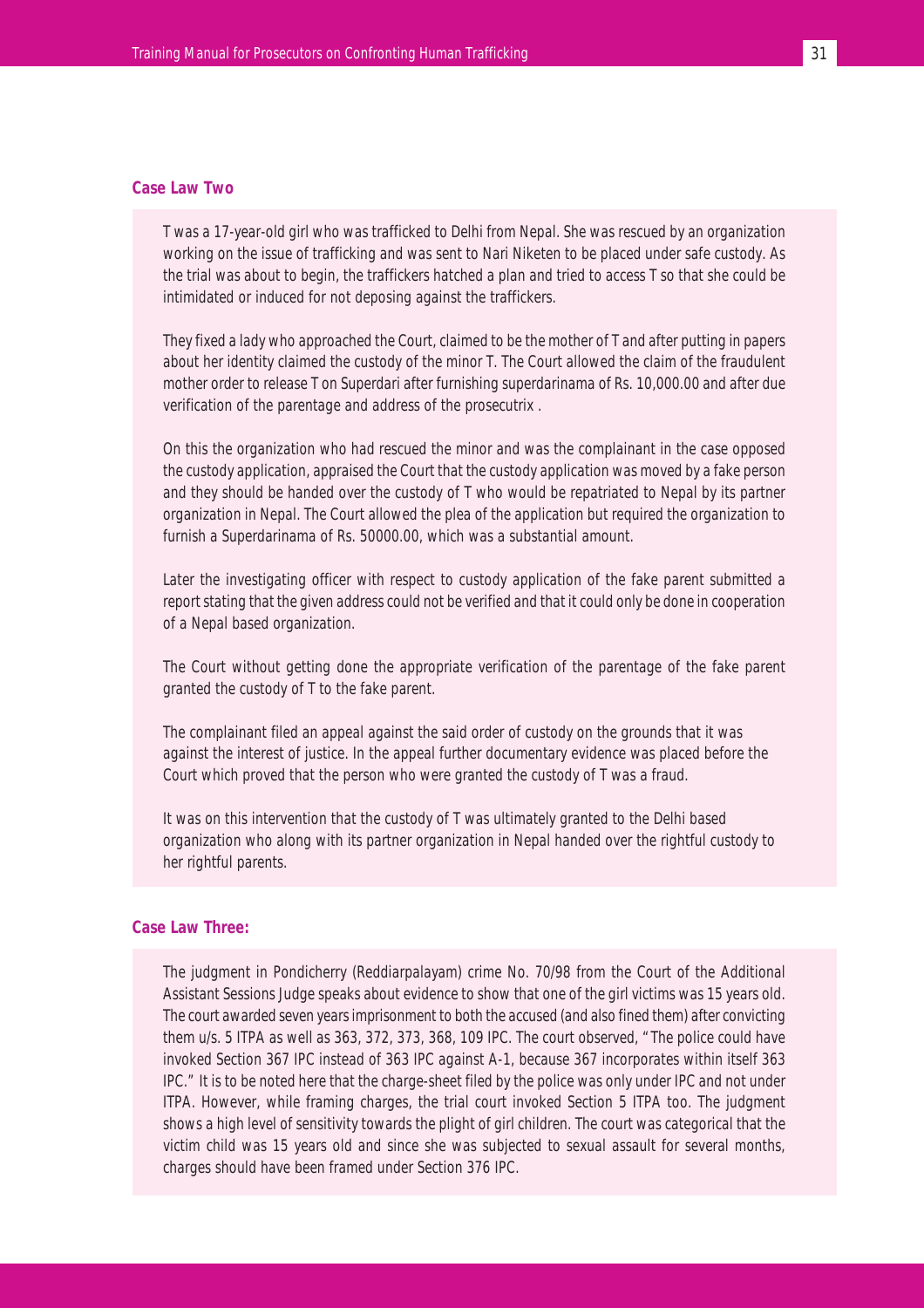

## **To understand causes and consequences of good and bad prosecution**

#### **Introduction**

This session will offer insights to trainers into how they can empower prosecutors to identify causes and consequences of an effective prosecution which leads to convictions and an ineffective one which leads to the discharge or acquittal of the case. It will help participants identify possible interventions to solve the problems where prosecutors may not have got convictions.

#### **Materials**

Three flip charts and enough markers for the group.

#### **Process**

Draw on each flip chart a tree that has large roots and branches with leaves and fruits. On the trunks of the trees, write the following statements:

- Prosecutrix does not support prosecution
- Chargesheet does not contain other applicable sections of the law
- Crime is committed in another state
- Prosecutor does not have access to victim-witness

#### **Part 1**

Ask the group members to stand. Give the following instructions while acting them out yourself.

Use your body as an acting tool. Imagine yourself as a small seed; get down on your knees and curl up. While I count to ten, start 'growing' (stand up) to become a tree with your arms as branches and your fingers as fruits.

Feel a gentle breeze blowing the branches back and forth, then a storm, and then the wind dying down. (Move your arms around gently, then roughly, and then gently again.)

Let the tree feel itself. Let the roots move a little (move your toes) and then the branches (hands) and the fruits (fingers).

Now imagine the tree is being poisoned. The poison enters the tree through the roots, moving up to the fruits (fingers die), branches (hands die) and finally the trunk. The whole tree dies. (End up by falling down on the floor).

Next ask the group to sit down and explain that a healthy tree gets sufficient nutrients from its roots. But if the fruits begin to turn bad, this indicates that something is not right. The nutrients are insufficient or the tree is being poisoned. What we can see first are the visible signs above the ground-the fruits, leaves, branches, and trunk of the tree begins to show the disease and this indicates that there might be a problem at the level of the roots. It is the same for life; problems that we see, such as a victim refusing to be a witness or the police not putting all applicable sections of law, are the visible results of other problems that already existed (for example, lack of protein, caused by lack of information or lack of access to health services).

Explain the problem can have both direct and indirect causes. Direct causes are more obvious and easier to identify. For example the victim's fear of the trafficker can be a direct cause for her refusal to testify. Indifference to case may lead to the police only applying some sections of the law, lack of resources may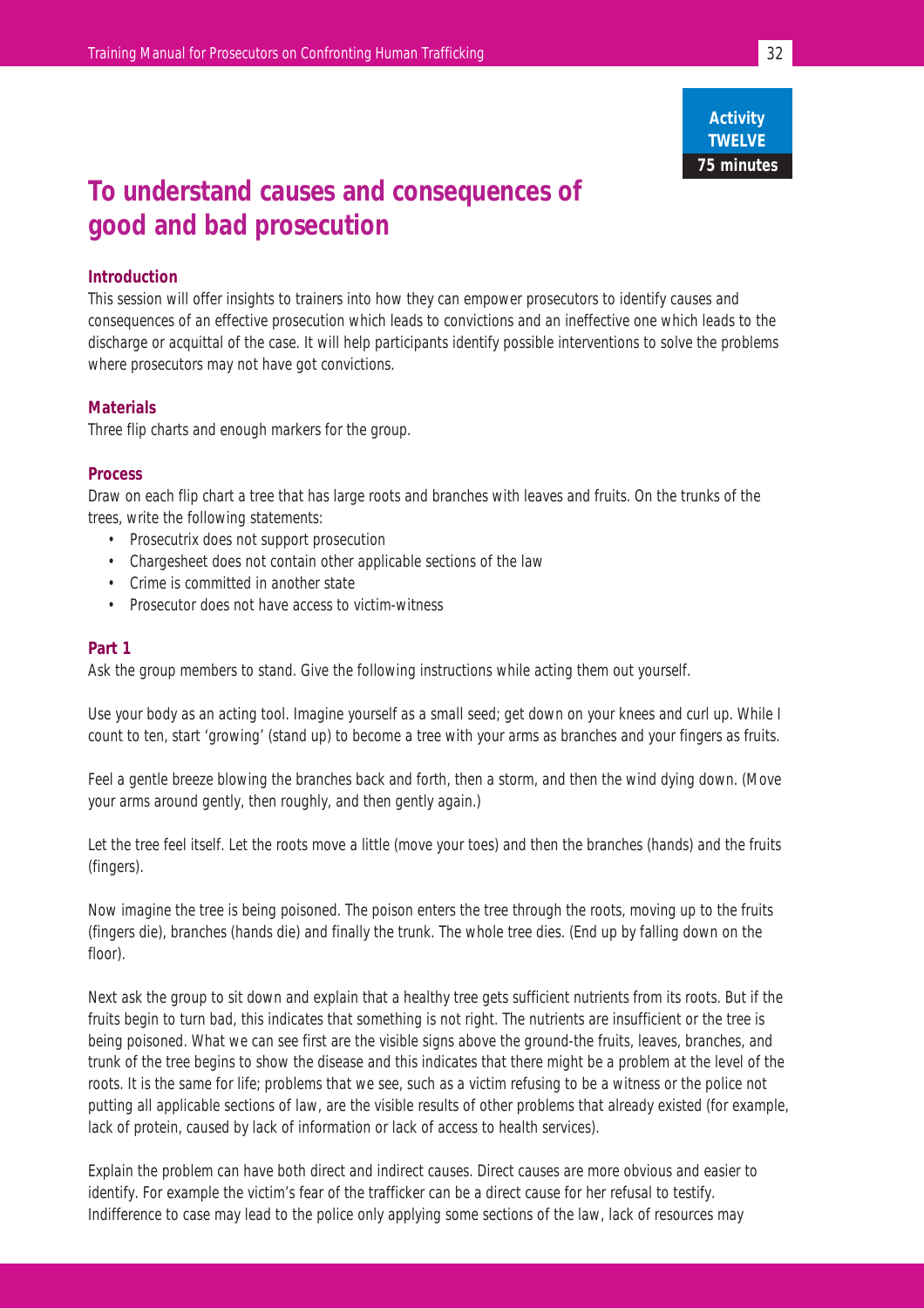prevent full investigation by police especially in intra-state crime, access to witness is denied to the prosecutor because no social worker has been asked to prepare the witness etc.

#### **Part 2**

Divide the participants into three groups and explain that each person will consider one problem that a prosecutor may face in anti-trafficking case as listed above.

Ask each group to think about possible causes of the problem and write them down on the roots of the tree. They should do the same for the consequences and write them on the branches and fruit. Also, ask each group to discuss the links among all the factors and use arrows to indicate the links.

Allow approximately 20 minutes for this task.

Allow another ten minutes to:

- Discuss possible strategies and interventions to solve or resolve the problem
- Identify where a training may help overcome some mental blocks and prejudices

Ask each small group to present their problem tree to the other participants. Get the entire group to say what they think or ask any question they may have after each presentation.

#### **Closure**

Explain that the roots of many problems may be different for police, prosecutors, judges, NGOs, victims and the accused, men and women and may have different consequences. For example, young female victims who do not get adequate protection during the trial process or pre-trial briefing may be re-traumatized in court. Point out that training for prosecutors on victim-witness protection and treatment may complement other strategies and interventions that aim at addressing problems of trafficking.

#### **Discuss case laws below to show gaps and strengths in prosecution:**

#### **Case Law One**

In V.P. Road (Mumbai) police station crime No. 279/2000, the police filed a charge sheet against two accused persons u/s 366A, 372, 373 IPC and Sections 4, 5, 6, 9 ITPA. The police rescued a minor girl in that process. The court of the Additional Sessions Judge convicted the accused for offences under 366 A, 372 IPC and Section 5(a) and 9 ITPA, and awarded RI for seven years and a fine of Rs. 10,000.

**Point for discussion**: The judgment mentions that the medical reports have confirmed that the victim was 14–15 years old and that she was subjected to assault, abuse, illegal confinement, intimidation and repeated rape for a long time. Yet, no charge was framed under rape or abetment to rape. Therefore, the fact remains that the larger issue of child rape was not attended to. What could and should have been done by the prosecutor?

**Role of Prosecutor: P**rosecutor should have suggested to court for framing of charges u/s. 376 of the IPC along with other appropriate sections.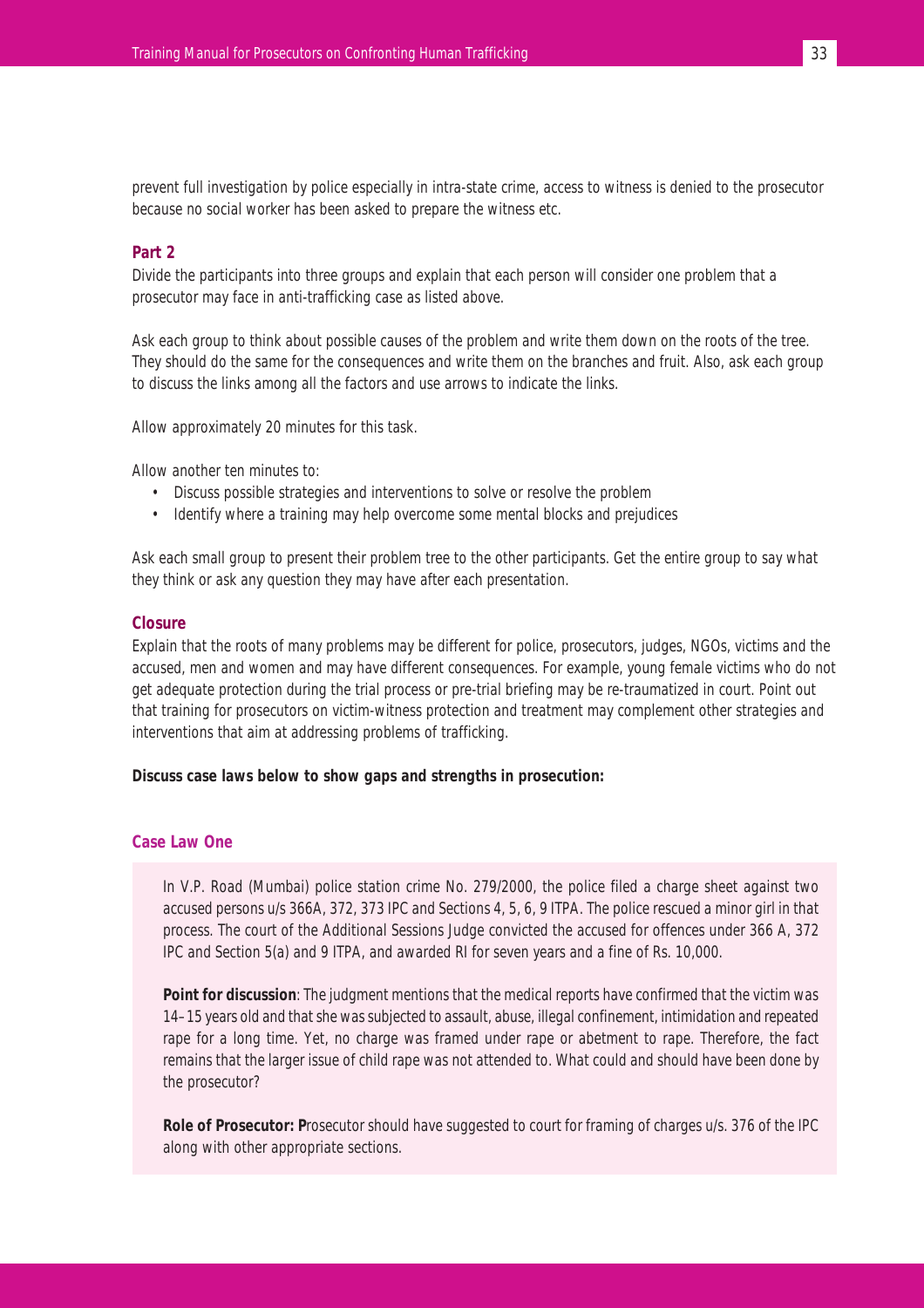#### **Case Law Two**

In Kamla Market (Delhi) crime No. 274/2000 u/s 363, 365, 366, 368, 372, 373, 323, 506, 109 IPC and 3, 4, 5, 6 ITPA, the court convicted the traffickers and exploiters, which include one male and two females. The court held that "It has been proved that the accused persons were forcing the young minor girls into prostitution and thereby depriving them of a decent and respectful normal life." They were convicted and awarded RI for a period of seven years and a fine of Rs. 5,000 each. The court had also taken up the provision of eviction under ITPA. The judgment says, "An application was moved by Ld. APP u/s 18(2) of ITPA seeking direction for vacating kotha No. 42, first floor, G.B. Road, New Delhi. Heard. In view of this provision, I direct the occupiers of kotha No. 42, first floor, to vacate the said kotha within seven days of the order."

**Point for discussion**: This is a case where the traffickers and exploiters were not only convicted but also evicted from the place that they were using for exploiting the minor girls. This is an appropriate example to highlight the stringent provisions available in the ITPA. The judgment is a pointer to the need for professional investigation and prosecution, along with sensitivity to women's rights and child rights, in the delivery of justice. Does it happen in the cases tried or being tried by the prosecutor? If not what should have been/ what should be done?

**Role of Prosecutor**: The prosecutor could also plead for enhanced punishment of the accused and compensation for the victim u/s. 357 Cr.PC.

#### **Case Law Three**

The under given case study is with respect to conviction in a trafficking case wherein conviction was granted on the basis of the evidence of the complainant and the investigating agency though the prosecutrix though had not supported the prosecution.

T and M, both minors, were being trafficked from Katmandu, Nepal via Delhi to a Gulf country. On board the Katmandu-Delhi flight, members of a Nepal-based organization, working on combating trafficking in human beings, saw T and M weeping and looking lost. They informed one of their partner organizations operating in Delhi on the issue of trafficking about the two girls. On receipt of the information, one of the members of the Delhi-based organization reached the Airport and took custody of the two minors. The girls upon discussion did not reveal the circumstances under which they had landed in Delhi but did give two separate mobile numbers of persons who were supposed to pick the minors from the Airport. The girls had nopassport, no valid travel documents, their baggage was not checked in and they were apprehensive about disclosing the actual facts.

The lady from the Delhi-based organization dialed the two numbers but could not get through. She waited for more than two hours and tried dialing the numbers again. A man named R, who purported to be the brother of T, answered one number and a woman named S, who purported to be the sister-in-law of M, answered the other number. Both R and S said they were in no position to receive the two minors and asked the member of the Delhi based organization to take care of the girls for that night. Upon this, the member took the girls with her who had spent the night in her shelter home. Next day R and S, instead of picking the girls from the office of the organization, asked the girls to be brought at the bus stop of the Ramleela Grounds. T and M were taken to the bus stop at the Ramleela Ground by one of the members of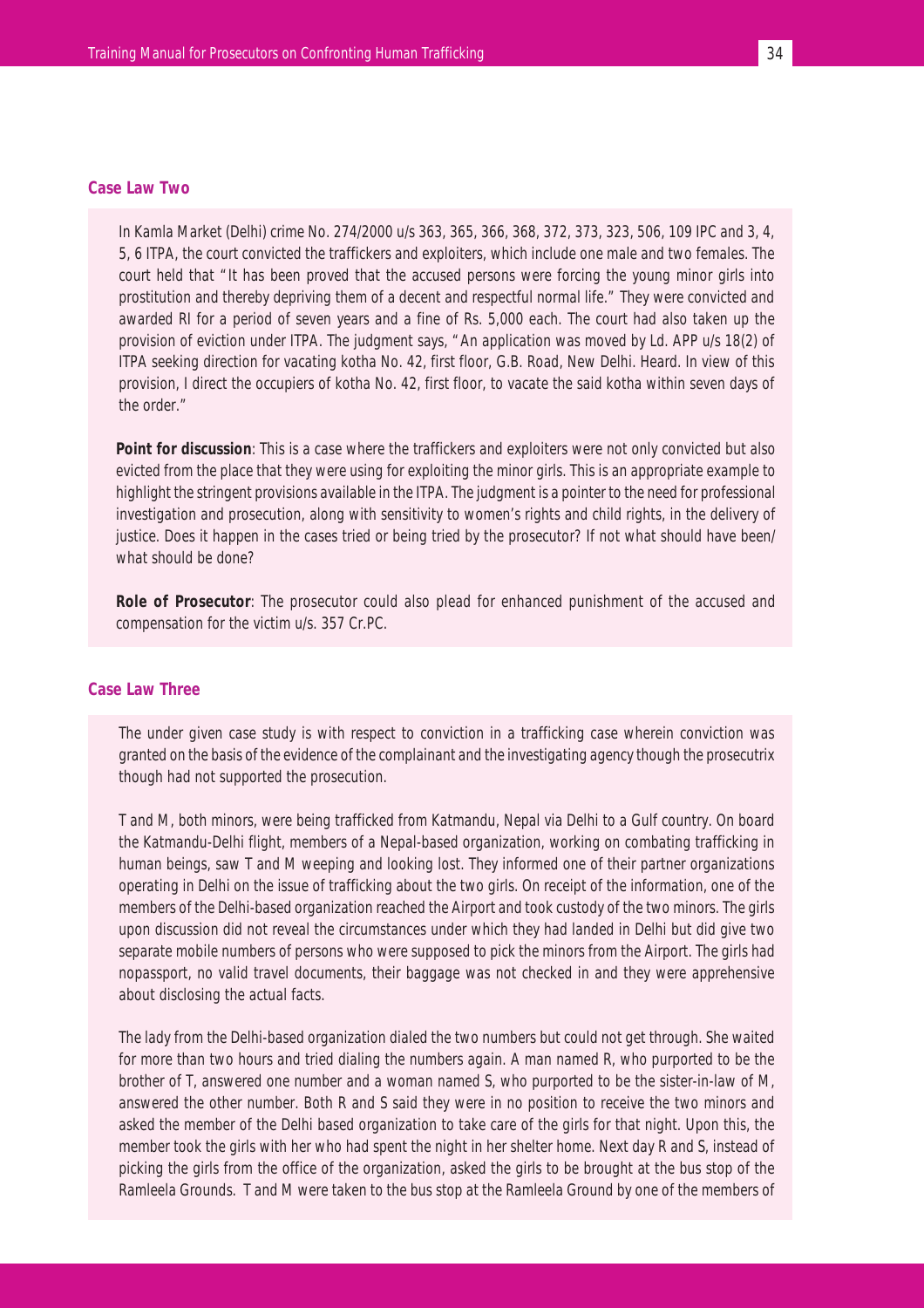the organization, where a man and a woman were spotted waiting. On reaching there, it was observed by the member that, the girls failed to recognize R and S, who also did not recognize the girls. It was at this time that the member took the two minors and R and S to the police station. The member suspected that R and S were traffickers or pimps who through their network in Nepal had procured the minors by luring and inducing either the parents or the girls.

An FIR was lodged on behalf of the Delhi based organization against R and S and investigation proceedings started. During pending investigation, S absconded and was declared a proclaimed offender. During investigation it was revealed that, R and S had procured M and T for purposes of prostitution by inducing them with promises of better prospects and had provided them with one way ticket. A charge sheet was filed against R for an offence u/s. 366B/ 34 of the IPC under the charges of kidnapping and abduction.

Trial commenced. At the stage of recording of evidence, the two minors turned hostile and did not support the prosecution at all and deposed entirely in the favour of the accused. This was because they had been intimidated by the accused. The member of Delhi based organization, which was one of the prosecution witnesses, testified at length before the Court and gave a clear picture of the entire racket and unveiled the unsuccessful plan of the accused in his efforts to procure the girls from Nepal and force them into prostitution.

The other prosecution witnesses supported the version deposed by the Delhi based organization. As a result even though the trafficked minors did not depose against the accused, the Court convicted the accused for an offence committed u/s. 366 B IPC for an imprisonment of 3 years and fine of Rs. 1000.

**Point for discussion:** In cases where victims turn hostile, conviction can become difficult or impossible. They could turn hostile due to intimidation by the accused.

**Role of prosecutor:** S/he can ask for adding Section 5 of ITPA along with other sections of law at the time of framing of charges. Then s/he can plead for safe custody of victim, in-camera trial/video conferencing, orientation and counseling by NGOs and NGO help and support at time of examination.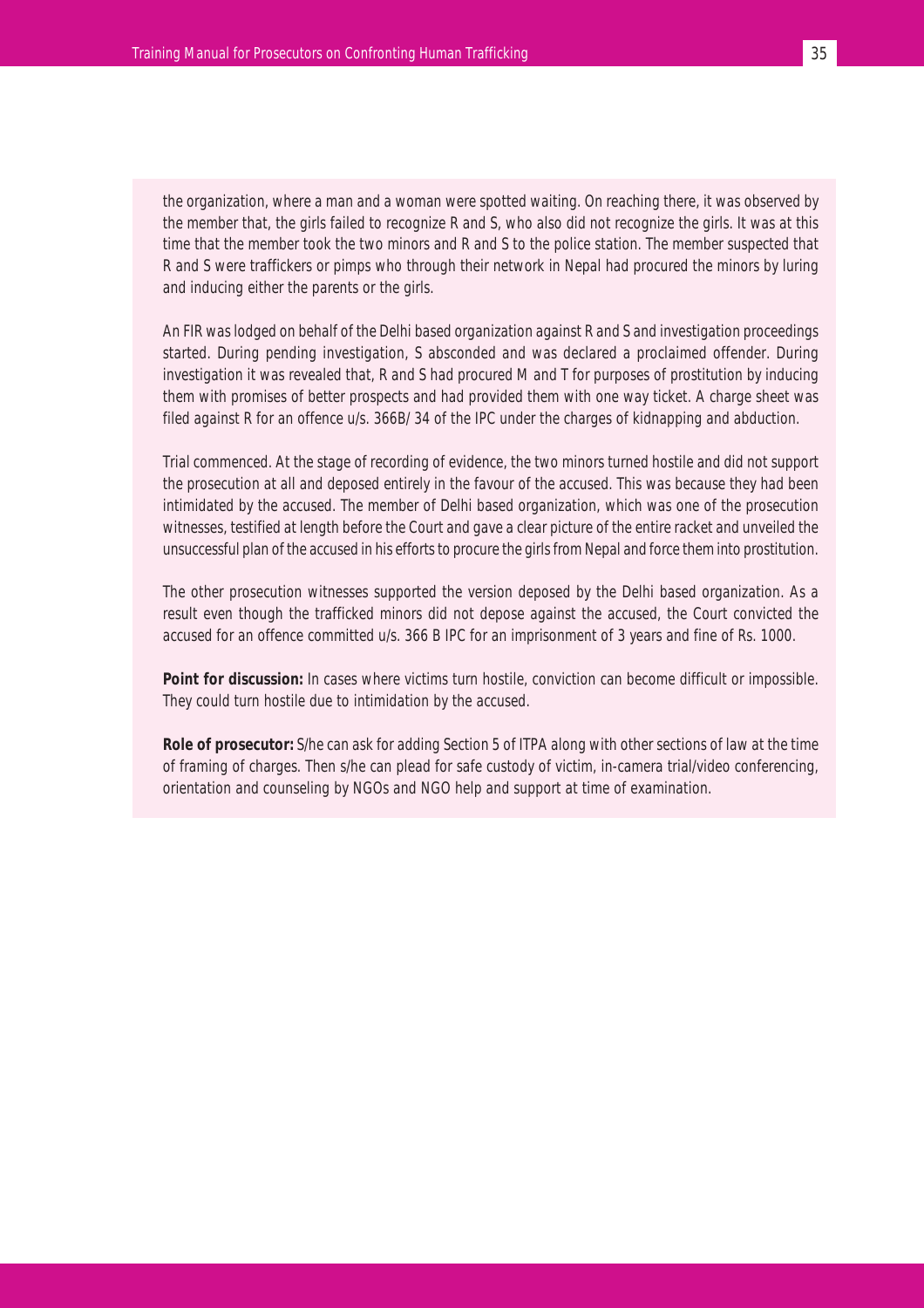**Activity THIRTEEN 90 minutes**

# **Tools to protect victims**

### **Introduction**

Motivating prosecutors to empathize with victims and protect their rights is an essential part of any anti-human trafficking training. This session will explain how it can be done in two ways:

- Sensitize the prosecutor to the vulnerability and trauma that the victim has been through<sup>1</sup>
- Create an understanding of the essential role that a victim can play as witness against the accused.

### **Materials**

Five small sheets of paper, each labeled with one of the following characters:

- Child victim of commercial sexual exploitation
- Pimp
- Sexual exploiter
- Brothel manager
- Money-lender to brothel

### **Process**

Ask five volunteers to wear one of the labels described above and role play that character. As they act the part assigned to them, have the volunteers tell the group briefly what their day has been like since they woke up in the morning.

Invite the audience to ask the 'actor' additional questions about his or her life and have them answer in the voice of whatever role they are playing.

Give the actors a few minutes to come out of role and then discuss the experience with the group. First ask the actors how they felt to portray their character. Next ask how they knew about the actor whose role they had to play. Was it through personal experience or through other sources of information (news, books, movies, jokes)? Are they sure that the information and images they have of the character are reliable? The response to these questions may offer an opportunity to introduce how stereotypes and stigma work. Ask the group to identify areas of discrimination or empowerment experienced by these characters.

### **Case study**

A. Ask them to imagine what a young girl may need as soon as she is rescued<sup>2</sup> from a brothel?

- Privacy
- Food and water
- Clean clothes
- Sleep
- Medical care
- Mental Counseling
- Legal briefing
- Human contact
- Female support
- **Security**

2 For further discussions see Inter State Rescue and Post Rescue Protocol Relating to Persons Trafficked for Commercial Sexual Exploitation, UNODC, 2007

<sup>1</sup> For a detailed understanding of the issues concerned, advice the trainees to study, Journey to Justice: A Manual on Psychosocial Intervention, UNODC , 2008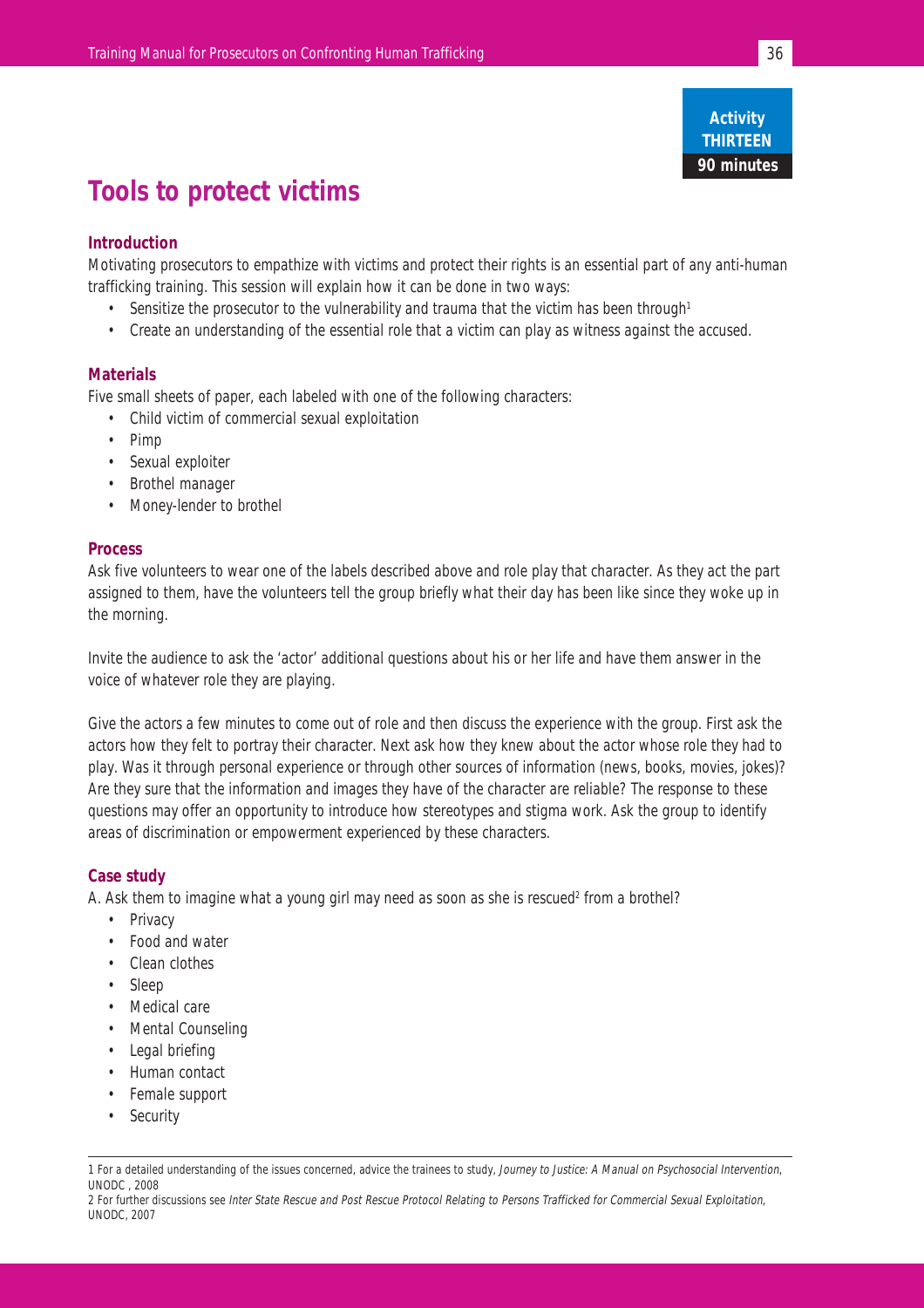| Sections of the<br>Act dealing with | Protection     | 1. To be protected from abuse by a person<br>having custody of her (Section 9).                                                                                                                                                                                                              |
|-------------------------------------|----------------|----------------------------------------------------------------------------------------------------------------------------------------------------------------------------------------------------------------------------------------------------------------------------------------------|
| victims                             | Rescue         | 2. To be removed/rescued from a brothel<br>(Section 15, Section 16).                                                                                                                                                                                                                         |
|                                     | Protection     | 3. To be provided intermediate custody and ensure<br>that victim is not kept in the custody of a person likely<br>to cause harm over him/her (Section 17, 17A).                                                                                                                              |
|                                     | Rehabilitation | 4. To be kept in a protective home or provided care<br>and protection by court upon application (Section 19).<br>5. Decision on rehabilitation to be taken only after<br>Home Verification (under ITPA) so that the victim is<br>not rehabilitated back into an exploitative<br>environment. |

- B) Ask them to prioritize these needs from the perspective of a victim?
- C) Ask them to list out the steps that can be initiated by a prosecutor to extend help/ support with respect to each point mentioned at point A above.
- D) Distribute Handout Ten on Role of Prosecutor and discuss victim-witness protection.

### **Closure**

Emphasize the importance of victim protection in the trial process both as a witness and as a victim. Emphasize how stereotype and prejudices towards victims may lead to discrimination, neglect and violation of basic human rights of women and children. Give examples of court craft and sections of law that can be used by prosecutor on behalf of victim. Use Handout Ten.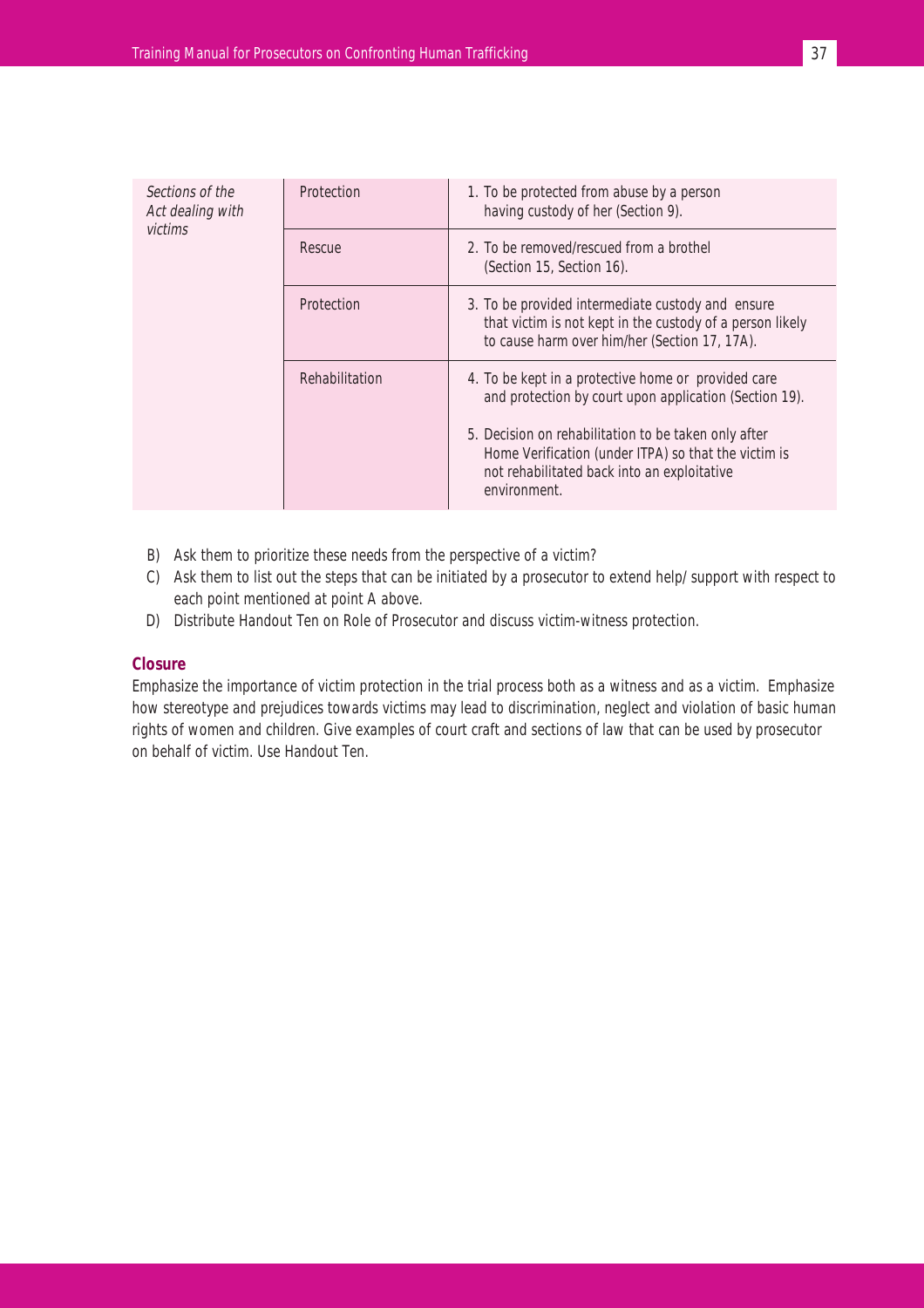### **Activity FOURTEEN 90 minutes**

# **Monitoring and Evaluation**

### **Introduction**

This session gives participants a chance to exchange personal experiences about the training, mention what they learned and what they now feel they need to find out. This session is useful as a stepping stone for the next training of trainers. Trainers should write down inputs from this session for their own records.

### **Materials**

Flip chart and markers

### **Process**

Divide participants into small groups. Ask each group to brainstorm on the following questions:

- What do we evaluate in our trainings?
- How do we evaluate our trainings?
- When do we evaluate our training?
- With whom do we evaluate?
- For whom do we evaluate?
- Where do we evaluate?
- What do we do after evaluation?

When the smaller groups have had enough time to answer the questions, ask them to report back to the entire group. Then lead a full group discussion on:

- How will we use this information?
- What difference does this discussion make to the work that we do?

### **Closure**

Emphasize that a well conducted evaluation can make a big difference in the following ways;

- It is cost effective and allows decision-makers to continue successful trainings and abandon unsuccessful ones
- It can provide support for future funding requests
- It can contribute to the development of new outcomes
- It can help to explain why training worked or did not and how to improve the training.

Distribute the post-training questionnaire and give participants ten minutes to fill it up. Carry out an assessment of the pre-training and post training questionnaires and discuss findings with the trainees. Help them to analyze data and arrive at findings and plan of action for improvement.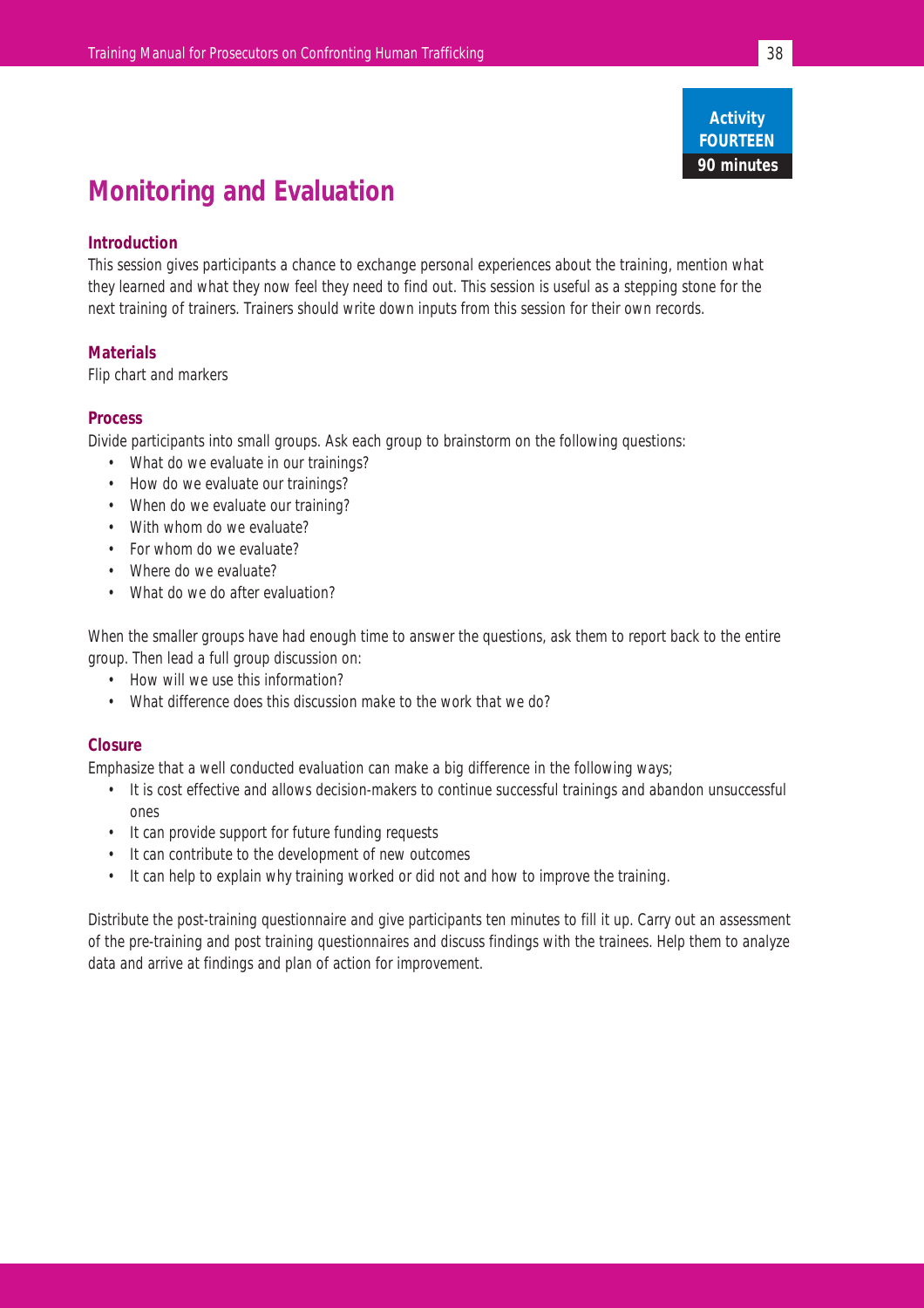**Activity FIFTEEN 30 minutes**

### **Closing ceremony**

### **What we have covered: feedback**

The lead trainer invites the participants to sum up what has been covered in the past two days. Looking back at the initial expectations of the group, and also at the many flip chart sheets which cover the wall of the training room, the trainer adds important points not mentioned.

Participants provide feedback on what they view as the highlights of this training, what was not achieved, and what topics require further training.

### **Closing ceremony and distribution of certificates**

Allow enough time for a well-planned closing ceremony, which should include a congratulatory speech by the lead organizer and the trainers, as well as time for the participants to express themselves. In addition, ensure that professional certificates of completion are distributed. These certificates are very valuable for the participant's professional career and serve as a reward for their hard work in the previous two days.



#### **Overhead slide/LCD Projector**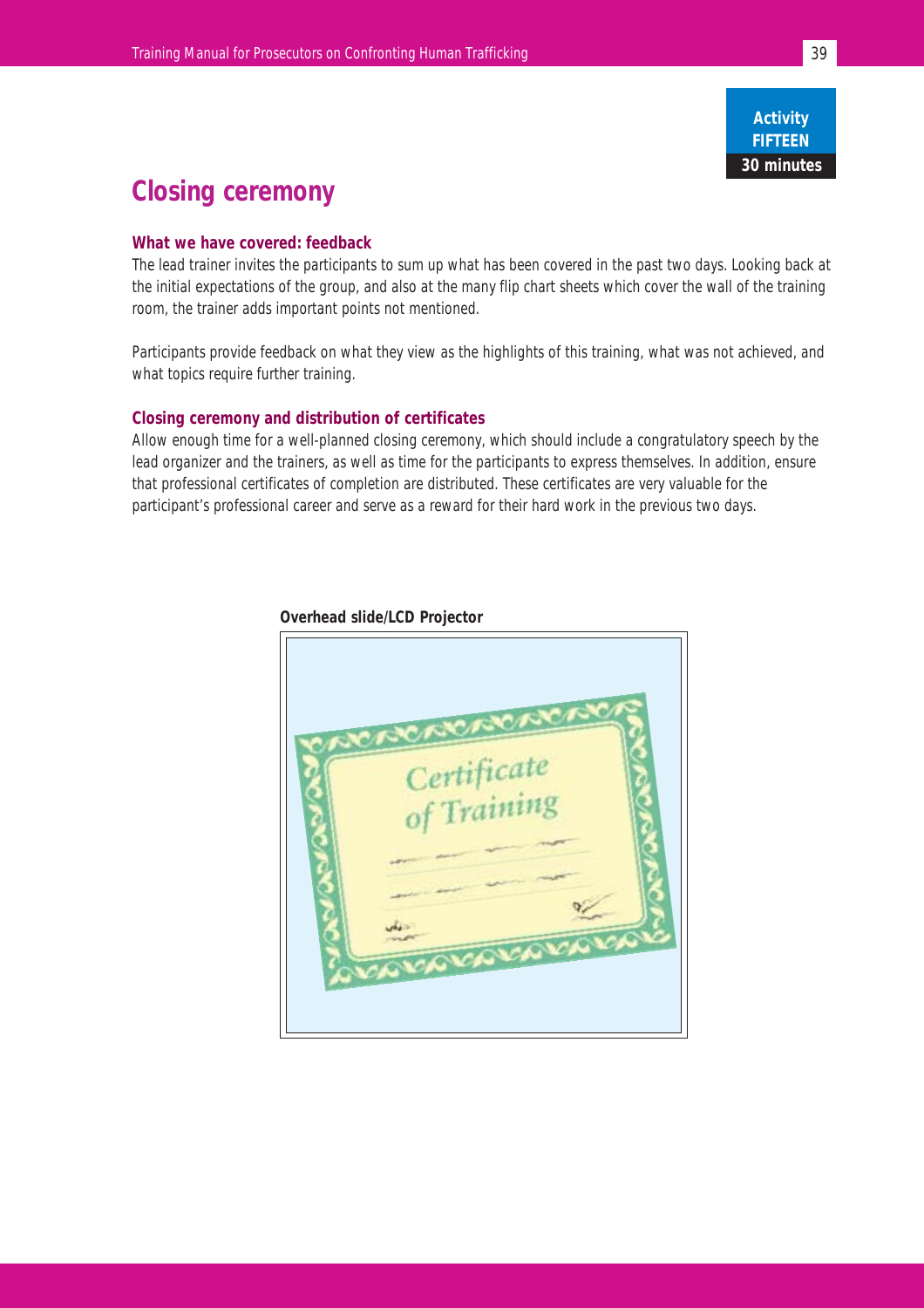**Part Two**

# **Sample Sessions**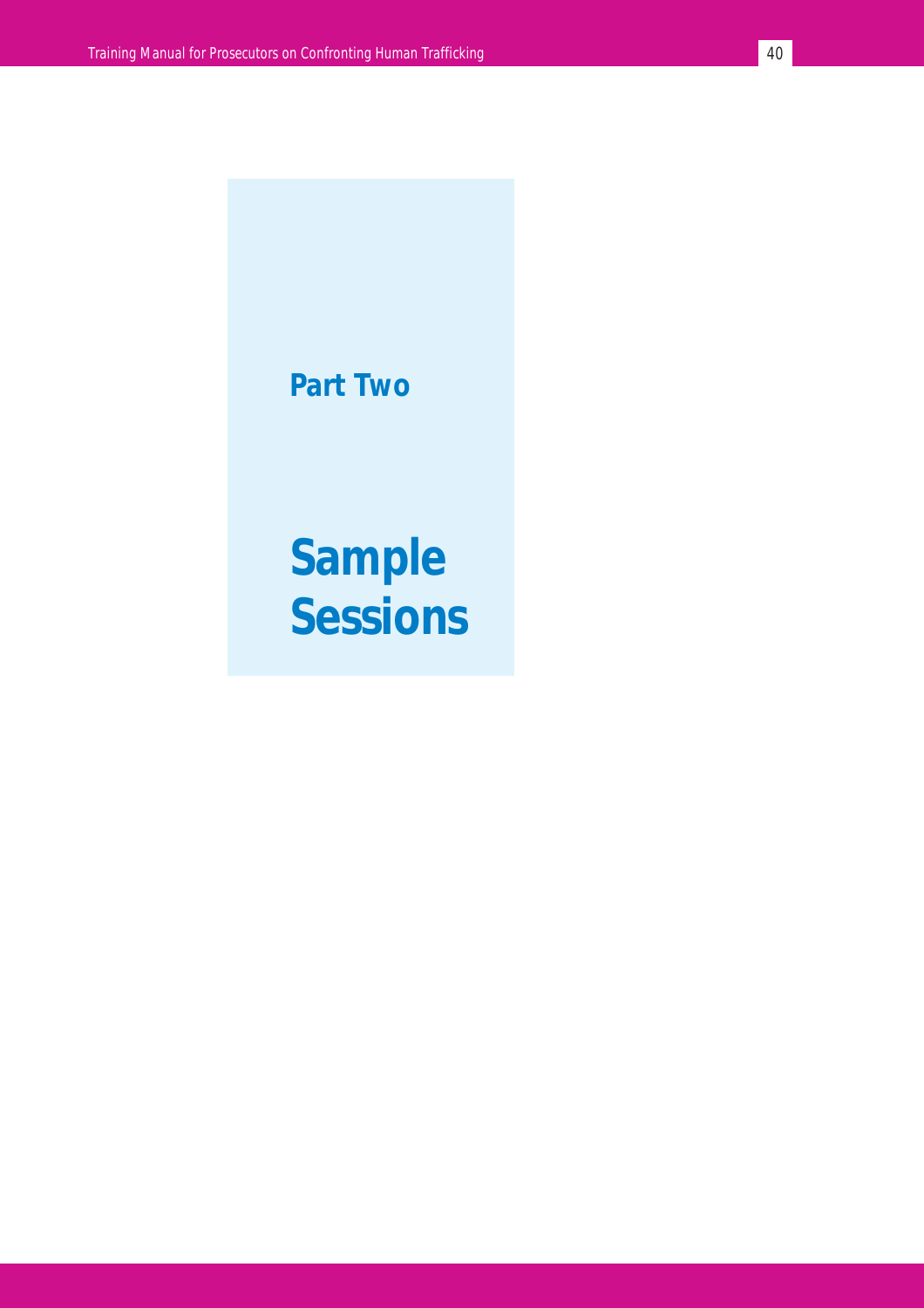**Sample Session 4 hours**

### **Sample Sessions**

### **Audience**

This basic introduction to human trafficking is aimed at trainers of prosecutors and those who work with them.

### **Objectives**

To prepare and equip trainers with information and skills for effective training of prosecutors to counter human trafficking and to build positive attitudes towards victims and survivors.

### **Time**

4 hours

### **Preparation of facilitators/trainers**

Trainers should be trained in interactive methodologies, be capable of managing an audience/group of expert prosecutors in a sensitive and appropriate fashion, and have some expertise in trafficking issues which the session deals with.

Before trained trainers present a session, they should agree upon and create a written agenda that outlines what to cover and what activities the session will include. They should also decide who would lead or cofacilitate each of these activities and assign an understudy for each section, in case a trainer/facilitator is unable to attend. The session should be rehearsed before the event, preferably a week ahead of time. People sometimes think they are better prepared to conduct a session than they really are, and this only becomes apparent when they rehearse.

### **Activities**

- 1. Questionnaire
- 2. Introduction
- 3. Ice-breaker
- 4. Ground Rules
- 5. What does human trafficking mean to you?
- 6. Guest speaker or video
- 7. Break
- 8. Trafficking: Basic Facts and questions
- 9. Role-play
- 10. Demonstration of best practice on role of prosecutor including discussion on case studies of acquittal and discharge
- 11. Final question
- 12. Wrap up

### **Materials**

Flip charts, markers, paper or index cards, case study, video, TV/screen and player, two handouts, one quiz, fact sheet, chairs for participants

### **Before you begin**

- 1. Prepare and make copies of the pre and post workshop questionnaire
- 2. Write the questions for what does trafficking mean to you on index cards.
- 3. Make copies of handouts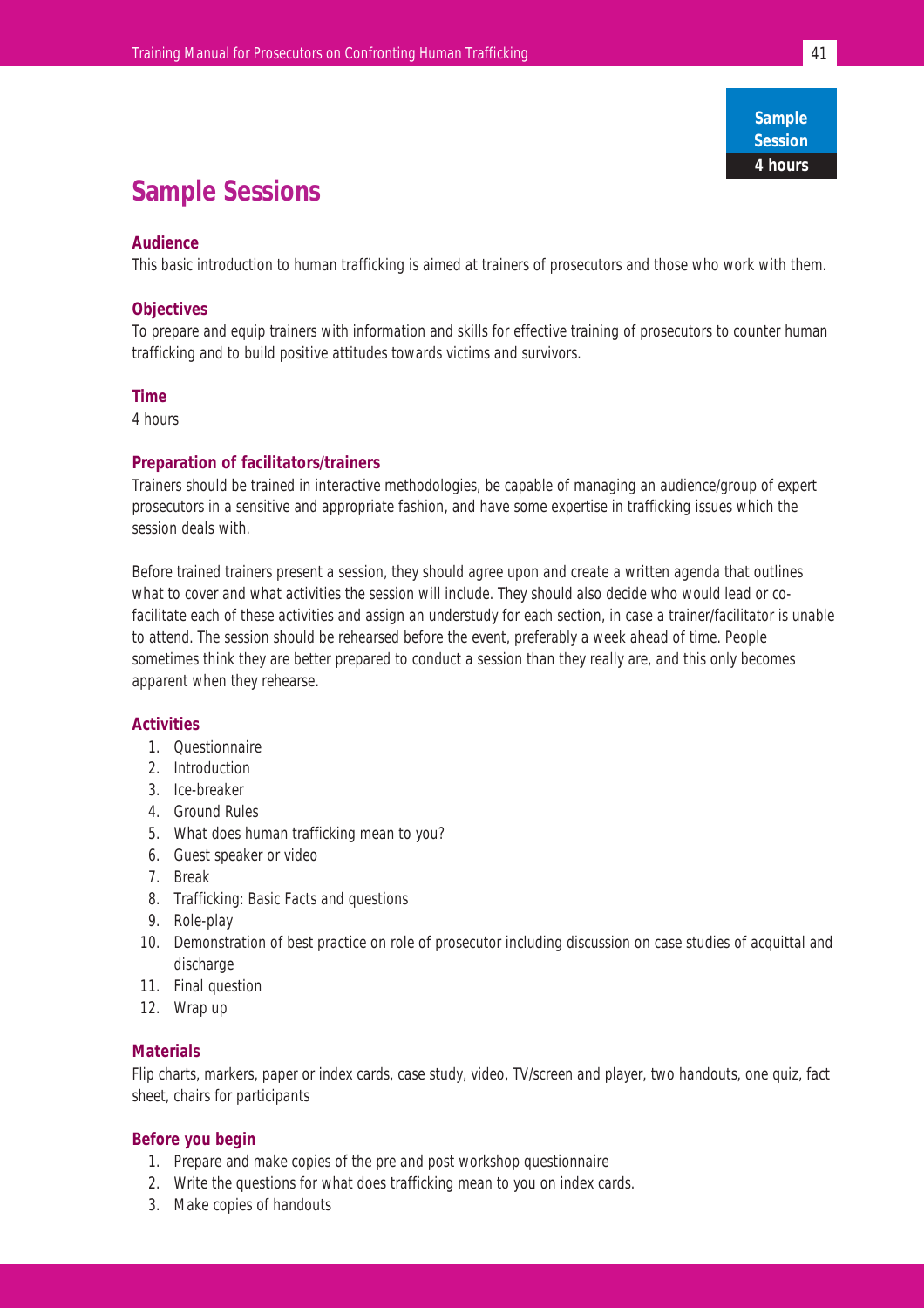### **Description of Activities**

### **Pre-workshop questionnaire** (10 minutes)

Handout the pre-workshop questionnaires (See Handout One) as the participants walk into the room. Ask each person to fill it out without any help from his or her friends. Participants should be given about ten minutes to complete the questionnaires, after which the trained trainers collect them. If possible, facilitators should scan through them quickly to see what the participants know about the subject, which helps them determine what subjects to focus on. The same questionnaire may be used at the end of the session to help evaluate whether the session was successful.

#### **Introduction** (5 minutes)

It is good to begin with an introduction to the session for trainers. Two examples of introductory activities follow. Choose one.

### **Sample Activity One:**

#### **Why we are here**

For this exercise, trainers stand in a line, say their names, and say why they want to teach others about trafficking. After introducing herself/himself, the last trainer says: "what we are trying to say is that we all, each and every one of us in this room, have to deal with the reality that human trafficking exists in the world and has an impact on children, women and men and directly or indirectly, on our lives. Therefore, in a sense, we are all victims of human trafficking. You do not have to be in direct captivity to be affected." This is a hypothetical imaginary exercise to be able to empathise with the victim.

#### **Sample Activity Two:**

### **Hello, my name is…and I am a victim of trafficking**

This exercise is a great way to get attention and make a bold statement about why trainers are at the workshop and how trafficking affects everyone. Some trainers prefer not to use it, however, because audiences do not always understand that trainers are not actually direct victims of trafficking. Others like to use the exercise and feel it is well worth the risk. Trainers form a line in front of the audience. The first person at one end of the line starts by saying, "Hello my name is (name) and I am a victim of trafficking." This continues down the line until every trainer has spoken. After the last trainer gives his or her name, he or she says, "Sometimes this part of our presentation can be very deceptive. People have walked away thinking we are lying or are direct victims of trafficking. That is not what we are trying to say. What we mean is that we all, each and every one of us in this room, have to deal with the reality of human trafficking and therefore, in that sense, it has a direct or indirect impact on our lives and so we are all victims of trafficking. You do not have to be in captivity to be affected."

This is a hypothetical imaginary exercise to be able to empathise with the victim.

### **Ice-breaker** (10 minutes)

There are many ice-breakers than can be used, including games and exercises such as the one below: Place a circle of chairs in which there is one fewer chair than the number of participants.

### **Caution**: For safety purposes make sure there are no nails or sharp edges to the chairs.

Ask all but one of the participants to take a seat. Have the remaining person stand in the centre of the circle. Explain the objective of the game is for the person to get a seat. The player standing in the middle of the circle starts a sentence by saying that, " a cold wind blows for anyone who…' and ends it with a fact that is true about herself or himself. For example, if the player in the centre is wearing black shoes, he or she might say, " a cold wind blows for anyone who is wearing black shoes .' Everyone about whom the fact is true-in this case people wearing black shoes must get up and run to find a seat left empty by someone else. Participants may not take the seat next to them unless there is only one other person changing seats. The person in the middle also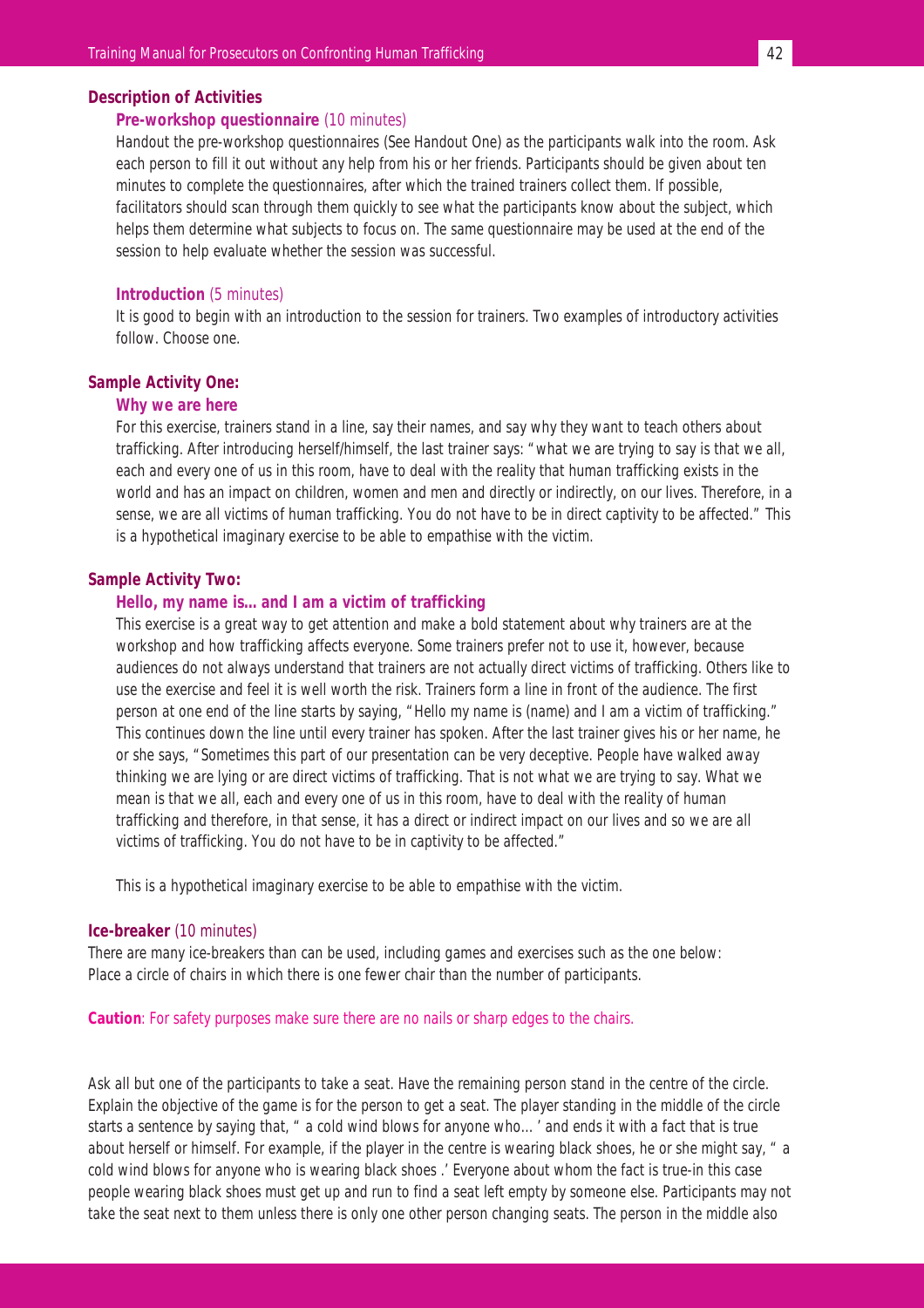runs to find a seat, so that there is one person left standing without a seat. Whoever is left in the middle then repeats the sentence and the game continues.

### **Closure**

When ten minutes are up, ask the participants' to wind up and move on to the next session.

### **Ground Rules** (15 minutes**)**

It is essential for the group to decide upon some ground rules, so that everyone participating in the session is comfortable. Have the group brainstorm on what they consider important rules, and make sure the list includes:

**Respect.** You must respect everyone in the group. This means there are no statements or judgments against people and everyone must be sensitive to other people's point of view. Use 'I' statements over 'you' statements.

**Attentiveness.** Listen to what other people are saying. You will not learn something but also make the other people who are speaking more comfortable. Put you cell phones off and don't talk when others are talking.

**Openness.** To get the most out of the session, people should be encouraged to speak about their own experiences and to speak for others. Take risks-do not be afraid to speak openly as long as you are not aggressive, abusive or intensive.

#### **What does trafficking mean to you?** (20 minutes)

Divide participants into groups of about six to eight people. Each group is given a question to discuss and answer. If the audience is small, there may be fewer groups formed, and the faster groups can be given a second question to brainstorm.

Resource people or members of the training team can spread themselves among the groups as facilitators, to encourage the group and help them think of more answers by giving ideas and 'clues.'

Six questions to ask in a workshop dealing with trafficking could be:

- 1. Why do some people buy sex?
- 2. Who is a trafficker?
- 3. What are the methods that traffickers employ to find victims?
- 4. What happens to a victim?
- 5. If a victim consents to her/his exploitation, is s/he still a victim?
- 6. Is movement necessary for trafficking?

### **Guest Speaker or anti-trafficking video, One life, No Price (UNODC) or any other anti trafficking film like The Selling of Innocents (Apne Aap) which highlights the voice of the victim-survivor.**

If time allows, a guest speaker, a victim-survivor or an expert in the field, should be invited to share his or her experience. It is best if the trainer knows the speaker well and knows that s/he is a good speaker and well prepared. The presentation is most effective when the speaker talks about personal experiences.

An emotionally engaging video about trafficking that depicts the exploitation and a day in the life of a victim is another way to get people motivated.

### **Break** (20 minutes)

#### **Human trafficking: Basic Facts and questions** (35 minutes)

A quiz can be used as an entry point to discuss the basic facts and questions about human trafficking. Handout Seven provides a sample quiz, and Handouts Eighteen, Nineteen and Twenty give key information on trafficking. For additional information consult Resource List in Part Four.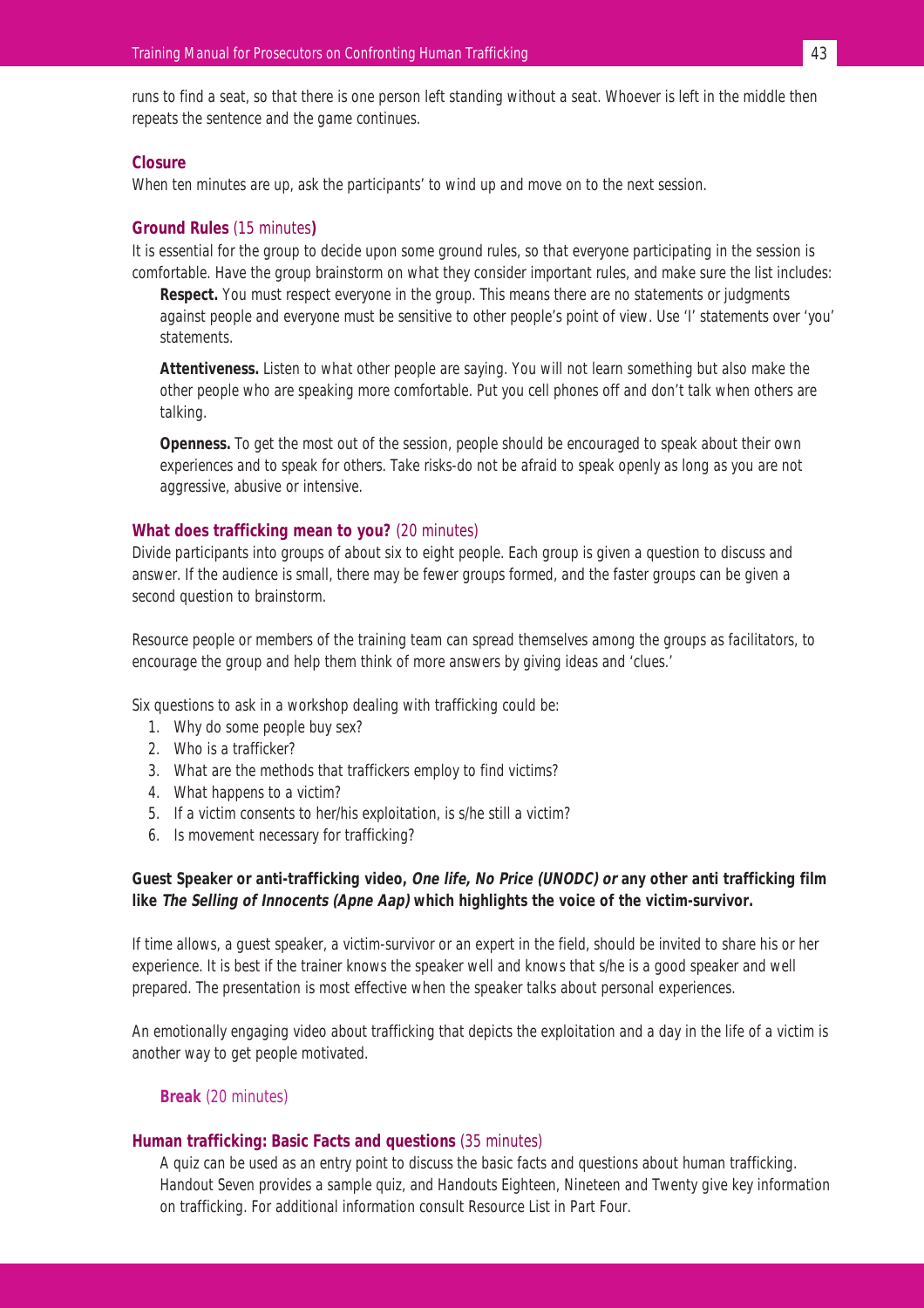### **Role Play** (25 minutes)

Throughout the session, participants may raise particularly important issues or points, such as how to help prosecutors better understand their role in anti-trafficking cases. Trainers may create a role play around the questions raised or give the case study (at page 21) to the audience and ask them to role play the character of the victim-survivor (NK); the Chief Judicial Magistrate; the Mother, the NGO representative and the Prosecutor.

### **Demonstration of best practice on role of prosecutor** (30 minutes)

In any anti-trafficking educational session for prosecutors, it is strongly recommended to include case studies, about prosecutors who have successfully opposed bail of accused. Below is one case study that can be passed around and discussed.

#### **Discussion point**

The role of the prosecutor begins with opposing applications for anticipatory bail and pre-remand bail that is filed by the accused in trafficking cases, thereby protecting the victim from intimidation. These applications are always filed under sections 436-439 of the Code of Criminal Procedure.

It is critical to impress upon the Magistrate the fact that:

- 1. Trafficking in persons is a serious crime and is the second largest organised crime in the world next only to drug trafficking;
- 2. Most traffickers would have been engaged in trafficking in persons for the purposes of commercial sexual exploitation, exploitative labour or both over a long period of time;
- 3. Most traffickers do not have known or confirmed addresses and they are therefore not in a position to be found in case they are enlarged on bail;
- 4. The sureties provided by them are invariably false and the sureties themselves do not have confirmed addresses.

### **Final questions** (10 minutes)

At the end of the session, the audience is invited to share their reactions to what they have experienced during the session. They may have responses to the role-plays or questions that they felt unanswered during the session. Although they should be encouraged to ask questions and give comments at any point, this is their chance to ask any questions that they may still have. The trainers also have the opportunity to review issues that may have arisen out of the role plays-for example; some of the choices made by the roleplay characters might merit discussion. If a victim/survivor is present, the participants have the opportunity to ask her/him questions that may have come to them during the presentation.

#### **Wrap-up** (10 minutes)

In a wrap-up session, thank all the participants, and support staff for contribution. Participants should complete the post-training questionnaire (See Handout Fourteen).

After the session ends, the trainers might want to wait a few minutes so that people can approach them with comments and questions. Sometimes someone will have a personal issue to discuss or will need help in finding out where to obtain further information. S/he might be more comfortable approaching a trainer individually rather than during the session.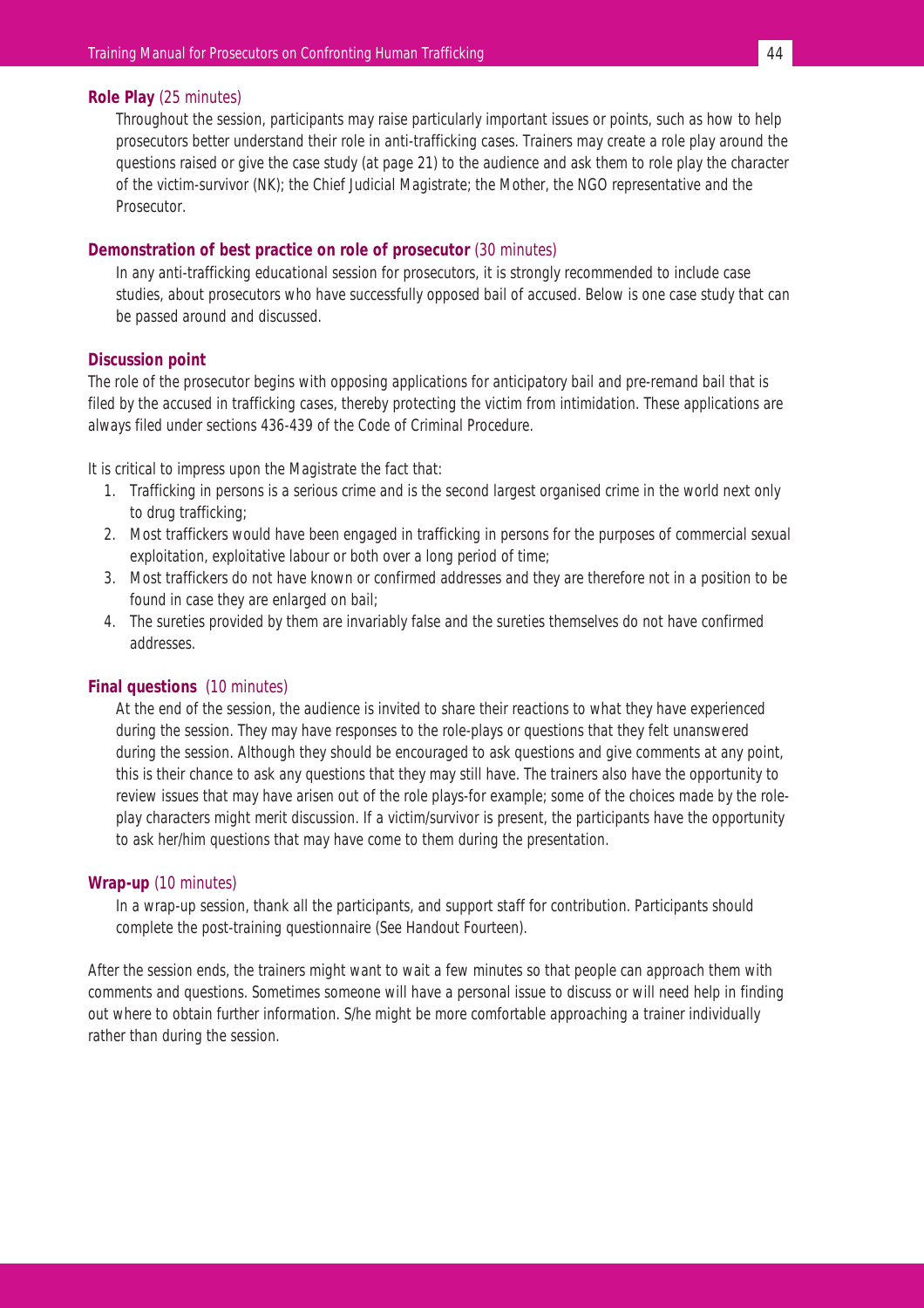# **Part Three**

# **Handouts**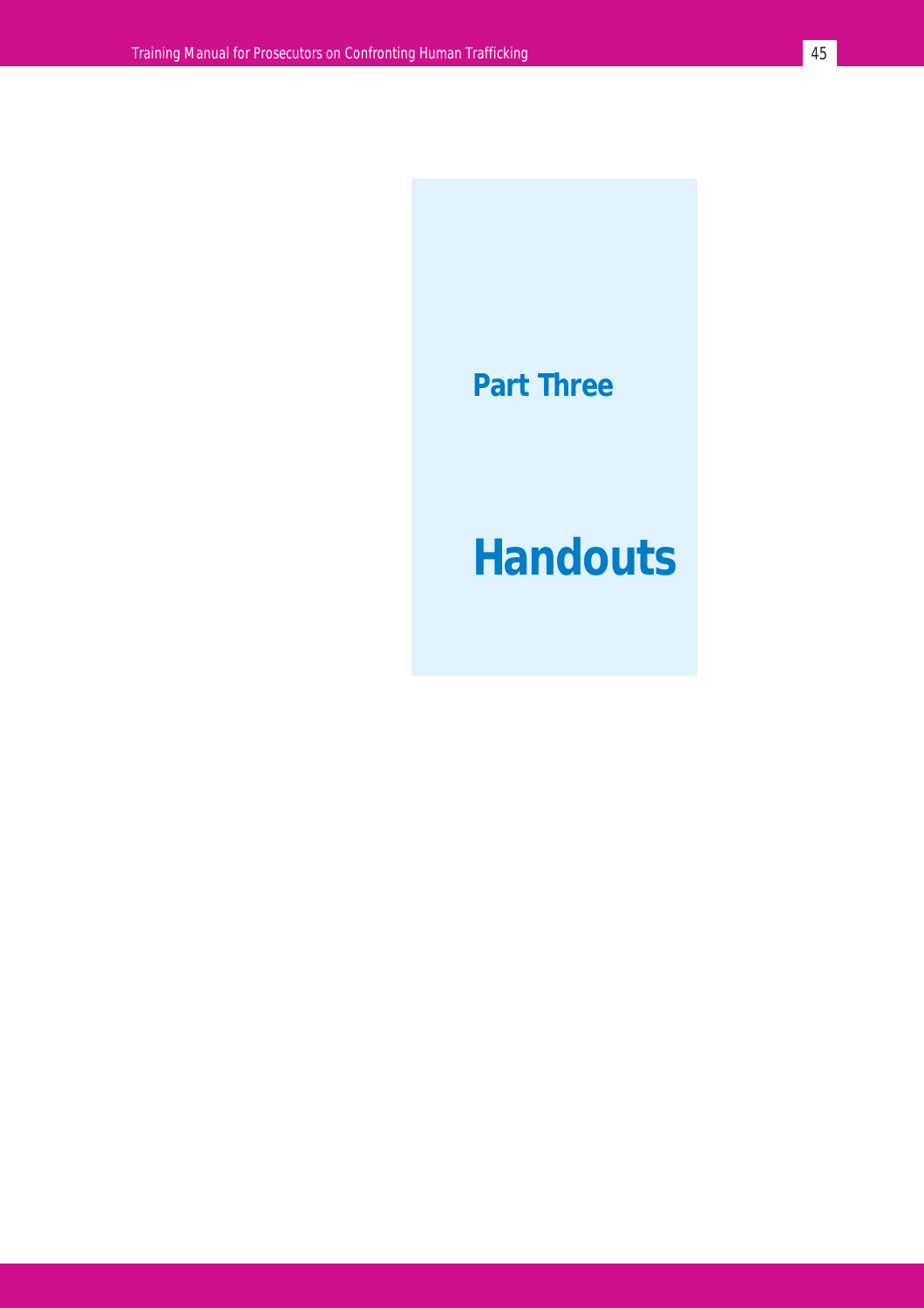# **Pre-training Questionnaire**

Welcome to this training. We would like to know a little bit about your background, your training knowledge and skills level, and your expectations of and opinion about this training. There is no right or wrong answer. We are interested in knowing your opinion. Please mark the appropriate box or fill in the blanks. Note that you do not need to give your name or address. Thank you!

|     | Today's Date: ____________________                                                                                                                                                         |                                                                                                                       | Training location: |                 | <u> 1989 - Andrea Stadt, fransk politiker (d. 1989)</u>                                          |  |
|-----|--------------------------------------------------------------------------------------------------------------------------------------------------------------------------------------------|-----------------------------------------------------------------------------------------------------------------------|--------------------|-----------------|--------------------------------------------------------------------------------------------------|--|
| 1.  | Are you:                                                                                                                                                                                   | Male                                                                                                                  | Female             |                 |                                                                                                  |  |
| 2.  | How old are you?                                                                                                                                                                           | <u> 1989 - Johann Barn, mars and de Branch Barn, mars and de Branch Barn, mars and de Branch Barn, mars and de Br</u> |                    |                 |                                                                                                  |  |
| 3.  | What level of education have you completed?                                                                                                                                                |                                                                                                                       |                    |                 |                                                                                                  |  |
| 4.  | What is the primary functional role of your job? (select one)                                                                                                                              |                                                                                                                       |                    |                 |                                                                                                  |  |
|     | Manager                                                                                                                                                                                    | Trainer                                                                                                               |                    |                 |                                                                                                  |  |
| 5.  | How many years have you been working as a trainer? _____________________________                                                                                                           |                                                                                                                       |                    |                 |                                                                                                  |  |
| 6.  | How likely is it that you will use the knowledge and skills learned in this training to train other trainers?                                                                              |                                                                                                                       |                    |                 |                                                                                                  |  |
|     |                                                                                                                                                                                            | Highly likely   Somewhat likely                                                                                       |                    | Not likely      | Unsure now                                                                                       |  |
| 7.  | On a scale of 1 to 5 (1 being the lowest; 5 being the highest), how do you rank your confidence in being                                                                                   |                                                                                                                       |                    |                 | able to conduct a training programme for other trainers or for prosecutors on human trafficking? |  |
|     | $\mathbf{1}$                                                                                                                                                                               | 2                                                                                                                     | 3 <sup>1</sup>     | $\vert 4 \vert$ | 5                                                                                                |  |
| 8.  | On a scale of 1 to 5 (1 being the lowest; 5 being the highest), how do you rank your knowledge of and<br>trafficking?                                                                      |                                                                                                                       |                    |                 | ability to describe a comprehensive training of trainers model for prosecutors to confront human |  |
|     | $\mathbf{1}$                                                                                                                                                                               | 2                                                                                                                     | 3 <sup>2</sup>     | 4               | $5\vert$                                                                                         |  |
| 9.  | On a scale of 1 to 5 (1 being the lowest; 5 being the highest), how do you rank your knowledge about<br>the difference between gender and sex and how gender may affect human trafficking? |                                                                                                                       |                    |                 |                                                                                                  |  |
|     | $\mathbf{1}$                                                                                                                                                                               | $\vert$ 2                                                                                                             | $\mathfrak{Z}$     | $\overline{4}$  | 5                                                                                                |  |
| 10. | On a scale of 1 to 5 (1 being the lowest; 5 being the highest), how do you rank your confidence and skills<br>in setting up and conducting role plays for TOTs?                            |                                                                                                                       |                    |                 |                                                                                                  |  |
|     |                                                                                                                                                                                            | 2                                                                                                                     | 3                  | 4               | 5                                                                                                |  |
| 11. | On a scale of 1 to 5 (1 being the lowest; 5 being the highest), how comfortable are you to bring a<br>survivor of prostitution as a speaker to a workshop?                                 |                                                                                                                       |                    |                 |                                                                                                  |  |
|     | 1                                                                                                                                                                                          | $\overline{2}$                                                                                                        | $\mathfrak{Z}$     | $\overline{4}$  | 5                                                                                                |  |
| 12. | On a scale of 1 to 5 (1 being the lowest; 5 being the highest), how confident are you in conducting at<br>least one team building exercise for trainers?                                   |                                                                                                                       |                    |                 |                                                                                                  |  |
|     | 1                                                                                                                                                                                          | $\overline{2}$                                                                                                        | $3\phantom{a}$     | 4               | 5                                                                                                |  |
|     |                                                                                                                                                                                            |                                                                                                                       |                    |                 |                                                                                                  |  |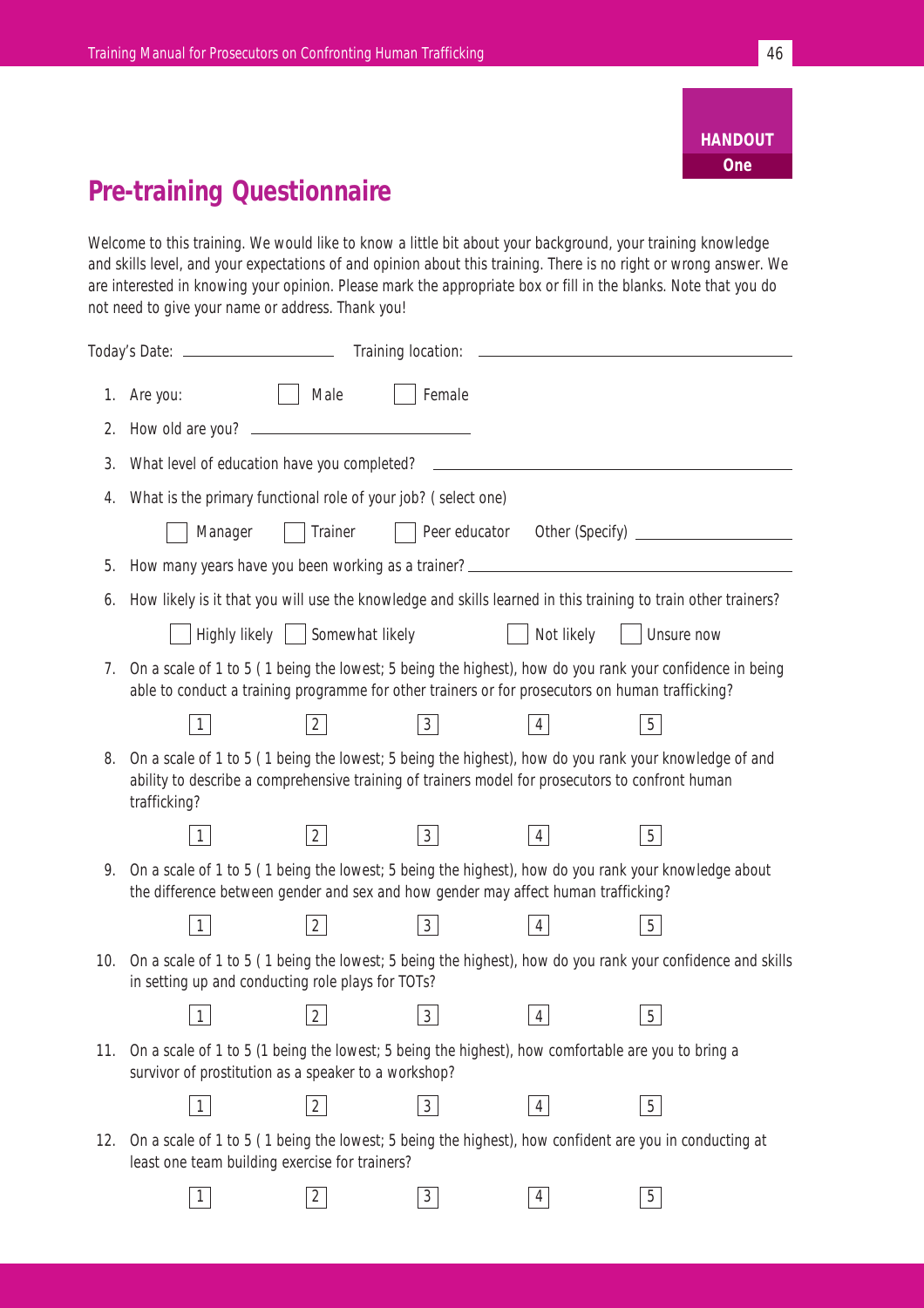| 13. | breaking exercises?                                                                   |                |                |                | On a scale of 1 to 5 (1 being the lowest; 5 being the highest), how well do you know at least two ice-     |  |
|-----|---------------------------------------------------------------------------------------|----------------|----------------|----------------|------------------------------------------------------------------------------------------------------------|--|
|     | $\mathbf{1}$                                                                          | 2              | 3 <sup>2</sup> | 4              | 5 <sup>1</sup>                                                                                             |  |
| 14. | different ways to teach factual information in a training?                            |                |                |                | On a scale of 1 to 5 (1 being the lowest; 5 being the highest), how well do think you know at least three  |  |
|     | $\mathbf{1}$                                                                          | $\overline{2}$ | $\mathbf{3}$   | 4              | 5                                                                                                          |  |
| 15. | different motivational techniques in a TOT?                                           |                |                |                | On a scale of 1 to 5 (1 being the lowest; 5 being the highest), how well do think you know at least three  |  |
|     | $\mathbf{1}$                                                                          | $\overline{2}$ | 3 <sup>1</sup> | 4              | 5                                                                                                          |  |
| 16. | different legal skills to address in an anti-trafficking case?                        |                |                |                | On a scale of 1 to 5 (1 being the lowest; 5 being the highest), how well do think you know at least three  |  |
|     | $\mathbf{1}$                                                                          | $\overline{2}$ | $\mathfrak{Z}$ | $\overline{4}$ | 5 <sup>1</sup>                                                                                             |  |
| 17. | a survivor in the design and implementation of a TOT?                                 |                |                |                | On a scale of 1 to 5 (1 being the lowest; 5 being the highest), how strongly do you feel you would involve |  |
|     | $\mathbf{1}$                                                                          | $\overline{2}$ | $\mathfrak{Z}$ | $\overline{4}$ | 5                                                                                                          |  |
| 18. | actually prosecuting any anti-trafficking case?                                       |                |                |                | On a scale of 1 to 5 (1 being the lowest; 5 being the highest), how do you rank your confidence in         |  |
|     | 1                                                                                     | $\overline{2}$ | 3              | 4              | 5 <sup>1</sup>                                                                                             |  |
| 19. | training for your work?                                                               |                |                |                | On a scale of 1 to 5 (1 being the lowest; 5 being the highest), how do you rank the usefulness of this     |  |
|     | $\mathbf{1}$                                                                          | $\overline{2}$ | 3 <sup>1</sup> | 4              | 5 <sup>1</sup>                                                                                             |  |
| 20. | on human trafficking in your work. Feel free to write in the language of your choice. |                |                |                | Please specify two to three critical challenges related to training of trainers programmes of prosecutors  |  |
|     |                                                                                       |                |                |                |                                                                                                            |  |
|     |                                                                                       |                |                |                |                                                                                                            |  |
| 21. |                                                                                       |                |                |                | Please feel free to write any comments about any topics related to this training (eg, your expectations)?  |  |
|     |                                                                                       |                |                |                |                                                                                                            |  |
|     |                                                                                       |                |                |                |                                                                                                            |  |

THANK YOU FOR COMPLETING THIS FORM!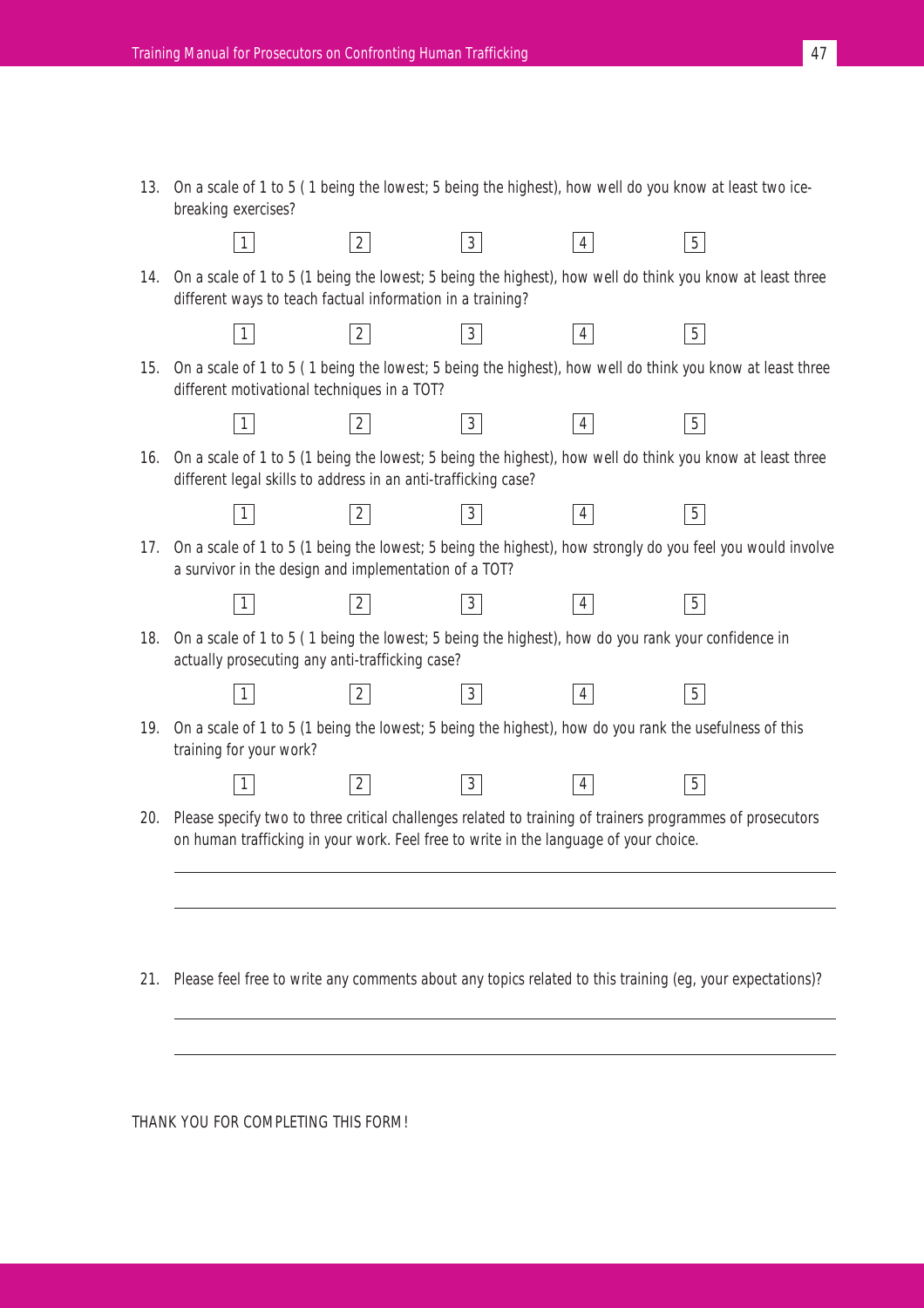

### **Direct Experience**

**Participation (Trainer introduces the activity/ exercise and explains how to do it)**

> **Trainees participate in:** Brainstorming Role-play and story telling Small group discussion Case studies



**Application Next Steps** (Trainer gives suggestions)

### **Trainees discuss:**

How the knowledge/ skills can be useful in their lives How to overcome difficulties in using knowledge/ skills Plan follow-up to use the knowledge/ skills



### **Reflection**

**Thoughts / Feelings** (Trainer guide discussions)

**Trainees participate in:**

Answering questions Sharing reactions to activity Identifying key results





**Generalization Lessons Learned** (Trainer gives information, draws out similarities and differences, summarizes)

> **Trainees participate in:** Presenting their results and drawing general conclusions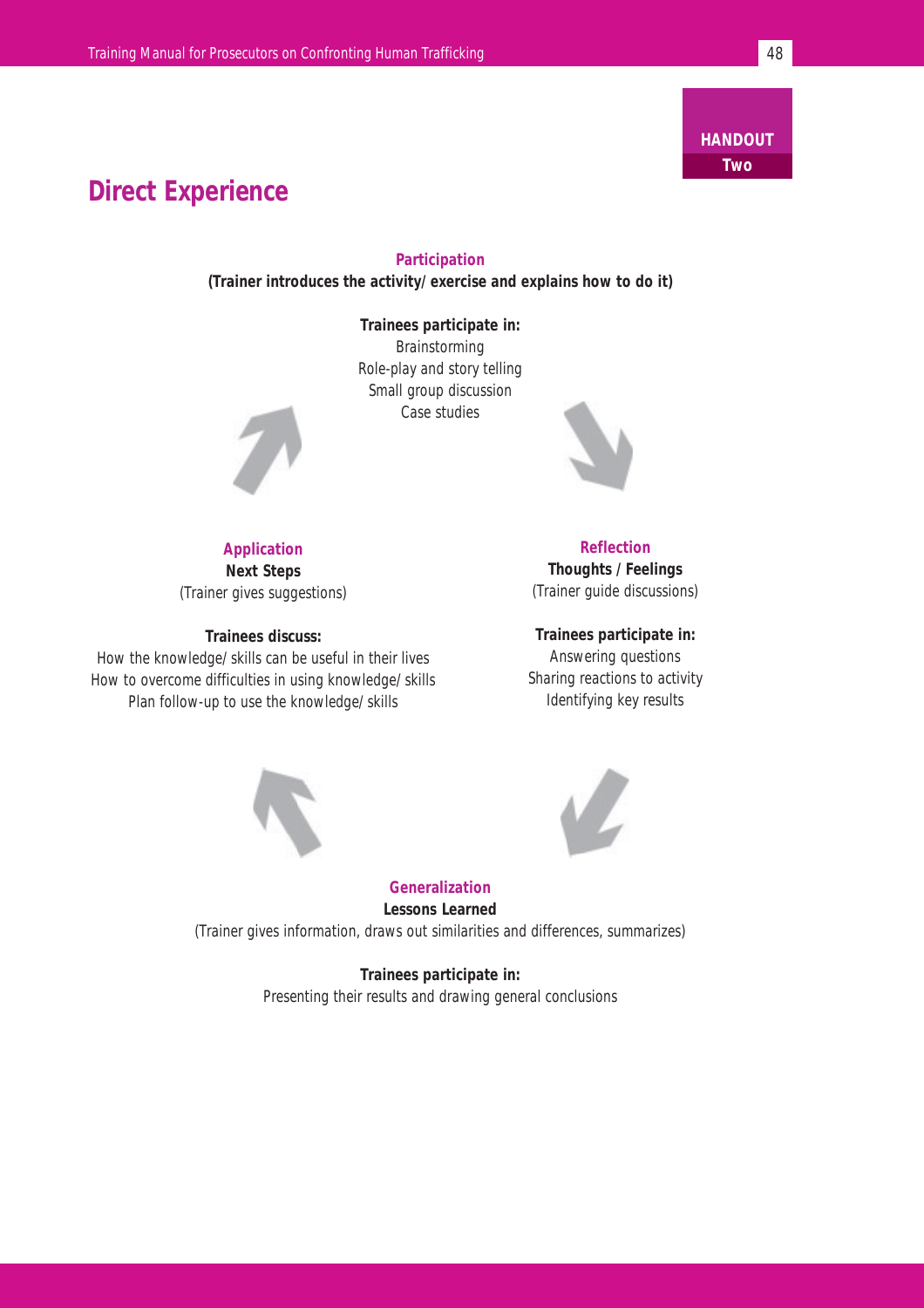**HANDOUT Three**

# **Sample Training Agenda**

It comprises of the following activities:

### **Day One**

| $\#$ | Activity                                      | Time       |
|------|-----------------------------------------------|------------|
|      | Ice-breaker                                   | 25 minutes |
| 2    | Initiation                                    | 15 minutes |
| 3    | <b>Establishing Objectives</b>                | 15 minutes |
| 4    | Components of an Effective Training           | 20 minutes |
| 5    | Using Topic Lead-ins                          | 40 minutes |
| 6    | Motivational Tools and Techniques             | 20 minutes |
|      | <b>Break</b>                                  | 30 minutes |
| 8    | Techniques for Exploring Values and Attitudes | 75 minutes |
| 9    | Tea                                           | 15 minutes |
| 10   | Understanding the Trafficked                  | 90 minutes |
| 11   | Discussing Legal and Procedural Issues        | 60 minutes |
| 12   | Wrap Up                                       | 5 minutes  |

### **Day Two**

| # | Activity                                            | Time       |
|---|-----------------------------------------------------|------------|
|   | Warm-up and Feedback                                | 5 minutes  |
| 2 | Human trafficking: Basic Facts and Questions        | 50 minutes |
| 3 | Explaining the Role of the Prosecutor               | 60 minutes |
| 4 | Causes and Consequences of Good and Bad Prosecution | 90 minutes |
| 5 | <b>Break</b>                                        | 30 minutes |
| 6 | Tools to protect victim                             | 90 minutes |
|   | Tea                                                 | 15 minutes |
| 8 | Monitoring and Evaluation                           | 75 minutes |
| 9 | Closing ceremony                                    | 30 minutes |
|   |                                                     |            |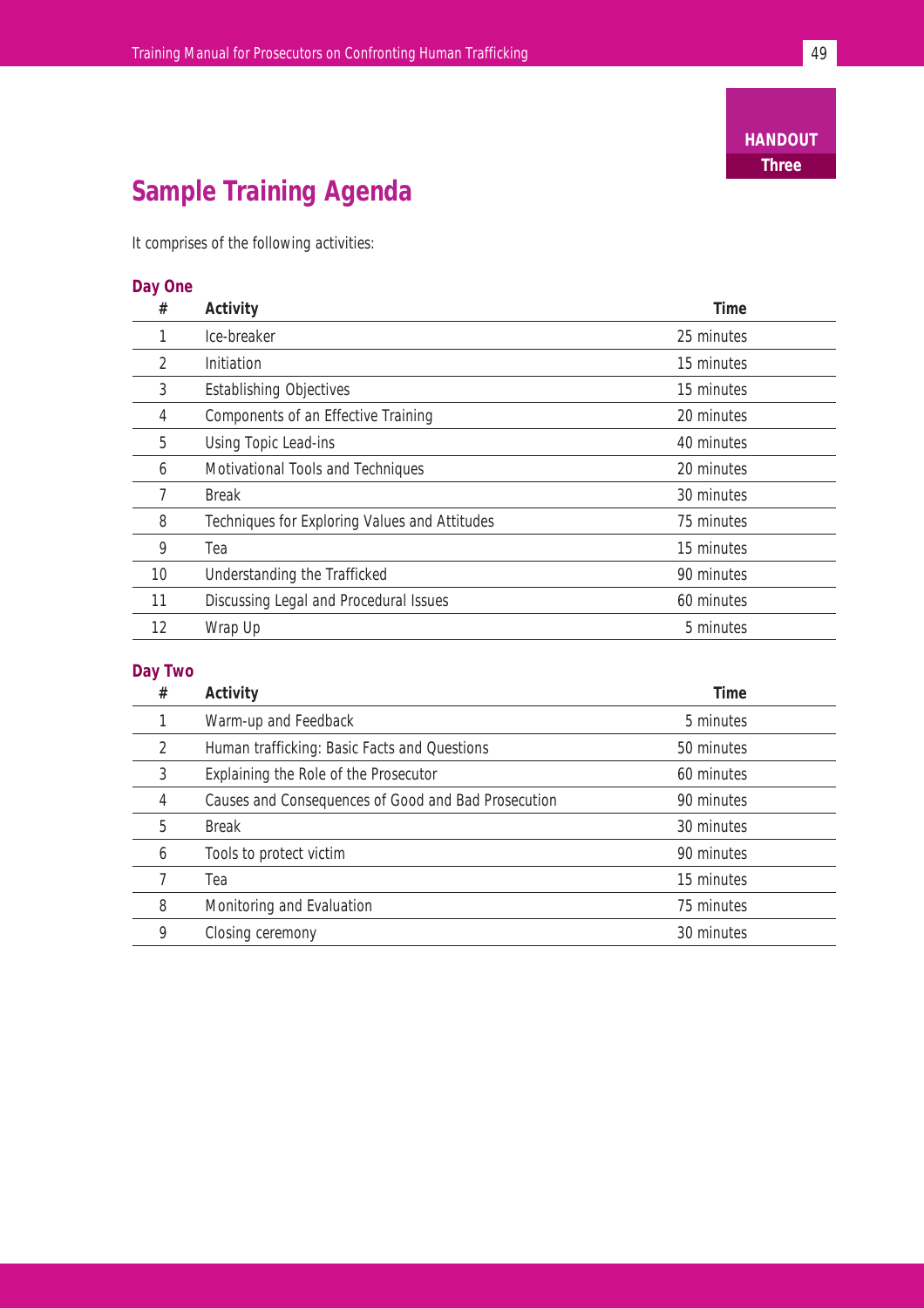### **Sex and Gender**

**SEX** refers to the biological differences between males and females. These differences are concerned with physiology and are permanent and universal. Sex identifies a person as male or female: type of genital organs (penis, testicles, vagina, and womb); type of predominant hormones circulating in the body (estrogens, testosterone); ability to produce sperm or ova (eggs; ability to give birth and breastfeed children).

**GENDER** refers to the socially constructed roles, responsibilities, and expectations of males and females in a given culture or society. These roles, responsibilities, and expectations are learnt from family, friends, communities, opinion leaders, religious institutions, schools, the workplace, advertising, and the media. They are also influenced by custom, class, ethnicity, and individual or institutional bias. The definitions of what it means to be female or male are learned, vary among cultures, and change over time.

If anyone asks about dictionary definitions of sex and gender, point out that the dictionary definitions tend to define sex and gender in a similar way, but in training of trainers we use a social science definition of 'gender.'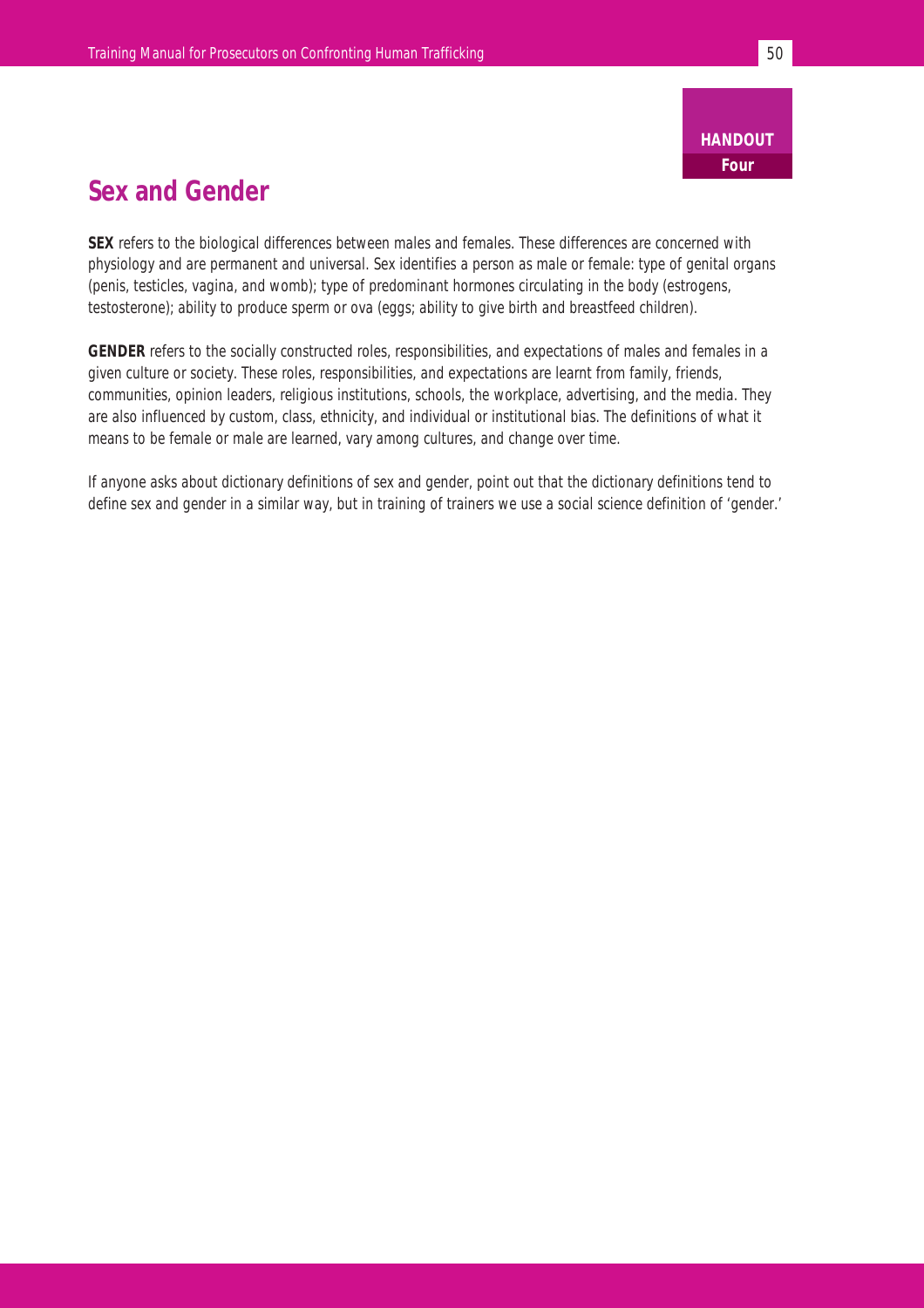### **Resources**

- 1. The film, One Life, No Price developed by UNODC and made by Touchriver Films Pvt Ltd and Prajwala, Hyderabad (7 minutes) has anti-trafficking messages by Amitabh Bachchan, Preity Zinta and John Abraham. It can be requisitioned from http://www.unodc.org/india
- 2. **The Selling of Innocents,**a 50-minute award winning documentary on the trafficking of women and children from Nepal to the brothels of Bombay available in Hindi, Bengali, Nepali and English in both VHS and CD format. For orders please contact **www.apneaap.org** or **apneaap2003@rediffmail.com**
- 3. Protocol on Inter State Rescue & Post Rescue Activities Relating to Persons Trafficked for Commercial Sexual Exploitation
- 4. Compendium on Best Practices on Anti Human Trafficking (AHT) by Law Enforcement Officers
- 5. Posters on Anti Human Trafficking, as tools for sustained awareness generation and empowerment of all stake holders
- 6. SOP on Investigating Crimes of Trafficking for Commercial Sexual Exploitation
- 7. Synergy in Action Protocol on the Structure and Function of Integrated Anti Human Trafficking Unit (IAHTU)
- 8. Resource Book on Legal Framework on Anti Human Trafficking
- 9. Journey to Justice Manual on Psychosocial Intervention
- 10. Training Manual (Police)
- 11. SOP on Investigating Crimes of Trafficking for Forced Labour
- 12. Compendium on Best Practices on Anti Human Trafficking by NGOs
- 13. Manual on Victim Care and Protocol
- 14. SOP on Prosecution of Crimes of Trafficking
- 15. Manual on Prevention of Trafficking
- 16. Smart Card on Anti Human Trafficking a pocket size leaflet clarifying the concepts on trafficking, so as to act as a ready reckoner.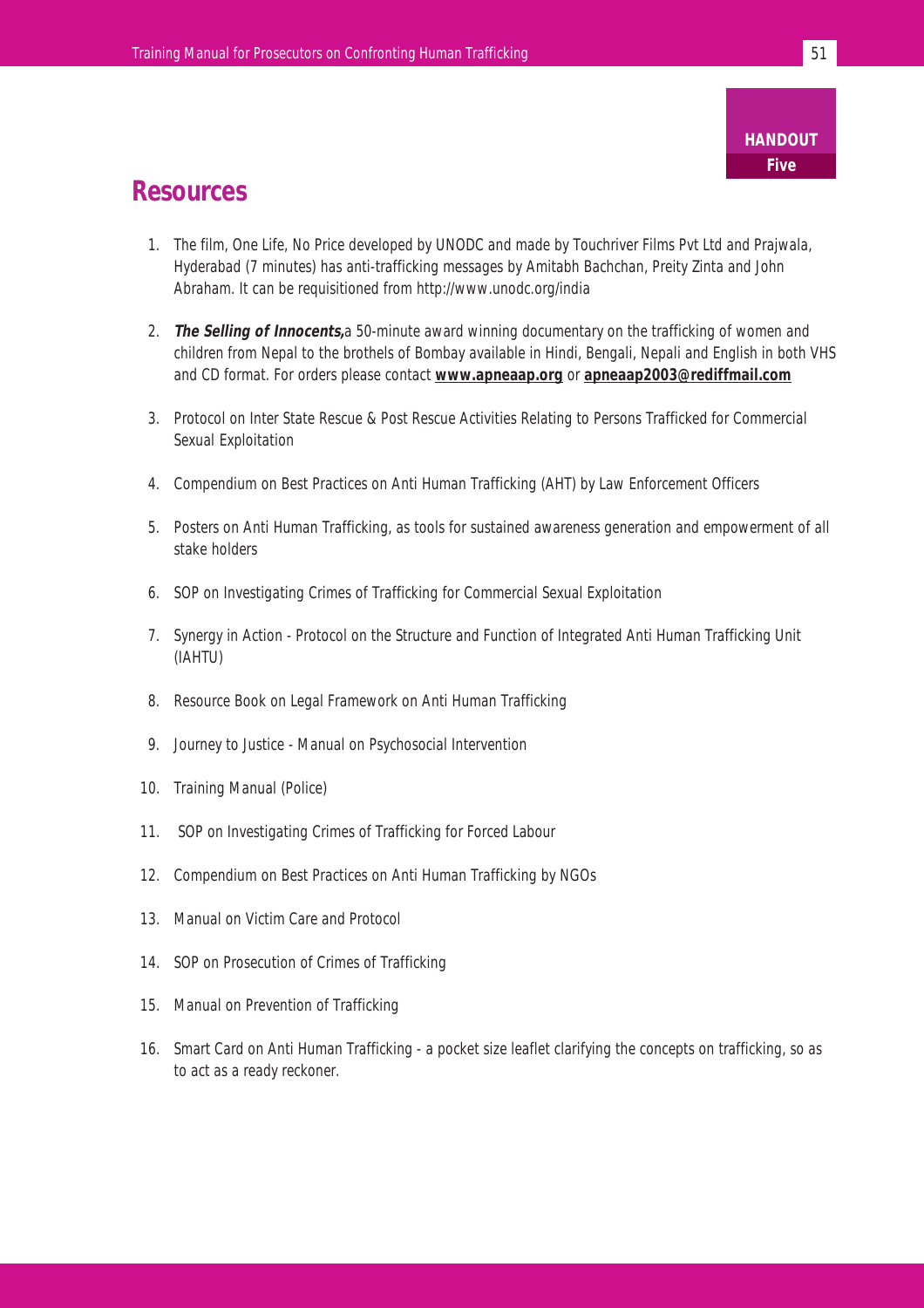# **Learning Activity – 1**

1. Definition of a woman victim of commerical sexual exploitation: What is your definition of a) woman victim of commerical sexual exploitation; b) child victim of commerical sexual exploitation.

| 2. Why are there women in prostitution in your area? |
|------------------------------------------------------|

- a)  $\overline{\phantom{a}}$ b)  $\overline{\qquad \qquad }$
- 3. Describe the reasons why women are trafficked into prostitution: The reasons that you identify may be based on the ways in which buyers, traffickers, madams and other aspects of the demand contribute to trafficking and prostitution.
- 4. The needs of women in prostitution are (Grade the needs that you think are most important. Mark the needs that are probably most important in the eyes of the woman or child. These are called 'felt needs.' Are their needs and your priorities the same? Give reasons as to why their priorities and yours may be similar or different).

| <b>Needs</b><br>most important<br>Acceptance | Needs that you think are<br>important in the eyes of the | Needs that are probably most<br>woman or child |
|----------------------------------------------|----------------------------------------------------------|------------------------------------------------|
| Affection                                    |                                                          |                                                |
| Clothing                                     |                                                          |                                                |
| Companionship                                |                                                          |                                                |
| Food                                         |                                                          |                                                |
| Sleep                                        |                                                          |                                                |
| Medical care                                 |                                                          |                                                |
| Shelter                                      |                                                          |                                                |
| Security                                     |                                                          |                                                |
| Money                                        |                                                          |                                                |
| Protection                                   |                                                          |                                                |
| Recreation                                   |                                                          |                                                |
| Relaxation                                   |                                                          |                                                |

5. What does a trafficking victim spend her money on and what percentage of her income does she spend on each item?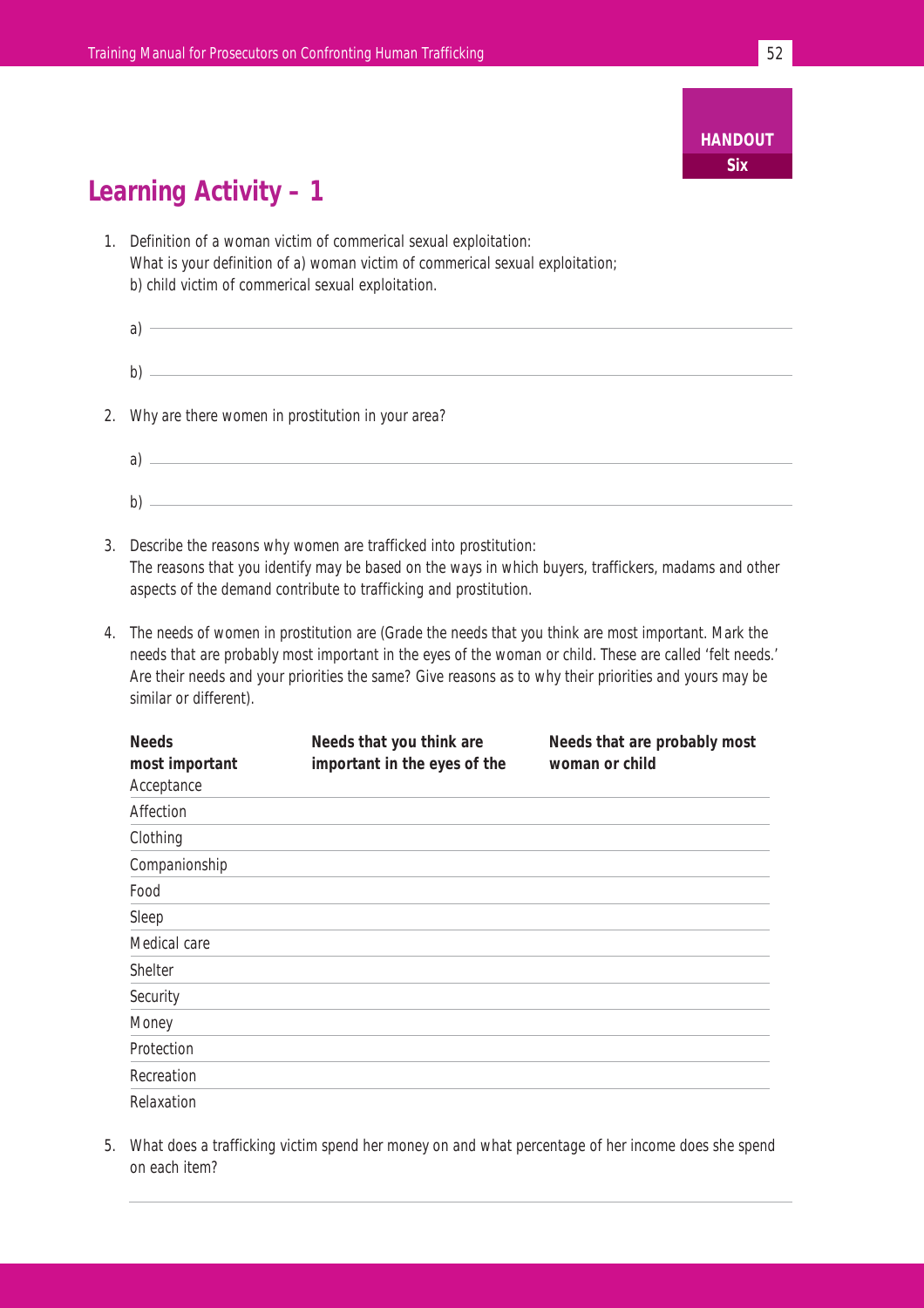6. From your experience, discuss the positive and negative attributes of the activities each women in prostitution undertake in your local context. Mark in red the positive and in blue the negative attributes. Give reasons why:

| Begging      | Violence        | <b>Beatings</b>                  | Cooking                                 | Friendship |
|--------------|-----------------|----------------------------------|-----------------------------------------|------------|
| Fighting     | Affection       | Dancing                          | Child-caring                            | Relaxing   |
| Playing      | Running errands | Scavenging                       | Sexual<br>exploitation of<br>male child | Rape       |
| Prostitution | Stealing        | Using alcohol<br>and other drugs | Exploitative<br>labour                  | Soliciting |

7. Please fill for each hour listed below the activity of a victim of commerical sexual exploitation during a typical 24-hour day:

| 6-7 am march 100 am march 100 am march 100 am march 100 am march 100 am march 100 am march 100 am march 100 am |  | 7-8 8-9 9-10 10-11 |  |  |  |  |
|----------------------------------------------------------------------------------------------------------------|--|--------------------|--|--|--|--|
|                                                                                                                |  |                    |  |  |  |  |
| 11-12 midnight 12-1 1-2 2-3 3-4 4-5 5-6                                                                        |  |                    |  |  |  |  |

8. Every month her average income is:

9. In your area, every month how much she spends on:

| food      | rent | clothes | school fees | medicines | police     |
|-----------|------|---------|-------------|-----------|------------|
| extortion | pimp | madam   | drugs       | alcohol   | toiletries |

10. What is the percentage of money that a victim of commerical sexual exploitation adult / child gets after all the above get paid?

|  | 11. How many trafficking victims in your locality: |                                     |
|--|----------------------------------------------------|-------------------------------------|
|  | - Live on the street                               | Rent a room in shifts               |
|  | - Are locked in brothels for 24 hours              | Are violent                         |
|  | - Get regular medical checkup                      | Have been rounded up for soliciting |
|  | - Have been arrested in a police raid              |                                     |
|  |                                                    |                                     |

12. Profile six characteristics of those likely to be trafficked and reasons for that characteristic:

13. List at least three reasons why victims of trafficking are not aware of laws against trafficking:

Source: Confronting the Demand for Sex-trafficking: A Handbook for Law-enforcement. R. Gupta and R. Sinha. Aapne Aap Women Worldwide.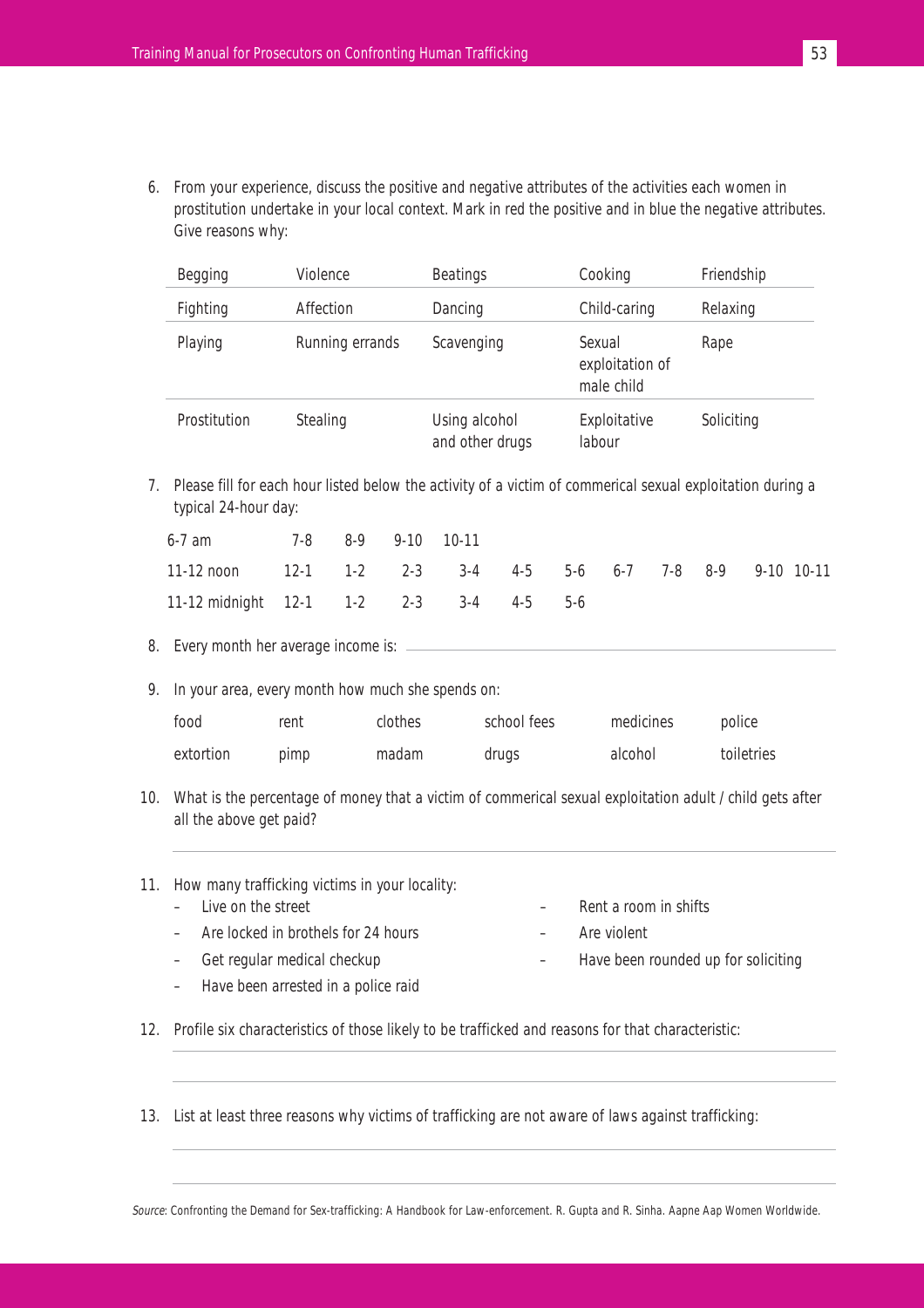# **Anti-Trafficking Quiz**

### **Questions:**

Is there anything wrong with this statement given below? Answer- Yes, No or I don't know. If you answer yes, explain why?

- 1. Trafficking is a petty crime. It is sometimes only a public order crime.
- 2. Trafficking and prostitution are the same thing.
- 3. Prostitution is the oldest profession in the world. It cannot be eradicated.
- 4. If a victim consents to her/ his exploitation s/he is not trafficked.
- 5. Indian law does not define or tackle trafficking.
- 6. Prosecutors have a very small role in anti-trafficking cases. It is up to the police during the investigation process to nail traffickers.

### **Answers:**

- 1. Trafficking is an organized crime and should be dealt with by using legal powers to investigate and prosecute offenders for trafficking and any other criminal activities that are committed. It involves a range of people such as a seller, a procurer, a broker, an agent, a middleman, a transporter, a buyer, a moneylender, a money launderer, an owner of illegal premises and an exploiter, gangs and syndicates that operate at various levels: with the specific purpose of labour or sexual exploitation for gain. (The definition of the United Nations Convention Against Transnational Organized Crime, 2000, states that an "organized crime group" is "a structured group of three or more persons, existing for a period of time and acting in concert with the aim of committing one or more serious crimes or offences established in accordance with this Convention, in order to obtain, directly or indirectly, a financial or other material benefit).
- 2. Trafficking is a process and prostitution is one of its outcomes. The crime of trafficking has three elements to it: **Act** (Recruitment, harbouring, transfer, receipt and transportation), **Means** (force, coercion, trickery, abduction, fraud, deception, use of power, abuse of vulnerability, payment), **Purpose** (Prostitution, sexual exploitation, forced labour, slavery, servitude, organ trade).
- 3. Prostitution is the world's oldest oppression of women not the oldest "profession". In any case hunting and farming are the oldest professions as wo/man had to eat first. Historically prostitution has resulted only in close proximity to military and court cultures. Examples: The brothels in Agra, Kamatipura, Mumbai and Sonagacchi came up to supply women to British soldiers and clerks. Feudalism has been removed and now we have democracy, slavery has been almost eradicated, so can prostitution.
- 4. Both the Indian law and the UN protocol make consent irrelevant to determining a person's trafficked status. The modus operandi adopted by traffickers includes cheating, fraud, deception, seduction, coercion, force etc. Consent has no relevance in these circumstances.
- 5. The special law in India dealing with trafficking is the Immoral Traffic (Prevention) Act, 1986, which punishes acts by third parties facilitating prostitution like brothel keeping, living off earnings, procuring, etc. ITPA deals with trafficking for commercial sexual exploitation and provides punishment even for attempt to traffic a person. Therefore, even before a person is physically trafficked the law comes into operation. Section 5 of ITPA lists out the various activities that go to define human trafficking.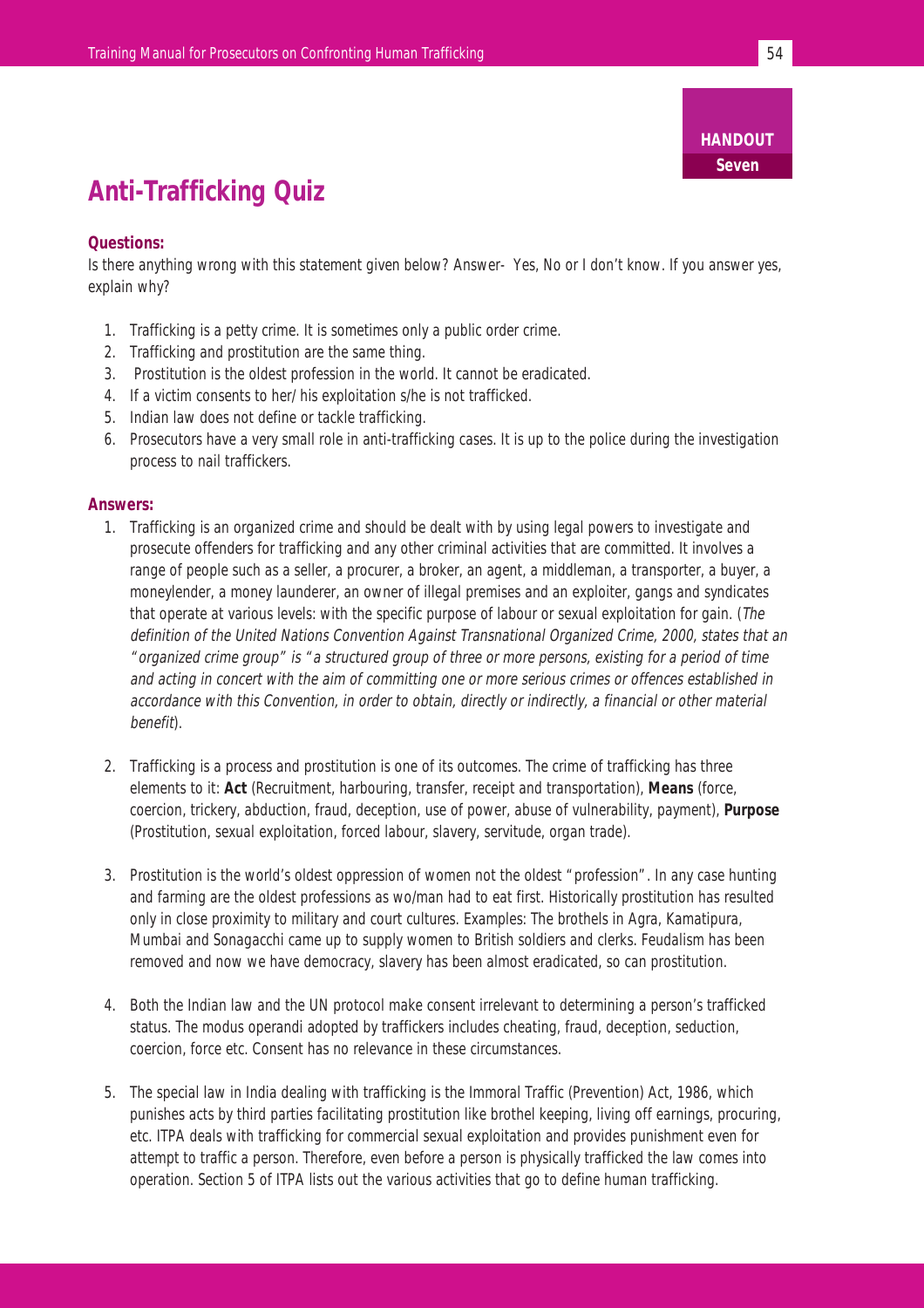The Goa Children's Act, 2003 gives a legal definition of trafficking. **Under the Act, "**Child trafficking means the procurement, recruitment, transportation, transfer, harbouring or receipt of persons, legally or illegally, within or across borders, by means of threat or use of force or other forms of coercion, of abduction, of fraud, of deception, of the abuse of power or of a position of vulnerability or of giving or receiving payments or benefits to achieve the consent of a person having control over another person, for monetary gain or otherwise".

The substantive law in India is the Indian Penal Code, 1860 which addresses issues of buying and sale of minors, importation of girls, etc. In addition, the provisions of IPC on rape, assault, abduction, forced labour, etc. can also be used to address the issues covered in the crime of trafficking.

- 6. Prosecutor plays a pivotal role in confronting human trafficking. S/he can play a pro-active role in antitrafficking cases by
	- Opposing the anticipatory and remand bail of the accused, thereby protecting the victim from intimidation.
	- Asking for gaps in investigation to be filled, thereby strengthening the case against the accused.
	- Ensuring that the victim is not victimized, criminalized or harassed further.
	- Ensuring that the victim's statement is comprehensive, thereby getting information on all aspects of the crime.
	- Ensuring victim protection<sup>1</sup> as per as the law/rulings in vogue, by bringing it to the notice of the court and obtaining appropriate directions to the concerned authorities.
	- Opposing or supporting custody application of the victim in the 'best interest of the victim', thereby ensuring the safety and appearance of the victim/witness in court, as and when required.
	- Using multiple sections of the law to frame arguments on charges against the accused taking antitrafficking cases beyond victim protection to increased convictions and closure of brothels, thereby dismantling the trafficking chain itself.
	- Presenting evidence in a comprehensive manner with adequate research, citing case laws, profiling the traffickers, highlighting the gravity of the crime of trafficking, mapping the harm to the victim and demonstrating the organized nature of the crime, thereby bring the case to justice in the manner it deserves.
	- Ensuring that the rights of the victim are protected through the trial process, thereby preventing revictimization.
	- Ensuring witness protection as per the laws/ rulings in vogue, by bringing it to the notice of the court and obtaining appropriate directions from the concerned authorities.
	- Linking evidence adduced with the charges framed and the allegation, thereby ensuring conviction of the exploiter and trafficker.
	- Demanding enhanced punishment against the accused, thereby deterring all criminals from the crime of trafficking.
	- **•** Initiating post conviction steps like:
		- a) Closing down places of exploitation u/s. 18 of ITPA
		- b) Cancelling/ suspending hotel license u/s. 7 of ITPA
		- c) Praying for enhanced punishment wherever applicable
		- d) Moving the authorities for surveillance on convicted persons wherever applicable
		- e) Taking steps for appeal if there is a case against acquittal/ discharge.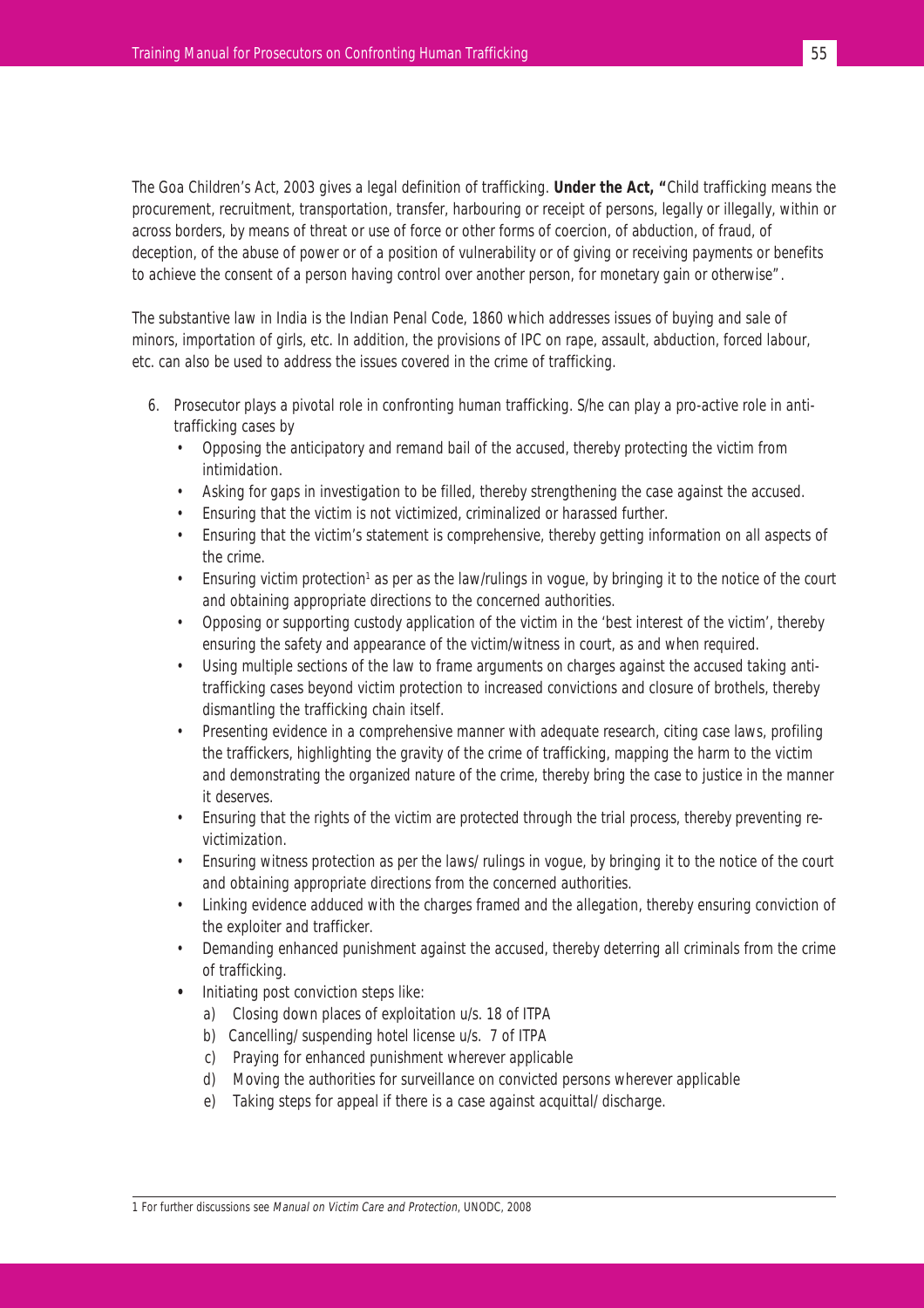

# **Definition of Trafficking**

Based on the definition of trafficking in the UN Protocol to Prevent, Suppress and Punish Trafficking in Persons, Especially Women and Children adopted in 2000, supplementing the UN Convention Against Transnational Organized Crime, the following elements explain the definition in practical terms.

| Acts           | <b>Means</b>         | Purpose                                 |
|----------------|----------------------|-----------------------------------------|
| Recruitment    | Threat               | <b>Exploitation which includes:</b>     |
| Transportation | Use of force         | Prostitution                            |
| Transfer       | Coercion             | Other forms of sexual exploitation      |
| Harboring      | Abduction            | Forced labour or services               |
| Receipt        | Fraud                | Slavery or practices similar to slavery |
|                | Servitude            | Removal of organs                       |
|                | Deception            |                                         |
|                | Abuse of power       |                                         |
|                | Abuse of position of |                                         |
|                | vulnerability        |                                         |
|                | Giving or receiving  |                                         |
|                | payments or benefits |                                         |
|                |                      |                                         |

With or without the consent of the victim

When any **one** of the elements from **each of the three** columns above can be applied **together** to the situation of an individual, the individual is considered to be 'trafficked'.

**The UN protocol removes consent as a determinant to trafficking**. In this way the Protocol does not distinguish between innocent and guilty, or deserving and undeserving victims of trafficking, thereby obliging states to provide care for all those identified as victims of trafficking. The definition also removes a major burden on the victim, as proving lack of consent is a formidable hurdle in legal settings. The definition makes choice irrelevant in defining trafficking because it recognizes that the "choice" to succumb to exploitation is very often a Hobson's choice i.e. not a real choice but a forced circumstance.

**Exploitation is the centrepiece of this definition.** The definition further explicitly states what constitutes exploitation under the legal mandate of the Protocol. It does not leave the definition of exploitation to differing perceptions.

It is also particularly important to note that the **definition protects** not only those **victims** who were forced, or where coercion, abduction, deception or abuse of power were used, but also those **who were pushed into exploitation by less explicit means of "the abuse of power or of a position of vulnerability" of the victim**. By abuse of a position of vulnerability is meant abuse of any situation in which the person involved has no real and acceptable alternative to submitting to the abuse. The vulnerability may be of any kind, whether physical, psychological, emotional, family-related, social or economic. In short, the situation can be any state of hardship in which a human being is impelled to accept being exploited, such as illegal or uncertain immigration or residency status, past sexual abuse or prior exposure to violence or poverty.

**Movement is not a necessary element in the trafficking process.** There may be an overlap of source and destination points as in the case of children born in brothels who are pulled into prostitution when they grow older. They are trafficked within the same source, transit and destination point.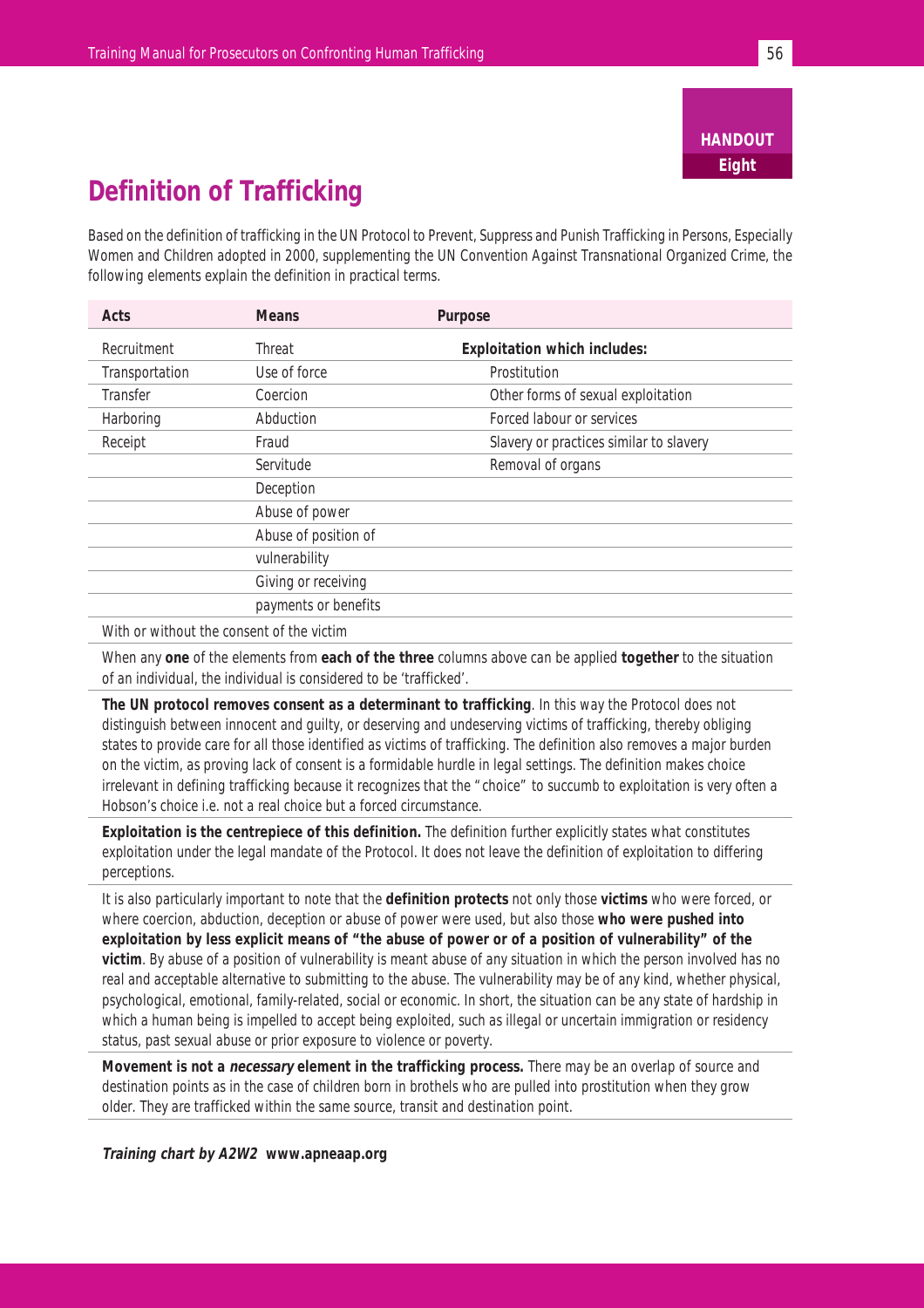**HANDOUT Nine**

### **The Indian Definition of Trafficking**

**Trafficking under the Indian law includes acts by any persons in causing or facilitating commercial sexual exploitation or exploitative labour of any other person. Article 23 of the Constitution of India prohibits all forms of human trafficking.**

The special law in India dealing with trafficking is The Immoral Trafficking Prevention Act, 1956, which **punishes acts by third parties facilitating prostitution** like brothel keeping, living off earnings and procuring. ITPA provides punishment even for attempt to traffic a person. Therefore, even before a person is physically trafficked the law comes into operation.

The substantive law in India is the Indian Penal Code, buying and sale of minors, importation of girls, etc. In addition, existing rape, assault, and abduction laws can also be used to address the abuse of women and girls in brothels.

The **Goa Children's Act** gives a comprehensive definition of trafficking even though it is child specific. It says 'Child trafficking means the procurement, recruitment, transportation, transfer, harbouring or receipt of persons, legally or illegally, within or across borders, by means of threat or use of force or other forms of coercion, of abduction, of fraud, of deception, of the abuse of power or of a position of vulnerability or of giving or receiving payments or benefits to achieve the consent of a person having control over another person, for monetary gain or otherwise.'

(See other handouts for a full list of Indian laws that address trafficking).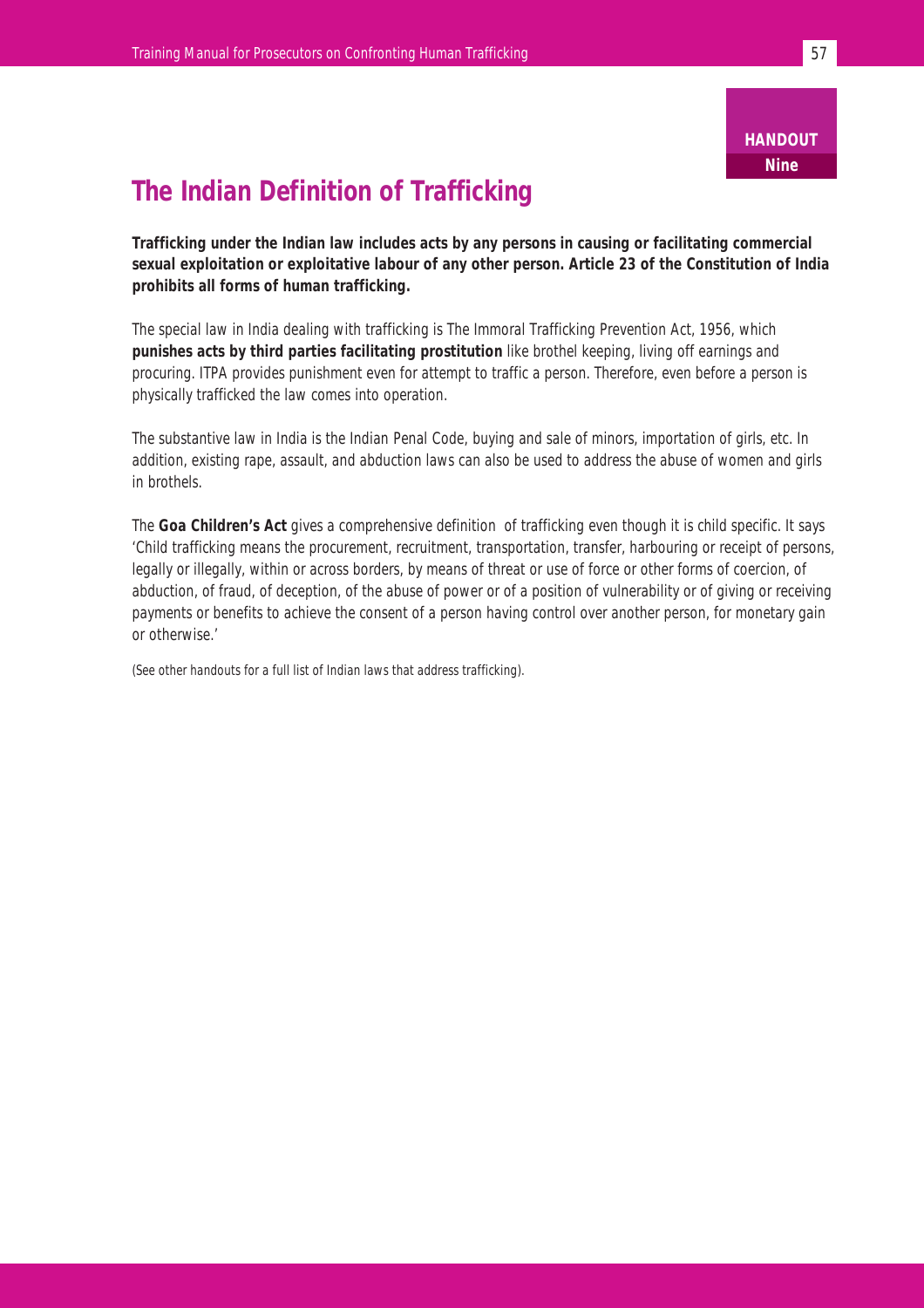### **HANDOUT Ten**

# **Check List for Prosecutors**

| Role of Prosecutor                                                                       |                                         | <b>Suggested Arguments</b>                                                                                                                                                                                                                                                                                                                                                                                                                                                                                                                      | U/S Cr. PC                                                                                                     |
|------------------------------------------------------------------------------------------|-----------------------------------------|-------------------------------------------------------------------------------------------------------------------------------------------------------------------------------------------------------------------------------------------------------------------------------------------------------------------------------------------------------------------------------------------------------------------------------------------------------------------------------------------------------------------------------------------------|----------------------------------------------------------------------------------------------------------------|
| Opposing anticipatory and bail of the<br>accused                                         |                                         | Magnitude of the crime and the role<br>played by the accused-applicant in the<br>crime                                                                                                                                                                                                                                                                                                                                                                                                                                                          | U/S 436-439                                                                                                    |
| Asking for remand of the accused                                                         |                                         | Profile of trafficker including criminal<br>antecedents (whether on bail in earlier<br>crimes) ; chances of intimidation of victim-<br>accused; chances of accused indulging in<br>other crimes; chances of accused going<br>underground.                                                                                                                                                                                                                                                                                                       | U/S 436-439                                                                                                    |
| Statement of victim u/s 164 Cr. PC                                                       |                                         | Advice victim of rights, the manner in<br>which s/he is expected to depose before<br>the magistrate, right to know contents of<br>deposition and the legal implications of<br>the statement in justice delivery.                                                                                                                                                                                                                                                                                                                                | Prosecutor can<br>request in writing to<br>the magistrate/ judge                                               |
| Custody application                                                                      | By parents<br>or relatives<br>by others | Oppose or support the application<br>depending on the facts and circumstances<br>that emerge from the home verification<br>including the parenthood of the applicant<br>and considering the best interest of the<br>victim.                                                                                                                                                                                                                                                                                                                     | JJ Act or ITPA                                                                                                 |
| Comments on Charge sheet<br>submitted to prosecutor by police<br>before charge is framed |                                         | Can ask for new sections to be applied;<br>more accused to be added; gaps in<br>investigation to be filled; can seek to<br>amend/ alter sections which may not be<br>applicable (for example, if the victim has<br>been charge sheeted U/S. 8 ITPA, the<br>prosecutor should bring it to the notice of<br>the court, so that court can a) direct police<br>to investigate further b) ask for special<br>team to investigate c) alter charges and<br>sections according to the facts of the case<br>and drop charges against the victim, if any. | a)SC directive insists<br>on charge sheet if<br>prima facie case is<br>established<br>b) U/S 211-223<br>Cr. PC |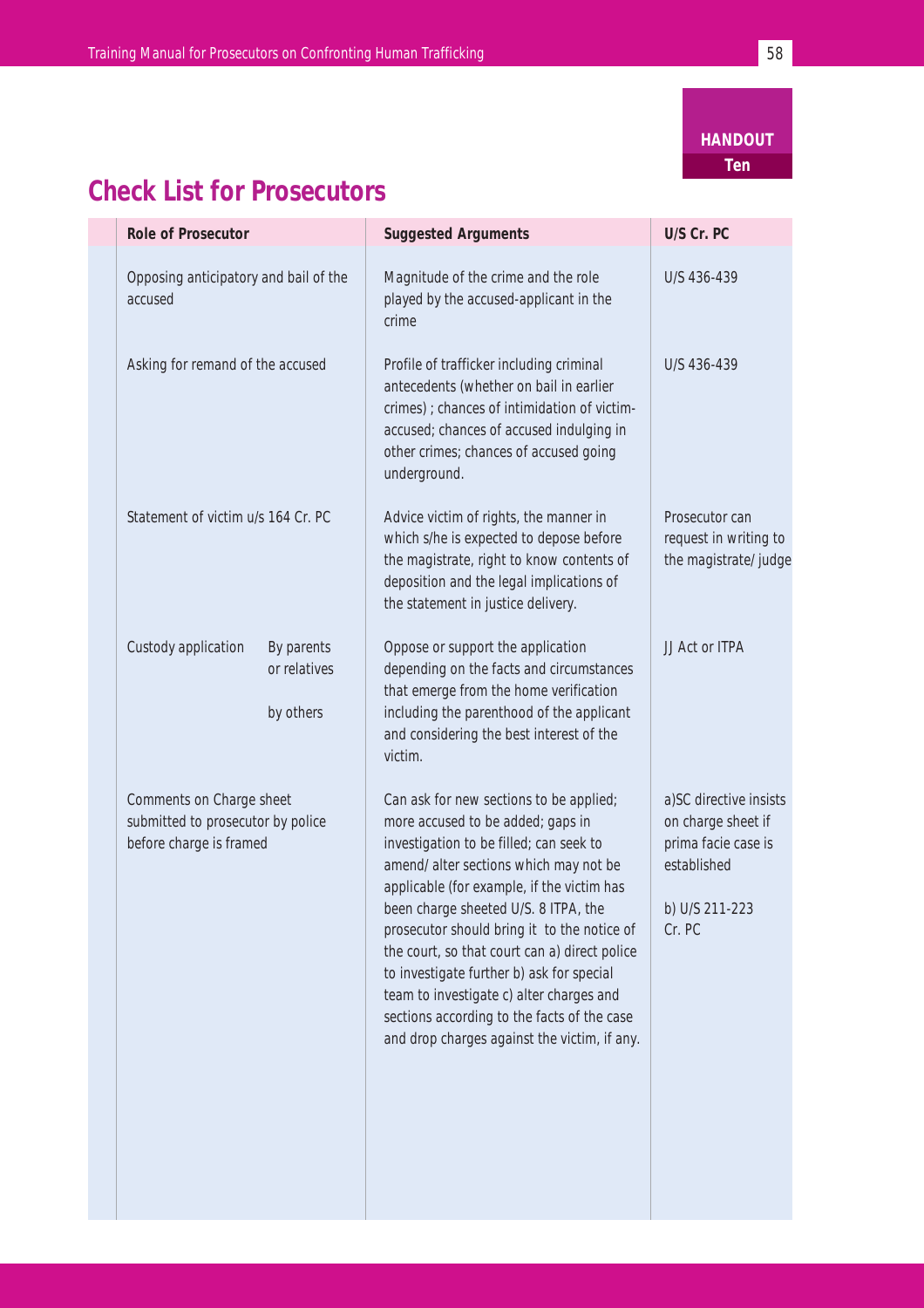| <b>Role of Prosecutor</b>          | <b>Suggested Arguments</b>                                                                                                                                                                                                                                                                                                                                                                                                                                                                                                                                                     | U/S Cr. PC                                                                                                                                                                                                                                                            |
|------------------------------------|--------------------------------------------------------------------------------------------------------------------------------------------------------------------------------------------------------------------------------------------------------------------------------------------------------------------------------------------------------------------------------------------------------------------------------------------------------------------------------------------------------------------------------------------------------------------------------|-----------------------------------------------------------------------------------------------------------------------------------------------------------------------------------------------------------------------------------------------------------------------|
| Punishment of offenders/sentencing | Ask for enhanced punishment; state any<br>history of previous conviction; manner in<br>which offence was committed; ask for re-<br>examination of witness if necessary; make<br>separate charge for every offence listed;<br>ask for maximum punishment wherever<br>prescribed (for example: section 7, ITPA);<br>ask for mandatory fine wherever<br>prescribed; ask for enhanced punishment<br>for repeated offenders; ask for post-<br>conviction steps U/s. 7 (1) A, ITPA<br>(suspension or cancellation of hotel<br>license) u/s. 18, ITPA (eviction of<br>offender); etc. | U/s. 173, 211, 213-<br>224 as well as ITPA<br>provisions.                                                                                                                                                                                                             |
| Evidence                           | Link evidence with FIR, witness statement<br>and allegations. Make a matrix for easy<br>presentation before court.                                                                                                                                                                                                                                                                                                                                                                                                                                                             |                                                                                                                                                                                                                                                                       |
| Victim-witness protection          | Ensure witness are not intimidated; insist<br>on in camera or video conferencing<br>wherever possible; ask for all support<br>(security, etc.) for the witnesses; request<br>for directions to appropriate agency for<br>rehabilitation of victims by government or<br>non-governmental agencies.                                                                                                                                                                                                                                                                              | Sakshi v/s Union of<br>India, Sheba Abidi v/s<br>Sate (NCT) of Delhi<br>and Anr., Prerna vs<br>State of<br>Maharashtra,<br>Gaurav Jain v/s<br>Union of India, Vishal<br>Jeet v/s State etc.<br>and provision of<br>special laws<br>including ITPA and<br>labour laws. |
| Defence witnesses                  | Cross examine in great detail to prevent<br>sabotage of case                                                                                                                                                                                                                                                                                                                                                                                                                                                                                                                   |                                                                                                                                                                                                                                                                       |
| Arguments                          | Prefer to submit written argument, besides<br>oral argument                                                                                                                                                                                                                                                                                                                                                                                                                                                                                                                    |                                                                                                                                                                                                                                                                       |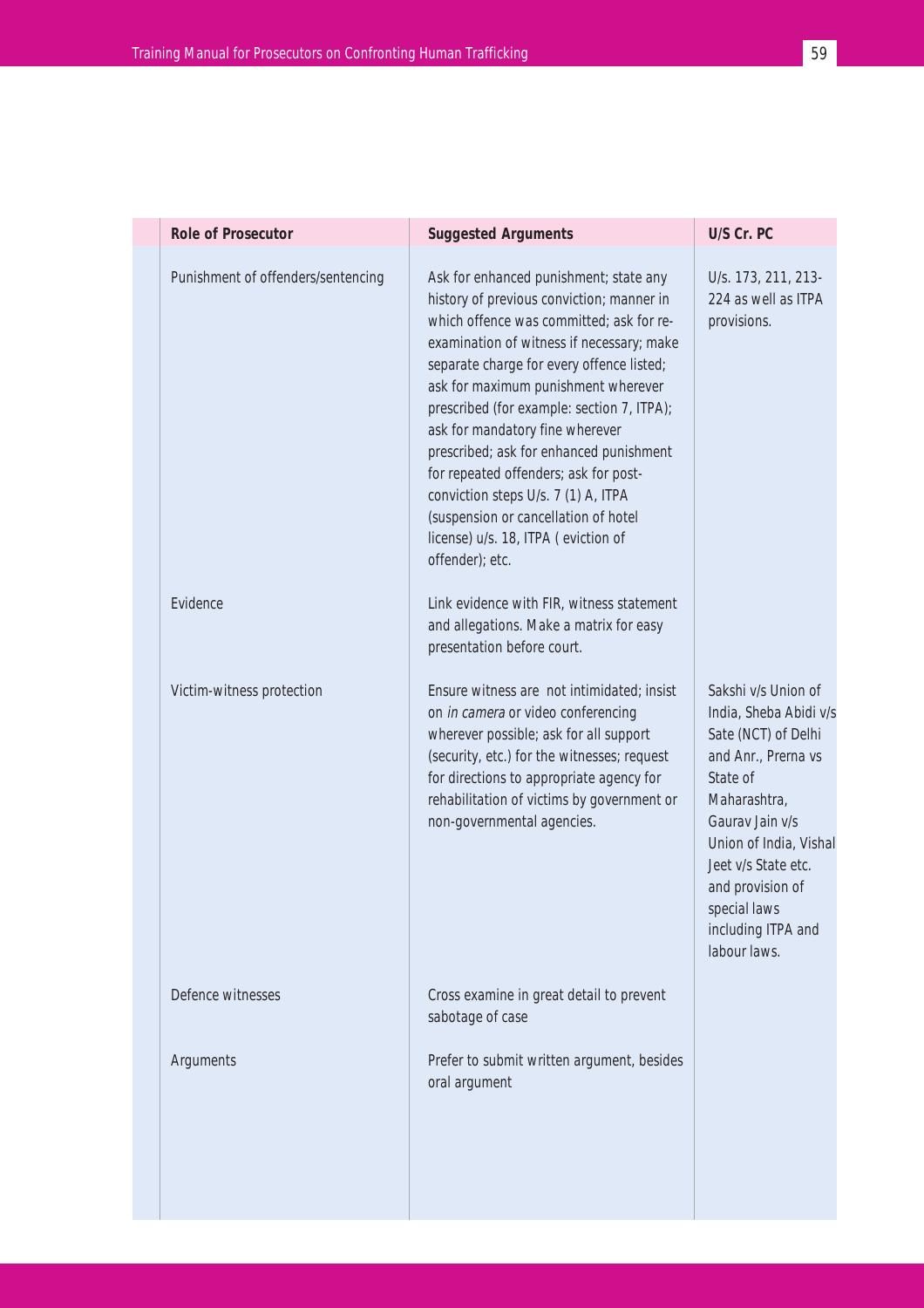### **Problem Tree**

**Trunk of the tree:** 17-YEAR-OLD GIRL VICTIM OF TRAFFICKING DOES NOT SUPPORT PROSECUTOR



### **Roots:**

- 1. Fear of court system or of trafficker
- 2. Lack of information
- 3. Lack of security
- 4. Belief that trafficker is more powerful
- 5. No knowledge of the law
- 6. Not secure about future
- 7. Psycho-social trauma
- 8. Dependency on drugs and alcohol
- 9. Demand by commercial sexual exploiter
- 10. Power of organized crime networks
- 11. No transport
- 12. Lack of safe shelter

**Branch One: Refusal to testify** Apples for branch 1: No testimony from prime witness

**Branch Two: Refusal to come to court** Apples for branch 2: trafficker not convicted

**Branch Three: May lie in court** Apples for branch 3: End up helping trafficker/ exploiter

**Branch Four: May mix up facts and fumble in court**

Apples for branch 4: Case falls apart

### **Possible measures:**

- 1. Acknowledge the exploitation of the victim, validate the harm done to her, make her understand that she is a victim and never an accomplice
- 2. Build her self-esteem and empower her by briefing her on court procedures and her case
- 3. Ensure she gets safe shelter and adequate counseling
- 4. Connect her to a social worker/ counselor
- 5. Ensure her rights during trial to privacy and briefing
- 6. Explain what future options may be available to her and discuss rehabilitation programmes, if available
- 7. Take steps to get order of the court to concerned agencies
- 8. Make her feel safe from trafficker, provide security to her by police/ NGO
- 9. Take steps to carry out mock trial to empower victim/ witness in court procedures
- 10. Ensure appropriate translators are provided wherever required
- 11. Bring to the notice of the court all the challenges (including trauma of the victim, fears, apprehensions, etc. of the victim) and seek directions to appropriate authorities for immediate relief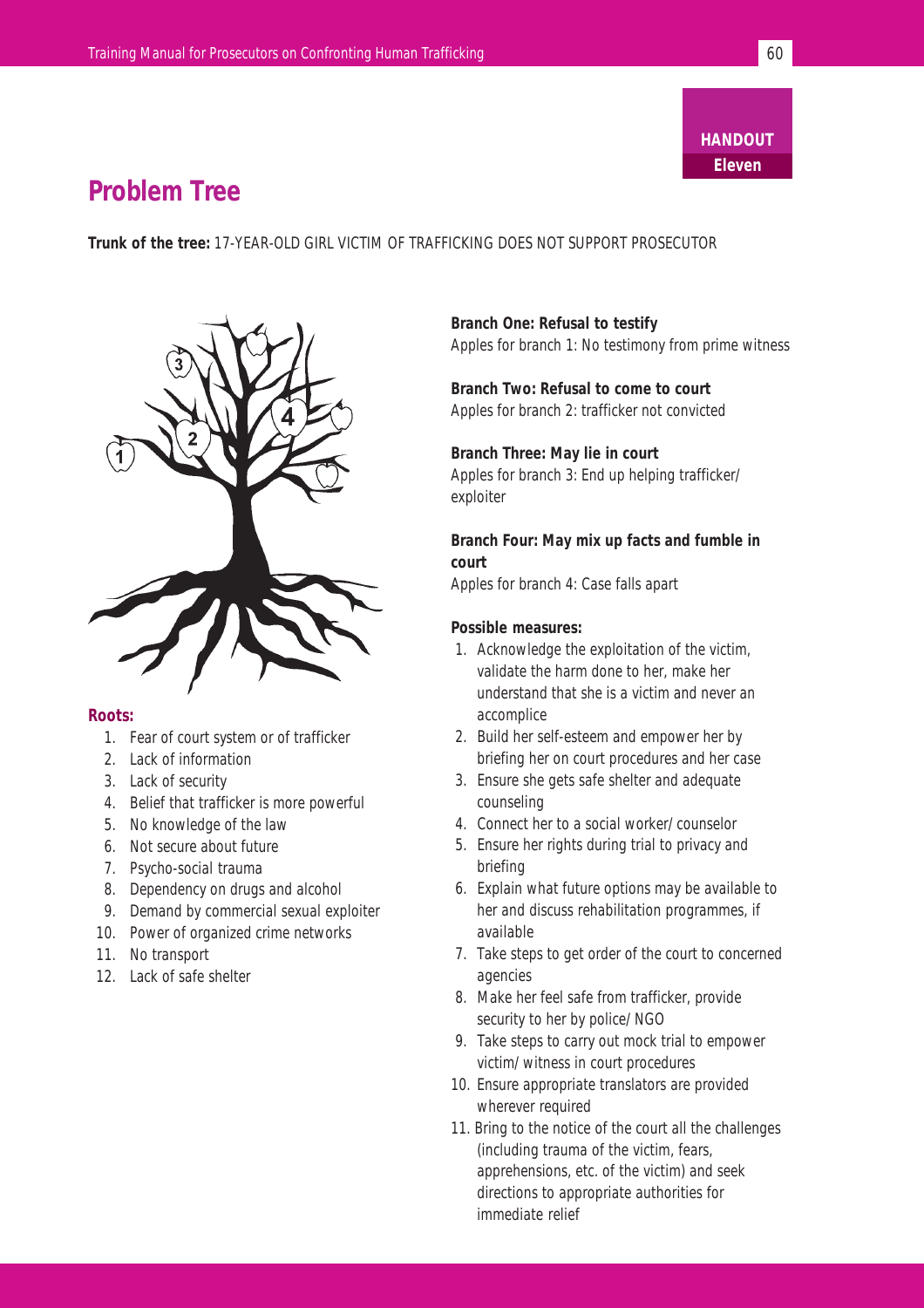### **Myths and Facts about trafficked and prostituted women and girls**

| Most women are induced or forced into sex trade, under conditions of<br>Prostitutes* enjoy what<br>near or absolute slavery. They have been lured/cheated/abducted/<br>they do.<br>coerced or forced to come this stage. Once they get caught they become<br>optionless unless rehabilitated. | <b>MYTH</b> | <b>FACT</b> |
|-----------------------------------------------------------------------------------------------------------------------------------------------------------------------------------------------------------------------------------------------------------------------------------------------|-------------|-------------|
|                                                                                                                                                                                                                                                                                               |             |             |

**Research Data:** Ambu was urged to go to Mumbai by someone who promised her a job for Rs. 20,000 a month. The person, who brought her to Mumbai, got her drunk with alcohol and sold her. When she woke up and asked about the job she was told she would get it soon. She had no idea that she had been sold into prostitution. When she realized this, she resisted. To break her resistance she was beaten, very badly until she was black and blue - in fact she still has stomach and back pains from the terrible beating. She was not given a single rupee and served up to 20 men a day. (Ambu: Bhiwandi brothel, interview by B. Abasubel, That Takes Ovaries in December 2005).

"These women" can never be rehabilitated.

With appropriate measures the victims can be rescued, repatriated and reintegrated into society. Efforts should be self sustaining and based on the 'best interest of the victim'.

**Research Data:** In the district of Murshidabad in West Bengal state, from which are drawn 23% of Kolkata's victims of commercial sexual exploitation, the Government of India, under the scheme of Support to Training and Employment Programme (STEP), sanctioned an integrated training and income generation project in the silk yarn production sector. The project targets young women from a group of villages which have high levels of female migration and of victims sold into the prostitution trade. This has helped in curbing the trafficking of young women into the flesh trade from this area while at the same time improving their quality of life. (Source: Action Research on Trafficking in Women and Children in India (2005) by NHRC)

Prostitution is the world's oldest oppression of women and girls. Prostitution is "the world's oldest profession" and a necessary evil.

**Research Data:** The necessity of keeping up a steady supply of 'attractive women' to keep the British soldiers happy and disease-free prompted Indian authorities to set up licensed brothels. They imported young and healthy, Tibetan and Nepali women as registered "prostitutes" to the cantonment bazaars. This led to the birth of the Kamatipura red-light area in Mumbai. Many of the brothels in Mumbai still have license numbers given by the British saying Welcome House X. The brothels in Agra and Sonagacchi, Kolkata also came up to provide sex to British soldiers and clerks. (Source: Prostitution in a Patriarchal Society: A Critical Review of the SIT Act)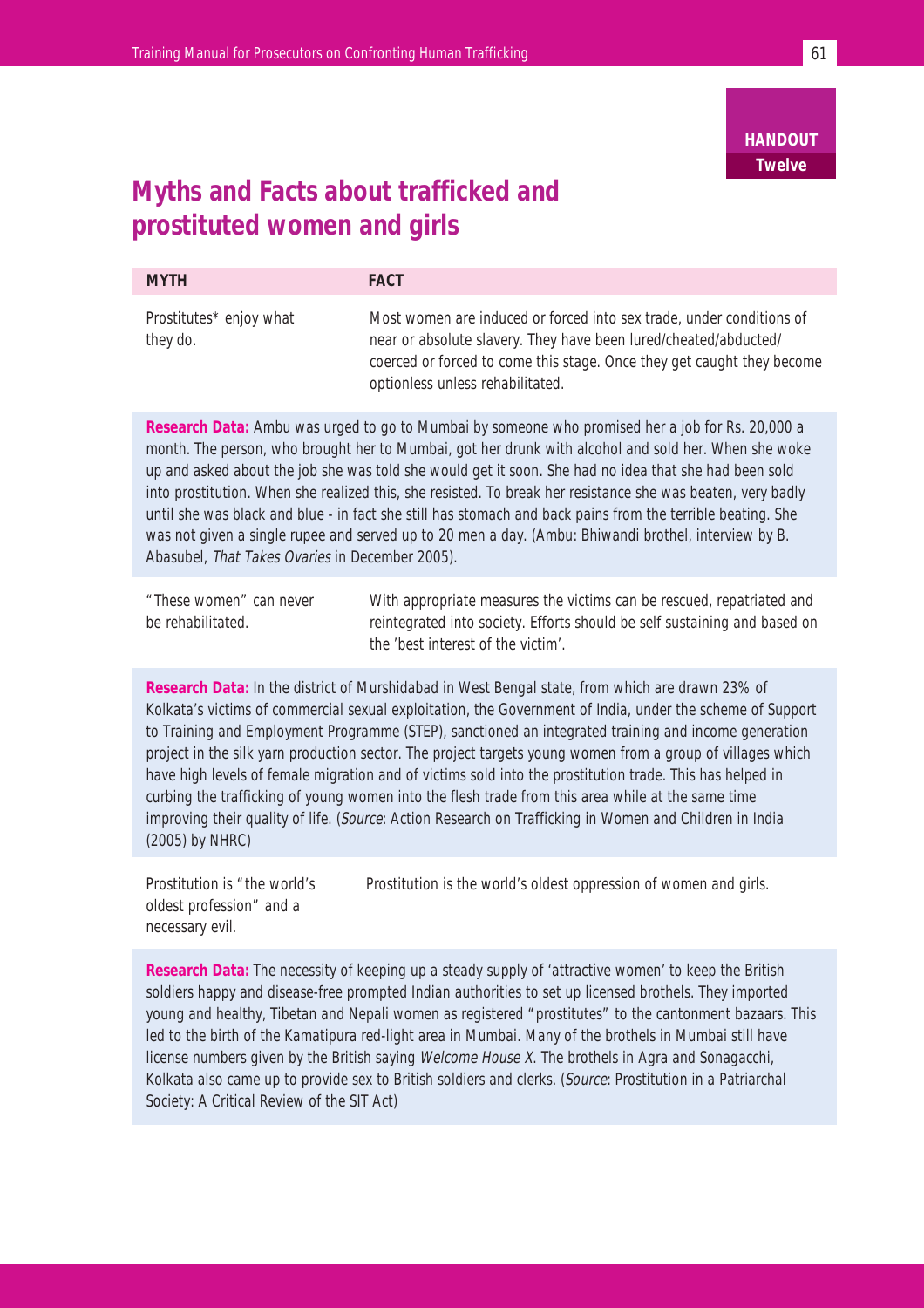| <b>MYTH</b>                                                                                             | <b>FACT</b>                                                                                                                                                                                                                                                                                                                                                                                                                                                                                                                                                                                                                                                                                                                      |
|---------------------------------------------------------------------------------------------------------|----------------------------------------------------------------------------------------------------------------------------------------------------------------------------------------------------------------------------------------------------------------------------------------------------------------------------------------------------------------------------------------------------------------------------------------------------------------------------------------------------------------------------------------------------------------------------------------------------------------------------------------------------------------------------------------------------------------------------------|
| An adult woman should<br>be free to make her own<br>choice even if the choice<br>is to be a prostitute. | It would be more accurate to say that a woman victim of commercial<br>sexual exploitation complies with the extremely limited options<br>available to her. Her compliance is required by the fact of having to<br>adapt to conditions of inequality that are set by power disparities based<br>on gender, race, ethnicity and poverty. Moreover, given the substantial<br>risk of physical, sexual and psychological injuries women face in<br>prostitution, it is the <i>harm</i> to and exploitation of the person, that is the<br>governing international standard. Moreover, choice should be based on<br>informed consent. The person should be made aware of all the options<br>and consequences so as to make a 'choice'. |
| Poor women can earn a<br>lot of money through<br>prostitution.                                          | In fact, the majority of women's time in prostitution is spent in debt<br>bondage. A whole chain of traffickers, from recruiters, to transporters,<br>to pimps and brothel managers, ensure that the woman gets a very<br>small cut of her earnings. At the end of the day, women are left with<br>disease-ridden bodies, children and no savings.                                                                                                                                                                                                                                                                                                                                                                               |

**Research Data:** Brothel owners interviewed for an NHRC study said that 27.4% women in prostitution in their old age become inmates of old-age homes or take shelter in NGOs, 18.7% are totally helpless and take to begging or do nothing and 8.5% are maidservants in brothels. Negligible percentages become brothel madams or traffickers.

#### **Most women are forced in to prostitution as children**

A writ petition was filed in 1988 with the Supreme Court of India regarding protections for the rights of children in prostitution. When the petition was pending, the Supreme Court appointed an expert committee, known as the Mahajan Committee, to conduct a field study and report to the Supreme Court on the status of children in prostitution. The Committee reported that at any given point in time, at least 35% of the persons in prostitution are below the age of 18 years. In addition, increasingly younger children are being forced into commercial sexual exploitation. The Mahajan Committee found that as many as 60% of persons in prostitution are brought into prostitution as children. (Gaurav Jain v/s Union of India - 1997 (8) SCC 114)

The word 'prostitute' in this handout is used to denote common terminology applied while speaking about victims of commercial sexual exploitation. The document has kept the word 'prostitute' in some places in the handout to highlight common phrases used, but does not accept the term 'prostitute'.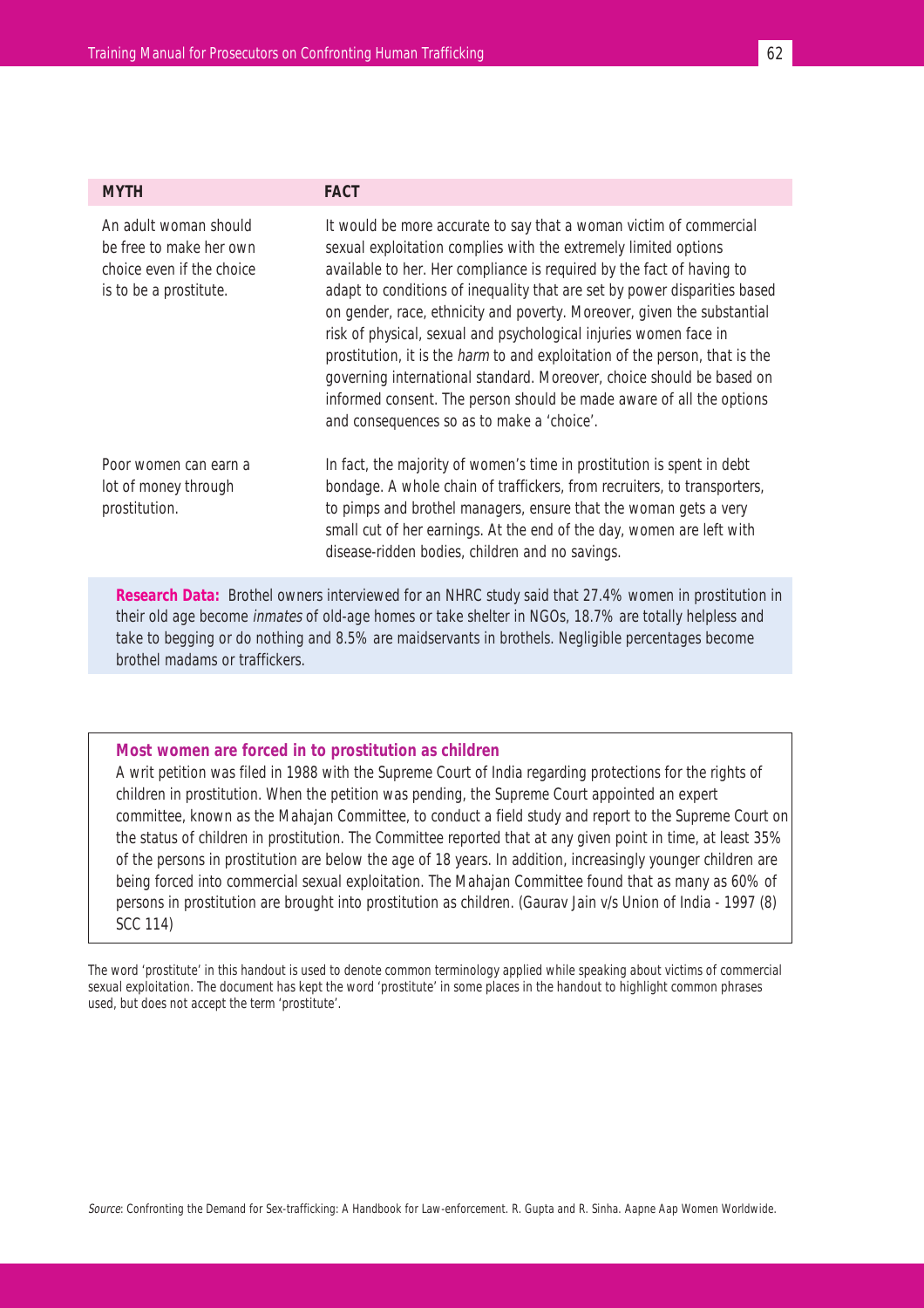**HANDOUT Thirteen**

## **Myth and Fact of legalization of trafficking**

| <b>MYTH</b>                                                                                                                          | <b>FACT</b>                                                                                                                                                                                                                                                                                                                                                                                                                                                                                                                                                                                                                                                                                                                                                  |
|--------------------------------------------------------------------------------------------------------------------------------------|--------------------------------------------------------------------------------------------------------------------------------------------------------------------------------------------------------------------------------------------------------------------------------------------------------------------------------------------------------------------------------------------------------------------------------------------------------------------------------------------------------------------------------------------------------------------------------------------------------------------------------------------------------------------------------------------------------------------------------------------------------------|
| Legalization brings<br>the sex industry under<br>control.                                                                            | Experience in various countries which have legalized prostitution has shown that<br>by legalizing prostitution the problem actually expands. For instance, Victoria,<br>Australia has experienced a massive expansion of the sex industry after legalization.<br>In addition to prostitution, other forms of sexual exploitation, such as tabletop<br>dancing, bondage and sadomasochist centres, peep shows, phone sex, and<br>pornography have increased and have generated enormous profits for the sex<br>industry and the State but not for the woman trapped in prostitution.                                                                                                                                                                          |
| Legalization will<br>dignify the women in<br>prostitution.                                                                           | Legalization does not dignify the women, but only legitimizes the sex industry.                                                                                                                                                                                                                                                                                                                                                                                                                                                                                                                                                                                                                                                                              |
| Women in<br>prostitution will be<br>better protected if<br>prostitution was<br>legalized.                                            | Studies of victims of commercial sexual exploitation show that prostitution<br>establishments - legal or illegal - did little to protect them. A study that interviewed<br>victims of trafficking in five countries showed that 80% of them had suffered physical<br>violence from pimps and buyers; immaterial of whether the sex industry was legal<br>or illegal. Usually the buyer's interests take precedence over the woman's in<br>prostitution. Also, 'safety policies' in brothels do not protect women from harm.<br>The sexual exploitation and violence in prostitution is viewed as sex and often<br>tolerated as part of the so-called job. (Soruce: Prostitution Research & Education<br>Centre, Melissa Farley)                              |
| Women victims of<br>commerical sexual<br>exploitation would be<br>protected against<br>infectious diseases in<br>a legalized system. | A legalized system of prostitution often mandates health checks and certification<br>for the women in prostitution, but not the male buyers. Public health proposals<br>mandate health checks for women to protect the male buyers and not the women<br>in prostitution.                                                                                                                                                                                                                                                                                                                                                                                                                                                                                     |
| Legalization helps to<br>end the exploitation<br>of women who have<br>been trafficked.                                               | Reducing the demand, and thus the size of the sex industry and the amount of<br>trafficking victims, is an important step in stopping the spread of HIV/AIDS. Condom<br>use policies are only an emergency measure to try to protect trafficking victims<br>from contracting disease. Such policies are ineffective as buyers are frequently averse<br>to using condoms, and brothel owners compel women to give into buyers' demands.<br>For example, only 77% of trafficking victims in India took regular preventative<br>measures against disease, while 67.9% of buyers stated that they used condoms. A<br>majority of the buyers interviewed preferred submissive girls who were willing to<br>give into their demands, such as sex without a condom. |
| Legalization promotes<br>sex trafficking.                                                                                            | In The Netherlands, where prostitution is legal, a 1999 study showed that 80% of<br>the women in the country's brothels were trafficked from other countries. And in<br>Germany, 10 years after steps toward legalization of prostitution started in the<br>1980s, it was found that 75% of the women in sex industry were foreigners. After<br>the fall of the Berlin Wall, 80% of the estimated 10,000 women trafficked into<br>Germany were from the former Soviet bloc countries.                                                                                                                                                                                                                                                                        |

Source: Janice G. Raymond: Ten Reasons for Not Legalizing Prostitution and a Legal Response to the Demand for Prostitution. Published simultaneously in Journal of Trauma Practice, 2, 2003: pp. 315-332; and in Prostitution, Trafficking and Traumatic Stress. Melissa Farley (Ed.). Binghamton: Haworth Press, 2003.)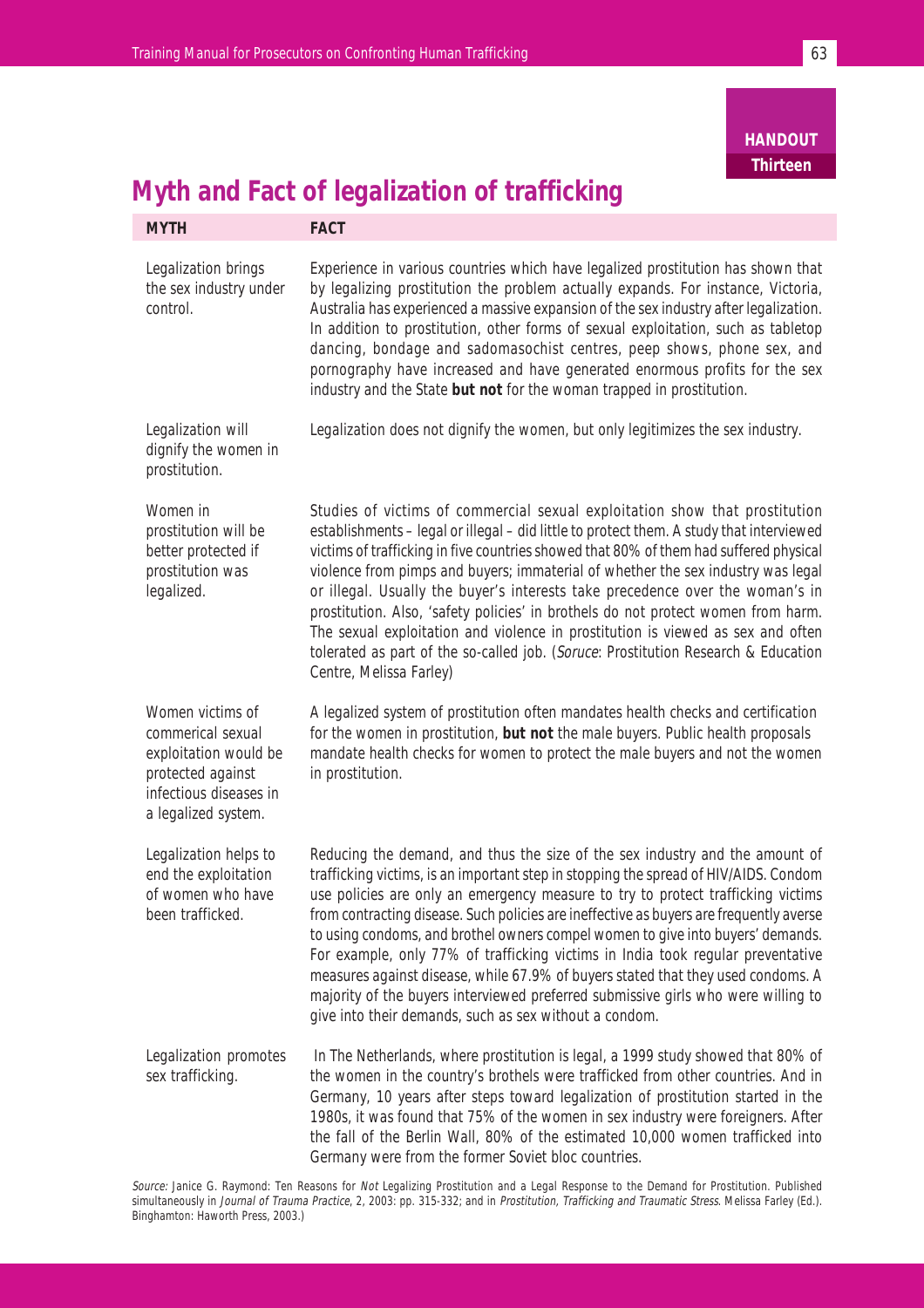# **Post-training Questionnaire**

This form contains items used as part of an evaluation of trainers' skills.

| Today's | .<br>location.<br>raining |  |
|---------|---------------------------|--|
|         |                           |  |

Please rate the strength of the trainer or presenter on the items below using the following scale:

|                                        | $1 = Weak$ | $2 = Good$ | 3=Excellent |
|----------------------------------------|------------|------------|-------------|
| Name of trainer                        |            |            |             |
| Training techniques                    |            |            |             |
| Explaining the purpose of the activity |            |            |             |
| Connection with audience               |            |            |             |
| Appropriate body language              |            |            |             |
| Listening skills                       |            |            |             |
| Intonation and volume of voice         |            |            |             |
| Use of visual aids, slides, charts     |            |            |             |
| Energy and enthusiasm level            |            |            |             |
| Practical vs theoretical skills        |            |            |             |
| Agenda preparation for presentation    |            |            |             |
| Team work                              |            |            |             |
| <b>Building co-facilitators</b>        |            |            |             |
| Practical assistance                   |            |            |             |
| Sharing the training space             |            |            |             |
| Respecting each other                  |            |            |             |
| Smoothness of team work                |            |            |             |
| Keeping to agreed agenda               |            |            |             |
| Communicating agenda changes if needed |            |            |             |
| Managing participants                  |            |            |             |
| Creating a safe learning environment   |            |            |             |
| Dealing with trouble-makers, talkers,  |            |            |             |
| bored participants                     |            |            |             |
| Motivating the participants            |            |            |             |
| Giving feedback and acknowledging      |            |            |             |
| participants                           |            |            |             |

Comments: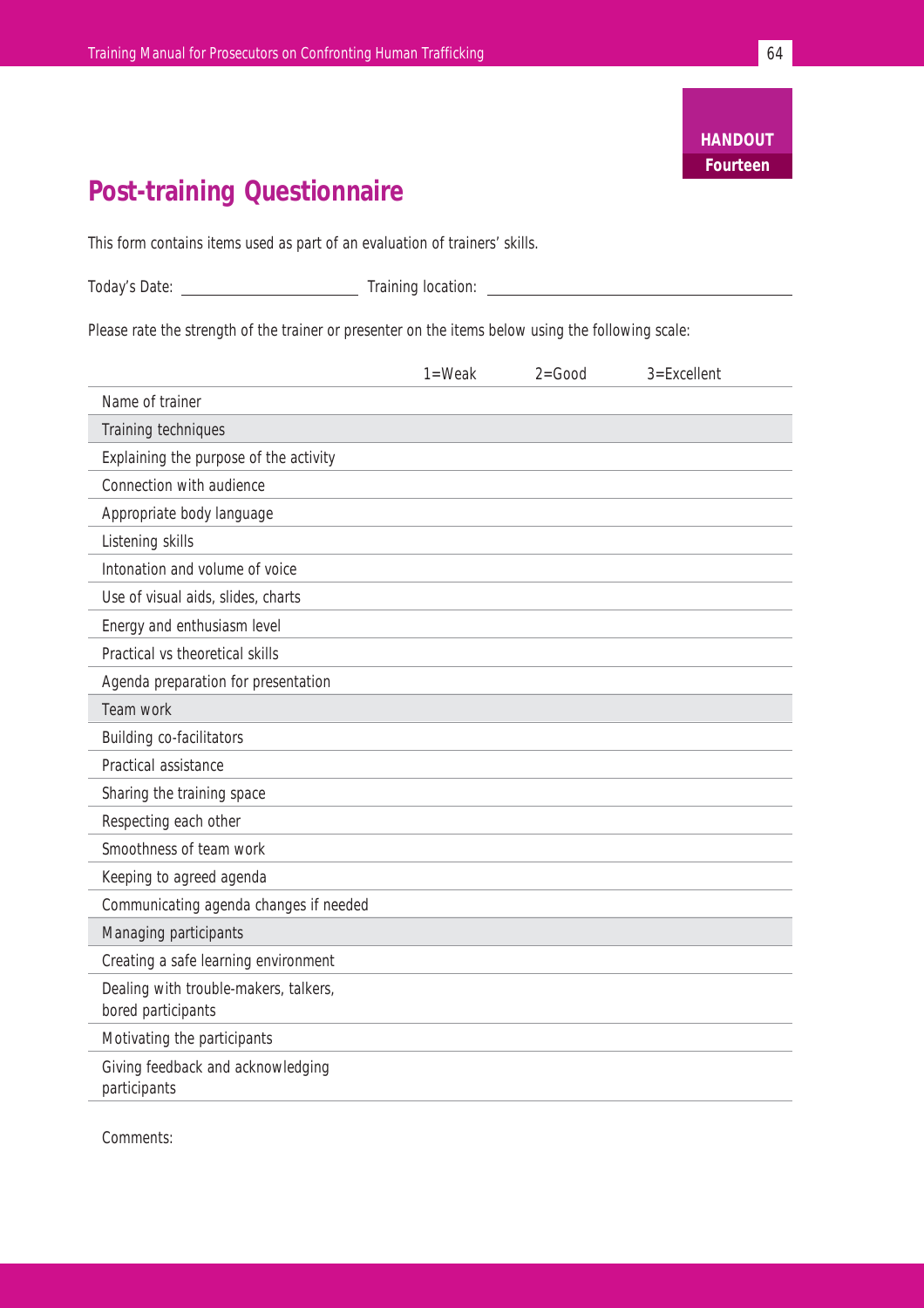# **Learning Activity-2**

- 1. List three new trends in the nature of trafficking in India:
	- a)  $\overline{\phantom{a}}$  $b)$ c) \_\_\_\_\_\_\_\_\_\_\_\_\_\_\_\_\_\_\_\_\_\_\_\_\_\_\_\_\_\_\_\_\_\_\_\_\_\_\_\_\_\_\_\_\_\_\_\_\_\_\_\_\_\_\_\_\_\_\_\_\_\_\_\_\_\_\_\_\_\_\_

 $\_$  , and the set of the set of the set of the set of the set of the set of the set of the set of the set of the set of the set of the set of the set of the set of the set of the set of the set of the set of the set of th  $\_$  , and the set of the set of the set of the set of the set of the set of the set of the set of the set of the set of the set of the set of the set of the set of the set of the set of the set of the set of the set of th  $\_$  , and the set of the set of the set of the set of the set of the set of the set of the set of the set of the set of the set of the set of the set of the set of the set of the set of the set of the set of the set of th  $\_$  , and the set of the set of the set of the set of the set of the set of the set of the set of the set of the set of the set of the set of the set of the set of the set of the set of the set of the set of the set of th  $\_$  , and the set of the set of the set of the set of the set of the set of the set of the set of the set of the set of the set of the set of the set of the set of the set of the set of the set of the set of the set of th

 $\_$  , and the set of the set of the set of the set of the set of the set of the set of the set of the set of the set of the set of the set of the set of the set of the set of the set of the set of the set of the set of th  $\_$  , and the set of the set of the set of the set of the set of the set of the set of the set of the set of the set of the set of the set of the set of the set of the set of the set of the set of the set of the set of th  $\_$  , and the set of the set of the set of the set of the set of the set of the set of the set of the set of the set of the set of the set of the set of the set of the set of the set of the set of the set of the set of th

 $\_$  , and the set of the set of the set of the set of the set of the set of the set of the set of the set of the set of the set of the set of the set of the set of the set of the set of the set of the set of the set of th  $\_$  , and the set of the set of the set of the set of the set of the set of the set of the set of the set of the set of the set of the set of the set of the set of the set of the set of the set of the set of the set of th  $\_$  , and the set of the set of the set of the set of the set of the set of the set of the set of the set of the set of the set of the set of the set of the set of the set of the set of the set of the set of the set of th  $\_$  , and the set of the set of the set of the set of the set of the set of the set of the set of the set of the set of the set of the set of the set of the set of the set of the set of the set of the set of the set of th

2. What is the relevance of countering trafficking from your perspective?

- 3. Who constitutes the majority of the trafficked in your area?
- 4. Why are there trafficked women and girls in your area?

5. Grade the linkages that you think are most important between trafficking and prostitution. Give reasons why:

| Linkages                                                                        | Reasons that you think<br>are most important | Why |
|---------------------------------------------------------------------------------|----------------------------------------------|-----|
| Victims of commercial sexual exploitation<br>are the majority of the trafficked |                                              |     |
| Drugs, arms and human trafficking<br>operated by same gangs                     |                                              |     |
| Sexual exploitation is also a<br>consequence of labour trafficking              |                                              |     |
| Women and girls are more<br>vulnerable to trafficking                           |                                              |     |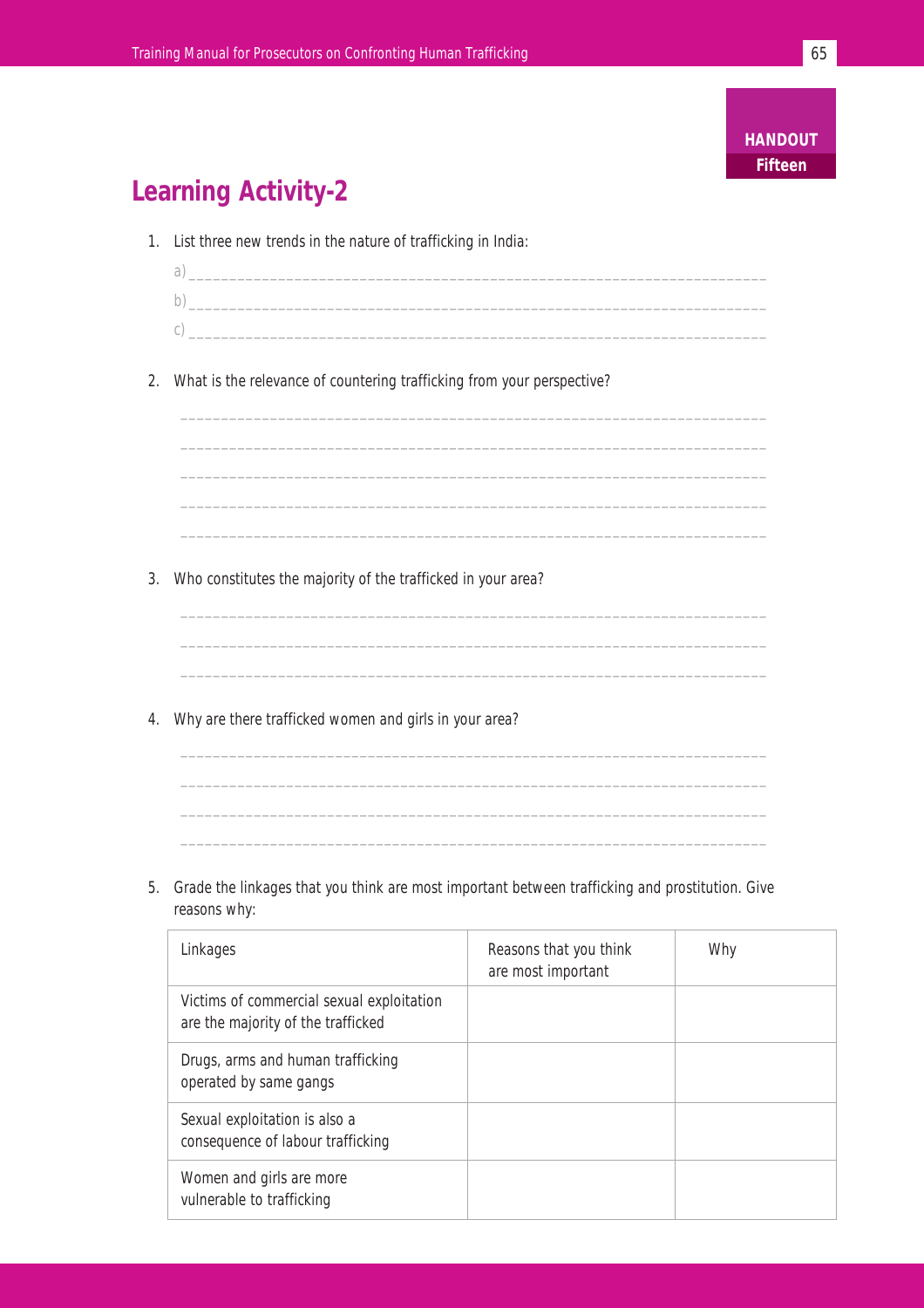6. Grade the linkages that you think are most important between trafficking and organized crime. Give reasons why:

| Linkages                                                                                       | Reasons that you think<br>are most important | Why |
|------------------------------------------------------------------------------------------------|----------------------------------------------|-----|
| Money-laundering                                                                               |                                              |     |
| Use of trafficked women as<br>drug and arms couriers                                           |                                              |     |
| Crime syndicates dealing with<br>people smuggling and illegal<br>migration also traffic humans |                                              |     |
| Use of trafficked persons for<br>petty crimes                                                  |                                              |     |
| Use of trafficked persons<br>as decoys                                                         |                                              |     |

7. Grade the consequences of trafficking in order that you think is the most important:

\_\_\_\_\_\_\_\_\_\_\_\_\_\_\_\_\_\_\_\_\_\_\_\_\_\_\_\_\_\_\_\_\_\_\_\_\_\_\_\_\_\_\_\_\_\_\_\_\_\_\_\_\_\_\_\_\_\_\_\_\_\_\_\_\_\_\_\_\_\_\_\_ \_\_\_\_\_\_\_\_\_\_\_\_\_\_\_\_\_\_\_\_\_\_\_\_\_\_\_\_\_\_\_\_\_\_\_\_\_\_\_\_\_\_\_\_\_\_\_\_\_\_\_\_\_\_\_\_\_\_\_\_\_\_\_\_\_\_\_\_\_\_\_\_

\_\_\_\_\_\_\_\_\_\_\_\_\_\_\_\_\_\_\_\_\_\_\_\_\_\_\_\_\_\_\_\_\_\_\_\_\_\_\_\_\_\_\_\_\_\_\_\_\_\_\_\_\_\_\_\_\_\_\_\_\_\_\_\_\_\_\_\_\_\_\_\_ \_\_\_\_\_\_\_\_\_\_\_\_\_\_\_\_\_\_\_\_\_\_\_\_\_\_\_\_\_\_\_\_\_\_\_\_\_\_\_\_\_\_\_\_\_\_\_\_\_\_\_\_\_\_\_\_\_\_\_\_\_\_\_\_\_\_\_\_\_\_\_\_

8. Trafficking as an issue is related to:

| Because: |
|----------|
|          |

Economy

Health

Development

Human Rights

- 9. What is the most immediate cause for trafficking in women and children?
- 10. Who constitutes demand for trafficking?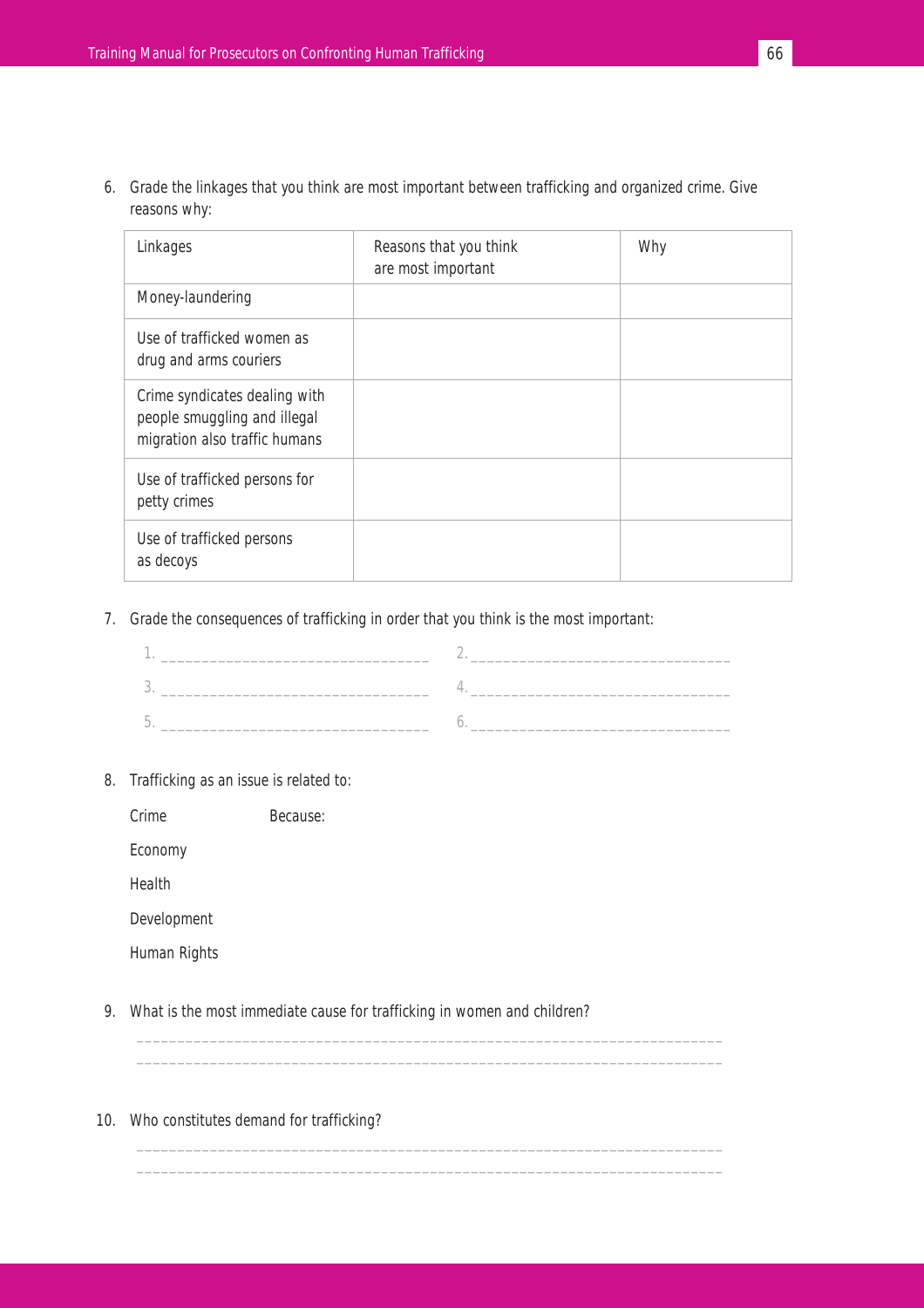- 11. List three reasons why demand should be addressed:
- 12. How is demand maintained?
- 13. Trafficking is a well organized crime and traffickers indulge in 'base' tactics to lure women. Mention and list the different modes of luring women into trafficking:

 $\_$  , and the set of the set of the set of the set of the set of the set of the set of the set of the set of the set of the set of the set of the set of the set of the set of the set of the set of the set of the set of th  $\_$  , and the set of the set of the set of the set of the set of the set of the set of the set of the set of the set of the set of the set of the set of the set of the set of the set of the set of the set of the set of th

 $\_$  , and the set of the set of the set of the set of the set of the set of the set of the set of the set of the set of the set of the set of the set of the set of the set of the set of the set of the set of the set of th  $\_$  , and the set of the set of the set of the set of the set of the set of the set of the set of the set of the set of the set of the set of the set of the set of the set of the set of the set of the set of the set of th

 $\_$  , and the set of the set of the set of the set of the set of the set of the set of the set of the set of the set of the set of the set of the set of the set of the set of the set of the set of the set of the set of th  $\_$  , and the set of the set of the set of the set of the set of the set of the set of the set of the set of the set of the set of the set of the set of the set of the set of the set of the set of the set of the set of th

 $\_$  , and the set of the set of the set of the set of the set of the set of the set of the set of the set of the set of the set of the set of the set of the set of the set of the set of the set of the set of the set of th  $\_$  , and the set of the set of the set of the set of the set of the set of the set of the set of the set of the set of the set of the set of the set of the set of the set of the set of the set of the set of the set of th

 $\_$  , and the set of the set of the set of the set of the set of the set of the set of the set of the set of the set of the set of the set of the set of the set of the set of the set of the set of the set of the set of th  $\_$  , and the set of the set of the set of the set of the set of the set of the set of the set of the set of the set of the set of the set of the set of the set of the set of the set of the set of the set of the set of th

 $\_$  , and the set of the set of the set of the set of the set of the set of the set of the set of the set of the set of the set of the set of the set of the set of the set of the set of the set of the set of the set of th  $\_$  , and the set of the set of the set of the set of the set of the set of the set of the set of the set of the set of the set of the set of the set of the set of the set of the set of the set of the set of the set of th

- 14. Describe how traffickers break the trust of women they exploit:
- 15. From your experience list the characteristics of commercial sexual exploiters:
- 16. List facts about commercial sexual exploiters:
- 17. Role play a case study of trafficking for sexual exploitation/prostitution with two other members in the group and identify the traffickers and commercial sexual exploiters. Write the enacted case study:

 $\_$  , and the set of the set of the set of the set of the set of the set of the set of the set of the set of the set of the set of the set of the set of the set of the set of the set of the set of the set of the set of th  $\_$  , and the set of the set of the set of the set of the set of the set of the set of the set of the set of the set of the set of the set of the set of the set of the set of the set of the set of the set of the set of th

 $\_$  , and the set of the set of the set of the set of the set of the set of the set of the set of the set of the set of the set of the set of the set of the set of the set of the set of the set of the set of the set of th  $\_$  , and the set of the set of the set of the set of the set of the set of the set of the set of the set of the set of the set of the set of the set of the set of the set of the set of the set of the set of the set of th

 $\_$  , and the set of the set of the set of the set of the set of the set of the set of the set of the set of the set of the set of the set of the set of the set of the set of the set of the set of the set of the set of th  $\_$  , and the set of the set of the set of the set of the set of the set of the set of the set of the set of the set of the set of the set of the set of the set of the set of the set of the set of the set of the set of th

 $\_$  , and the set of the set of the set of the set of the set of the set of the set of the set of the set of the set of the set of the set of the set of the set of the set of the set of the set of the set of the set of th  $\_$  , and the set of the set of the set of the set of the set of the set of the set of the set of the set of the set of the set of the set of the set of the set of the set of the set of the set of the set of the set of th

 $\_$  , and the set of the set of the set of the set of the set of the set of the set of the set of the set of the set of the set of the set of the set of the set of the set of the set of the set of the set of the set of th  $\_$  , and the set of the set of the set of the set of the set of the set of the set of the set of the set of the set of the set of the set of the set of the set of the set of the set of the set of the set of the set of th

Traffickers Commercial sexual exploiters

- 18. Is trafficking a public order crime or an organized crime? List reasons for your choice:
- 19. List two IPC sections dealing with prostitution:

20. List any two trends pertaining to national data on trafficking:

21. List six sections of ITPA which shift the blame from the victim to the perpetrator: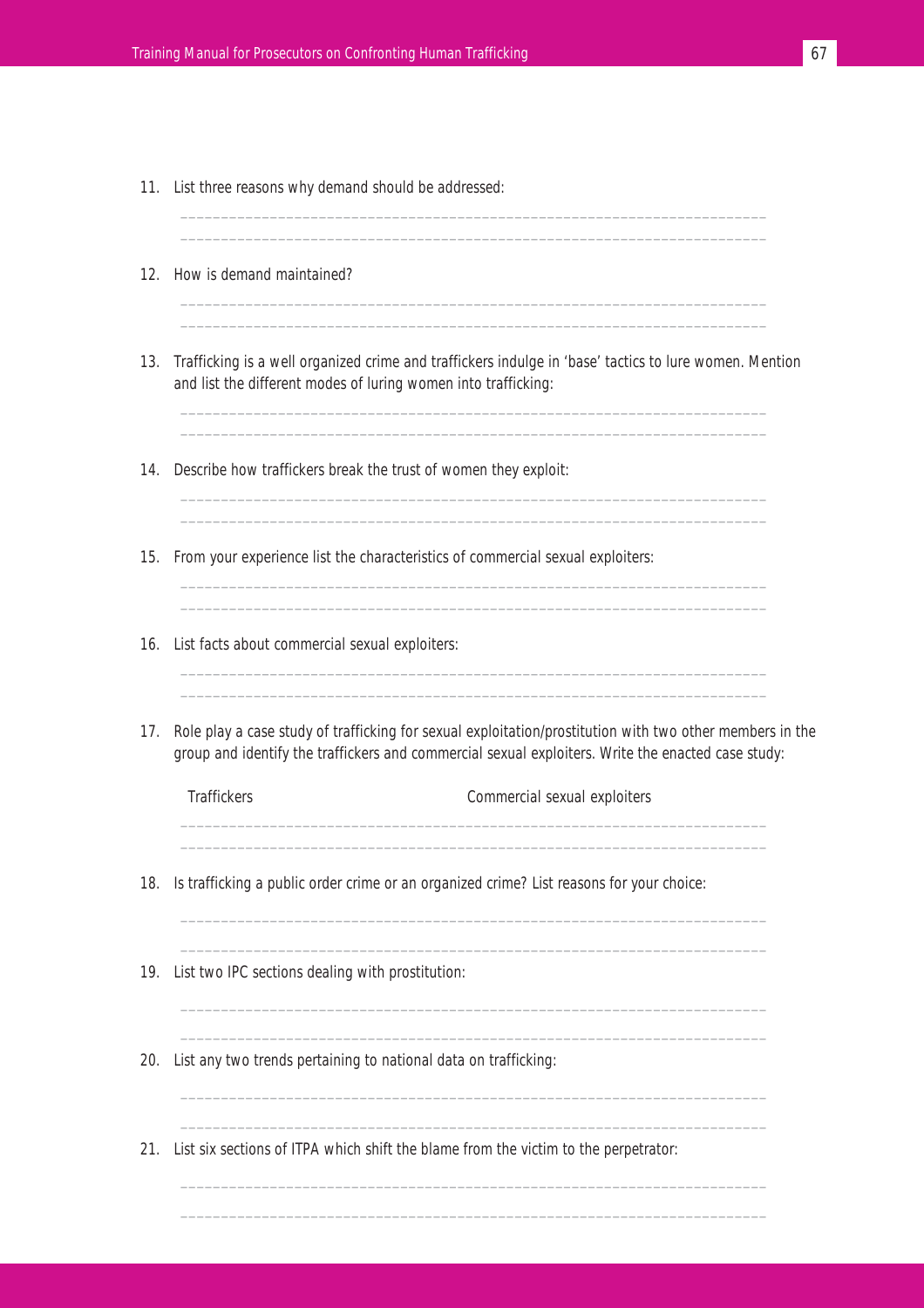22. List five anomalies in the context of law enforcement and trafficking in India:

| Section                                                       | Element of Law                                                                                                                                                                                                                                                                          | <b>Evidence Possible</b>                                                         |
|---------------------------------------------------------------|-----------------------------------------------------------------------------------------------------------------------------------------------------------------------------------------------------------------------------------------------------------------------------------------|----------------------------------------------------------------------------------|
|                                                               |                                                                                                                                                                                                                                                                                         |                                                                                  |
|                                                               |                                                                                                                                                                                                                                                                                         |                                                                                  |
|                                                               |                                                                                                                                                                                                                                                                                         |                                                                                  |
|                                                               |                                                                                                                                                                                                                                                                                         |                                                                                  |
|                                                               |                                                                                                                                                                                                                                                                                         |                                                                                  |
|                                                               |                                                                                                                                                                                                                                                                                         |                                                                                  |
|                                                               | 9                                                                                                                                                                                                                                                                                       |                                                                                  |
|                                                               | $18$ $\overline{\phantom{a}}$                                                                                                                                                                                                                                                           |                                                                                  |
|                                                               | List five problems which police face<br><u> 1980 - Jan Barbara, margaretar amerikan basar dan berasal dalam basa dan berasal dan berasal dalam berasal da</u><br><u> 1989 - Johann Stoff, deutscher Stoffen und der Stoffen und der Stoffen und der Stoffen und der Stoffen und der</u> | List corresponding actions that can help<br>overcome the problems you mentioned. |
|                                                               | <u> 1989 - Johann Stoff, deutscher Stoff, der Stoff, der Stoff, der Stoff, der Stoff, der Stoff, der Stoff, der S</u>                                                                                                                                                                   |                                                                                  |
|                                                               |                                                                                                                                                                                                                                                                                         |                                                                                  |
|                                                               | 26. List three good practices to be followed in post rescue:                                                                                                                                                                                                                            |                                                                                  |
|                                                               | List three good practices to be followed to register an effective FIR:                                                                                                                                                                                                                  |                                                                                  |
| in enforcing the ITPA<br>List three good practices of rescue: | List three good practices to be followed during investigations:                                                                                                                                                                                                                         |                                                                                  |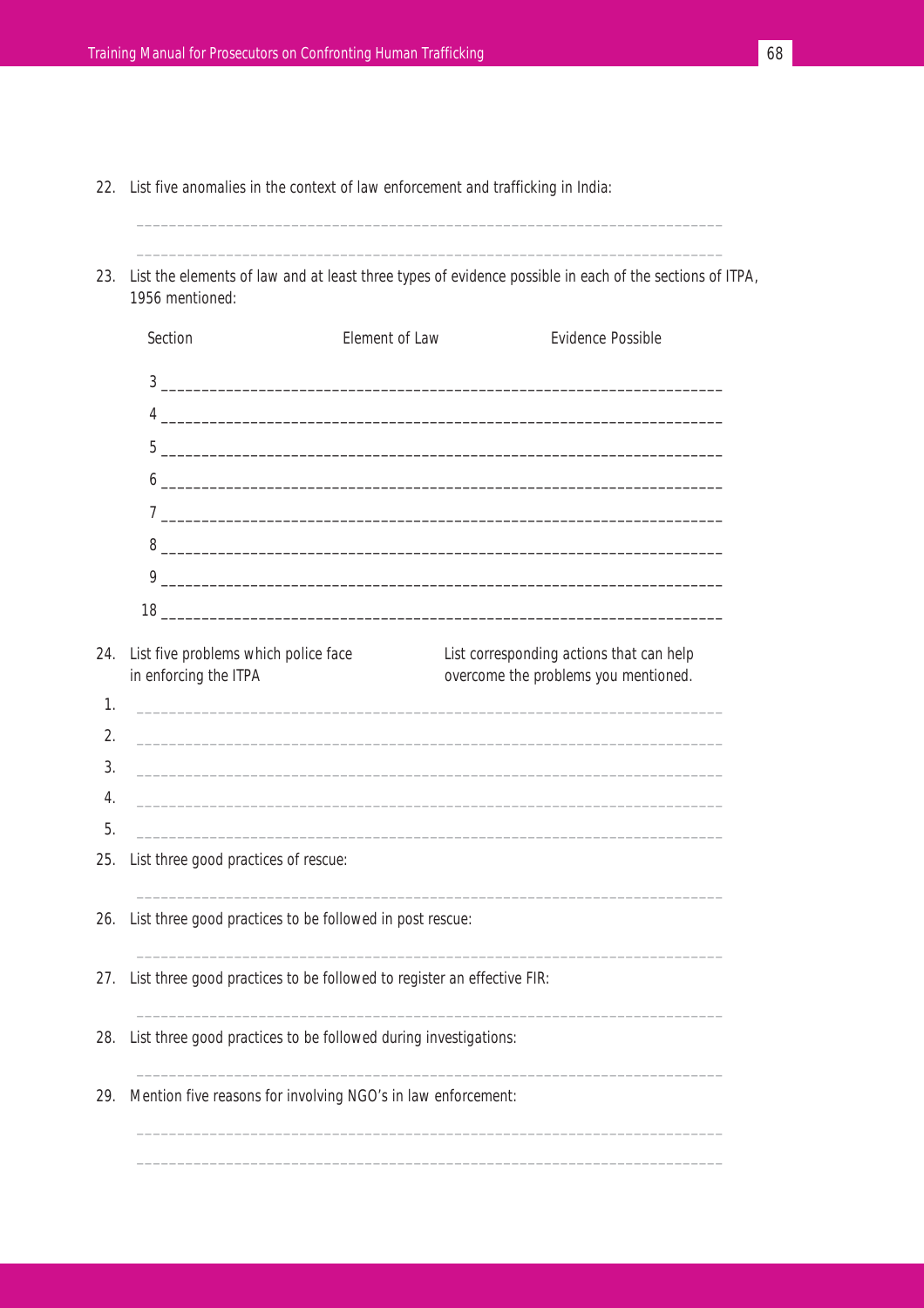### **HANDOUT Sixteen**

### **Trafficking in human beings - An organized crime**

Trafficking most often involves a range of people such as a seller, a procurer, a broker, an agent, a middleman, a transporter, a buyer, a moneylender, a money launderer, an owner of illegal premises and an exploiter. All of them know that they are breaking the law to make a profit in cash or kind from this act. This fits in with the definition of the United Nations Convention Against Transnational Organized Crime, 2000, which states that an "organized crime group" is "a structured group of three or more persons, existing for a period of time and acting in concert with the aim of committing one or more serious crimes or offences established in accordance with this Convention, in order to obtain, directly or indirectly, a financial or other material benefit" (Article 2(a)).

The involvement of organized crime groups in India is indicated by case studies, shared by law enforcement officials and covered by news reports. Specifically for prostitution and child labour, gangs and syndicates in India operate at various levels: the village or rural level centres of power at the national level, and the regional or international "flesh trade market". The different levels are all inter-linked and reflect all the elements of organized crime. Within this criminal activity the commodified victim is repeatedly violated. Thus conceptualization of prostitution as an organized crime is of vital importance. All parties who are committed or have the responsibility of curbing trafficking have to have an understanding of:

- i) Place, time & methods of recruitment of the victims.
- ii) The profile of procurers in terms of behaviour patterns; patterns of social conditioning.
- iii) Intermittent abettors (police, passport authorities, taxi operators, etc.).
- iv) Levels of trafficking.

The international links of the traffickers have been well documented. For example, according to the NHRC study, over 10% of the interviewed traffickers had visited one country outside India, 8.1% had visited two countries and 1.3% had visited three or four countries. An overwhelming majority of the traffickers (84.4%) stated that the purpose of the visit was to sell/buy girls. The rest had traveled abroad in connection with associated activities, like arranging dance/song programmes and exploring possibilities for trafficking.

### **Vertical and horizontal linkages between crime syndicates and trafficking networks**

| Profits from trafficking are third only to the                                                                                                           | Organized crime syndicates run trafficking via some                                              |
|----------------------------------------------------------------------------------------------------------------------------------------------------------|--------------------------------------------------------------------------------------------------|
| underground narcotics and arms trade.                                                                                                                    | recruitment agencies.                                                                            |
| Strong connections exist between trafficking                                                                                                             | Indian organized crime is involved in the international                                          |
| networks and well-connected individuals who                                                                                                              | trade of girls and women from Nepal and Bangladesh                                               |
| prevent prosecution of traffickers.                                                                                                                      | to major demand centres in the country and abroad.                                               |
| Revenue generated by the traffickers and exploiters is<br>very high and this is used for propelling/ facilitating/<br>indulging in other crimes as well. | Cash exchanged for trafficking and prostitution fuels<br>money laundering and the black economy. |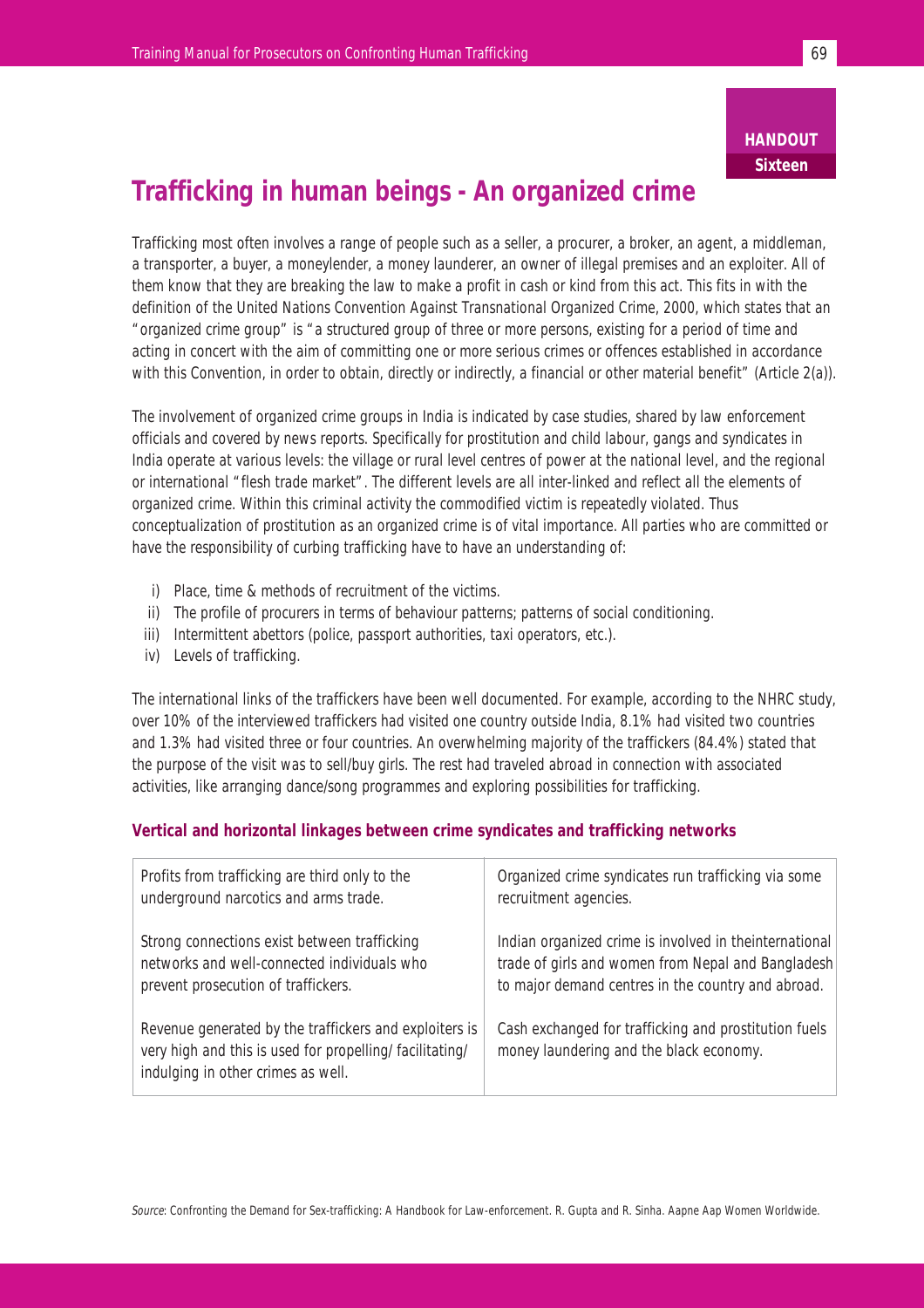### **Who are the trafficked?**

The majority of the trafficked belong to the economically and socially marginalized groups of India, followed by vulnerable women trafficked from Bangladesh and Nepal.

### **Teenage girls and boys.**

The age profile of the trafficked victims presents an important dimension. There is a very high demand for children. Increasing numbers of children, especially girls, being rescued in the few raids conducted by the police show that there is a rapid growth in the number of children exploited for prostitution and other forms of exploitation. Children are most vulnerable to trafficking.

### **Women and children from disadvantaged circumstances.**

The NHRC study attempted to understand the socio-economic condition of the family before the victims were induced into commercial sexual exploitation. The study<sup>1</sup> found that only a fourth of the respondents had a monthly family income of Rs. 2,000 and above; 47.5% had an income below this level, and 27.7% were not able to give details. A vast majority of the respondents came from poor families.

### **Women and children from marginalized groups (scheduled castes and tribes, especially girl children from certain communities like Bedia, Kanjar, Gujjar, Devadasis and Nats).**

The socio-religious background of trafficked victims studied by NHRC found that almost a third of the victims, 32.3%, were from the Scheduled Castes, 5.8% were from the Scheduled Tribes, 21.9% from the Other Backward Classes and 17.4% from other castes. The rest were unable to state their caste. Thus, a large majority of the respondents (60%) belonged to socially deprived sections of society.

### **Women and children from drought prone areas or areas affected by natural disasters or human made disasters (conflict, wars, disability).**

68.6%, of trafficking victims came from rural areas, 21.6% from urban centres and 9.8% from urban slums, according to the NHRC research. Exploitation of women and girls in disaster situations is a well-known, documented and reported phenomenon. Disasters increase vulnerability of women and girls, which is shamelessly exploited by the traffickers.

### **Children who are victims of incest, paedophilia.**

Women and girls who have lost their virginity outside the realm of marriage are seen as "immoral". These victims of incest and child sexual abuse, under social and customary pressures, take to prostitution either on their own or are often induced into prostitution for lack of options or are forced into it by various perpetrators. It has been found that a staggering 69.8% of victims of trafficking had their first sexual experience as children, i.e., when they were below 18 years of age<sup>2</sup> and that their first sexual experience had been forced on them by someone known to them.

### **Victims of child marriage or women who are married at a very young age.**

71.8 % of the respondents had been married when they were children (i.e., when they were under 18 years of age). This suggests that child marriage is among the key factors that make women and girls vulnerable to trafficking.

<sup>1.</sup> Confronting the Demand for Sex-trafficking: A Handbook for Law-enforcement, R. Gupta and R. Sinha. Aapne Aap Women Worldwide.

<sup>2.</sup> Trafficking in Women and Children in India, NHRC, Nair and Sen.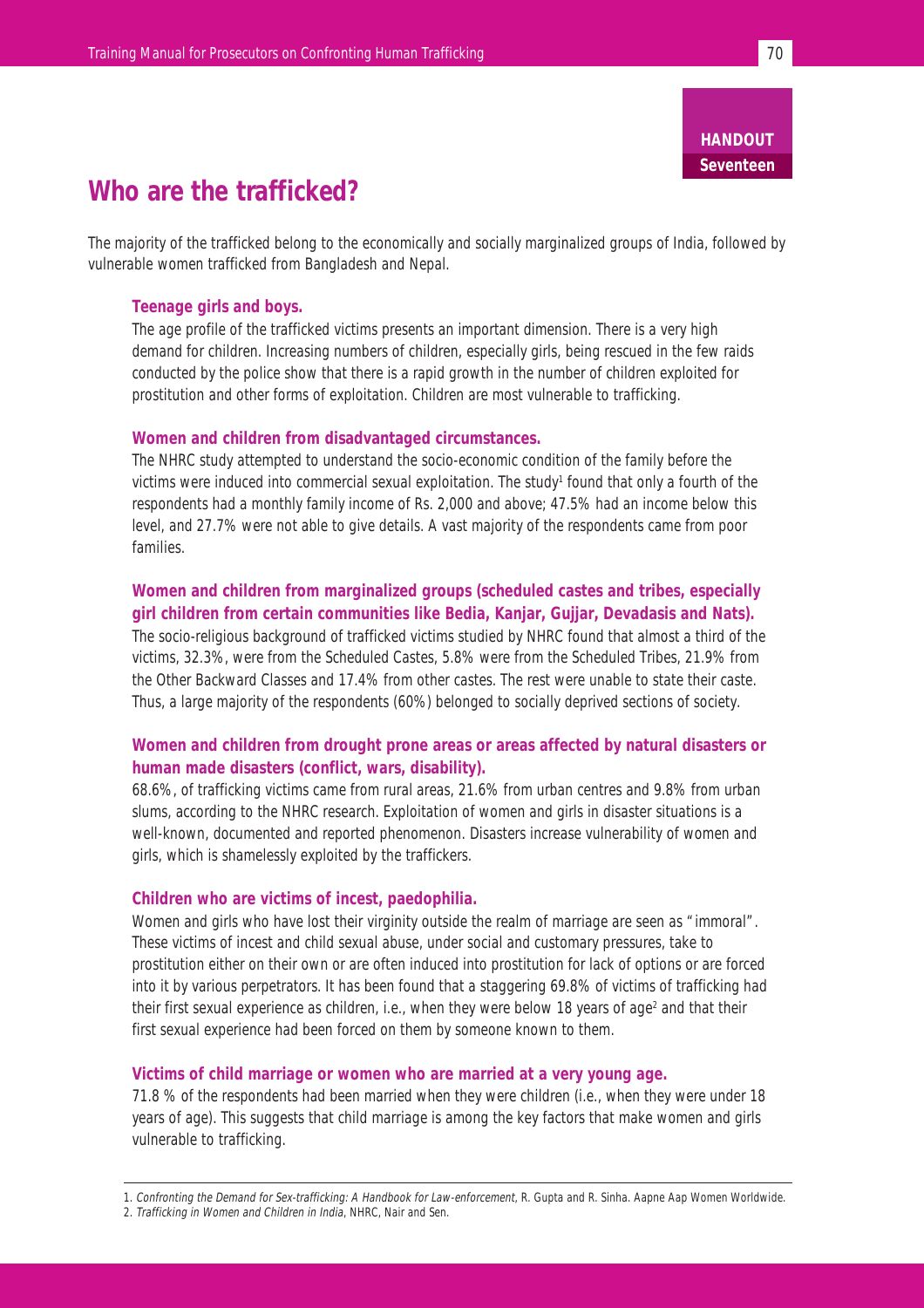### **Women and girls from isolated districts where the illiteracy rate is high.**

70.7% of trafficked victims, according to NHRC were either illiterate or barely literate. Only 13.6% of the victims had received education up to the primary stage and around 15% beyond the primary stage. A mere 0.4% of the respondents were graduates or above. In the same study 60.8% of them also revealed that their first sexual experience was forced on them, and 63.8% accused a host of persons including those in school staff, teachers, and persons in positions of authority or who enjoyed their trust like friends, priests, fathers-in-law, brothers-in-law, counselors, police officials or domestic help of perpetrating the abuse.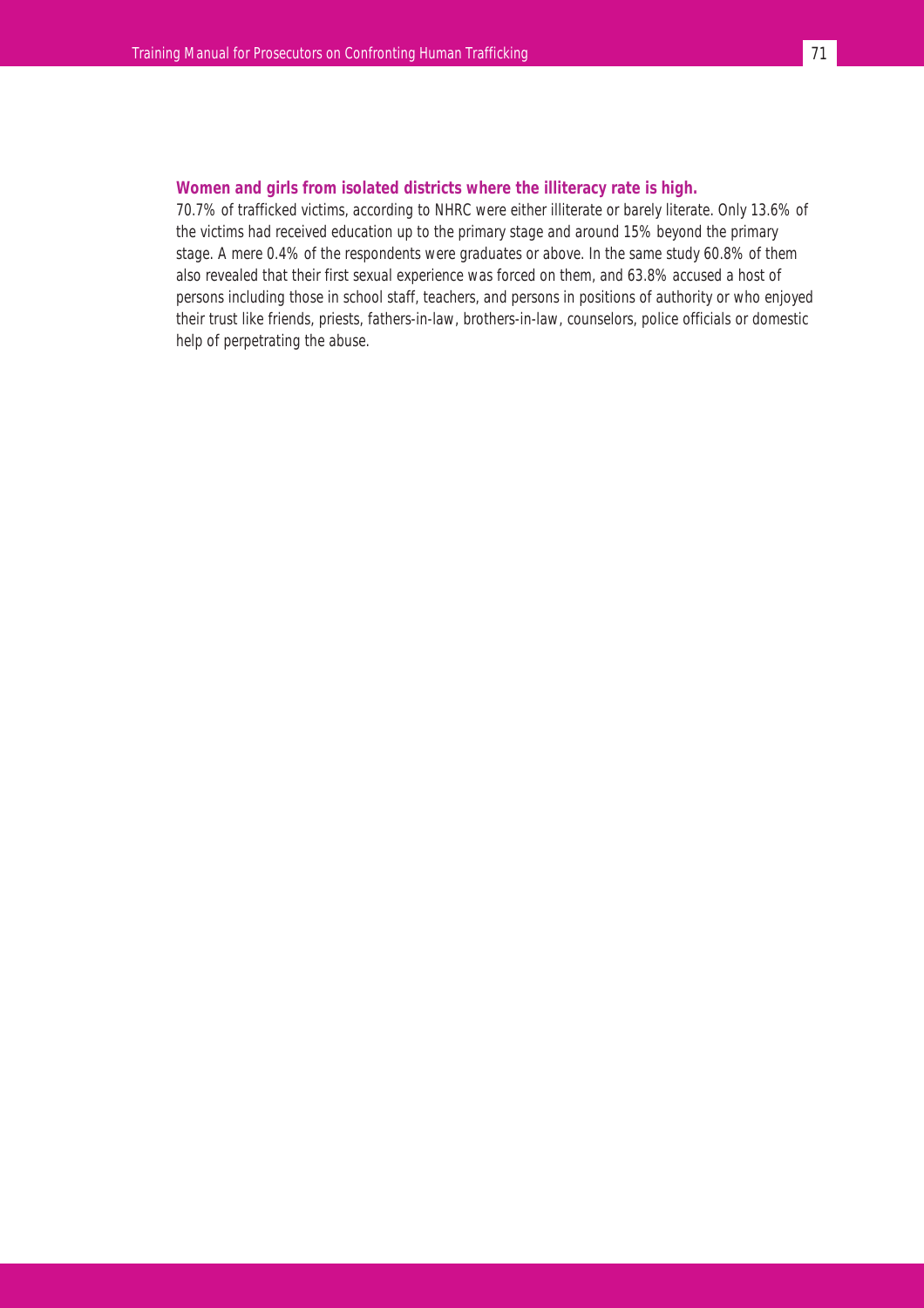### **Difference between trafficking, migration and smuggling**

**Movement is not a necessary element in the trafficking process.** There may be an overlap of source and destination points as in the case of children born in brothels who are pulled into prostitution when they grow older. They are trafficked within the same source, transit and destination point.

- Trafficking in persons is **for purposes of exploitation** and may be with or without the consent of the victim.
- Migration **may occur with the willing consent** of a migrant through legal or illegal channels **but is not for the purposes of exploitation and always implies movement**.
- Smuggling is more directly concerned with the **manner in which a person enters a country** illegally with the involvement of third parties and directly addresses people who have given their consent to be smuggled.

Source: Confronting the Demand for Sex-trafficking: A Handbook for Law-enforcement. R. Gupta and R. Sinha. Aapne Aap Women Worldwide.



### **Interplay between exploitation, trafficking, migration, smuggling, labour and consent**

Source: Trafficking in Women and Children in India, 2005, NHRC, Orient Longman, New Delhi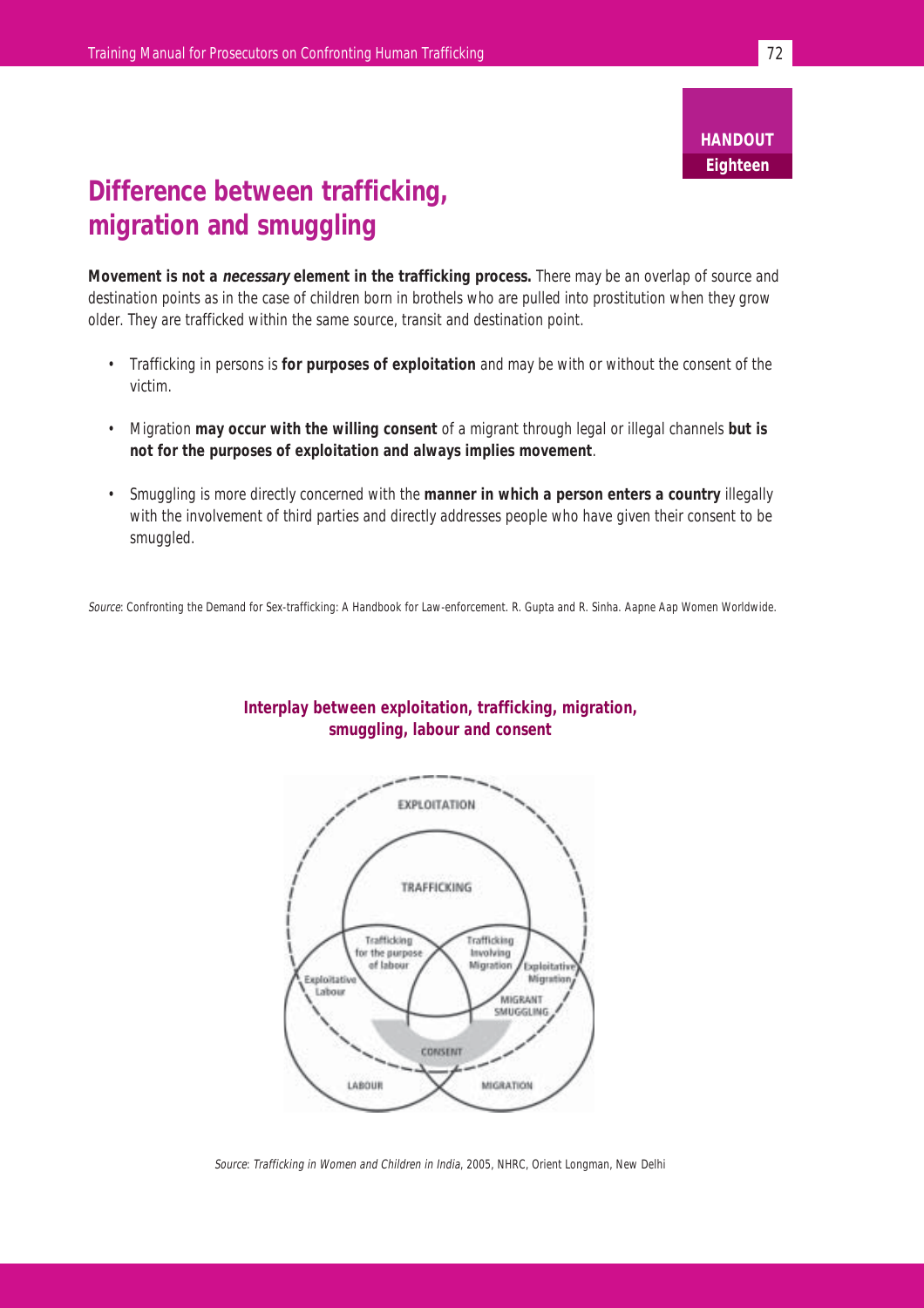### **Who are the criminals?**

#### **Traffickers and other exploiters are the criminals**

All those who benefit directly as well as indirectly from trafficking are the criminals. They range from commercial sexual exploiters, to the sex entrepreneurs (traffickers, procurers, pimps, brothel owners, managers and money lenders) who make a profit by trading in women and girls and the users and abusers of bonded labour, cheap and child labour (businesses that use such labour, those who finance such businesses and those who are abettors). Many of these also fall within the definition of 'traffickers'. It is the nexus between the buyers of trafficked labour and services, the trafficker and the manager, supervisors and contractors that creates the demand, perpetuates trafficking and leads to the gross violation of the rights of women, children and men.

The identification of traffickers and buyers of prostituted sex and trafficked labour bringing them to book, confiscating the illegal assets created out of trafficking, making the traffickers compensate for the damages and penalizing them, all act as a deterrent to traffickers and buyers and restores a sense of justice to the survivor.

Commercial sexual exploiters and traffickers of labour should be identified and brought to the book by confiscating the illegal assets created out of trafficking, making the traffickers compensate for the damages and by penalizing them. All these act as a deterrent to traffickers and buyers and restores a sense of justice to the survivor.

| <b>Traffickers</b>        | Transporters              | Conspirators                                                                                        | Abettors                                                                                                                                         | Financiers /<br>exploiters                            | Abusers/Exploiters                                                                 |
|---------------------------|---------------------------|-----------------------------------------------------------------------------------------------------|--------------------------------------------------------------------------------------------------------------------------------------------------|-------------------------------------------------------|------------------------------------------------------------------------------------|
| <b>Recruiters</b>         | Those who<br>transport    | All those who<br>contribute to<br>the various<br>steps involved<br>in trafficking<br>& exploitation | All those who<br>abet the<br>various<br>processes<br>through their<br>presence, their<br>involvement or<br>by acts of<br>omission/<br>commission | All those who<br>finance the<br>various<br>activities | Commerical<br>sexual exploiters,<br>known as 'customers,<br>clients, johns, pimps' |
| <b>Their</b><br>agents    | Arrange<br>transport      |                                                                                                     | Those who<br>contribute to<br>the perpetration<br>of the sexual/                                                                                 |                                                       | Contractors                                                                        |
| <b>Their</b><br>bosses    | Arrange<br>halting places |                                                                                                     | labour<br>exploitation of<br>the trafficked<br>victims in the<br>places of<br>exploitation                                                       |                                                       | Managers                                                                           |
| <b>The</b><br>masterminds |                           |                                                                                                     |                                                                                                                                                  |                                                       | Madams                                                                             |

Unless the buyers feel threatened under the law and fear losing their social standing, they will not stop exploiting women, children and men.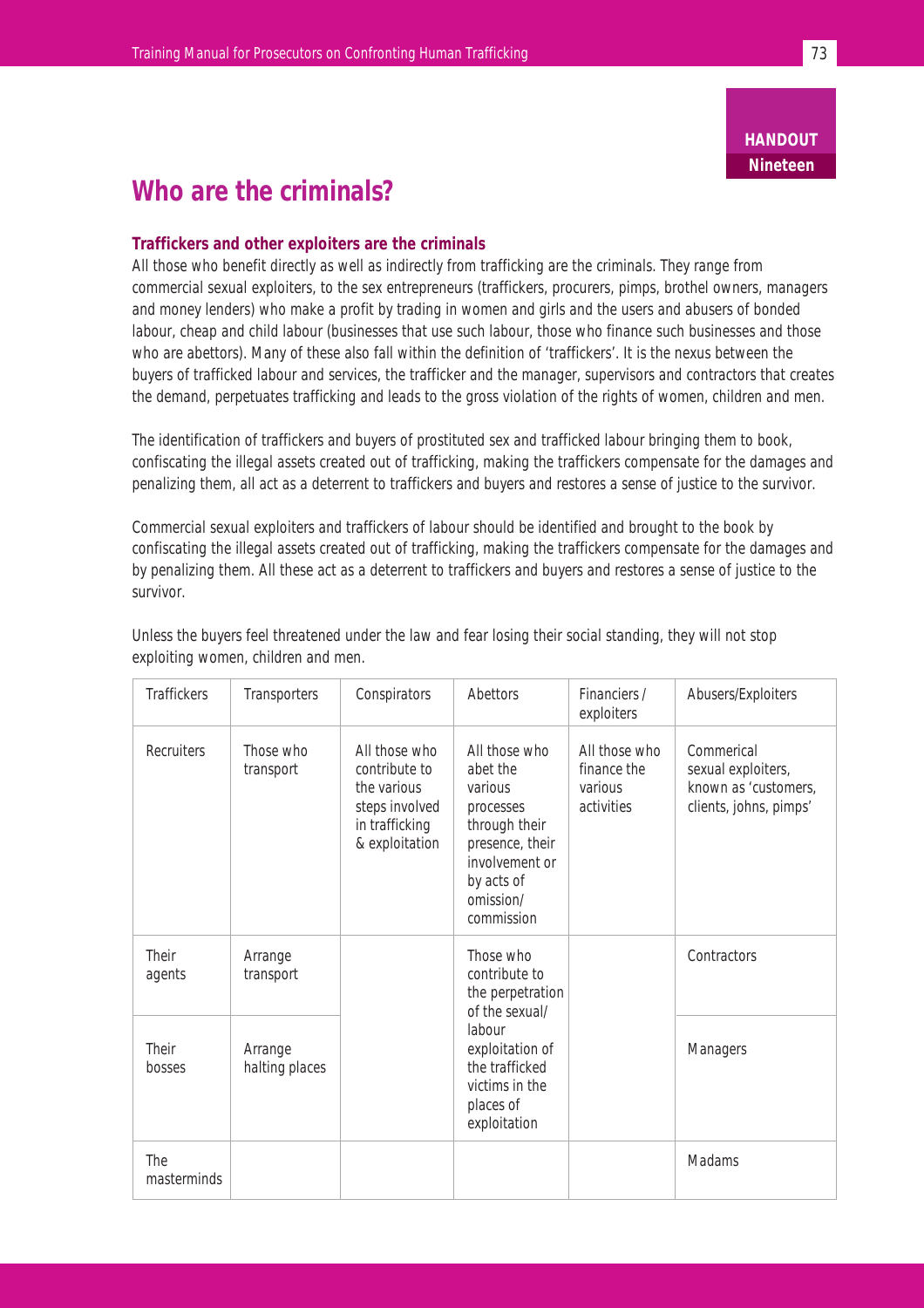#### **Trafficking hierarchy**

The trafficking hierarchy consists of several tiers. The field research shows that at least the following levels exist:

- 
- 1. Master trafficker/kingpin 2. Primary traffickers/procurers
- 
- 3. Secondary traffickers 4. 'Spotters' or the grass-roots chain of intelligence gatherers

Traffickers do not operate on their own. They establish a network and develop linkages with other exploiters, like buyers of prostitution, brothel keepers, moneylenders, transporters, border officials, pimps, hoteliers, and corrupt officials. There are several other stakeholders who support the main trafficking structure mentioned above. These include (a) financiers who finance the transactions at various levels; (b) the goons/goondas who provide security at various levels;  $(c)$  the hoteliers who provide accommodation during transit;  $(d)$  the transporters who provide or arrange transport; (e) paramedical persons who attend to the illnesses of the trafficked victims during transit; (f) officials who, in lieu of sexual services or bribes, provide several services, including immigration clearance and security; and  $(a)$  the final exploiters and abusers who may also be part of the network. They dictate terms regarding supply and demand and modulate the trafficking process.

### **Modus operandi of traffickers**

Traffickers look for the most vulnerable women and children who have no assets and hardly any alternatives. The accessibility of the trafficker to the prospective victim is an important factor in trafficking. The method adopted is usually influenced by the proximity or otherwise of the trafficker to the victim

| Offering them jobs as domestic servants         | Promising jobs in the film world                                      |
|-------------------------------------------------|-----------------------------------------------------------------------|
| Coercion                                        | Offering money                                                        |
| Luring them with 'pleasure trips'               | Making false promises of marriage                                     |
| Befriending them by giving goodies<br>from home | Offering shelter to girls who have run away<br>or are street children |
| Offering to take them on pilgrimages            | Making other kinds of false promises                                  |

| Four phases of entrapment of young women into prostitution                                                                                                                                                                                                                             |                                                                                                                                                                                                                                                                              |  |
|----------------------------------------------------------------------------------------------------------------------------------------------------------------------------------------------------------------------------------------------------------------------------------------|------------------------------------------------------------------------------------------------------------------------------------------------------------------------------------------------------------------------------------------------------------------------------|--|
| Ensnaring<br>Impressing the young girl<br>Winning her trust and confidence<br>Making her think he is the only one<br>who understands her<br>Ensuring she falls in love with him by giving a<br>present signifying stability in relationships<br>Claiming the status of her 'boyfriend' | <b>Creating Dependence</b><br>Becoming more possessive<br>Convincing her to destroy important objects or<br>reject those she is close to<br>Changing her name<br>Destroying her connections to her previous life<br>Isolating her                                            |  |
| <b>Taking Control</b><br>Deciding where she goes, who she sees what she<br>wears, eat, thinks<br>Using threats, and if necessary, violence<br>Enforcing petty rules<br>Being inconsistent and unreliable<br>Demanding that she prove her love                                          | <b>Total Dominance</b><br>Creating a willing victim<br>Ensuring she complies to his wishes<br>Convincing her to have sex with his friend<br>Convincing her to be locked in the house<br>Convincing her that he needs the money and<br>the easiest way is through selling sex |  |

Source: Confronting the Demand for Sex-trafficking: A Handbook for Law-enforcement. R. Gupta and R. Sinha. Aapne Aap Women Worldwide.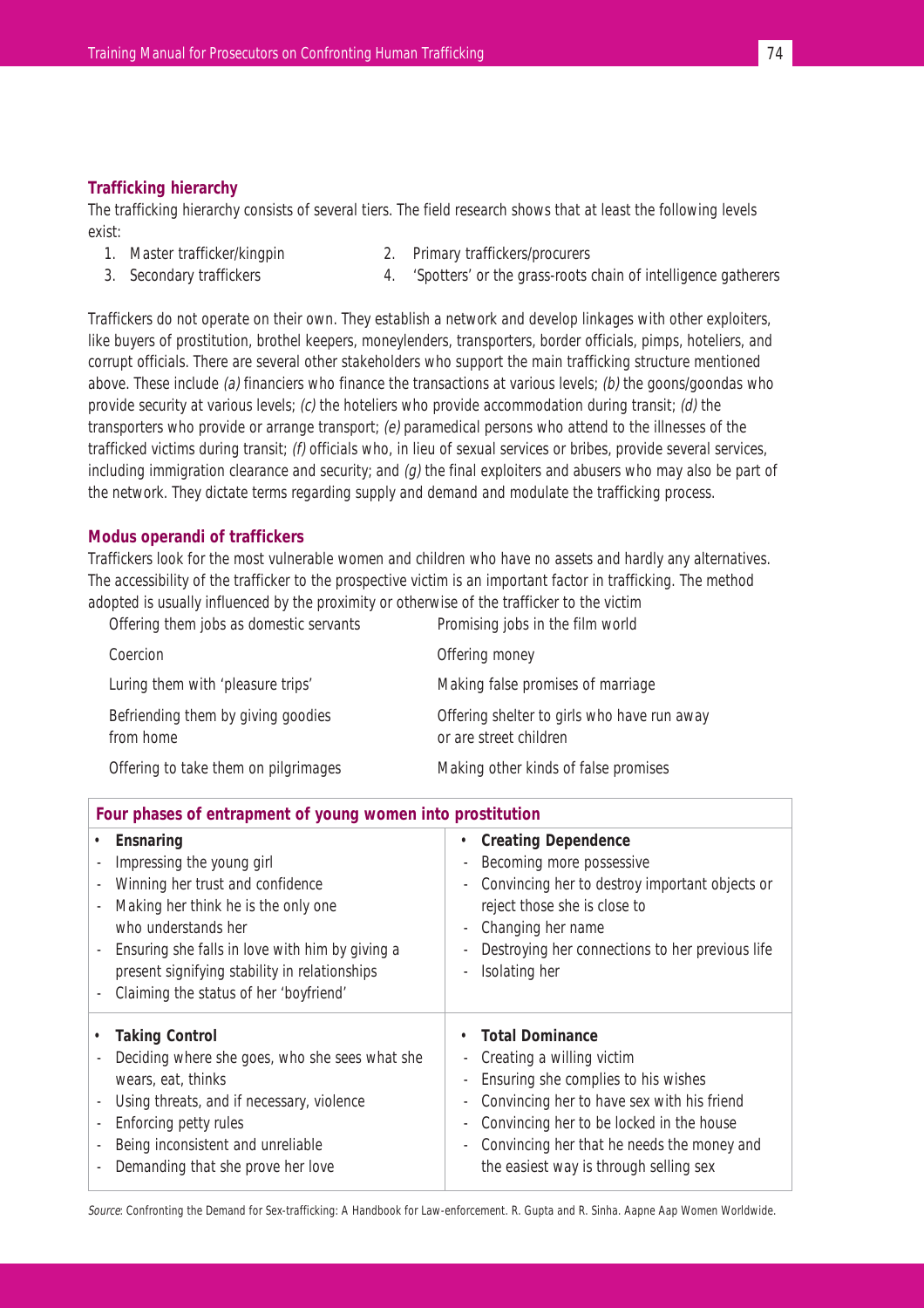

### **Who are the exploiters?**

| Facts about commercial sexual exploiters / abusers                                                                                                                                                                                                                                                                                                                                                                                                                                    |
|---------------------------------------------------------------------------------------------------------------------------------------------------------------------------------------------------------------------------------------------------------------------------------------------------------------------------------------------------------------------------------------------------------------------------------------------------------------------------------------|
| Many of the commercial sexual exploiters are married as substantiated<br>by the NHRC study in which 45.5% of the interviewed buyers were<br>married men.                                                                                                                                                                                                                                                                                                                              |
| Most of the exploiters are not only married but also staying with their<br>spouses. This negates the fact that men 'go to prostitutes out of need'.<br>This is again well documented in the NHRC study in which 72.9% of the<br>interviewed married buyers had spouses staying with them.                                                                                                                                                                                             |
| This is a myth propounded by the patriarchal society, which calls all<br>women who do not submit to men's desires as 'sexually dysfunctional'.<br>In the NHRC study again it was seen that 54.3% of the interviewed<br>married men had wives who were in the age group of 26-35 years old.                                                                                                                                                                                            |
| This myth is also exploded by the NHRC study which has shown that of<br>the interviewed 582 clients, 22.7% had studied up the graduate level or<br>more and 79.6% were literate.                                                                                                                                                                                                                                                                                                      |
| This myth has been circulated over the years to shield the 'respectable<br>men' visiting brothels. In the NHRC study though a majority of the<br>buyers. 41.9% were from the working class, 8.8% were students,<br>26.1% were employed in government service and 18.4% were in<br>business.                                                                                                                                                                                           |
| A majority of the exploiters in the NHRC study had started visiting<br>brothels during their adolescence.                                                                                                                                                                                                                                                                                                                                                                             |
| There is fair amount of evidence from the world over which is also<br>substantiated by the NHRC study that a large number of buyers<br>demand 'young, nubile virgins'. In the study a large majority (39.2%) of<br>buyers admitted they looked for young girls in brothels, the highest<br>preference being for virgin girls. 53.3% of the respondents stated that<br>they look forward to having sex with girls who are submissive and<br>willing to surrender to all their demands. |
|                                                                                                                                                                                                                                                                                                                                                                                                                                                                                       |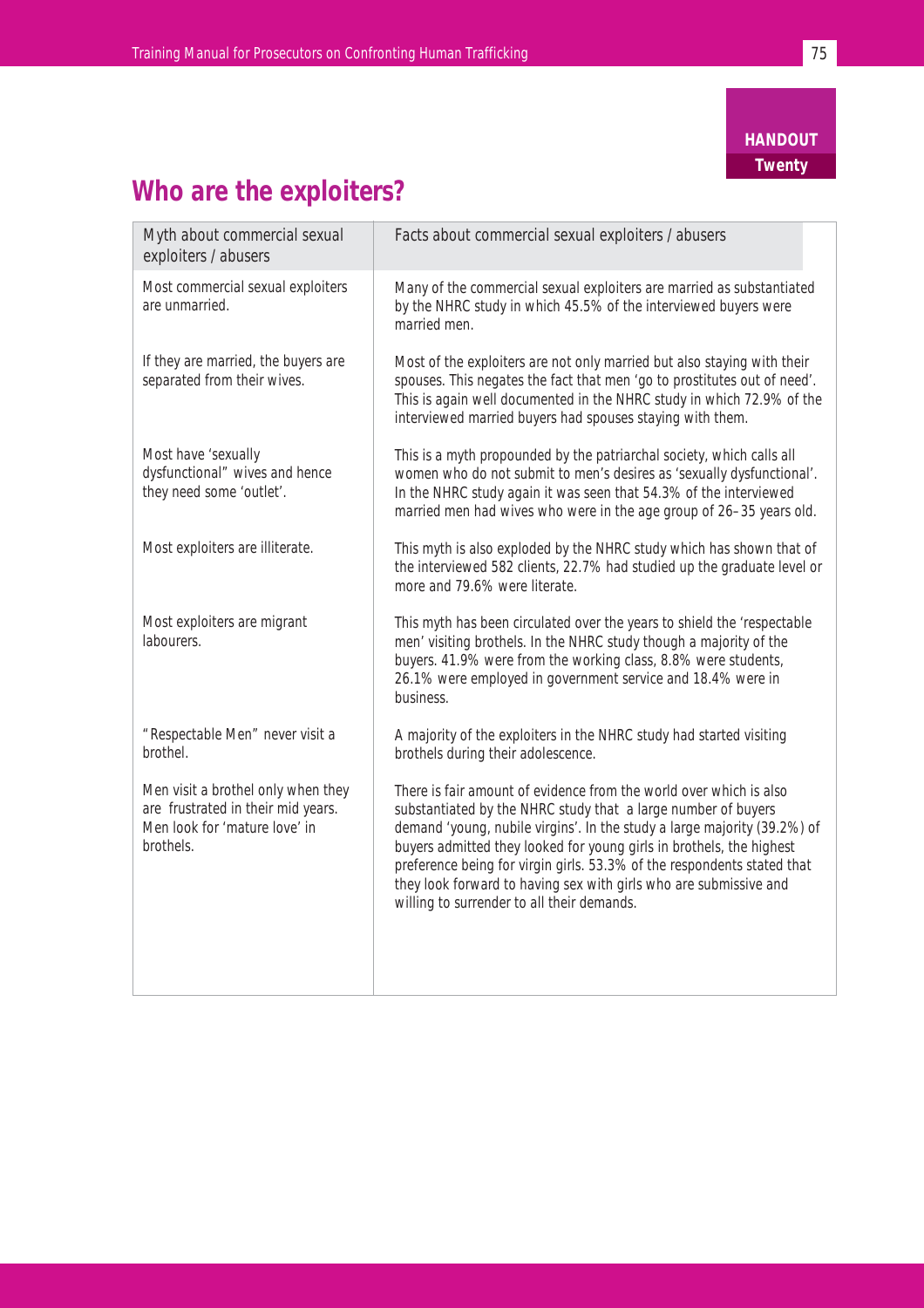### **Criminal liability**

**Under the law both the clientele or customer and the trafficker are liable**

### **Trafficker Liability**

Under Section 5 of ITPA, trafficking committed, contemplated or even attempted is punishable, regardless of consent of the trafficked person. The modus operandi could include procuring, attempting to procure, inducing, taking, attempting to take, causing a person to be taken, causing or inducing a person to prostitution etc.

If the offence of trafficking is committed against the will of the person, then the offender is liable for graver punishment. If the trafficked victim is a child, the minimum punishment is seven years of rigorous imprisonment.

Depending on the facts and circumstances of the case, the traffickers are also liable under Section 4, 6, 7, 9 of ITPA. Moreover, as abettors and/ or conspirators they are also liable under IPC.

### **Customer Liability: whether 'customer' is liable?**

The answer is yes. Firstly, he should be booked under Section 5(1) (d) and under Section 7(1) of ITPA. He is a person who 'causes' or 'induces' another person to carry on prostitution and is, therefore, liable under Section 5(1)(d). (Cherain Vs.Kerala, 1973, Crl.L.J. 839). Moreover, he is a person 'with whom prostitution is carried on' and is therefore, liable under Section 7(1). Further Section 7 (1A) ITPA makes it clear that if the offence of 'prostitution' is committed in respect of a child or minor then the person committing the offence (i.e. including the customer/clientele) is liable for graver punishment and fine with a mandatory minimum imprisonment of 7 years.

Besides these provisions of ITPA, he is an abettor to all violations on the victim, which attracts Section 114 IPC. If the victim is a child, Section 376 IPC (rape) should be added to the charges against the 'customer'. If the victim is an adult, Section 376 IPC will come into operation if it can be established that she had not given informed or willing consent. Moreover perverse sexual acts on the victim invite liability under Section 377 IPC.

Source: Trafficking Women and Children for Sexual Exploitation: Handbook for Law Enfocement Agencies in India, Nair, P.M. 2007 UNODC.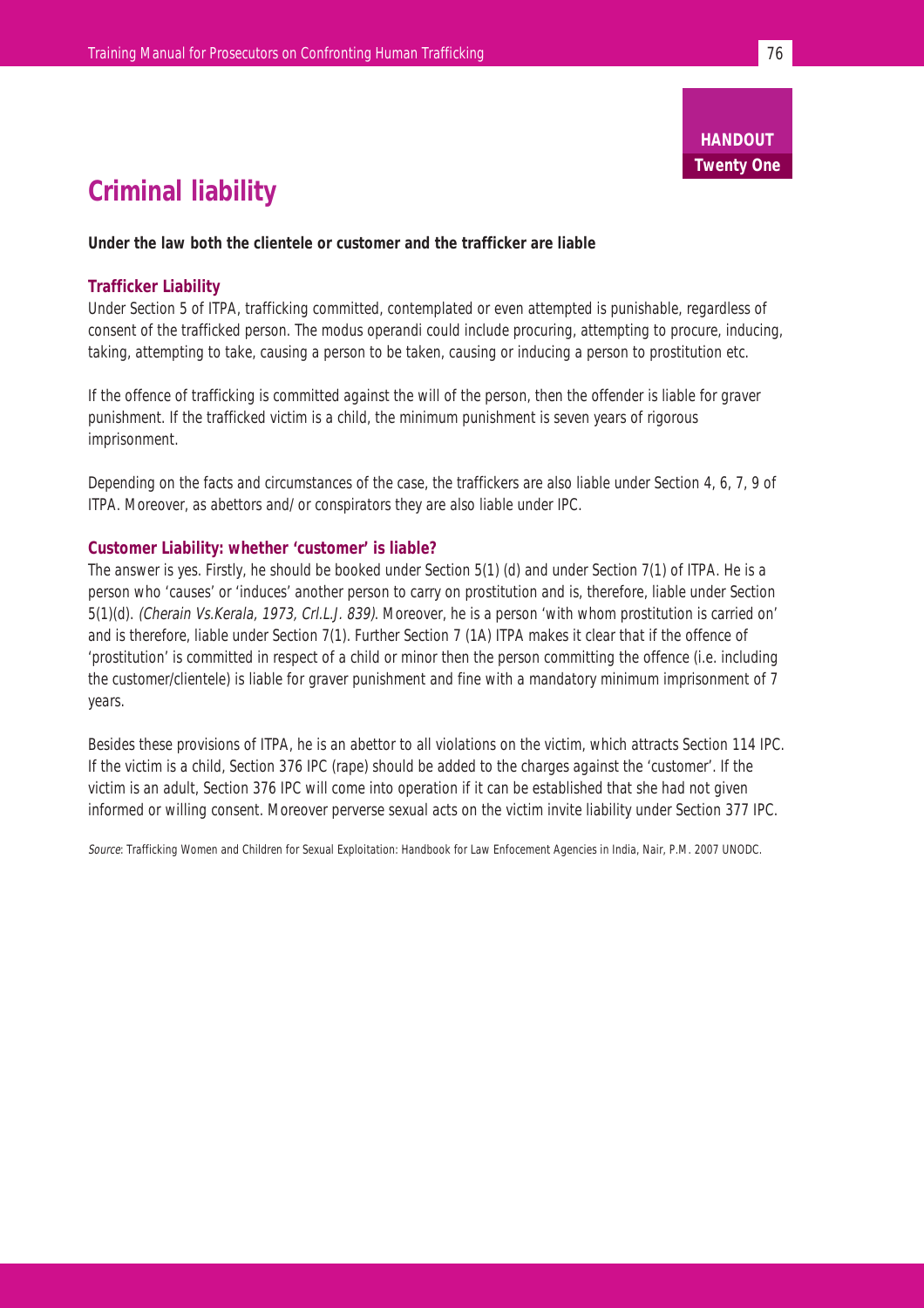**HANDOUT Twenty Two**

### **Countries that have criminalized buyer and trafficker**

Good Practices, Targeting the Demand for Prostitution and Trafficking, Coalition Against Trafficking in Women (CATW), compiled by Barbara C. Kryszko and Janice G. Raymond

| Location                                         | <b>Actions Taken Against Male Buyers</b>                                                                                                                                                                                                                                             | <b>Comments</b>                                                                                                                                                                                             |  |  |
|--------------------------------------------------|--------------------------------------------------------------------------------------------------------------------------------------------------------------------------------------------------------------------------------------------------------------------------------------|-------------------------------------------------------------------------------------------------------------------------------------------------------------------------------------------------------------|--|--|
| NATIONAL LEGISLATION AGAINST MALE BUYERS         |                                                                                                                                                                                                                                                                                      |                                                                                                                                                                                                             |  |  |
| Philippines                                      | National legislation to eliminate trafficking in<br>persons that criminalizes the act "to maintain<br>or hire a person to engage in prostitution or<br>pornography."1                                                                                                                | Passed in 2003.                                                                                                                                                                                             |  |  |
| Sweden                                           | National legislation defining prostitution as a<br>form of male violence against women, and which<br>criminalizes the purchase and attempt to purchase<br>of "sexual services." Prostituted women do not<br>face any criminal sanctions <sup>2</sup> .                               | Since this law went into effect January<br>1, 1999, there has been a dramatic<br>drop in street prostitution.<br>Similar legislation is being considered<br>in Finland <sup>3</sup> and Iceland.            |  |  |
| <b>Great Britain</b>                             | Proposal by the Solicitor General to draw up<br>national legislation criminalizing men who buy sex<br>from women who are victims of international sex<br>trafficking <sup>4</sup> .                                                                                                  | The Solicitor General has found that to<br>address trafficking, buyers should be<br>criminalized since the demand is what<br>makes the sex industry profitable for the<br>traffickers.                      |  |  |
| France                                           | National legislation passed in 2002 criminalizing the<br>buyers of minors who are under 18 years of age.                                                                                                                                                                             | The communication adviser of the<br>Prime Minister was arrested and found guilty<br>after trial under this law. He has filed an<br>appeal.                                                                  |  |  |
|                                                  |                                                                                                                                                                                                                                                                                      | The law is significant in protecting children<br>between the ages of 16 and 18. Prior to this<br>law, buyers raised the age of consent as a<br>defense for buying children between 16<br>and 18.            |  |  |
| France                                           | National legislation since 2003 criminalizing<br>solicitation. Note that this law could be implemented<br>against the buyers.                                                                                                                                                        | Only a few men have been arrested<br>under this law.                                                                                                                                                        |  |  |
| <b>United States</b>                             | National legislation directing the Secretary of<br>Health and Human Services to publicize best<br>practices for State and local law enforcement to<br>prosecute buyers and establishing a grant program<br>for law enforcement to investigate and prosecute<br>buyers <sup>5</sup> . | This is the first national legislation to<br>combat domestic trafficking in persons<br>and reduce the demand for<br>commercial sex.                                                                         |  |  |
| LOCAL LEGISLATION AND PROSECUTION OF MALE BUYERS |                                                                                                                                                                                                                                                                                      |                                                                                                                                                                                                             |  |  |
| Glasgow,<br>Scotland                             | Proposed legislation to make kerb-crawling a<br>criminal offense. Kerb-crawlers could also be<br>banned from driving <sup>6</sup> .                                                                                                                                                  | Aim is to reduce the demand and<br>make men accountable for their<br>actions.                                                                                                                               |  |  |
| Perugia, Italy                                   | Men who sexually use trafficked women and<br>underage girls are being prosecuted for colluding<br>in the crime of "reducing anyone to a state of<br>slavery <sup>7</sup> ."                                                                                                          | The invoking of this older law is also<br>educational to teach the community<br>that exploitation, enslavement,<br>trafficking and victimization of women and<br>girls is a serious crime and unacceptable. |  |  |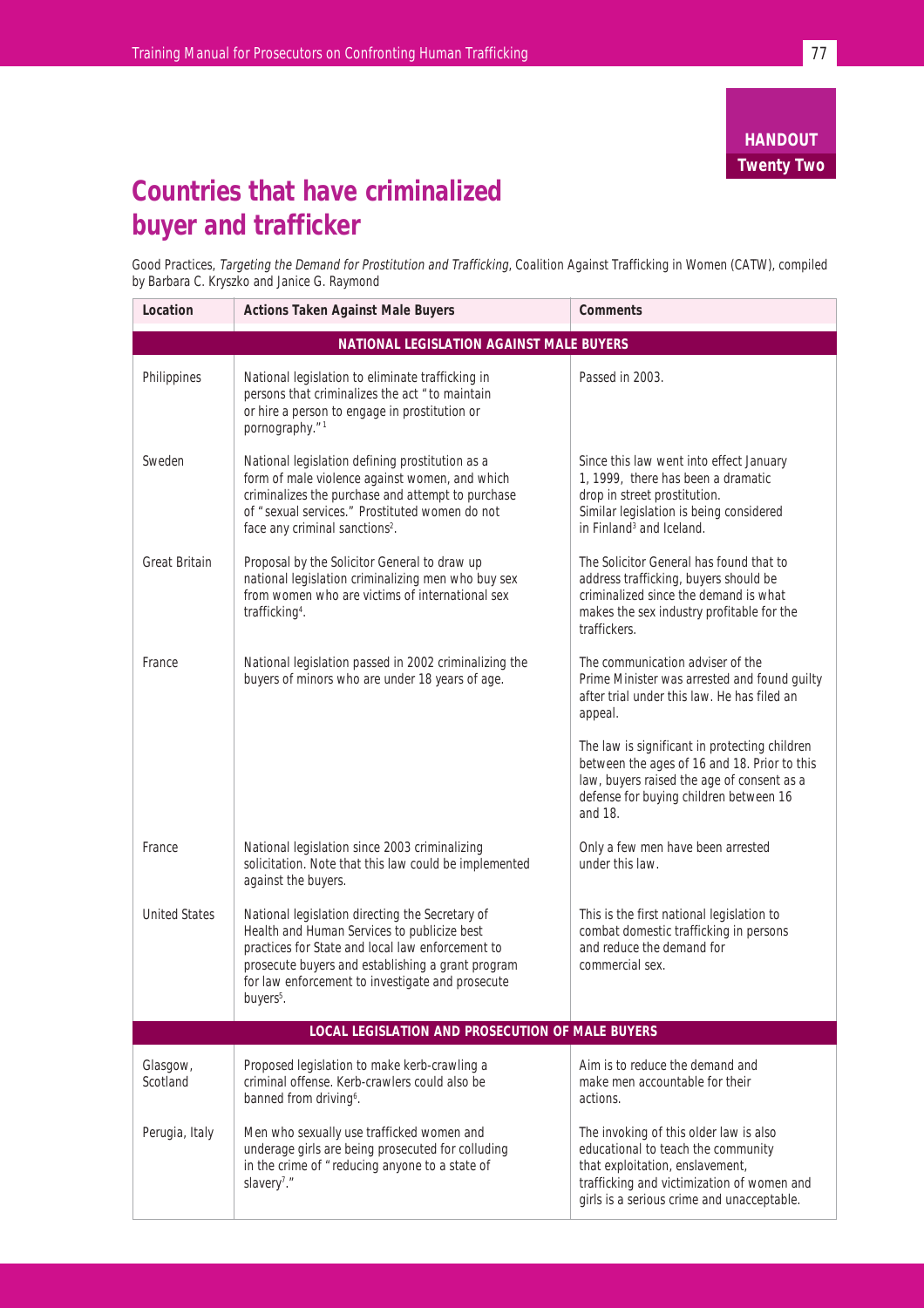| Location                                                                 | <b>Actions Taken Against Male Buyers</b>                                                                                                                                                                                                                                                                                                                                                                           | <b>Comments</b>                                                                                                                                                                                                                     |
|--------------------------------------------------------------------------|--------------------------------------------------------------------------------------------------------------------------------------------------------------------------------------------------------------------------------------------------------------------------------------------------------------------------------------------------------------------------------------------------------------------|-------------------------------------------------------------------------------------------------------------------------------------------------------------------------------------------------------------------------------------|
| France                                                                   | In many cities, such as Nantes, Bordeaux,<br>Strasbourg, men have been arrested performing a<br>sexual act in their car under a law prohibiting<br>sexual exhibition in public spaces.<br>law could be implemented.                                                                                                                                                                                                | Prosecution under this law has raised<br>the issue of whether a car is a public or<br>a private place. Since any act in a car<br>can be seen from a public space, the                                                               |
|                                                                          | POLICE AND COMMUNITY EFFORTS TO PENALIZE MALE BUYERS                                                                                                                                                                                                                                                                                                                                                               |                                                                                                                                                                                                                                     |
| Harare,<br>Zimbabwe                                                      | "Operation No To Prostitution," which targets men<br>who drive around and loiter in certain areas known<br>for prostitution <sup>8</sup> . Undercover female officers are<br>employed in the operation to catch the buyers.                                                                                                                                                                                        | Police noted a sharp decrease in<br>motorists soliciting prostituted women<br>following implementation of the<br>program. <sup>9</sup> Names of those arrested<br>are published in local newspapers.                                |
| Richmond,<br>Virginia<br><b>United States</b>                            | Proposed amendment to city's anti-cruising<br>ordinance to charge motorists up to a \$100 traffic<br>infraction for passing by the same point in the same<br>direction more than twice in a three-hour time<br>span between 9 pm and 3 am <sup>10</sup> .                                                                                                                                                          | An anti-cruising ordinance has already<br>been in effect since 1994. The<br>amendment would add the three-hour<br>time span.                                                                                                        |
| Detroit,<br>Michigan &<br>Oakland,<br>California<br><b>United States</b> | Seizing and impounding the vehicles of men<br>who buy women in prostitution. When the man is<br>arrested for solicitation or other prostitution offenses<br>in Detroit, for example, he is fined \$900 to get the car<br>back. If someone else owns the vehicle, the owner,<br>who may be the buyer's spouse or family member,<br>must accompany the prostitution buyer to retrieve<br>the vehicle <sup>11</sup> . | Detroit officials report that about 53<br>percent of the vehicles seized were in<br>cases where buyers were from the<br>suburbs. Police hope this will serve as a<br>deterrent to men who attempt to buy<br>women for prostitution. |
| Perugia, Italy                                                           | Cement barriers have been erected along the roads of<br>Perugia to make it difficult for potential buyers of<br>prostituted women to stop and solicit for<br>prostitution <sup>12</sup> .                                                                                                                                                                                                                          | This is part of a larger program that<br>Perugia offers foreign women in<br>prostitution in which they can obtain<br>social services, emergency help, and<br>temporary accommodation.                                               |
| Madrid, Spain                                                            | In 2004, pursuant to a plan of action of the city of<br>Madrid against sexual exploitation, the presence of<br>the municipal police increased in areas with<br>significant prostitution. <sup>13</sup> The police dissuade buyers<br>by asking them for their ID card, even though under<br>the law the police have no power to arrest buyers.                                                                     | The police have the right to ask for the<br>buyers' ID card, and anticipate that<br>taking away the buyers' anonymity as<br>buyers will serve as a deterrent to men<br>who buy women for prostitution.                              |
|                                                                          | This plan of action also includes a large prevention<br>campaign with posters posted in Madrid to discourage<br>the demand and educate the public about the problem<br>of demand for prostitution. The poster campaign<br>includes images of men and statements such as<br>"Prostitution exists because you pay for it. Don't<br>contribute to the exploitation of human beings."                                  | Simultaneously, social programs and<br>information centers have been created<br>to help women get out of prostitution<br>with legal assistance and social services.                                                                 |
| Teesside,<br>England                                                     | Two men who were guilty of soliciting women for<br>prostitution were banned from driving for<br>2 to 4 weeks <sup>14</sup> .                                                                                                                                                                                                                                                                                       | The driving bans were given to the men<br>as a warning from the magistrates that<br>soliciting would not be tolerated.                                                                                                              |
| Bristol,<br>England                                                      | Upon application by the Crown Prosecution, the<br>Court made a man, who was guilty of soliciting, the<br>subject of an Anti-Social Behavior Order to stop him<br>from kerb crawling or performing any public<br>obscene acts <sup>15</sup> .                                                                                                                                                                       | The Court ruled that soliciting women<br>for prostitution was anti-social.                                                                                                                                                          |
| Strathclyde,<br>Scotland                                                 | Proposal by local police of mailing warning letters to<br>buyers found repeatedly driving in areas known for<br>prostitution <sup>16</sup> .                                                                                                                                                                                                                                                                       | Police aim to discourage buyers. Also,<br>they aim to encourage prostituted<br>women to use support services to exit<br>prostitution.                                                                                               |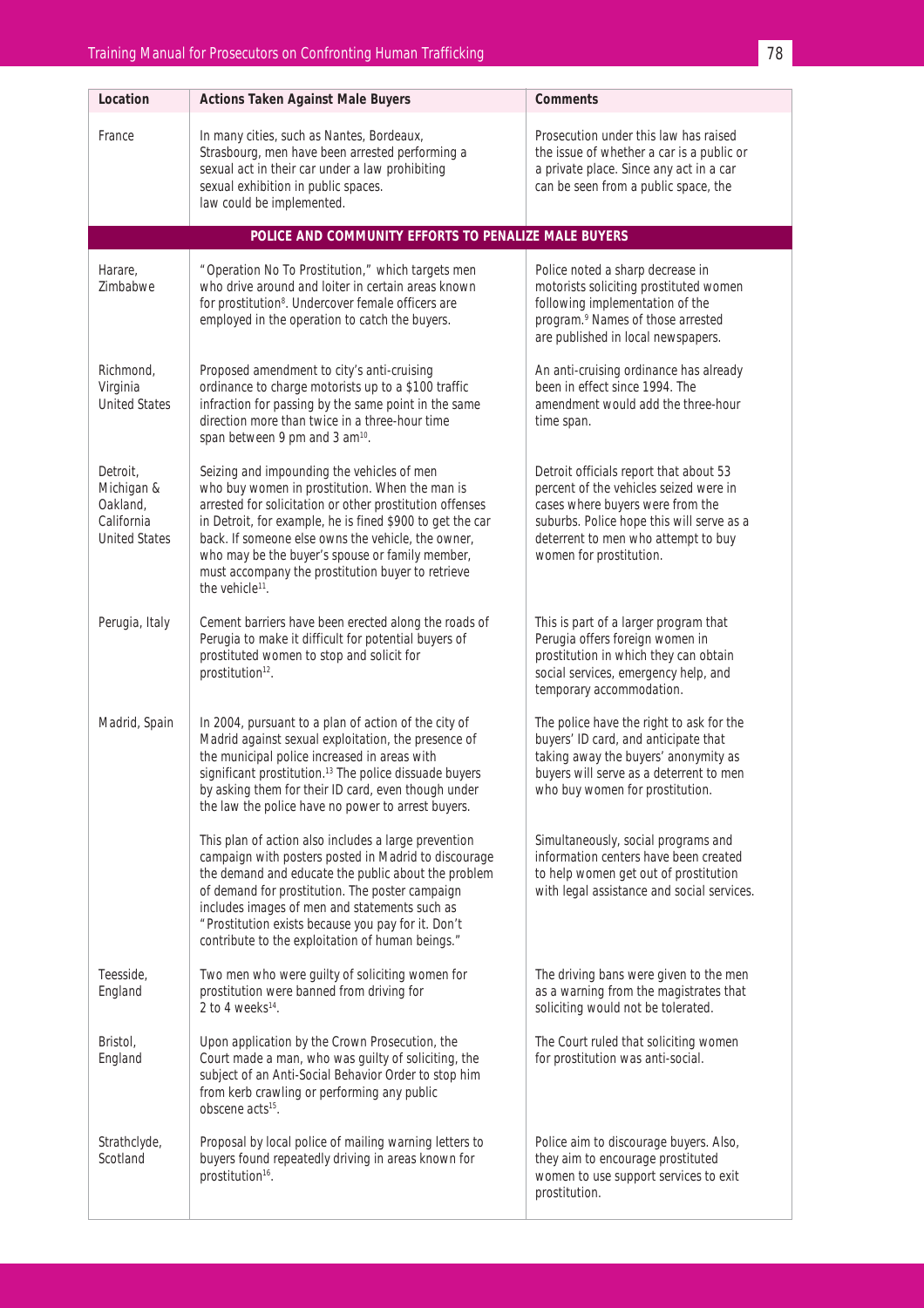| Location                                                                                                                                          | <b>Actions Taken Against Male Buyers</b>                                                                                                                                                                                                                                                                                                                                                            | Comments                                                                                                                                                                                                                                                                                                                                                                                                                                                                                                                                                                                                                                                               |
|---------------------------------------------------------------------------------------------------------------------------------------------------|-----------------------------------------------------------------------------------------------------------------------------------------------------------------------------------------------------------------------------------------------------------------------------------------------------------------------------------------------------------------------------------------------------|------------------------------------------------------------------------------------------------------------------------------------------------------------------------------------------------------------------------------------------------------------------------------------------------------------------------------------------------------------------------------------------------------------------------------------------------------------------------------------------------------------------------------------------------------------------------------------------------------------------------------------------------------------------------|
| Leith,<br>Scotland                                                                                                                                | Community activists have formed "citizens' patrols"<br>to drive away "kerb-crawlers" from Leith <sup>17</sup> .<br>Volunteers in cars will alert patrol members to<br>incoming kerb-crawlers. Members will patrol the<br>streets and confront the kerb-crawlers by waving<br>placards with messages such as "You can't get no<br>satisfaction in Leith," and "Get Back Where you<br>Once Belonged." | Patrol members hope the actions will<br>shame and deter the men from coming<br>into the area at all hours of the days<br>and night.                                                                                                                                                                                                                                                                                                                                                                                                                                                                                                                                    |
| Helsinki,<br>Finland                                                                                                                              | Police want to tap the phones of suspected pimps to<br>uncover prostitution rings <sup>18</sup> . Police believe that if<br>buyers know that pimps' phones are being tapped that<br>they will think twice before arranging a prostitution<br>encounter.                                                                                                                                             | Police believe that anonymity is one of<br>the major attractions of commercial<br>sexual exploitation. Risk of being<br>recorded might deter buyers.                                                                                                                                                                                                                                                                                                                                                                                                                                                                                                                   |
|                                                                                                                                                   | SHAMING MEN - PUBLICATION OF MALE BUYERS' NAMES, PHOTOS AND VIDEOS<br>IN NEWSPAPERS AND ON THE INTERNET AND TELEVISION                                                                                                                                                                                                                                                                              |                                                                                                                                                                                                                                                                                                                                                                                                                                                                                                                                                                                                                                                                        |
| Winnipeg,<br>Canada                                                                                                                               | In "Operation Snapshot," police videotape men as<br>they pick up women in prostitution and broadcast the<br>video on the Internet <sup>19</sup> .                                                                                                                                                                                                                                                   | Police aim to discourage buyers on<br>certain residential streets by posting<br>these surveillance videos.<br>To succeed these techniques of 'outing'<br>have to be consistently employed, rather<br>than used on occasion.                                                                                                                                                                                                                                                                                                                                                                                                                                            |
| <b>United States</b><br>Denver,<br>Colorado,<br>Detroit,<br>Michigan,<br>Dallas, Texas,<br>Philadelphia,<br>Pennsylvania,<br>Richmond<br>Virginia | Publication of names and photos of convicted buyers<br>on a "Johns TV" show and the Internet <sup>20</sup> . In some<br>cities, the buyers shown have been charged but not<br>convicted.<br>The aim is to "out" and make public those who buy<br>women for prostitution and to serve as a deterrent<br>for these men and others.                                                                    | Denver officials report that such<br>publication has helped cut solicitation<br>by buyers by about 40 percent. Both<br>the Denver TV program and website<br>include information for prostituted<br>women relating to services.<br>In Dallas, police put not only pictures<br>of the men arrested for soliciting but<br>also their names, birth dates and home-<br>towns. <sup>21</sup> In the first 24 hours that the<br>site was operative, there were 4,100 hits.<br>In Philadelphia, photos of the men's<br>"mug shots" are posted on a<br>government access cable television<br>channel (64) when they are booked and<br>charged, and before they appear in court. |
| <b>United States</b><br>St. Paul,<br>Minnesota                                                                                                    | Publication by the city of names of photos of arrested<br>buyers and, unfortunately, also of prostituted<br>women. $^{22}$                                                                                                                                                                                                                                                                          | The website is updated to include<br>information that the individual was<br>convicted.                                                                                                                                                                                                                                                                                                                                                                                                                                                                                                                                                                                 |
| <b>United States</b><br>Oakland,<br>California                                                                                                    | A shaming campaign that includes large billboards<br>with blurred photos of convicted buyers in Oakland<br>were put up in the city in June 2005 <sup>23</sup> . The campaign<br>also uses surveillance cameras from local businesses<br>to obtain evidence for convictions of soliciting<br>women in prostitution.                                                                                  | City officials indicated that in the<br>future, photos might not be blurred to<br>obscure the buyers' identities.<br>This program also includes billboards<br>with a help line for women in<br>prostitution.                                                                                                                                                                                                                                                                                                                                                                                                                                                           |
| <b>United States</b><br>Frederick,<br>Maryland                                                                                                    | City released 82 pages of prostitution business records,<br>including the names of 500 men who bought women<br>in prostitution <sup>24</sup> . The names of public officials and<br>other prominent citizens were included. Records had<br>been seized in a brothel raid by the police.                                                                                                             | The release of names was in response to<br>newspapers who sought access to the<br>documents amid allegations that the<br>brothel's customers included public<br>officials.                                                                                                                                                                                                                                                                                                                                                                                                                                                                                             |
|                                                                                                                                                   |                                                                                                                                                                                                                                                                                                                                                                                                     |                                                                                                                                                                                                                                                                                                                                                                                                                                                                                                                                                                                                                                                                        |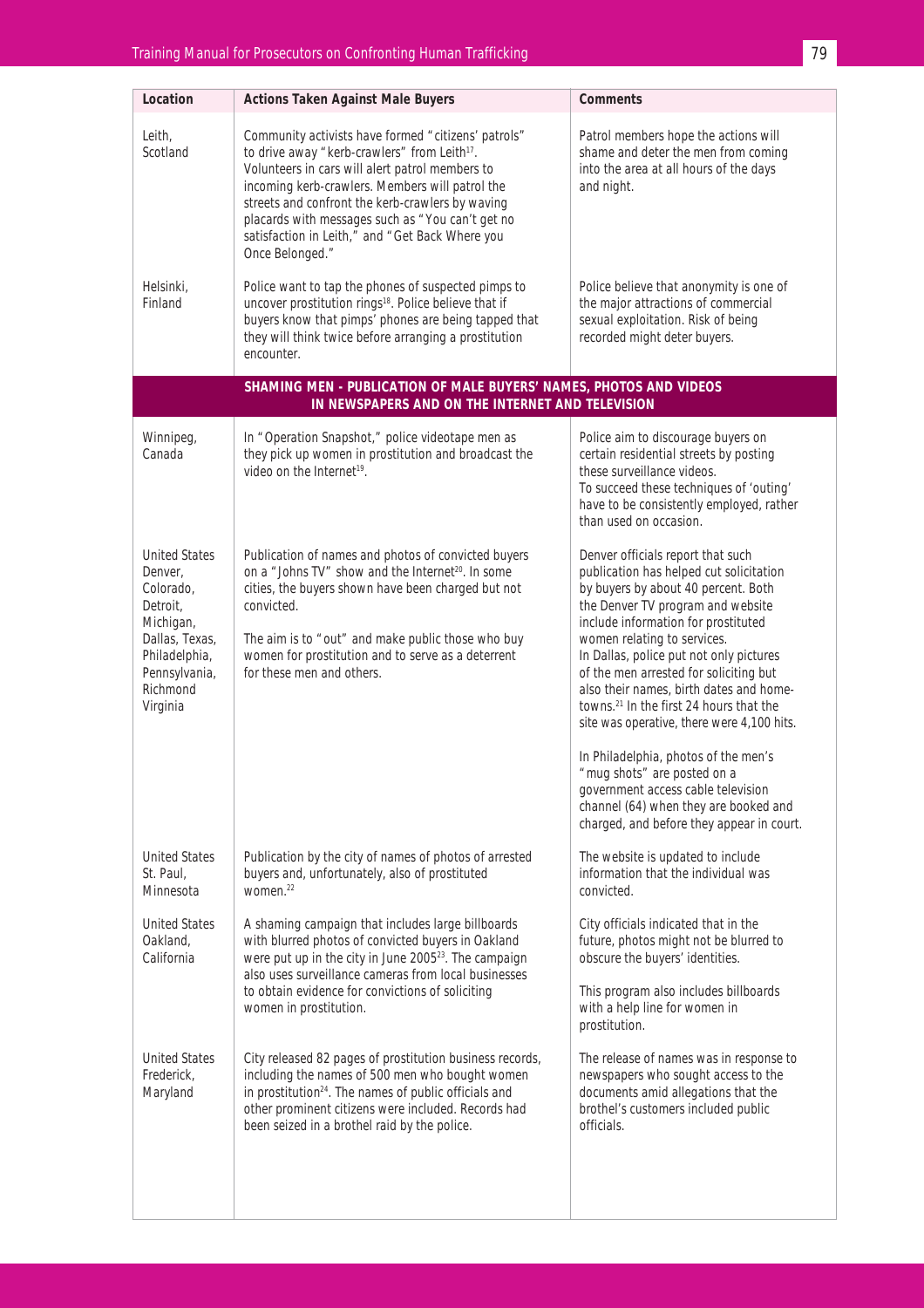| Location                                                                                                         | <b>Actions Taken Against Male Buyers</b>                                                                                                                                                                                                                                                                                                                                                                                                                                                                                                                                   | Comments                                                                                                                                                                                                                            |
|------------------------------------------------------------------------------------------------------------------|----------------------------------------------------------------------------------------------------------------------------------------------------------------------------------------------------------------------------------------------------------------------------------------------------------------------------------------------------------------------------------------------------------------------------------------------------------------------------------------------------------------------------------------------------------------------------|-------------------------------------------------------------------------------------------------------------------------------------------------------------------------------------------------------------------------------------|
|                                                                                                                  | <b>LEGISLATION AND PROSECUTION OF SEX TOURISTS</b>                                                                                                                                                                                                                                                                                                                                                                                                                                                                                                                         |                                                                                                                                                                                                                                     |
| Canada,<br>Finland,<br>Sweden,<br><b>United States</b>                                                           | National legislation to prosecute a country's own<br>citizens for sexual abuse of children while outside<br>the country <sup>25</sup> .<br>The United States is targeting American sex tourists<br>abroad in Cambodia, Costa Rica, Thailand, Mexico<br>and Brazil by funding a media campaign to deter<br>sex tourists and reminding them that they could be                                                                                                                                                                                                               | In the summer of 2004, Canadian<br>prosecutors brought the first prosecution<br>under the law since it went into effect<br>seven years ago.                                                                                         |
| United Kingdom                                                                                                   | prosecuted and convicted in the US <sup>26</sup> .<br>A project developed by British Home Office that<br>provides a freephone 'Crimestoppers' for British<br>tourists in Gambia to report child abuse abroad <sup>27</sup> .                                                                                                                                                                                                                                                                                                                                               | Travel companies agreed to distribute<br>awareness-raising information about<br>child prostitution to inform tourists<br>what to look out for.                                                                                      |
| <b>United States</b><br>Hawaii                                                                                   | Legislation (House Bill 2020) passed in the Hawaii<br>House of Representatives to make the promotion of<br>travel for the purpose of prostitution a felony crime<br>and grounds for revoking a travel agent's license <sup>28</sup> .                                                                                                                                                                                                                                                                                                                                      | Declares Hawaii's unequivocal<br>opposition to any form of sex tourism.<br>Protects women and girls exploited by<br>sex tourists and exploited by the<br>agencies that arrange for their tours.                                     |
|                                                                                                                  | PROHIBITING SEXUAL EXPLOITATION BY MEMBERS OF INTERNATIONAL AGENCIES                                                                                                                                                                                                                                                                                                                                                                                                                                                                                                       |                                                                                                                                                                                                                                     |
|                                                                                                                  | <b>AND THE MILITARY</b>                                                                                                                                                                                                                                                                                                                                                                                                                                                                                                                                                    |                                                                                                                                                                                                                                     |
| <b>United Nations</b><br>Department of<br>Peacekeeping<br>Operations<br>(DPKO)                                   | The UN DPKO policy on human trafficking recognizes<br>that the use of prostituted women in mission areas is<br>exploitative. The DPKO thus prohibits the purchase<br>of sexual services by UN peacekeeping personnel, and<br>also prohibits the patronage of bars, nightclubs,<br>brothels or hotels where sexual exploitation and<br>prostitution are present <sup>29</sup> . This groundbreaking policy<br>does not distinguish its prohibition of the purchase of<br>sexual services between locally prostituted women<br>and those who are trafficked internationally. | Even if prostitution is not a crime in the<br>jurisdiction in which the peacekeepers<br>operate, this UN policy still prohibits<br>the purchase of sexual services since it<br>identifies such as an act of sexual<br>exploitation. |
| <b>United Nations</b><br>Staff                                                                                   | There is also a code of conduct for all UN staff<br>members entitled "Special measures for protection<br>from sexual exploitation and sexual abuse." Staff<br>members are prohibited from exchanging "money,<br>employment, goods or services for sex, including<br>sexual favours <sup>30</sup> ."                                                                                                                                                                                                                                                                        | UN staff members are also required to<br>report any staff or co-worker suspected<br>of sexual exploitation or sexual abuse.                                                                                                         |
| Organisation for<br>Security and<br>Co-operation in<br>Europe (OSCE)<br>-Mission to<br>Bosnia and<br>Herzegovina | A code of conduct for all mission members entitled<br>"Prohibiting the Promotion or Facilitation of<br>Prostitution and Trafficking in Persons." The Code<br>precludes mission members from visiting an<br>establishment which facilitates prostitution or which<br>has nude or partially nude "dancers"31.                                                                                                                                                                                                                                                                | Mission members are also prohibited<br>from affiliating with anyone who is<br>suspected of sex trafficking.                                                                                                                         |
| <b>United States</b><br>and Norway                                                                               | Both the United States <sup>32</sup> and Norway <sup>33</sup> have banned<br>their military from visiting prostituted women.                                                                                                                                                                                                                                                                                                                                                                                                                                               | To theoretically ensure its troops do not<br>exploit women while serving in the<br>countries' armed forces.                                                                                                                         |
|                                                                                                                  | Norway <sup>34</sup> prohibits civil servants, during official<br>travel, from buying women in prostitution.                                                                                                                                                                                                                                                                                                                                                                                                                                                               | To awaken the global responsibility of<br>countries' military and civil servants<br>and to provoke awareness of sexual<br>exploitation.                                                                                             |
| <b>NATO</b>                                                                                                      | 26 countries agree that their troops will not facilitate<br>sex trafficking by going to prostituted women<br>known to be controlled by traffickers <sup>35</sup> .                                                                                                                                                                                                                                                                                                                                                                                                         | Depends on a distinction between<br>trafficking and prostitution. Do the<br>NATO forces ask the women if they<br>have been trafficked?                                                                                              |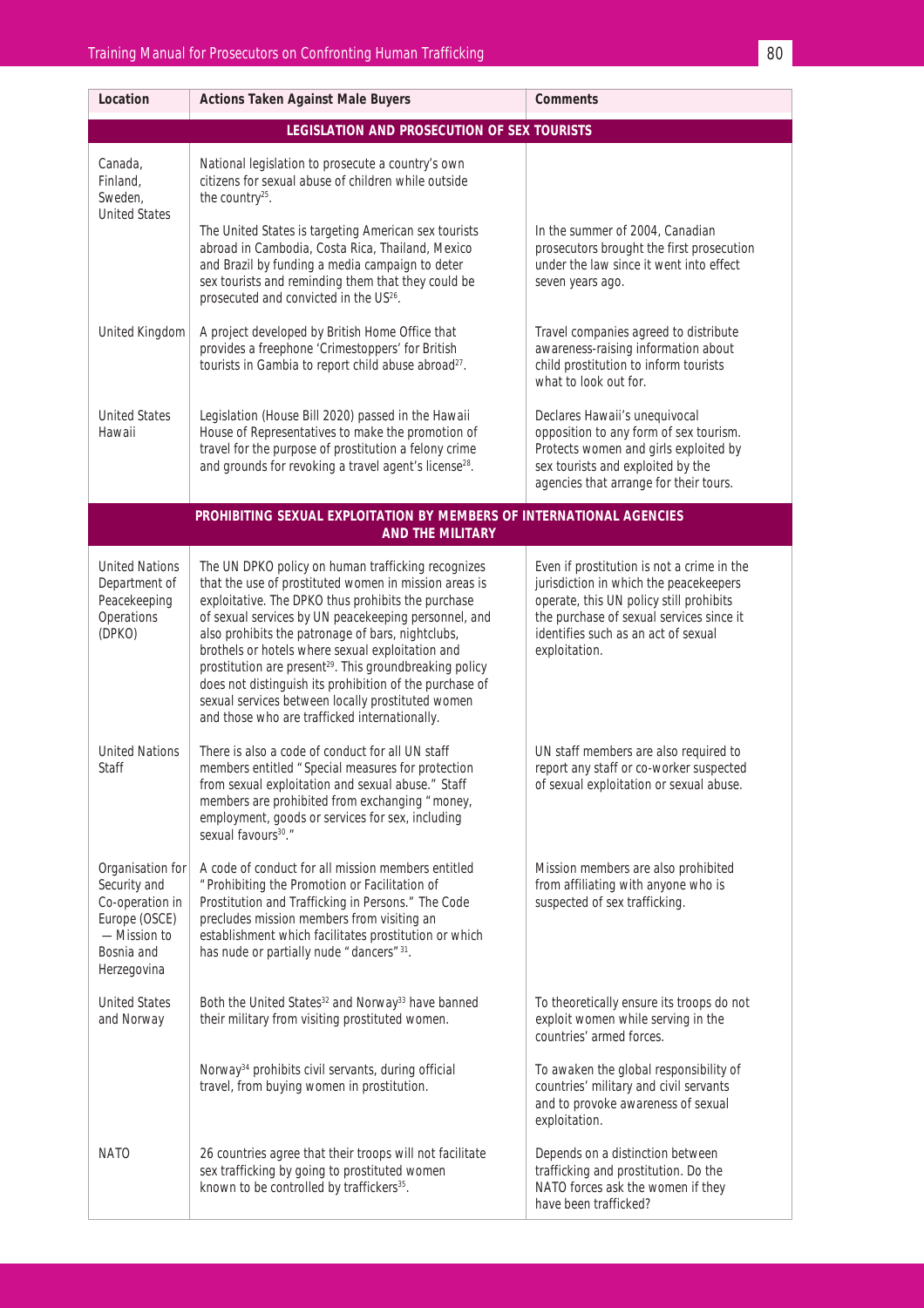| Location                                            | <b>Actions Taken Against Male Buyers</b>                                                                                                                                                                                                                                                                                                                                                                                                                                                                                                                                                                                                | Comments                                                                                                                                                                                                                                                                                                                                                                                                                                                                                                                                                                              |
|-----------------------------------------------------|-----------------------------------------------------------------------------------------------------------------------------------------------------------------------------------------------------------------------------------------------------------------------------------------------------------------------------------------------------------------------------------------------------------------------------------------------------------------------------------------------------------------------------------------------------------------------------------------------------------------------------------------|---------------------------------------------------------------------------------------------------------------------------------------------------------------------------------------------------------------------------------------------------------------------------------------------------------------------------------------------------------------------------------------------------------------------------------------------------------------------------------------------------------------------------------------------------------------------------------------|
|                                                     | CHALLENGING AND CHANGING THE SEXUAL ATTITUDES AND PRACTICES OF MEN AND BOYS EDUCATING MEN                                                                                                                                                                                                                                                                                                                                                                                                                                                                                                                                               |                                                                                                                                                                                                                                                                                                                                                                                                                                                                                                                                                                                       |
| Philippines                                         | The Coalition Against Trafficking in Women-Asia<br>Pacific has initiated an educational project targeting<br>young boys and men in communities known for<br>prostitution. The project challenges men in<br>recognizing their role as buyers of women in<br>prostitution and educates men and boys in the harm<br>of prostitution and trafficking <sup>36</sup> .                                                                                                                                                                                                                                                                        | The project conducts educational<br>workshops for men and boys in 12<br>regions of the Philippines and reach out<br>to hundreds of men and boys.                                                                                                                                                                                                                                                                                                                                                                                                                                      |
| Indonesia                                           | Poster campaign - aimed at men who visit Indonesia's<br>Batam Island, notorious for sex jaunts by men from<br>Singapore and Malaysia. <sup>37</sup> Posters state:<br>"How Would you Feel if Someone did this to<br>Your Daughter?" 40% of those in prostitution<br>are girls under 18 years of age.                                                                                                                                                                                                                                                                                                                                    | Aimed at bringing about men's<br>change in behavior.                                                                                                                                                                                                                                                                                                                                                                                                                                                                                                                                  |
| Sweden                                              | National campaign against prostitution and<br>trafficking targets the demand for prostitution <sup>38</sup> .<br>Campaign is launched at Solvalla racetrack in<br>Stockholm. Buyers of women in prostitution are<br>commonly hustled by pimps who provide the men<br>with rides from the track to the sex clubs. The<br>racetrack dedicated its first race of the evening to<br>advertising the campaign, with then-Minister for<br>Gender Equality, Margareta Winberg, speaking to<br>5,000 racing fans about the demand for prostitution.                                                                                             | Designed to increase public awareness<br>and to spotlight the men who buy<br>women for sex.                                                                                                                                                                                                                                                                                                                                                                                                                                                                                           |
|                                                     | Colorful posters were displayed in transportation<br>centers throughout Sweden. One poster depicted<br>well-dressed Swedish sex tourists wearing wedding<br>bands who travel to Baltic countries with the caption:<br>"Time to flush the johns out of the Baltics."                                                                                                                                                                                                                                                                                                                                                                     | The campaign attracted much public<br>attention within and outside Sweden.                                                                                                                                                                                                                                                                                                                                                                                                                                                                                                            |
| <b>United States</b><br>Washington,<br>DC           | Conference organized by Girls Educational and<br>Mentoring Services (GEMS) bringing together 22<br>teenage survivors of prostitution to speak to<br>Congressional representatives and the press about the<br>realities of prostitution <sup>39</sup> . Teens described violence<br>at the hands of pimps and buyers and denounce the<br>glamorization of "pimp culture."                                                                                                                                                                                                                                                                | This was the first national summit for<br>commercially and sexually exploited<br>youth in the US.                                                                                                                                                                                                                                                                                                                                                                                                                                                                                     |
| France                                              | Campaign urging men to sign a statement<br>recognizing prostitution as violence and to pledge<br>not to engage in rape and prostitution <sup>40</sup> .                                                                                                                                                                                                                                                                                                                                                                                                                                                                                 | The statement, which has been signed<br>by a number of prominent men, stresses<br>that men recognize a form of<br>masculinity based on mutual respect,<br>not domination.                                                                                                                                                                                                                                                                                                                                                                                                             |
| Canada &<br><b>United States-</b><br>various cities | "Johns School" Programs - In most programs, such<br>as in Toronto, Canada <sup>41</sup> , or Brooklyn, New York,<br>USA <sup>42</sup> , first time offenders (men who buy women in<br>prostitution) can avoid a criminal record if they pay<br>a fine and attend a one-day "Johns School" to learn<br>why they should not buy sex from prostituted<br>women, including information about sexually<br>transmitted diseases and impact on the local<br>community. In some programs, survivors of<br>prostitution "teach" the offending men about the<br>harm of prostitution to women, to themselves,<br>to neighborhoods and to society. | Preliminary studies in cities with "johns<br>schools" indicate that offenders are<br>rarely re-arrested in these areas.<br>Some women's organizations working<br>against violence against women take<br>the position that "johns schools" are<br>diverting men out of the criminal justice<br>system and allowing men to escape<br>responsibility for the sexual abuse of<br>women in prostitution.<br>Some women's groups advocate that<br>men who buy women in prostitution<br>should attend "johns schools" as part<br>of a rehabilitation program after a<br>criminal conviction. |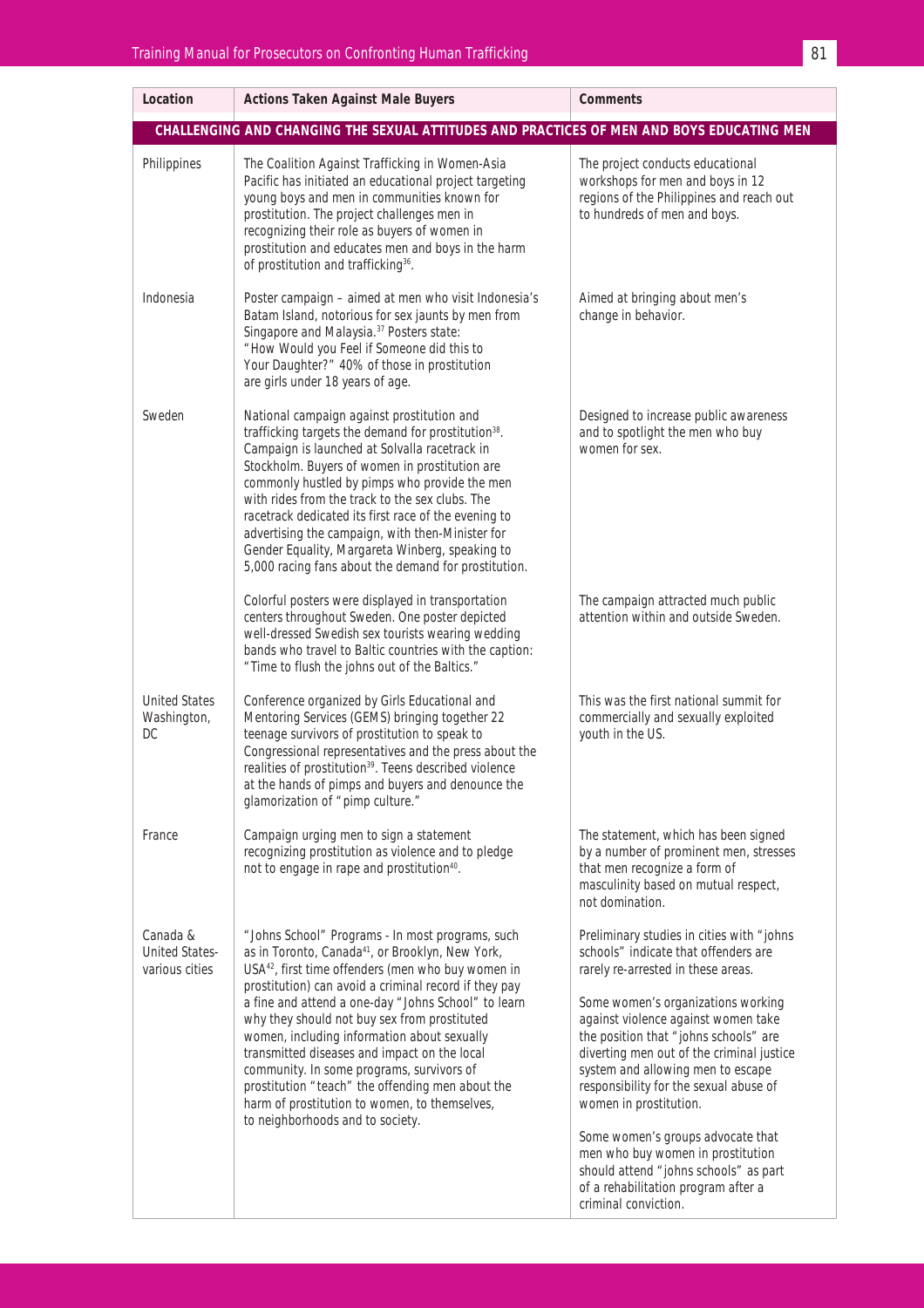#### **Endnotes:**

- 1 "Anti-Trafficking in Persons Act of 2003." Republic Act 9208, Philippines. (2003).
- 2 Ministry of Industry, Employment and Communications, Sweden. (January 2004). "Fact Sheet: Prostitution and trafficking in women."
- 3 The Baltic Times. (10 July 2003). "Finland may ban buying of sex."
- 4 Hinsliff, Gaby. (21 Nov. 2004). The Observer. "Law to target men who fuel sex trade."
- 5 Trafficking Victims Protection Act of 2005.
- 6 Robertson, Alex. (21 Feb. 2003). Evening Times. "1100 vice girls, some as young as 12, are working in Glasgow's east end." See also Cowie, Eleanor. (21 June 2004). The Herald. "Mixed response over fresh plans to ban drivers for kerbcrawling offences."
- 7 Widmann, Lin. (25 May 2004). International Herald Tribune. "In Italy, a new approach to tackling prostitution."
- 8 The Herald. (28 July 2004). "Police get vehicles for fight against prostitution."
- 9 The Herald. (24 July 2004). "Blitz flushes out street vice.
- 10 Redmond, Jeremy. (23 July 2004). "Pantele to drive out prostitution?"
- 11 Schmitt, Ben. (4 March 2003). Detroit Free Press. "Johns beware: Detroit has show for you." Oakland Tribune. (16 Aug. 2004). "75 people arrested in prostitution sting in Oakland."
- 12 Widmann, Lin. (25 May 2004). International Herald Tribune. "In Italy, a new approach to tackling prostitution."
- 13 Madrid, Area de Gobierno de Empleo y Servicios a la Ciudadania, Direccion General de Igualdad de Opportunidades.
- 14 Emmerson, Joanne. (19 Nov. 2004). Evening Gazette. "Banned for vice."
- 15 BBC News. (22 Sept. 2004). "Man ordered to stop kerb crawling."
- 16 Adams, Lucy. (16 Aug. 2004). The Herald. "Kerb-crawlers face letter from the law."
- 17 Halstead, Sam. (25 Jan. 2003). Evening News. "Citizens Are Ready to Curb Crawlers."
- 18 The Baltic Times. (10 July 2003). "Finland May Ban Buying of Sex." See also Baltic News Service. (20 July 2004). "Estonia, Finland to Step Up Fight Against Prostitution."
- 19 Smith, Graeme. (26 Aug. 2004). Globe and Mail. "Winnipeg police post Web video of johns." See also Winnipeg Police Service at http:// www.winnipeg.ca/police/moralsunit/operation\_snapshot.htm; Girard, Daniel. (5 Feb. 2005). Western Canada Bureau. "Sex-trade customers get Candid Camera treatment."
- 20 City and County of Denver [Colorado]. (25 July 2002). "'Johns TV' Debuts to Help Combat Prostitution." Available at www.denvergov.org/johnstv . Schmitt, Ben. (4 March 2003). Detroit Free Press. "Johns beware: Detroit has show for you." Detroit Free Press. (1 Oct. 2004). "Detroit raises bond for hookers, johns to \$500." Richmond Times-Dispatch. (4 Feb. 2005) "Police site posts johns' names, photos." (citing webpage at www.richmondgov.com/police )
- 21 Associated Press. (10 June 2004). "Arrested 'Johns' shamed with photos on Web." See Dallas Police Department, (Texas, USA), "Indecency Related Offenses." Available at http://www.dallaspolice.net/index.cfm.
- 22 City of St. Paul, (updated weekly) "This Week's Prostitution Arrest Photos." Available at http://www.ci.stpaul.mn.us/depts/police/ prostitution\_photos\_current.html.
- 23 Reuters. (3 Jun. 2005). "City unveils sex solicitor billboards of shame." Lee, Henry K. (25 Feb. 2005). San Francisco Chronicle. "City promises billboard fame to shame 'johns'.
- 24 Barker, Jeff. (12 Feb. 2004). The Baltimore Sun. "A big scandal but little detail." Kunkle, Frederick. (15 Feb. 2004). The Washington Post. "Frederick's Little Black Book."
- 25 "PA" News. (24 July 2004). "First Asian Sex-Tourism Prosecution." Helsingin Sanomat. (18 Feb. 2002). "Man convicted after having sex with minor abroad." Penal Code ch. 6, §1; ch. 2, §§ 2, 3, Sweden. Porter, M. Charlene. (12 Oct. 2004). Washington File, Bureau of International Information Programs, Dept. of State. "New Program Targets Child-Sex Tourists."
- 26 World Vision. (Accessed on 3 Jun 2005). "Slavery in the 21st Century…" http://www.worldvision.org/worldvision/wvususfo.nsf/stable/ globalissues\_stp
- 27 Scotsman. (20 Aug. 2004). "British tourists urged to report child abuse abroad."
- 28 Equality Now. (May 2004). "Hawaii: Legislation Passed to End Sex Tourism and Hold Sex Tour Operators Accountable." Available at http://www.equalitynow.org/english/actions/action\_2402\_en.html.
- 29 United Nations Department of Peacekeeping Operations. (Dec. 2004). "Human Trafficking Resource Package." Available at http:// pbpu.unlb.org/pbpu/library/Trafficking%20Resource%20Package.pdf.
- 30 United Nations. (9 Oct. 2003). "Secretary General's Bulletin: Special measures for protection from sexual exploitation and sexual abuse." ST/SGB/2003/13.
- 31 Ging, John. Mission to OSCE, Bosnia & Herzegovina. (2 Aug. 2002). "Mission Directive 52: Prohibiting the Promotion or Facilitation of Prostitution and Trafficking in Persons." Available at http://www.osce.org/documents/odihr/2002/08/2115\_en.pdf.
- 32 Quigley, Samantha L. (21 Sept. 2004). American Forces Press Service. "DoD Fights Human Trafficking with Training, Awareness."
- 33 Washington File, Bureau of International Information Programs, Dept. of State. (9 July 2004) "U.S., Norwegian Envoys to NATO Brief on Anti-Trafficking Policy."
- 34 Ministry of Justice and the Police, Norway. (undated) "Ethical Guidelines for Government Employees prohibiting the Purchase and Acceptance fo Sexual Services." Available at http://odin.dep.no/jd/engelsk/publ/veiledninger/012101-990367/index-dok000-b-n-a.html. See also Norwegian Ministry of Children and Family Affairs. (undated) "Trafficking in Women and Children." Available at http:// www.norway.org/policy/gender/trafficking/trafficking.htm.
- 35 North Atlantic Treaty Organization ("NATO"). (29 June 2004). "NATO Policy on Combating Trafficking in Human Beings." Available at http://www.nato.int/docu/comm/2004/06-istanbul/docu-traffic.htm. NATO. (9 July 2004). "Briefing on combating trafficking in human beings." Available at http://www.nato.int/docu/speech/2004/s040708a.htm. NATO. (5 Oct. 2004). "Trafficking in human beings." Available at http://www.nato.int/issues/trafficking/index.html.
- 36 Coalition Against Trafficking in Women. (2003). "Coalition Report." Available at http://action.web.ca/home/catw/attach/ catw2003report.pdf
- 37 Tan, Theresa. (16 June 2004). The Straits Times. "Curbing Batam sex: Stop, she's too young."
- 38 Ekberg, Gunilla. (2003). Nordic Baltic Campaign Against Trafficking in Women 2002. Final Report. Nordic Council of Ministers. Stockholm, Sweden.
- 39 ECPAT. (Nov. 2003). ECPAT-USA News. "Youth Speak Out Against Glamorized 'Pimp Culture.'" Available at http://www.ecpatusa.org/ documents/Oct.newsletter.final.pdf.
- 40 Montreynaud, Florence. (2004). "Faire L'Amour, Pas La Haine." Available at http://encorefeministes.free.fr/payer.php3 .
- 41 Pron, Nick, Small Peter. (22 July 2004). Toronto Star. "First batch of alleged offenders in court."
- 42 Kings County District Attorney. (9 July 2002). Press Releases. "Kings County District Attorney Charles J. Hynes Announces Start of Johns School Program. Available at http://www.brooklynda.org/News/press\_releases%202002.htm#039.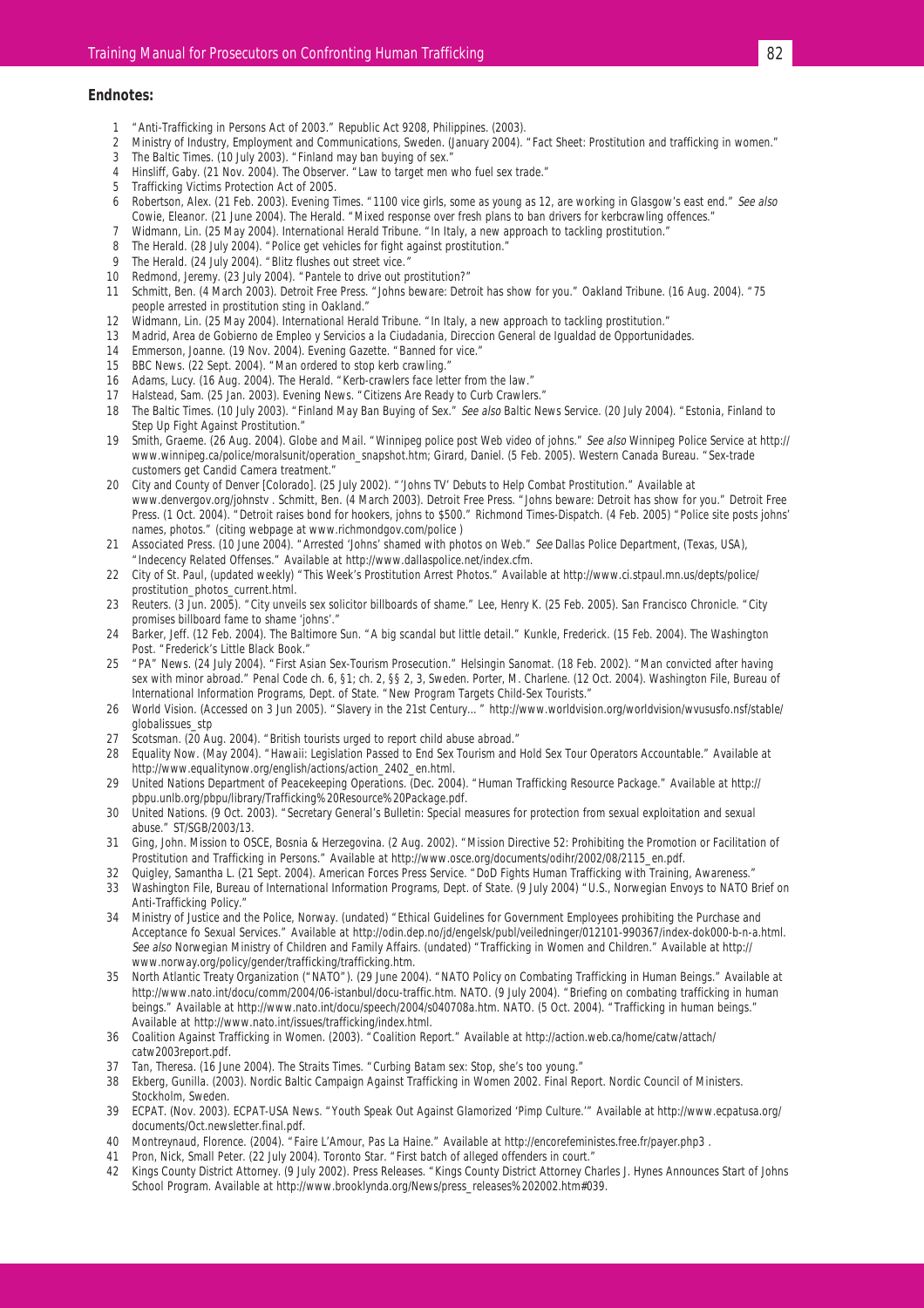### **Trafficking in Indian Constitution and Laws**

### **The Constitution of India expressly prohibits traffic in human beings.**

- Article 14 provides for equality in general.
- Article 15 prohibits discrimination on the grounds of religion, race, caste, sex or place of birth.
- Article 15 (3) provides for special protective discrimination in favour of women and child relieving them from the moribund of formal equality. It states that, "nothing in this article shall prevent the State from making any special provision for women and children".
- Article 16 (1) covers equality of opportunity in matters of public employment.
- **Article 23 prohibits traffic in human beings (in any form and for any exploitation) and forced labour**.
- Article 24 prohibits employment of children in any hazardous employment or in any factory or mine unsuited to their age.
- Article 38 enjoins the State to secure and protect as effectively as it may a social order in which justice social, economic and political – shall inform all the institutions of national life.
- Article 39 provides that the State should direct its policy towards securing, among other things, a right to adequate means of livelihood for men and women equally and equal pay for equal work their age or strength.
- Article 39 (f) provides that children should be given opportunities and facilities to develop in a healthy manner and in conditions of freedom and dignity, and that childhood should be protected against exploitation.
- Article 42 protects against inhumane working conditions.
- Article 45 makes provision for free and compulsory education for children, which is now well settled as a fundamental right of children.
- Article 46 directs that the state to promote the educational and economic interests of the women and weaker sections of the people and that it shall protect them from social injustice and all forms of exploitation.

For further discussion refer Resource Book on Legal Framework on Anti Human Trafficking, UNODC, 2008.

### **Trafficking offences under the Indian Penal Code**

**The Indian Penal Code,** 1860 prohibits trafficking, purchase and sale of minors. In addition, existing rape, assault, and abduction laws can be used to address the systematic abuse of women and girls in brothels. Relevant provisions of significance under the Indian Penal Code are:

Sections 359-368 which deal with kidnapping, abduction, and wrongful confinement. Section 359, Section 361, Section 362, Section 363, Section 365, Section 366, and Section 366A, which makes procuration of a minor girl (below the age of 18 years) from one part of India to another punishable.

Section 366B, which makes importation of a girl below the age of twenty-one years punishable. Section 367, which mandates imprisonment of up to ten years for the procurement or import of minors for the purposes of illicit intercourse, kidnapping and abduction leading to grievous hurt, slavery or subjection to "unnatural lust".

Section 370, Section 371, Section 372, Section 373, Section 374 makes selling, letting to hire, or otherwise disposes of any person under the age of eighteen (18) years with intent that such person shall at any age be employed or used for the purpose of prostitution or illicit intercourse with any person or for any unlawful and immoral purpose, or knowing it to be likely that such person will at any age be employed or used for any such purpose criminal.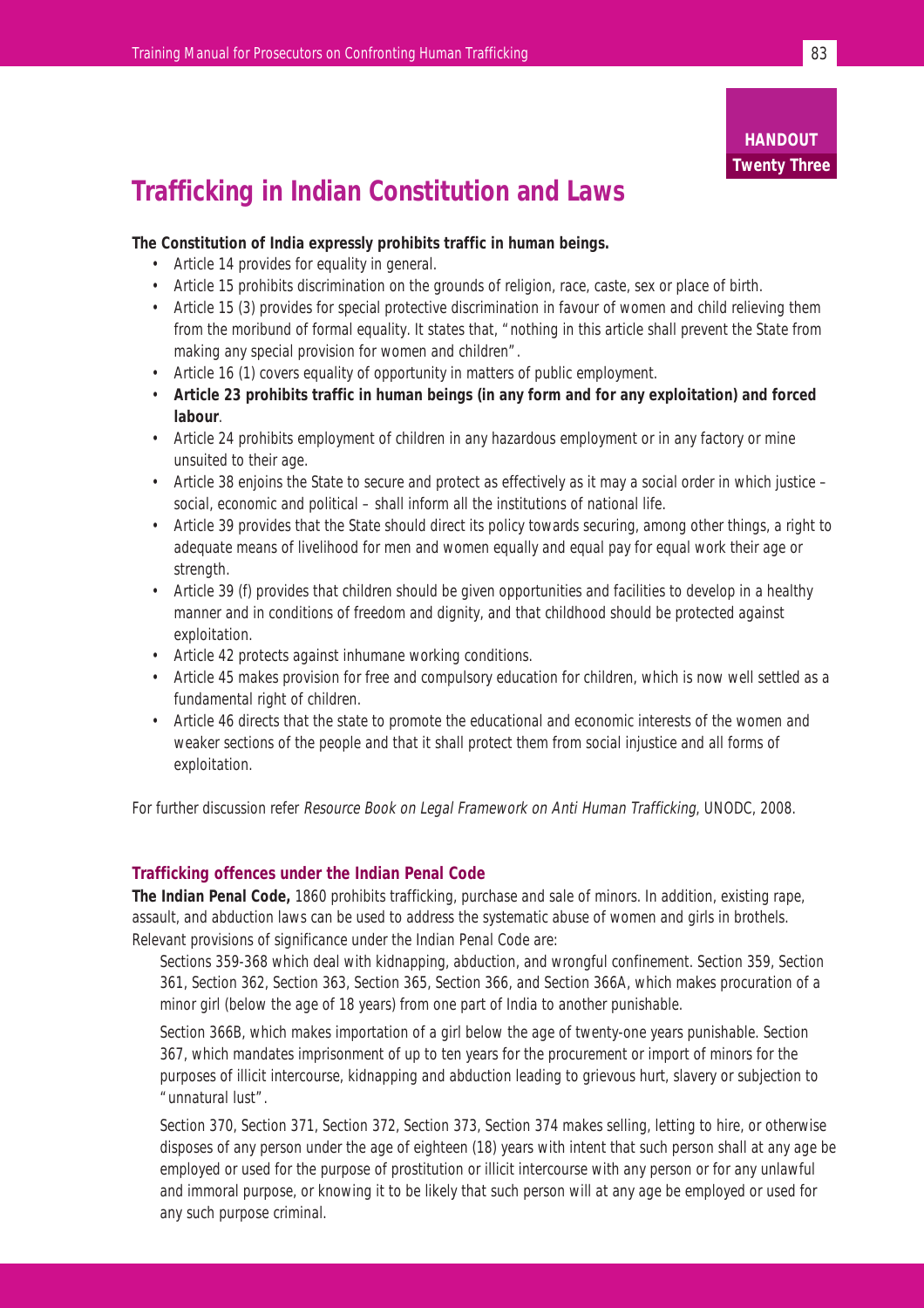Section 375, Section 376(1), Section 376B criminalizes rape. Rape laws are applicable to both brothel staff and customers.

If at the time of a raid pornographic CD's are also seized Sections 292 and 293 can be used.

In addition, **Criminal Procedure Code, 1973** with Sections 51(2), 53(2), 98, 160, 327(2) and 357 and Sections 114 A and 151 of **The Indian Evidence Act, 1872** are relevant in this context.

Source: Trafficking Women and Children for Sexual Exploitation: Handbook for Law Enfocement Agencies in India, Nair, P.M. 2007, UNODC.

#### An illustrative list of Sections under IPC to be used in the case of a trafficked girl

| Displacement from her community, which<br>amounts to kidnapping/abduction/confinement | Sections 361, 362, 365, 366 IPC<br>may apply |
|---------------------------------------------------------------------------------------|----------------------------------------------|
| Procured illegally                                                                    | S. 366A IPC                                  |
| Sold by somebody                                                                      | S. 372 IPC                                   |
| Bought by somebody                                                                    | S. 373 IPC                                   |
| Imported from a foreign country                                                       |                                              |
| or hails from J&K                                                                     | S. 366B IPC                                  |
| Wrongfully restrained                                                                 | S. 339 IPC                                   |
| Wrongfully confined                                                                   | S. 340 IPC                                   |
| Physically tortured/injured                                                           | S. 327, 329 IPC                              |
| Subject to criminal force                                                             | S. 350 IPC                                   |
| Mentally tortured/harassed/assaulted                                                  | S. 351 IPC                                   |
| Criminally intimidated                                                                | S. 506 IPC                                   |
| Outraged of her modesty                                                               | S. 354 IPC                                   |
| Raped/gang raped/repeatedly raped                                                     | S. 375 IPC                                   |
| Subject to perverse sexual exploitation                                               |                                              |
| (unnatural offences)                                                                  | S. 377 IPC                                   |
| Defamed                                                                               | S. 499 IPC                                   |
| Subject to unlawful compulsory labour                                                 | S. 374 IPC                                   |
| Victim of criminal conspiracy                                                         | S. 120B IPC                                  |

### **Other Special laws, which deal with trafficking related crimes, are:**

- 1. The Prohibition of Child Marriage Act, 2006
- 2. Bonded Labour System (Abolition) Act, 1976
- 3. Child Labour (Prohibition and Regulation) Act, 1986
- 4. Children (Pledging of Labour) Act, 1933
- 5. Maharashtra Control of Organized Crime Act, 1999
- 6. Goa Children's Act, 2003
- 7. Information Technology Act, 2000 (Sec. 67 if the trafficked victim is exploited to develop pornographic material and that porn is circulated electronically).
- 8. Juvenile Justice Act (Care and Protection of Children) Act, 2000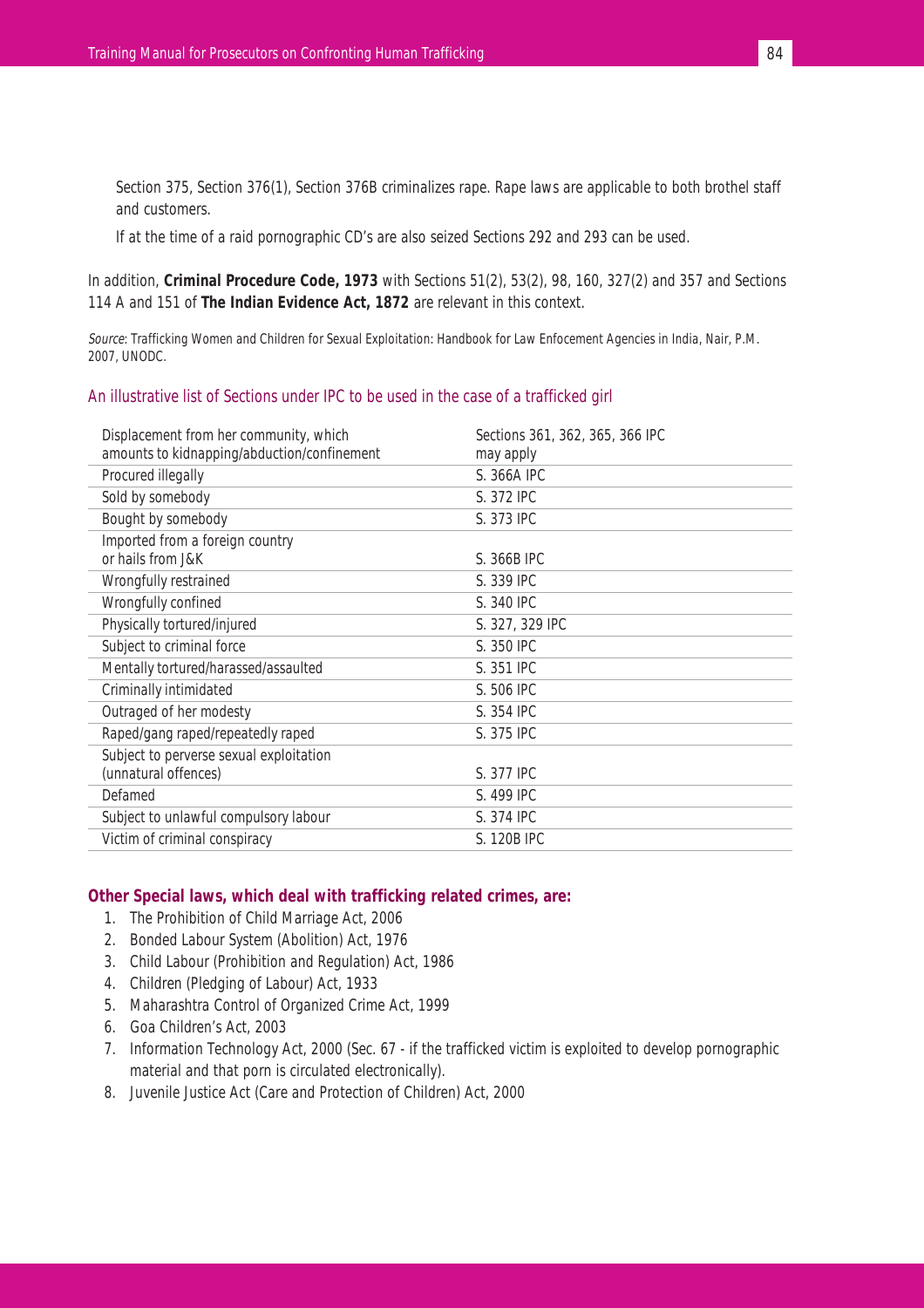| Exploitation of<br>the trafficked person         | The displacement can be from one country, state, village, community or home to<br>another or from one situation to another. e.g.: When a daughter of a woman in<br>prostitution is also pulled into prostitution by the brothel keeper, she is<br>considered trafficked as she has been displaced from the safety of her mother's<br>community to the brothel community, though geographically it may happen in<br>the same room. |
|--------------------------------------------------|-----------------------------------------------------------------------------------------------------------------------------------------------------------------------------------------------------------------------------------------------------------------------------------------------------------------------------------------------------------------------------------------------------------------------------------|
| <b>Displacement</b><br>(physical or situational) | The exploitation may be manifest as in a brothel or latent as in massage<br>parlours, dance bars or beer bars.                                                                                                                                                                                                                                                                                                                    |
| Commercialization<br>of the exploitation         | The exploiter generates revenue in cash or kind from the exploitation even if the<br>victim gets a share of the revenue. The trafficked victim can never be treated as<br>an accomplice, even if she gets a share of the income.                                                                                                                                                                                                  |

### **The offence of trafficking has the following ingredients:**

### **Procedural laws:**

TO ENSURE PROPER CONVICTION OF TRAFFICKER AND EXPLOITERS AN UNDERTSANDING OF PROCEDURAL LAWS (Criminal Procedure Code ie. Cr.PC, The Indian Evidence Act, etc.) is of paramount importance. Preventive sections of the Cr.PC are also very necessary.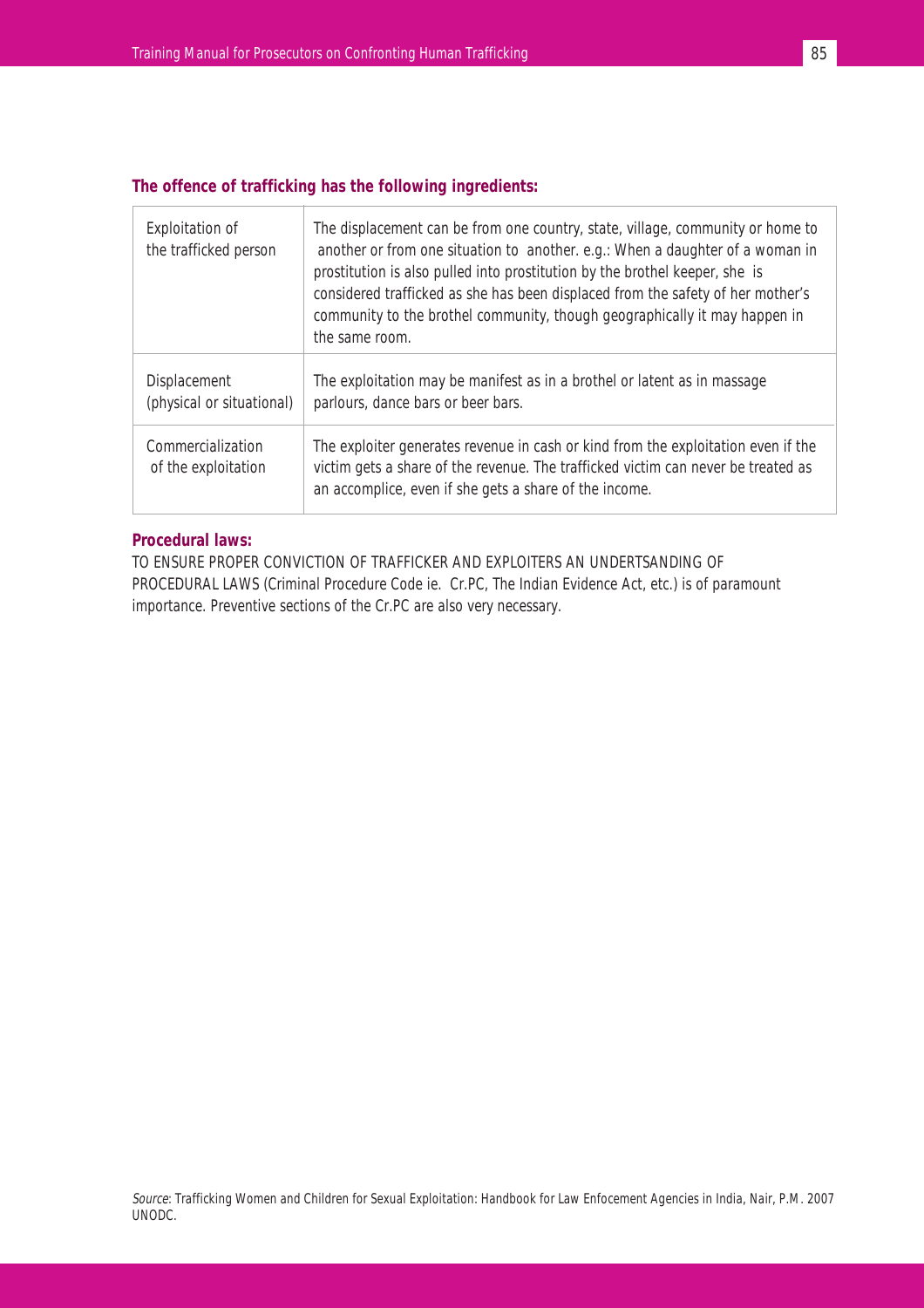### **Extra Case Laws**

### **1. Sakshi vs Union of India= AIR 2004 SC 3566**

### **Highlight**

Expanded the circumstances where in-camera trials should be used Established procedures that would help child victims to testify at ease in court

#### **Synopsis**

Sakshi vs. Union of India has drawn the attention of the Supreme Court to the fact that the laws relating to rape are not adequate to cover various sexual atrocities against women, or child sexual abuse. Sakshi, a voluntary organization for the welfare of women and children, proposed a draft amendment to the provisions in the Indian Penal Code and the same came up for examination by the Law Commission at the instance of the apex court.

Previously, the Delhi High Court found that an eight-year-old child penetrated in three orifices by her father is neither a rape nor an unnatural offence. Instead it is a mere "hurt", an outrage of modesty. This motivated an appeal to the Supreme Court of India. Sakshi filed this petition urging the court to seriously consider an interpretation of rape which could finally alter a status quo view of life, by altering the general perception of it. In its petition filed in 1997, Sakshi had contended that the scope of sections 375/376 IPC (rape) be enlarged to include other forms of sexual assault intended to humiliate, violate and degrade a woman or child, sexually which adversely affect the sexual integrity and autonomy of women and children, thereby violating Article 21 of the Constitution.

Recognizing the sensitivity of cases of child sexual abuse and rape, the Supreme Court directed that the child victims be kept away from the accused during trial by means of a screen or similar arrangement separating them. Questions directly relating to the incident put in cross- examination on behalf of the accused should be given in writing to the trial judge, who may put them to the victim or witnesses in a clear language, and sufficient breaks should be allowed while giving testimony.

Till this judgment was passed, it was only mandatory to hold in camera proceedings in cases relating to rape. This judgment held that proceedings should be in camera even in cases which do not have penile penetration.

#### **2. Sheba Abidi vs. State(NCT) of Delhi & Anr. =113(2004) DLT 125**

#### **Highlight**

Established that child victims can testify outside the court environment Child victims are entitled to get a support person during trial

### **Synopsis**

Soon after the judgment was passed in the case of Sakshi, the Delhi High Court passed a judgment wherein it laid down further parameters with respect to the conduct of a case in child sexual abuse.

This is a case relating to a four year old boy who was sexually abused by his teacher. A complaint was filed, registered, and the trial began. The child was scared of the perpetrator, and was very uncomfortable to come face to face with him. The mother of the child made an application before the trial court stating these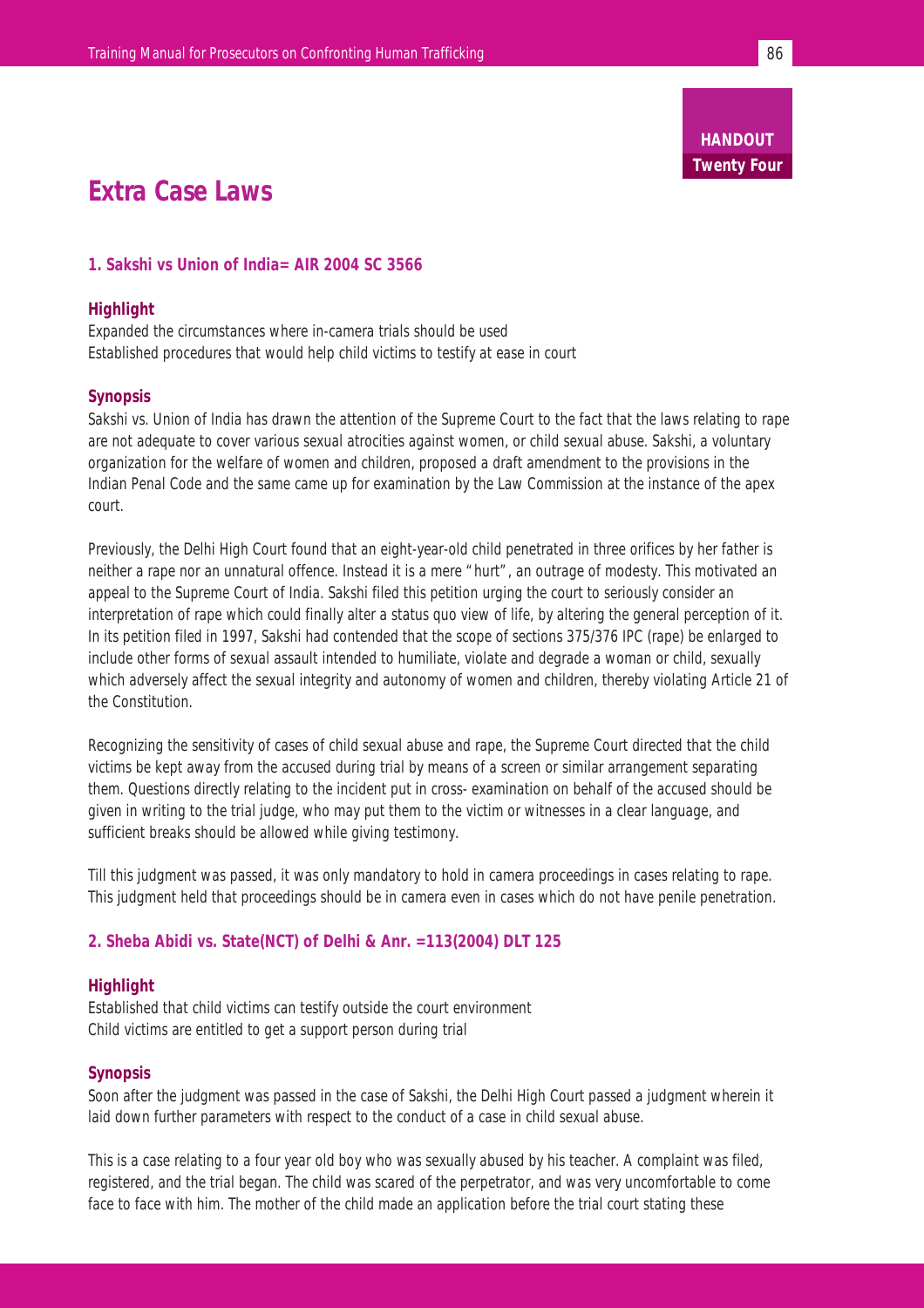difficulties. In her application she had attached the opinion/report of a reputed psychiatrist who had a chance to interact with the child, and had endorsed the child's apprehension. However, the trial court did not accede the mother's request that the evidence should be recorded elsewhere.

Aggrieved by this order, the mother filed a petition before the Delhi High Court. After hearing the case at length, the High Court passed a judgment, wherein it held that in cases of child sexual abuse, the Courts should strive towards ensuring that the child was not traumatised further. It further held that the child could give evidence in an environment outside the Court if he/she was uncomfortable going to the Court. It further held that in all these cases, the child would be entitled to get a support person with him/her during the trial, and this support person could be also be the parent of the child.

#### **3. Prerana vs. State of Maharashtra= 2003 (2) Mah LJ 105**

Care and protection of child must be dealt with keeping in mind possibility of their reformation and rehabilitation as per Section 2 (1) and 2 (d) (vi) of the Juvenile Justice (Care and Protection of Children) Act, 2000 – The High Court issued directions to prevent recurrence of the crime.

### **Highlights**

- Children rescued from brothels should be treated as "children in need of care and protection" under the Juvenile Justice (Care and Protection of Children) Act, 2000;
- A lawyer representing the accused should not represent the victims;
- Drew parallels between the Immoral (Traffic) Prevention Act and the Juvenile Justice (Care and Protection of Children) Act, 2000;

This is a judgment from the High Court of Bombay. This petition came to be filed following the release of minor girls to the custody of certain persons, pretending to be legal guardians of the rescued victims but represented in Court by the same lawyers representing the accused in the same case. Following a raid and rescue operation from a red light area, several young girls and children were rescued, and the perpetrators were arrested. During the pendency of these proceedings, the girls who were found to be under 18 years of age were kept in an observation home. A lawyer filed an application stating that these children should be released on the ground that they had not committed any offence and therefore could not be detained. This lawyer was also the lawyer for the accused.

On his application, the children were released. Prerana, a NGO working with rescued victims/survivors of prostitution, filed a petition in the High Court as they apprehended that these children would be handed over to the accused and also that there was a clear case of conflict of interest as far as the lawyer was concerned. In this background, the High Court passed an order in which it gave the following directions:

- No Magistrate can exercise jurisdiction over any person under 18 years of age irrespective of the fact whether that person is a juvenile in conflict with the law or a child in need of care and protection, as defined by Sections 2(1) and 2(d) of the Juvenile Justice (Care and Protection of Children) Act, 2000. At the first possible instance, the Magistrates must take steps to ascertain the age of a person who seems to be under 18 years of age. When such a person is found to be under 18 years of age, the Magistrate must transfer the case to the Juvenile Justice Board if such person is a juvenile in conflict with the law, or to the Child Welfare Committee if such a person is a child in need of care and protection.
- A Magistrate before whom either persons rescued under the Immoral Traffic (Prevention) Act, 1956 or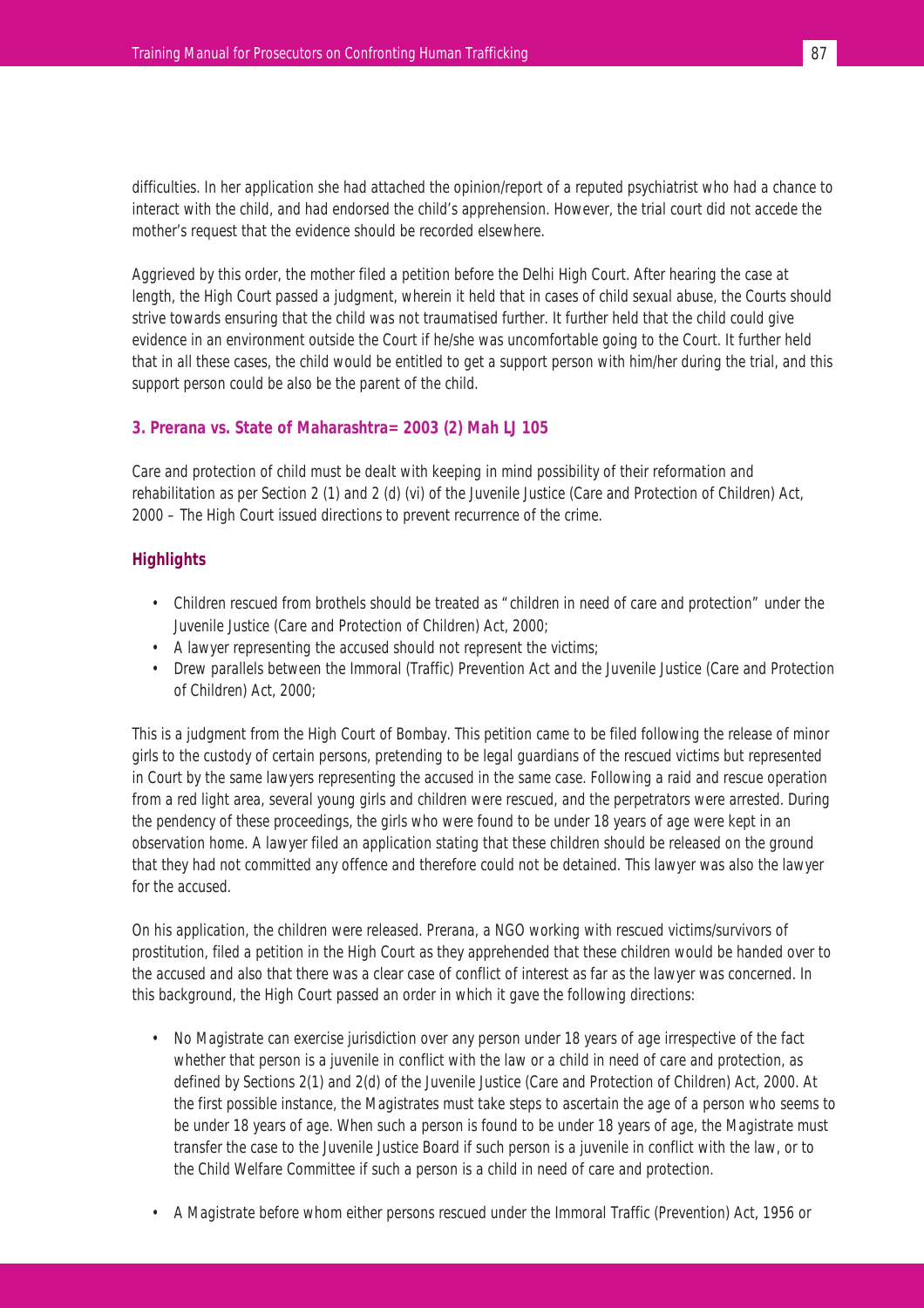having been found soliciting in a public place are produced, should, under Section 17(2) of the said Act, have their ages ascertained the very first time they are produced before him. When such a person is found to be under 18 years of age, the Magistrate must transfer the case to the Juvenile Justice Board if such person is a Juvenile in conflict with law, or to the Child Welfare Committee if such person is a child in need of care and protection.

- Any juvenile rescued from a brothel under the Immoral Traffic (Prevention) Act, 1956 or found soliciting in a public place should only be released after an inquiry has been completed by the Probation Officer.
- The said juvenile should be released only to the care and custody of a parent/guardian after such parent/ guardian has been found fit by the Child Welfare Committee to have the care and custody of the rescued juvenile.
- If the parent/guardian is found unfit to have the care and custody of the rescued juvenile, the procedure laid down under the Juvenile Justice (Care and Protection of Children) Act, 2000 should be followed for the rehabilitation of the rescued child.
- No advocate can appear before the Child Welfare Committee on behalf of a juvenile produced before the Child Welfare Committee after being rescued under the Immoral Traffic (Prevention) Act, 1956 or found soliciting in a public place. Only the parents/guardian of such juvenile should be permitted to make representations before the Child Welfare Committee through themselves or through an advocate appointed for such purpose.
- An advocate appearing for a pimp or brothel keeper is barred from appearing in the same case for the victims rescued under the Immoral Traffic (Prevention) Act, 1956.

| <b>COMMERCIAL SEXUAL EXPLOITATION</b> |                                                                                                                                                                                                                                                                                                                                                                                                                                                                                                          |                                                                                                                                                                                                                |  |
|---------------------------------------|----------------------------------------------------------------------------------------------------------------------------------------------------------------------------------------------------------------------------------------------------------------------------------------------------------------------------------------------------------------------------------------------------------------------------------------------------------------------------------------------------------|----------------------------------------------------------------------------------------------------------------------------------------------------------------------------------------------------------------|--|
| <b>Sections</b>                       | Provisions                                                                                                                                                                                                                                                                                                                                                                                                                                                                                               | Punishment                                                                                                                                                                                                     |  |
| 3                                     | Section 3 of the ITPA provides for punishment for<br>keeping a brothel or allowing premises to be<br>used as a brothel.                                                                                                                                                                                                                                                                                                                                                                                  | Rigorous imprisonment for 1 to 3 years along<br>with a fine, which may extend to Rs. 2000.<br>For subsequent offence imprisonment for 2 to 5<br>years along with a fine, which may extend to                   |  |
| 3(2)                                  | provides for punishment of any person who is a<br>tenant and allows any person to use, such<br>premises or any part thereof as a brothel, or is<br>the owner and lets the premises to be used as a<br>brothel.<br>In Kamalabai Jethamal Vs. The State of<br>Maharashtra, it was held that though the<br>search and investigation was not conducted<br>according to the provisions of Cr P.C and not in<br>good spirit, but still the fact that money was<br>found with the appellant and it was used for | Rs. 2000.<br>Rigorous imprisonment for 2 years along with a<br>fine, which may extend to Rs. 2000.<br>For subsequent offence imprisonment up to 5<br>years along with a fine, which may extend to<br>Rs. 2000. |  |

### **Immoral (Traffic) Prevention Act and related punishments are tabled below:**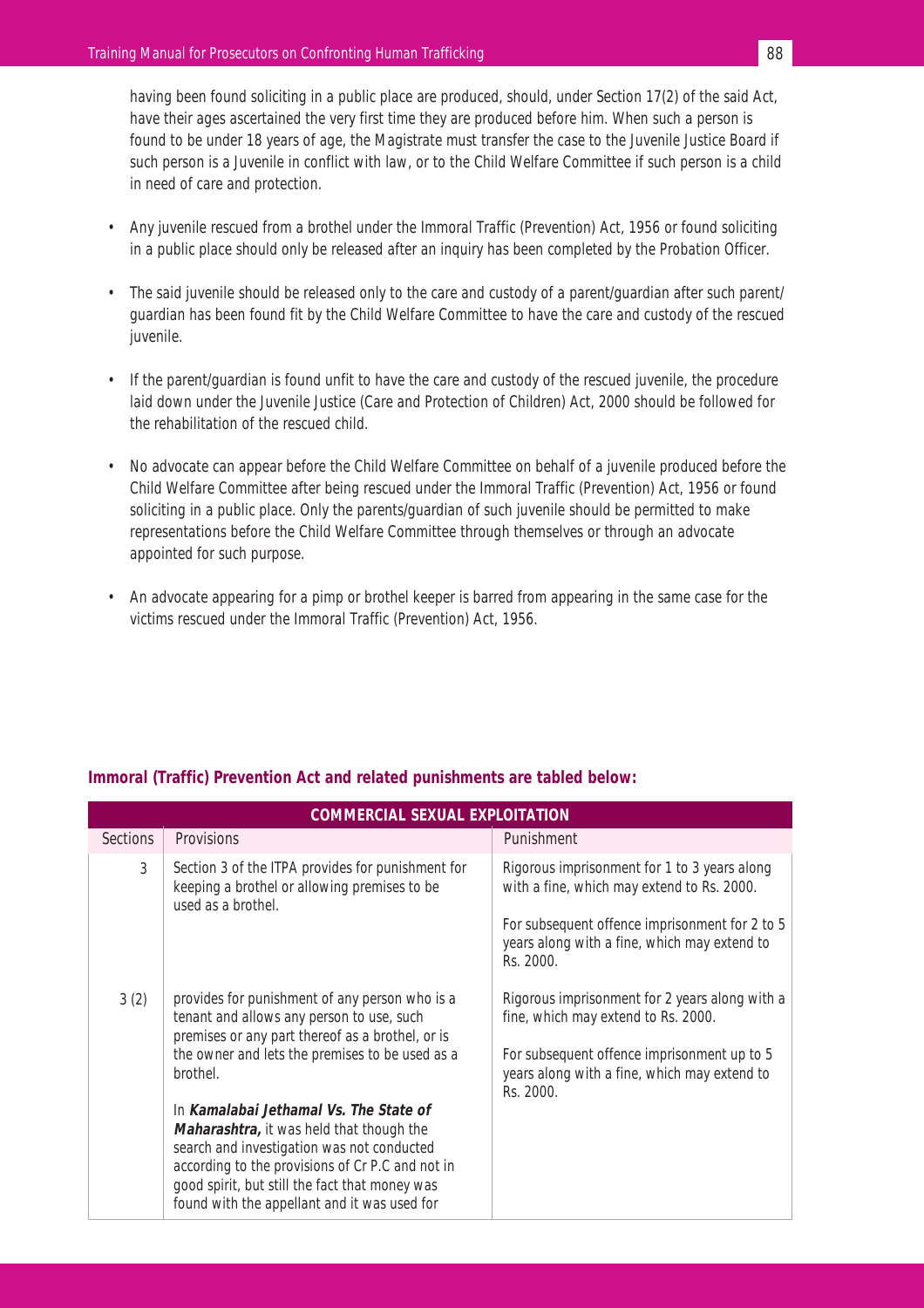| Sections | Provisions                                                                                                                                                                                                                                                                                                                                                                                                                                                                                                                                                                                                                                                                                                           | Punishment                                                                             |
|----------|----------------------------------------------------------------------------------------------------------------------------------------------------------------------------------------------------------------------------------------------------------------------------------------------------------------------------------------------------------------------------------------------------------------------------------------------------------------------------------------------------------------------------------------------------------------------------------------------------------------------------------------------------------------------------------------------------------------------|----------------------------------------------------------------------------------------|
|          | prostitution, therefore the accused should be<br>convicted under Section 3(2) and 4(1) of SITA.                                                                                                                                                                                                                                                                                                                                                                                                                                                                                                                                                                                                                      |                                                                                        |
|          | Though the above mentioned section 3 (2) of the<br>Act provides for prosecution of landlords or<br>lessors who rents out or lets out any premises for<br>prostitution, the landlords and lessors rarely get<br>prosecuted for the simple reason that for an<br>offence to be established under section 3 (2) of<br>the Act it is important to establish that it was<br>within the knowledge of the landlords or the<br>lessors that the premises was used as a brothel<br>and sexual exploitation of persons was carried<br>on in the premises for gain or profit. The element<br>of knowledge at times becomes difficult to prove<br>and therefore the landlords and lessors are rarely<br>prosecuted or convicted. |                                                                                        |
|          | Delhi High Court in Mumtaj @ Behri Vs. The<br>State (Govt. of NCT of Delhi) had held that it<br>is obvious that for proving an offence under<br>Section 3 of the Act some specific instances of<br>prosecution must be proved and then it must<br>further be proved that the accused was<br>managing / keeping the place with the intention<br>and knowledge that same is being used for the<br>purposes of sexual exploitation or abuse for the<br>gain of another person or for the mutual gain of<br>two or more prostitutes.                                                                                                                                                                                     |                                                                                        |
| 4        | This section penalizes any person over the age of<br>18 years if knowingly lives on the earnings of a<br>prostitute.                                                                                                                                                                                                                                                                                                                                                                                                                                                                                                                                                                                                 | Imprisonment up to 2 years along with a fine,<br>which may extend to Rs. 1000 or both. |
| 4(2)     | This section makes the punishment more<br>stringent if a person lives on the earnings of a<br>minor                                                                                                                                                                                                                                                                                                                                                                                                                                                                                                                                                                                                                  | Imprisonment up to $7 - 10$ years.                                                     |
|          | Cases where the earnings relate to prostitution<br>of a child or a minor, then there is an enhanced<br>punishment of imprisonment, which may extend<br>to 7 to 10 years.                                                                                                                                                                                                                                                                                                                                                                                                                                                                                                                                             |                                                                                        |
|          | This section provides that any person over the<br>age of 18 years habitually lives with a prostitute<br>or aids, abets or compels a person for<br>prostitution or acts as a tout or pimp on behalf<br>of a prostitute shall be presumed to be living on<br>the earnings of prostitution.                                                                                                                                                                                                                                                                                                                                                                                                                             |                                                                                        |
|          | In Smt. Ram Devi Vs. State and Others, it<br>was held that as the ITPA itself does not punish<br>or make liable for action a woman who carries<br>on prostitution for her own gain as long as she<br>does not violate the prohibition of soliciting or<br>seducing in a public place, section 4 of ITPA is<br>clearly applicable only to a person living on the<br>earnings of prostitution of another person. It is a                                                                                                                                                                                                                                                                                               |                                                                                        |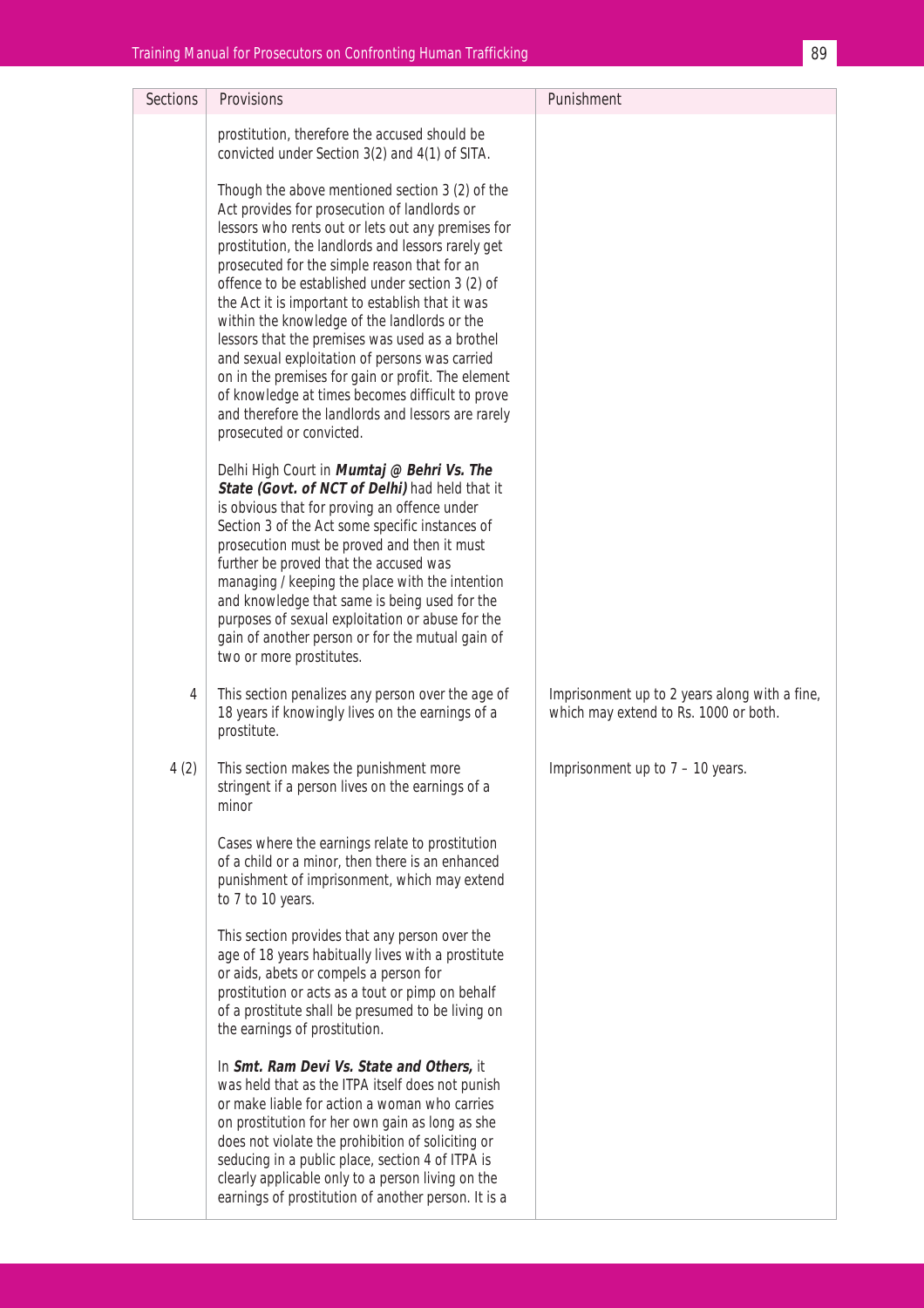| Sections | Provisions                                                                                                                                                                                                                                                                                                                                                                                                                                                                          | Punishment                                                                                                                                                                                                                                                                                                                                                                                                                    |
|----------|-------------------------------------------------------------------------------------------------------------------------------------------------------------------------------------------------------------------------------------------------------------------------------------------------------------------------------------------------------------------------------------------------------------------------------------------------------------------------------------|-------------------------------------------------------------------------------------------------------------------------------------------------------------------------------------------------------------------------------------------------------------------------------------------------------------------------------------------------------------------------------------------------------------------------------|
|          | Section meant to punish the people living on her<br>earnings only.                                                                                                                                                                                                                                                                                                                                                                                                                  |                                                                                                                                                                                                                                                                                                                                                                                                                               |
| 5        | This section provides for punishment in case any<br>person, who procures, induces or takes a person<br>from one place to another for purpose.<br>In Cherian Vs. Kerala, it was held that any<br>person including a client shall be liable under<br>section 5 (1) (d) of the ITPA who induces or<br>causes any person to carry on prostitution u/s<br>$7(1)$ .                                                                                                                       | Rigorous imprisonment for $3 - 7$ years along<br>with a fine amount of Rs. 2000 or both.<br>If offence committed against the will of the<br>person induced or procured then punishment for<br>7 to 14 years.<br>If the offence is committed against the child<br>then rigorous imprisonment of 7 years to life.<br>If the offence is committed against a minor then<br>rigorous imprisonment of 7 to 14 years.                |
| 6        | Section 6 of ITPA provides that any person who<br>detains any other person in any brothel, or any<br>premises for sexual intercourse is shall be an<br>offender an liable to be punished under the Act.                                                                                                                                                                                                                                                                             | Imprisonment for 7 years which may extend to<br>life or may extend to ten years and shall also be<br>liable for fine.                                                                                                                                                                                                                                                                                                         |
| 6(2)     | This provides that where any person is found<br>with a child in a brothel, it shall be presumed<br>that he has detained that child for sexual<br>intercourse.                                                                                                                                                                                                                                                                                                                       | Imprisonment for 7 years to life or may extend<br>to seven years and shall also be liable for fine.                                                                                                                                                                                                                                                                                                                           |
| 6(2)(A)  | Where a child or a minor is found in a brothel<br>and has been detected of being sexually abused<br>then it shall be presumed that the child or minor<br>has been detained for the purposes of<br>prostitution.<br>In Harnam Singh Vs. Emperor, it was held that<br>for prosecuting a person under section 6 (2) of<br>ITPA, something in the nature of control or<br>influence and some kind of persuasion is<br>sufficient proof.                                                 | First conviction, imprisonment for 3 months and<br>fine of Rs. 200.<br>Second conviction, imprisonment for 6 months<br>and fine of Rs. 200. If the public place includes<br>any hotel then the license of such hotel shall be<br>suspended for a period of 3 months to one year.<br>In case the offence under this is committed with<br>respect to a child then the license of such hotel<br>shall be liable to be cancelled. |
| 6(3)     | It shall be a case of detention if any women or<br>girl is detained for sexual intercourse with any<br>other person other than her husband if she is<br>detained either through inducement, withholding<br>her jewellery / personal belongings or through<br>threat of legal proceedings. In such cases no suit<br>/ proceedings shall lie in any Court against the<br>woman at the instance of the detainee for<br>recovery of jewellery, apparel, money or any<br>other property. |                                                                                                                                                                                                                                                                                                                                                                                                                               |
| 9        | Any person who makes any other person seduce<br>or abets in the seduction for the purpose of<br>prostitution shall be liable for punishment if he<br>has the custody of the other person or exercises<br>control, charge or authority.                                                                                                                                                                                                                                              | Imprisonment for 7 years to life or may extend<br>to seven years and shall also be liable for fine.                                                                                                                                                                                                                                                                                                                           |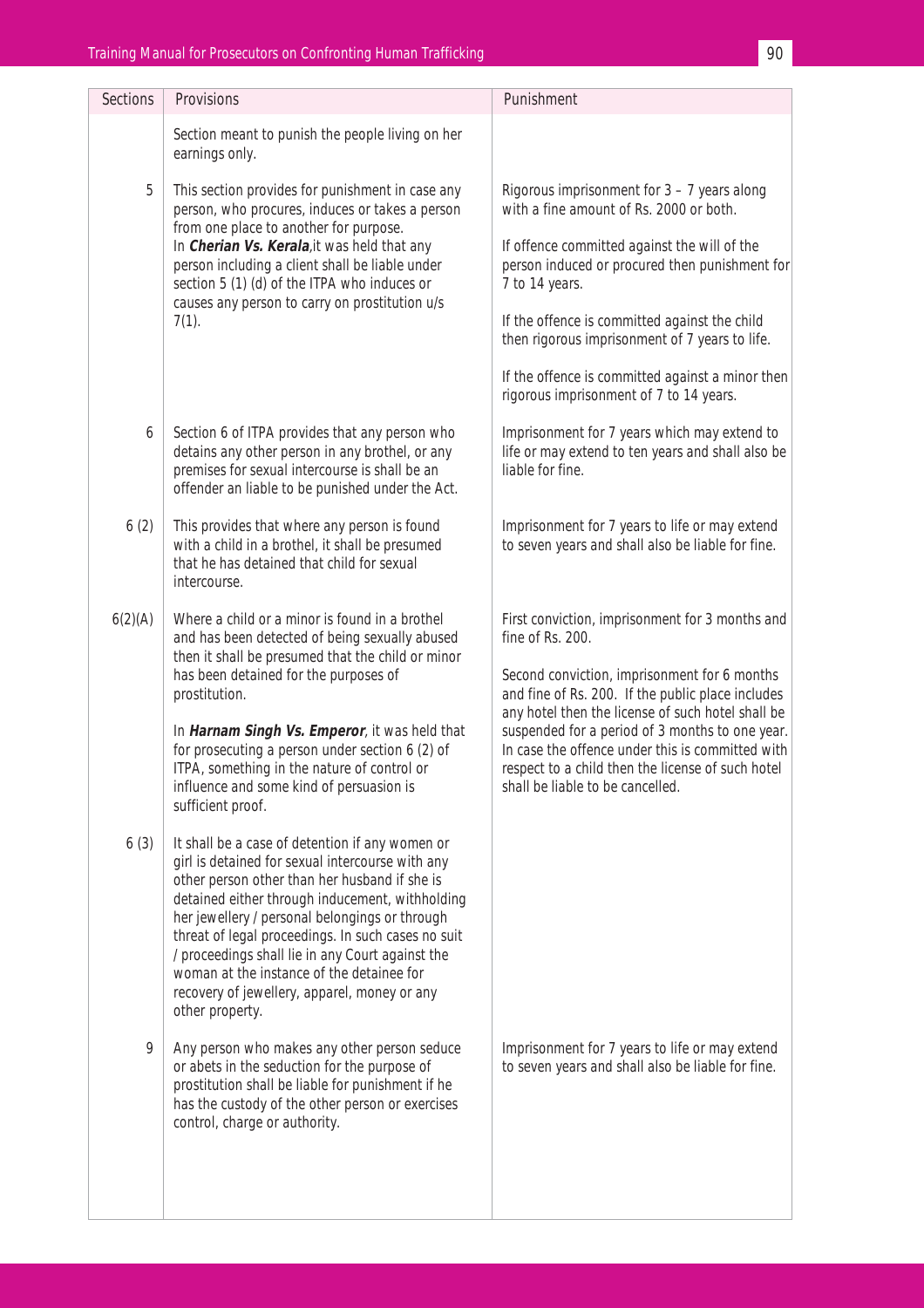| Sections | Provisions                                                                                                                                                                                                                                                                                                                                                                                                                                                                                                                                                                                                                                                                                                                                                                                                                                                                                                                                                                                      | Punishment                                                                                          |
|----------|-------------------------------------------------------------------------------------------------------------------------------------------------------------------------------------------------------------------------------------------------------------------------------------------------------------------------------------------------------------------------------------------------------------------------------------------------------------------------------------------------------------------------------------------------------------------------------------------------------------------------------------------------------------------------------------------------------------------------------------------------------------------------------------------------------------------------------------------------------------------------------------------------------------------------------------------------------------------------------------------------|-----------------------------------------------------------------------------------------------------|
|          | <b>Against Public Morality</b>                                                                                                                                                                                                                                                                                                                                                                                                                                                                                                                                                                                                                                                                                                                                                                                                                                                                                                                                                                  |                                                                                                     |
| 7        | Section 7 prohibits prostitution in public place and<br>within a distance of two hundred meters of any public<br>place. An offence under this section is punishable.                                                                                                                                                                                                                                                                                                                                                                                                                                                                                                                                                                                                                                                                                                                                                                                                                            | Imprisonment for 3 months                                                                           |
| 7(1)(A)  | Section 7(A) of the Act provides that where an<br>offence committed under sub-section (1) is in respect<br>of a child or minor, the person committing the<br>offence shall be punishable with more stringent<br>punishment.                                                                                                                                                                                                                                                                                                                                                                                                                                                                                                                                                                                                                                                                                                                                                                     | Imprisonment for 7 years to life or can<br>extend to 10 years and shall also be<br>liable for fine. |
|          | In re Ratnamala AIR 1962 Mad 31 laid down that,<br>sections 7 and 8 are the exception to the general<br>object of SITA which is to prevent trafficking for<br>prostitution, but section 7 undoubtedly inhibits the<br>woman (prostitute) herself from the practice of her<br>profession in contravention of its terms, and to that<br>extent renders prostitution a penal offence.                                                                                                                                                                                                                                                                                                                                                                                                                                                                                                                                                                                                              |                                                                                                     |
|          | In Bai Shanta Vs. State of Gujrat, it was held by<br>the Madras High Court that it is not necessary that<br>the customer must have been found having sexual<br>intercourse with the woman and it is enough if the<br>circumstances suggest an inference about her having<br>offered her body for immoral purposes on receipt of<br>any money so as to be liable under section 7(1) of the<br>Act. However to establish liability under section 7(1),<br>offence must be shown to have been committed in<br>premises within the prohibited area. Though for<br>holding that a woman carries on prostitution, plural<br>and indiscriminate sexuality on her part has got to be<br>established, that doesn't necessary require that the<br>evidence of more than one customer of the prostitute<br>must be adduced and it is enough if the facts proved<br>entitle the court to raise an inference to hold that she<br>carries on prostitution as contemplated under section<br>$7(1)$ of the Act. |                                                                                                     |
| 7(2)     | Any keeper of a public place, tenant, occupier,<br>landlord or his agent of a public place shall be liable<br>for punishment if he knowingly permits prostitutes<br>for the purpose of prostitution                                                                                                                                                                                                                                                                                                                                                                                                                                                                                                                                                                                                                                                                                                                                                                                             |                                                                                                     |

- 1. Prerana vs. State of Maharashtra = 2003 (2) Mah LJ 105
- 2. Sheba Abidi vs. State(NCT) of Delhi & Anr. = 113(2004) DLT 125
- 3. Cherian vs State of Kerala = 1973 CrLJ 839 (Ker.)
- 4. Kamalabai Jethamal = 1962 Supp. (2) SCR 632
- 5. Harnam Singh vs Emperor = AIR 1939 Lah 295
- 6. Smt. Ram Devi=2003 CrLJ 533
- 7. Sakshi vs Union of India = AIR 2004 SC 3566
- 8. Bai Shanta vs. State of Gujarat = AIR 1967 Guj 211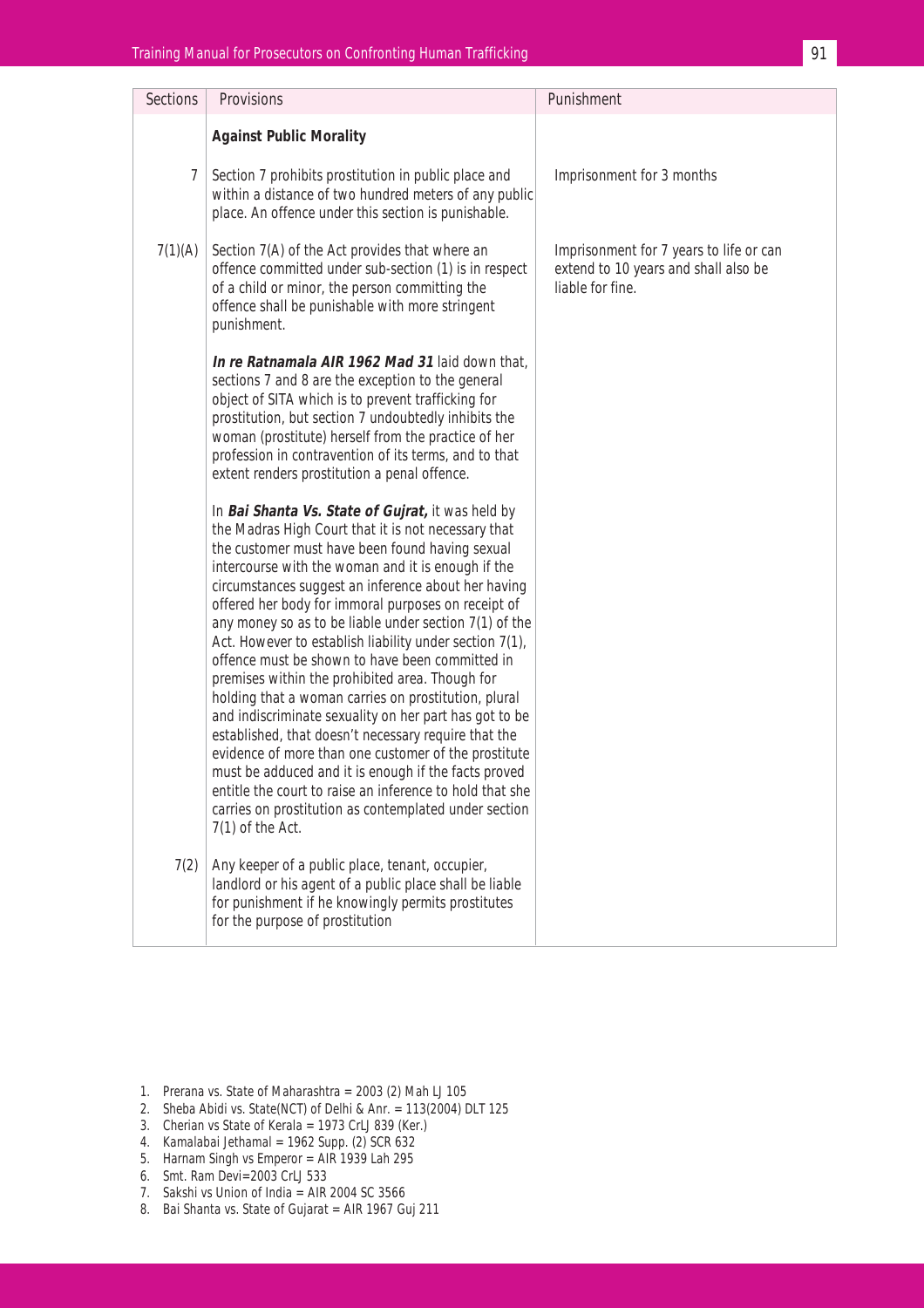## **Part Four**

# **Resources**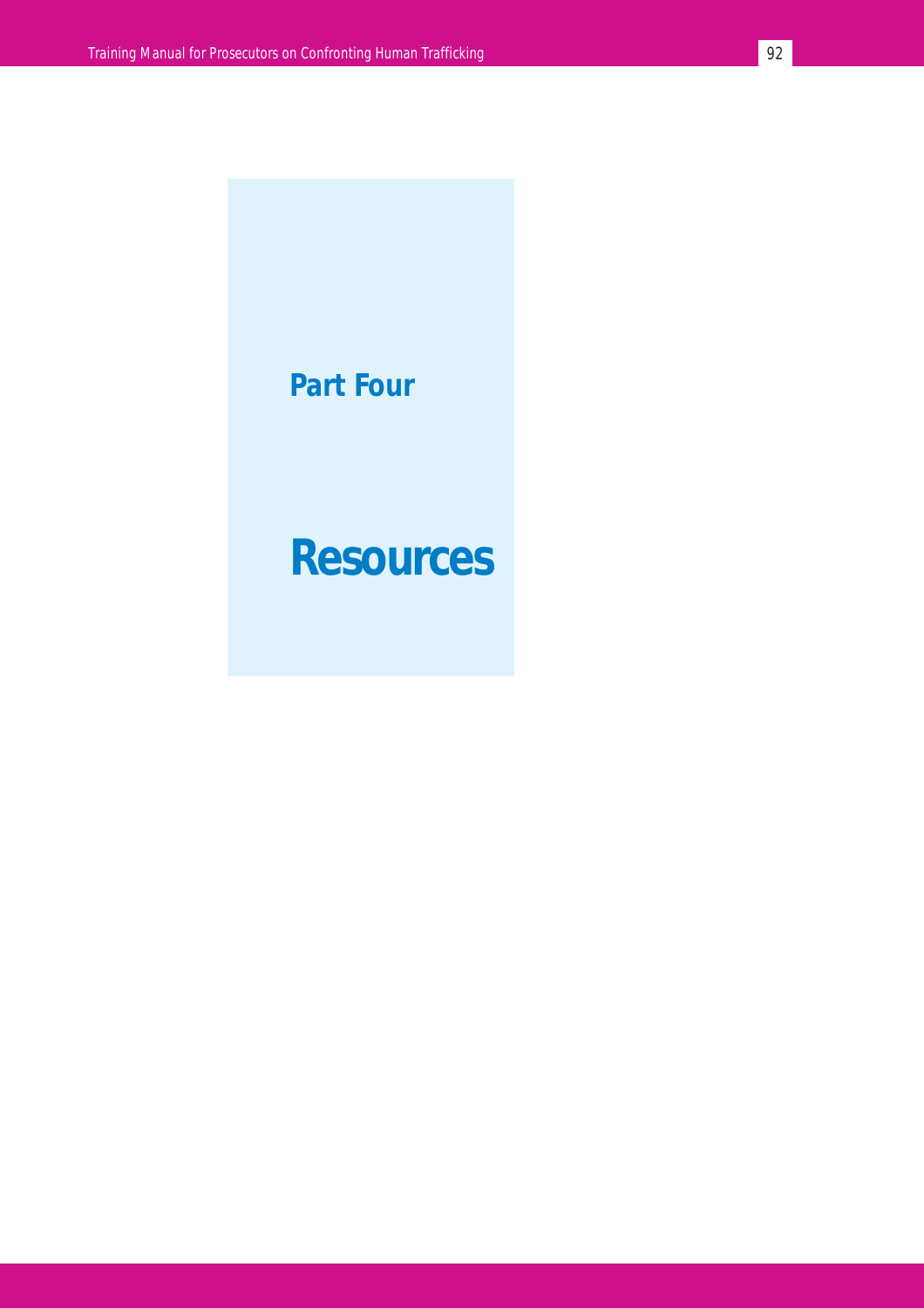### **Website Resources**

- mha.nic.in/scena.htm
- nhrc.nic.in/
- apneaap.org
- catwa.com
- catwinternational.org
- catw-ap.org
- captivedaughters.org
- december18.net/web/general/page.php?pageID=45&menuID=36&lang=EN
- ecpat.net/eng/index.asp
- iom.int
- ohchr.org/english/issues/trafficking/index.htm
- prostitutionresearch.com
- sagesf.org/index.htm
- state.gov/g/tip
- umn.edu/humanrts/index.html
- unicef.org
- unifem.org/
- unifem-eseasia.org/index.html
- unodc.org/unodc/en/trafficking\_human\_beings.html
- uri.edu/artsci/wms/hughes/
- wcd.nic.in
- bprd.nic.in
- unodc.org/india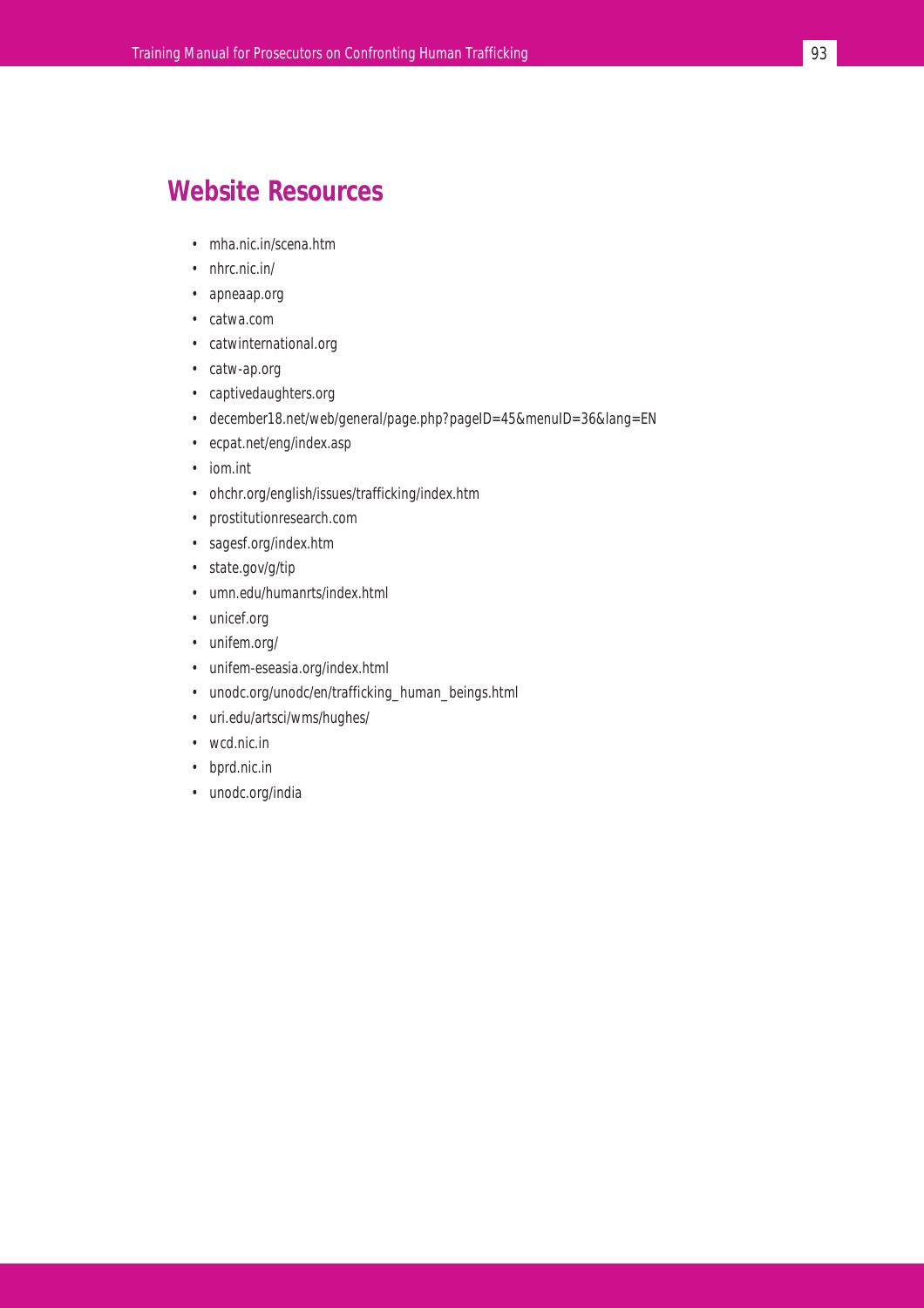### **Bibliography**

#### **Articles, Books, Reports and Unpublished Sources**

- 1. Adenwalla, Maharukh. 2000. Child Sexual Abuse and the Law. Mumbai: Indian Centre for Human Rights and Law.
- 2. Afonso, Ave Cleto. 1996. Child Prostitution in Western India. Goa: INSAF.
- 3. Apte, V. and K.M., Lata. 1997. 'Child Sexual Abuse, A Hard Look at the Arena: Perspective in Social Work'. Vol.12, No.2, May-August 1997.
- 4. Asian Development Bank. 2002a. 'Combating Trafficking of Women and Children in South Asia: Regional Synthesis'. Paper for Bangladesh, India and Nepal. Manila.
- 5. Bajpai, Asha. 2003. Child Rights in India, Law, Policy and Practice. Delhi: Oxford Publications.
- 6. Barnardos, I. 1998 .Whose daughter next? Children abused through Prostitution. UK.
- 7. Barse, Sheela, Child sexual abuse, assault, exploitation and slavery A user's handbook. Mumbai: Neelgauray Foundation.
- 8. Bhamati, B, 'Report of the Regional Consultation on Child Prostitution and Trafficking'. Prepared for UNICEF, 1996.
- 9. Blackwill, Robert D. 2003. 'Dealing with Trafficking in Persons: Another Dimension of US-India Transformation'. Mumbai, India.
- 10. Cannon, J. I. 2005. Primer on the Male Demand for Prostitution. Estonian Women's Studies and Resource Centre (ENUT), Tallinn. www.catwinternational.org.
- 11. Center for Women's Development Studies. 2002. Crimes Against Women: Bondage and Beyond—Revelation of Data. New Delhi.
- 12. Chakraborty, I., 2006. 'Tracking Our Children.' Sanlaap Kolkata.
- 13. Commonwealth Human Rights Initiatives. 2001. Prevention of Trafficking from an Indian Perspective and CHRI's Initiative.
- 14. D'Cunha, Jean. 1987. 'Prostitution in a Patriarchal Society: A Critical Review of the SIT Act'. Economic and Political Weekly, 7 November.
- 15. D'Cunha, Jean. 1998. 'Prostitution and sex trafficking: A review of contemporary feminist perspectives and strategies, in Violence Against Women' by Shirin Kudchedkar and Sabiha Al-Issa. New Delhi: Pencraft International.
- 16. D'Cunha, Jean. 2002. 'Trafficking in persons: a gender and rights perspective'. Paper presented at Expert Group Meeting on Trafficking in women and girls, 18-22 November. Glen Cove, New York.
- 17. D'Cunha, Jean. 2002. 'Trafficking and Prostitution from a Gender and Human Rights Perspective: The Thai Experience'; in A Comparative Study of Women Trafficked in the Migration Process (Indonesia, the Philippines, Thailand, Venezuela and the United States) CATW. www.catwinternational.org.
- 18. D'Cunha, Jean. 'The legislation of prostitution—A sociological inquiry into the laws relating to prostitution in India and the West'. New Delhi: Joint Women's Programme.
- 19. Department of Woman and Child Development. 2001c. India's Report on World Summit for Children 2000. Government of India: DWCD, Ministry of Human Resource Development.
- 20. Derks, Annouska. 2000a. 'From White Slaves to Trafficking Survivors: Notes on the Trafficking Debate'. Working Paper Series. Princeton University: Conference on Migration and Development, 4-6 May.
- 21. Desai, M. December 2001. Child Protection—Current Status and Recommendations of Strategies for the India Country Programme for 2003-2007. Tata Institute of Social Sciences. New Delhi: UNICEF India Country Office.
- 22. Desai, M. 2002. 'Child abuse: Overview Poor Child Child Protection Current Status and Recommendations of Strategies for the India Country Programme for 2003– 2007'. Humanscape.
- 23. Dias-Saxena, Fiona. 1997. 'Commercial Sexual Abuse of Children in Goa'. Paper presented at NCCI-URM workshop.
- 24. Durga Ghimire, ABC Nepal. Bring Our Daughters Home. 2001.
- 25. Durga, G. 2001. 'Save Our Sisters (SOS)'. South Asian Conference to Combat Trafficking and Sexual Abuse of Children (14– 17 October). Country Paper Presentations: Nepal.
- 26. Economic and Social Commission for Asia and the Pacific. 2003. Combating human trafficking in Asia: A resource guide to international and regional legal instruments, political commitments and recommended practices. New York: United Nations.
- 27. Economic and Social Commission for Asia and the Pacific. 2002. Evaluation report of ESCAP resolution 53/4 on the Elimination of Sexual Exploitation of Children and Youth in Asia and the Pacific. UN.
- 28. Ekberg, Gunilla. 2004. 'The Swedish Law that Prohibits the Purchase of Sexual Services: Best Practices for Prevention of Prostitution and Trafficking in Human Beings', Violence Against Women, 1187-1218. www.catwinternational.org.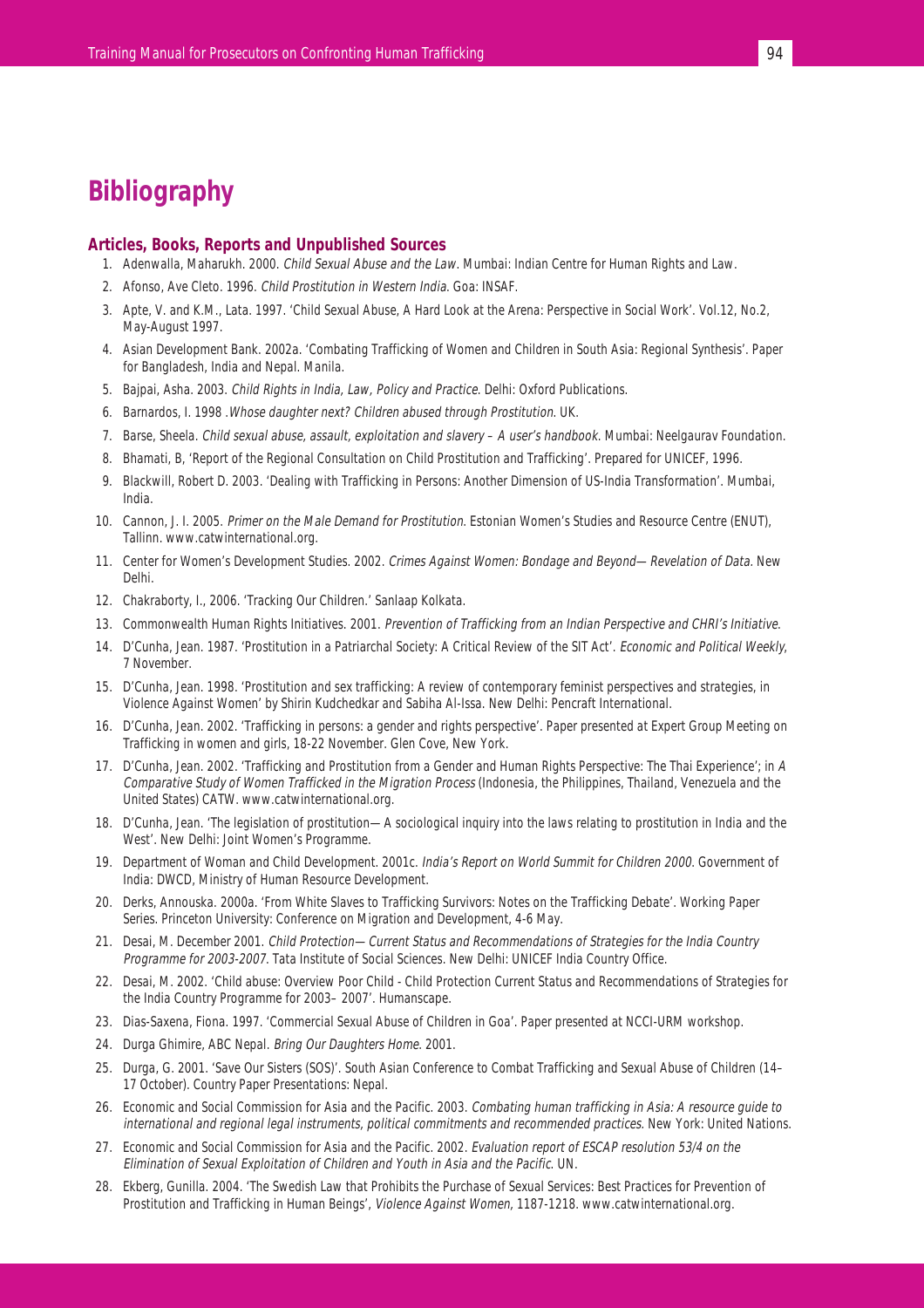- 29. Equations. 2003. A Situational Analysis of Child Sex Tourism in India (Kerala and Goa). ECPAT.<br>22. Second Line Section 1988. The Board of Line Corp. Communication in India (Kerala and Goa). ECPAT.
- 30. Ganguli, Geetanjali. 1998. 'The Regulation of Women's Sexuality through the Law: Civil and Criminal Laws', Economic and Political Weekly, 7 March 1998.
- 31. Gathia, Joseph. 1999. *Child Prostitution in India*. New Delhi, Concept Publishing Company.<br>32. Gathia, Joseph. 2003. *Asia Me Deh Vyapar*. New Delhi. Concept Publishing Company.<br>33. Ghosh, S.K. 1993. *Women and*
- 32. Gathia, Joseph. 2003. Asia Me Deh Vyapar. New Delhi. Concept Publishing Company.
- 33. Ghosh, S.K. 1993. Women and Crime. Delhi: Ashish Publishing House.
- 34. Giri, Mohini. Girl's rights, society responsibility, taking action against sexual exploitation & trafficking. National Commission for Women, New Delhi.
- 35. Gupta Ruchira. 2002. 'The slavery of women in Asia'. Asiaweek, March 2002.
- 36. Gupta, Ruchira. The Selling of Innocents, CBC documentary.
- 37. Gupta, G. R. 2003. 'Review of Literature for ARTWAC: Delhi'. New Delhi, Institute of Social Sciences.
- 38. Haladi, Anita. 1997. 'Child prostitution in India: Issues for policy and action'. A paper presented at NCCI-URM workshop.
- 39. Haq Centre for Child Rights. Child trafficking in India. New Delhi.
- 40. Hindu. 1999. 'Child trafficking on the rise.' 6 February.
- 41. Hindustan Times. 2006. 'Ex-Ministers unmasked: More arrests in Srinagar sex scam', 21 June.
- 42. Hindustan Times. 2006. 'Prostitutes held after Rohini raids', 25 June.
- 43. Hindustan Times. 2001. 'Child trafficking racket busted, AP tightens laws'. 22 April.
- 44. Home Office, 2006. A Coordinated Prostitution Strategy and a summary of responses to Paying the Price.
- 45. Huda, S. 2006. 'Integration of the human rights of women and a gender perspective'. Report of the Special Rapporteur on the human rights aspects of the victims of trafficking in persons, especially women and children, Commission on Human Rights, Sixty-second session, 20 February 2006.
- 46. Human Rights Watch Asia. 1995. 'Rape for profit—Trafficking of Nepali girls and women to India's brothels'. Human Rights Watch, Vol. 12, No, 5 (A).
- 47. ICRW. 2004. Violence Against Women: A Review of Trends, Patterns and Responses. UNFPA.
- 48. IDS. 2003. Review of literature for ARTWAC: Rajasthan. Institute of Development Studies, Jaipur, Rajasthan.
- 49. ISS. 2002. National baseline study of trafficking in women and children: Trends, dimensions, factors and responses. Institute of Social Sciences, New Delhi.
- 50. Joshi, Madhu. 'The Matrix: Commercial Sexual Exploitation in India'. The Little Magazine III, no. 4 (2002): 35-37.
- 51. Karat, B. 2005. Survival and Emancipation: Notes from Indian Women's Struggles. Three Essays, Delhi.
- 52. Khanna, T. 2003. 'Consequences of Female Trafficking in Bihar'. Apne Aap Women Worldwide, India.
- 53. Leidholdt, Dorchen A. 'Demand and the Debate'. Co-Executive Director, Coalition Against Trafficking in Women. www.catwinternational.org.
- 54. Menon, M. ed., 1997. A Training Manual for Police on Human Rights. Human Rights Centre, National Law School of India. Bangalore.
- 55. Ministry of Industry, Employment and Communications, Sweden Prostitution and trafficking in human beings, Fact Sheet, (April 2005). http://www.sweden.gov.se/content/1/c6/04/28/96/88110928.pdf.
- 56. MNCWA & UN-IAP 2002 Handbook of Trafficking in Persons: Myanmar Initiatives, Yangon.
- 57. Nair, P.M. 2002. Combating Organized Crime, Konark Publishers.
- 58. Nair, P.M. 2002a. Combating Trafficking in Women and Children. CBI Bulletin, Vol. 10, No. 4, April.
- 59. Nair, P.M. 2007. Trafficking Women and Children for Sexual Exploitation: Handbook for Law Enforcement Agencies in India, UNODC and UNIFEM.
- 60. Nair, P.M. and Sen, S., 2005, Trafficking in Women and Children in India. NHRC, Orient Longman.
- 61. National Commission for Women. 2001. Trafficking, A Socio-Legal Study.
- 62. National Crime Record Bureau. Crimes in India 2003, 2004. NCRB, Ministry of Home Affairs, Government of India, Delhi.
- 63. O'Connor, M. and Healy, G. 2006. The Links between Prostitution and Sex Trafficking: A Briefing Handbook, CATW and EWL. www.catwinternational.org.
- 64. Office to Monitor and Combat Trafficking in Persons. 2003. Model Law to Combat Trafficking in Persons. Washington.
- 65. Parikh and Radhakrishna. 2002. India Development Report. Oxford Publication.
- 66. Patkar, Pravin and Priti Patkar. 2003. Child trafficking: Issues and Concerns. Childline India Foundation, Mumbai.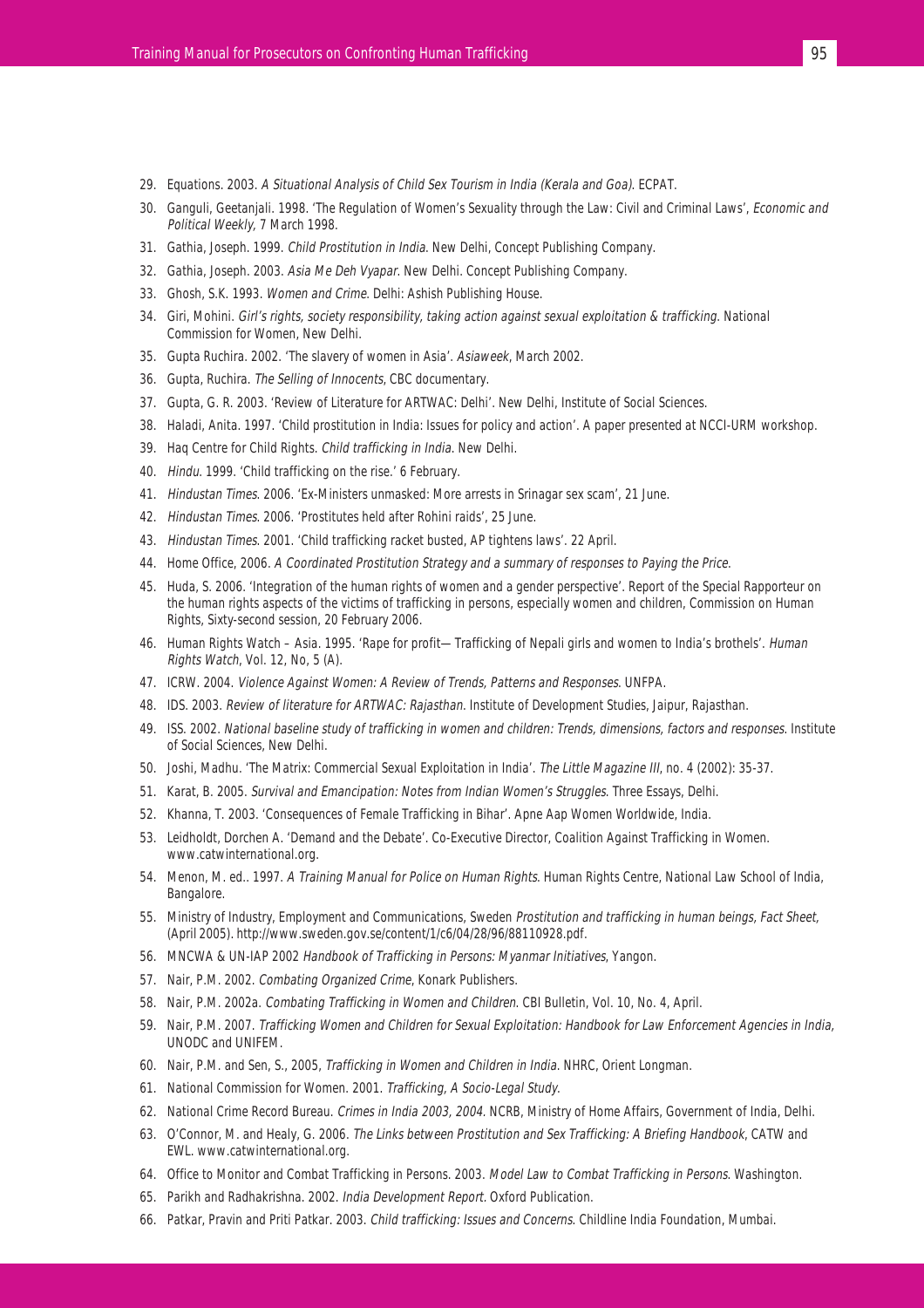- 67. Patkar, Pravin and Priti Patkar. Sexual Exploitation of Children and Children of Victims of CSE. Madhyam. Vol.XIV, No.2.
- 68. Patkar, Priti and Patkar, Pravin. 2004. Home Investigation Report: An effective guide in Post Rescue Operation in fight against commercial sexual exploitation and trafficking of children. Prerana, Mumbai.
- 69. Penrose, Angela, Edda, Ivan-Smith and Marilyn, Thomson. August 1996. Kids for hire: A child's right to protection from commercial sexual exploitation. Save the Children, London.
- 70. Phinney, Alison. 2001. Trafficking of Women and Children for Sexual Exploitation in the Americas. Inter American Commission of Women (Organisation of American States), Washington D.C.
- 71. Pradhan, Gauri. 1998. CWIN. 'Innocent victims: Trafficking in women and girls across Nepal-India border'. Paper for Regional Conference on Trafficking in Women. Bangkok.
- 72. Prayas & UNIFEM. 2001. 'Regional consultation on trafficking of women & children and law enforcement'. Concept Paper, 20-21 February.
- 73. Raymond, Janice G. 2000. 'A Comparative Study of Women Trafficked in the Migration Process'. CATW 2000. www.catwinternational.org.
- 74. Rosenberg, R. 2003. Trafficking of Women and Children in Indonesia. Solidarity Centre, Indonesia.
- 75. Sengupta, Rina and Shireen Huq, 'Trafficking of Persons and Gender Inequality in South Asia'. Unpublished paper, October 2001.
- 76. Sinha, Indrani. 1996. Where has humanity gone.
- 77. SOS. 2001. South Asian Conference to Combat the Trafficking and Sexual Exploitation of Children. 14 to 17 October, Goa. Organized by Save Our Sisters Programme. Mumbai: Women's Institute for Social Education (WISE).
- 78. Times of India. 2006. 'Trafficking case IFS officer is reinstated but gets no post', 6 July.
- 79. 'Trafficking in Persons (Russia)'. Natalia Kigai. Paper Commissioned by the Swedish Ministry of Foreign Affairs; 2001.
- 80. Trafficking Victims Protection Act of 2005. United States.
- 81. Tumlin, Karen C. 2000. Trafficking in Children in Asia: A Regional Overview. Institute for Asian Studies, Chulaongkorn University, Bangkok.
- 82. Uma, Segal. 1991. 'Child Abuse in India: A Theoretical Overview,' Indian Journal of Social Work.
- 83. UNESCAP. 2002. Recommended Principles and Guidelines on Human Rights and Human Trafficking. Report of the United Nations High Commissioner for Human Rights to the Economic and Social Council. UNESCAP, New York.
- 84. UNICEF, United Nations Office of the High Commissioner for Human Rights (UNOHCHR), Organization for Security and Cooperation in Europe/Office for the Development Institution and Human rights (OSE-ODIHR); 2002.
- 85. Virani, Pinki, 2000. Bitter Chocolate: Child Sexual Abuse in India. Penguin Books, New Delhi.
- 86. Voluntary Health Association of India. 2002. Seen, but not heard: India's marginalized, neglected and vulnerable children. New Delhi.
- 87. Confronting the Demand for Sex-trafficking: A Handbook for Law-enforcement. 2007. R. Gupta and R. Sinha. Aapne Aap Women Worldwide.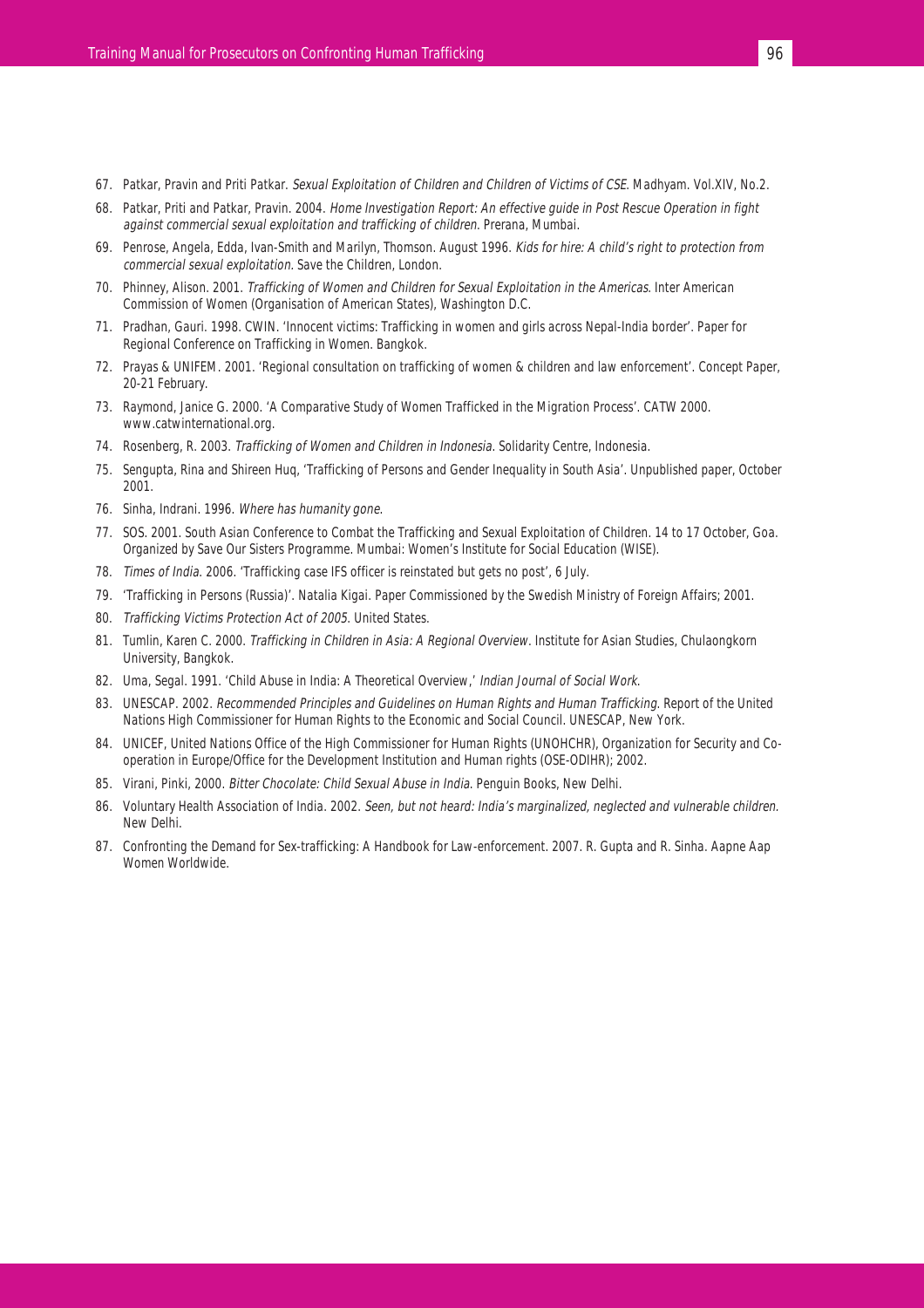#### **Annexure 1**

### **Legislation / Conventions and Protocols**

- Bombay Police Act, 1951
- Bonded Labour System (Abolition) Act, 1976 and Rules 1976
- Child Labour (Prohibition and Regulation) Act, 1986 and Rules 1988
- Child Marriage Restraint Act, 1929
- Code of Civil Procedure
- Constitution of India: The preamble, Articles 14, 15, 19(1)(g), 21, 23(1), 39(a), 39(f), 46, 49
- Convention against Torture and other Cruel, Inhuman or Degrading Treatment or Punishment, 1984
- Convention Against Transnational Organized Crime, 2000
- Convention for the Suppression of the Traffic in Persons and of the Exploitation of the Prostitution of Others, 1949
- Convention on Protection of Rights of Migrant Workers, 1990
- Convention on the Elimination of all forms of Discrimination Against Women, 1979
- Convention on the Prostitution and Immediate Action for the Elimination of the Worst Forms of Child Labour, 1998
- Convention on the Rights of Child, 1989
- Criminal Law Amendment Ordinances, 1944
- Criminal Procedure Code
- Factories Act, 1954
- Foreign Marriage Act, 1956
- Guardianship and Wards Act, 1890
- Hindu Adoption and Maintenance Act, 1956
- Immoral Trafficking Prevention Act, 1956 (and as amended in 1986)
- Indecent Representation of Women (Prohibition) Act, 1986
- Indian Evidence Act, 1872 especially Sections 114A, 151, 152
- Indian Penal Code, 1860
- Information Technology Act, 2000
- International Convention for the Suppression of the Traffic in Women of Full Age, 1933 (Amended by the 1947 protocol)
- International Convention for the Suppression of the Traffic of the Women and Children, 1921
- International Convention on Economic, Social and Cultural Rights (ICESCR), 1966
- International Covenant on Civil and Political Rights, 1966
- Juvenile Justice (Care and Protection of Children) Act, 2000
- Maharashtra Control of Organized Crime Act
- National Charter for Children, 2003
- The Commission for Protection of Child Rights Act, 2006
- National Commission for Minorities Act, 1990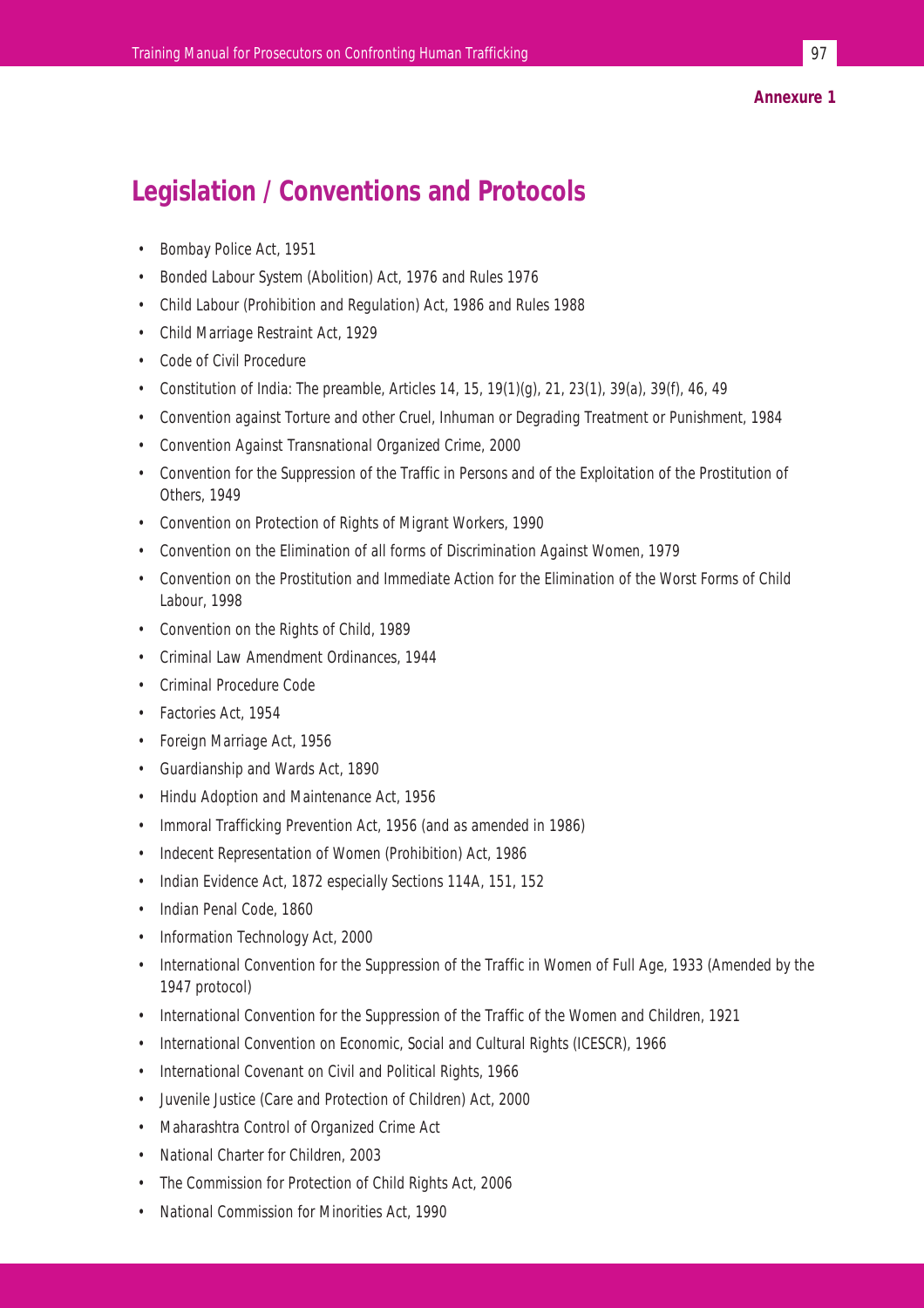- National Commission for Women Act, 1990
- Optional Protocol to the Convention on the Elimination of all Forms of Discrimination Against Women, 1999
- Optional Protocol to the Convention on the Rights of the Child on the Sale of Children, Child Prostitution and Child Pornography
- Protection of Human Rights Act, 1993
- Protocol to Prevent, Suppress and Punish Trafficking in Persons, Especially Women and Children, 2000
- South Asian Association for Regional Cooperation (SAARC) Convention on Preventing and Combating Trafficking in Women and Children for Prostitution, 2002
- Supplementary Convention on the Abolition of Slavery, Slave Trade and Institutions and Practices of Slavery, 1956 (Slavery Convention)
- Tourism Bill of Rights and the Tourist Code, 1985
- Transplantation of Human Organs Act, 1994
- Universal Declaration of Human Rights, (UDHR) 1948.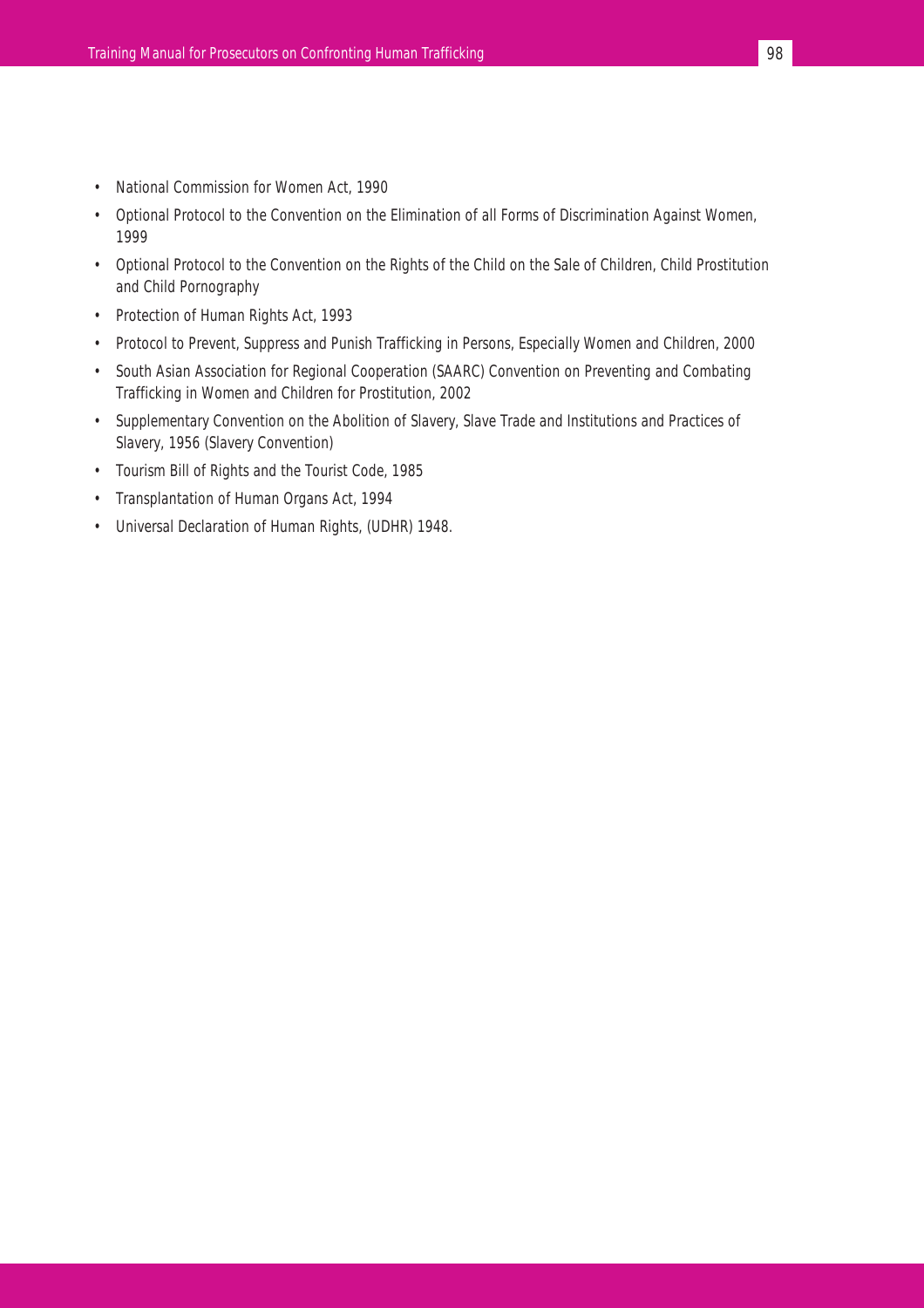### **Acronyms**

| <b>AHT</b>     | Anti Human Trafficking                                       |  |
|----------------|--------------------------------------------------------------|--|
| AIR            | All India Reporter                                           |  |
| <b>CJM</b>     | Chief Judicial Magistrate                                    |  |
| Cr. PC         | Criminal Procedure Code, 1973                                |  |
| <b>DLT</b>     | Delhi Law Times                                              |  |
| DM             | Divisional Magistrate                                        |  |
| <b>FIR</b>     | <b>First Information Report</b>                              |  |
| I <sub>0</sub> | <b>Investigating Officer</b>                                 |  |
| <b>IPC</b>     | Indian Penal Code, 1860                                      |  |
| <b>ITPA</b>    | Immoral Traffic (Prevention) Act, 1956                       |  |
| JJ Act         | Juvenile Justice (Care and Protection of Children) Act, 2000 |  |
| NGO            | Non Governmental Organization                                |  |
| <b>PS</b>      | <b>Police Station</b>                                        |  |
| SC             | Supreme Court                                                |  |
| <b>SCC</b>     | <b>Supreme Court Cases</b>                                   |  |
| <b>SDM</b>     | Sub Divisional Magistrate                                    |  |
| U/S            | <b>Under Section</b>                                         |  |
| <b>VS</b>      | Versus                                                       |  |
|                |                                                              |  |